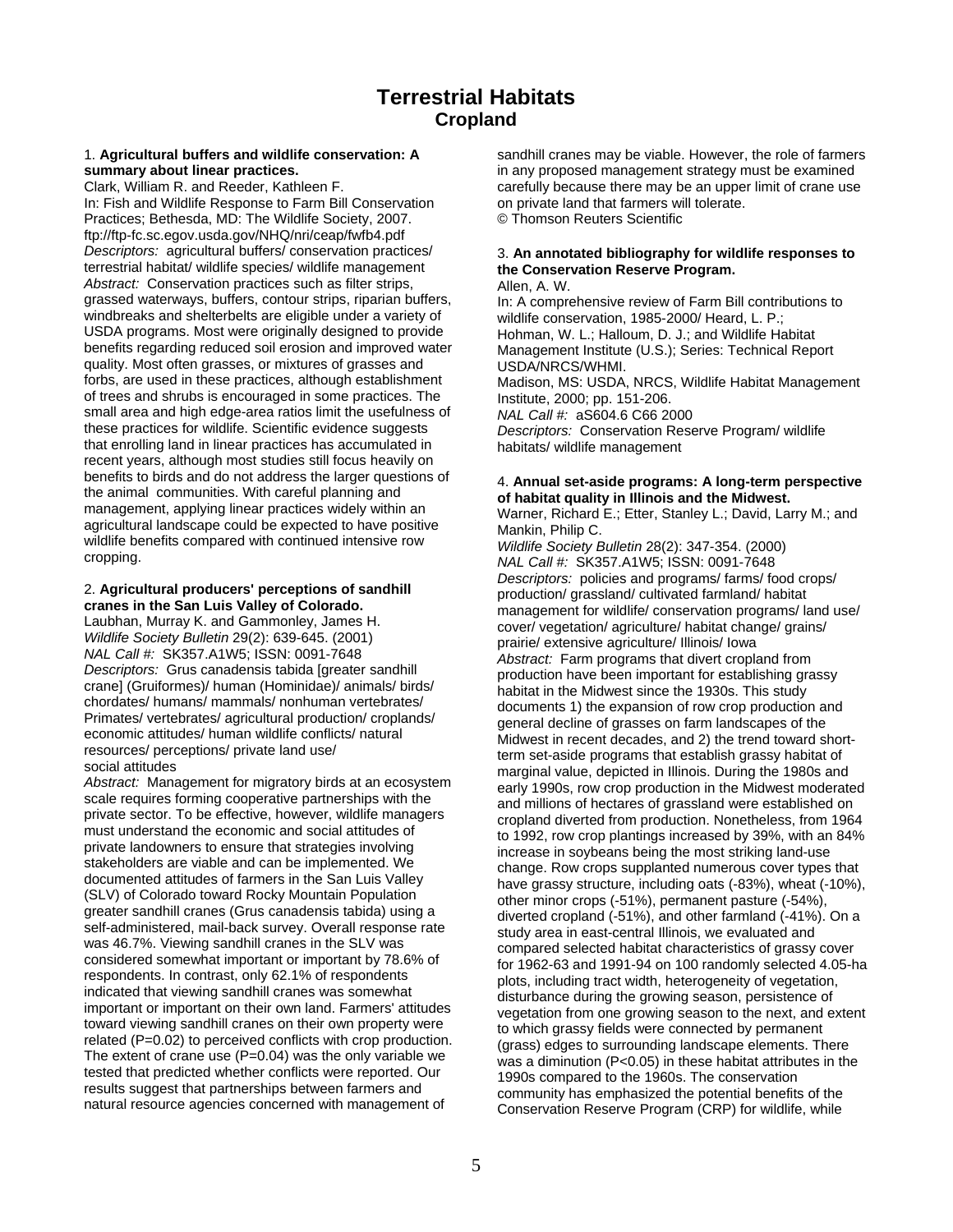most of the grassland in the Corn Belt has been established bioaccumulation/ stormwater runoff/ water pollution/ by annual set-aside programs. Although the most recent sediment pollution/ agricultural runoff/ flood plains/ aquatic set-aside era ended in the late 1990s, programs of this organisms/ soil contamination/ sediment contamination/ nature may reemerge. Our study underscores the need and fish/ runoff/ mercury-197/ pollution (soil)/ pollution (water)/ opportunity for improving habitat conditions as part of future contaminated sediments/ fish/ catchment areas/ Pisces/ farm programs that would divert land from production under freshwater fish/ Mississippi R. short-term contract. *Abstract:* To provide an understanding of arsenic (As) and

*Descriptors:* habitats/ conservation tillage/ herbivores/ 14.5 and 125 µg/kg, respectively. As and Hg concentra<br>humidity/ intercropping/ mulching/ predator-prey were within published ranges for uncontaminated soil. humidity/ intercropping/ mulching/ predator-prey were within published ranges for uncontaminated soil,<br>
relationships/ productivity/ tillage/ agricultural entomology/ water, and sediments. As concentrations represented a l relationships/ productivity/ tillage/ agricultural entomology/ water, and sediments. As concentrations represented a low<br>Araneae/ arthropods/ Arachnida/ invertebrates/ animals risk. Hg concentrations were also low but show Araneae/ arthropods/ Arachnida/ invertebrates/ animals risk. Hg concentrations were also low but showed a greater<br>Abstract: The density and diversity of the spider community tendency to concentrate in fish tissue. The domi *Abstract:* The density and diversity of the spider community tendency to concentrate in fish tissue. The dominant mode<br>has been closely tied to the structural complexity of the section of entry of these materials into aqu has been closely tied to the structural complexity of the local environment. For instance, soil dwelling spiders storm-generated runoff. Since both metals accompany increase dramatically when the litter layer is enhanced sediments, agricultural conservation practices such as<br>because there are more retreats and hiding places and reduced tillage, buffer riparian strips, and bordering because there are more retreats and hiding places and because temperature and humidity extremes are sediment ponds or drainage wetlands will minimize<br>moderated. Web-building spiders are directly linked to the watershed input to aquatic systems. moderated. Web-building spiders are directly linked to the watershed in<br>configuration of the vegetation because of specific web  $\circ$  ProQuest configuration of the vegetation because of specific web attachment requirements. Both correlative and experimental data support a tight relationship between 8. Artificial nest predation in hedgerows and scrub spider density and habitat structure. Most of the available **forest in a human-dominated landscape of central** data show that agricultural practices which enhance the **Mexico.**  structural complexity of the environment (such as Zuria, I.; Gates, J. E.; and Castellanos, I.<br>
intercropping, mulching, and conservation tillage practices) Acta Oecologica 31(2): 158-167. (2007); ISSN: 1146609X. intercropping, mulching, and conservation tillage practices) enhance the density and diversity of the spider community. *Notes:* doi: 10.1016/j.actao.2006.07.005. The key question regarding spiders in agroecosystems is, *Descriptors:* agriculture/ artificial nest/ birds/ ecological of course, whether they are in any way suppressing the trap/ El Bajio/ hedgerow/ Mexico/ plasticine egg/ predation activity of herbivores. Some studies uncovered a strong link *Abstract:* Hedgerows as well as other narrow corridors between habitat complexity, spider abundance and plant could be valuable habitats for birds in regions of intensive productivity; but others have not, and the mechanisms by agriculture, however, it is still not clear how successful which spiders could exert a top-down effect are not clear. breeding birds are in different types of hedgerows as More investigation into the specifics of how habitat structure compared to birds nesting in their natural habitats. We used influences the predator-prey interactions in agroecosystems artificial nests to examine whether hedgerows were sinks is needed in order to truly understand and manage (ecological traps) for birds by comparing rates of predation agricultural production in a responsible manner. in two types of hedgerows with different vegetation © CABI structure (simple and complex), and in a tract of scrub

*Journal of Soil and Water Conservation* 46(4): 272-275. (July 1991-Aug. 1991)<br>
Mat Call #: 56.8 J822: ISSN: 0022-4561 LISWCA3I complex hedgerows than in simple hedgerows. Higher *Descriptors:* farmland/ wildlife conservation/ habitats/ environmental protection/ federal programs/ Conservation Reserve Program interval of the state of the important predator types were carnivores followed by

# **watershed.** terms of predation pressure when compared to more

*NAL Call #:* QH545.A1E52; ISSN: 0269-7491 *Descriptors:* wetlands/ arsenic/ mercury/ watersheds/

© NISC mercury (Hg) concentrations in soil, sediment, water, and fish tissues, samples were collected from a Mississippi 5. **Architectural features of agricultural habitats and River alluvial floodplain located in northwest Mississippi. As**<br> **concentrations increased approximately an order of**<br> **concentrations increased approximately an or** concentrations increased approximately an order of Rypstra, A. L.; Carter, P. E.; Balfour, R. A.; and magnitude from water (5.12 µg/l) to fish tissues (36.99 Marshall, S. D. *Marshall, S. D. Marshall, S. D.**p. 1999* and an additional two orders of magnitude in soils, *Journal of Arachnology* 27(1): 371-377. (1999) lake sediments, and wetland sediments (5728, 5614, and *NAL Call #:* QL451.J6; ISSN: 0161-8202. 6746 µg/kg), respectively. Average Hg concentrations in *Notes:* Literature review.<br>*Descriptors:* habitats/ conservation tillage/ herbivores/ 14.5 and 125 µg/kg, respectively. As and Hg concentrations

forest in an agricultural landscape of central Mexico. We 6. **The Arkansas response to federal farm program** determined also the types of predators responsible for egg **opportunities. predation.** Ground and elevated nests were baited with one Long, J. D.; Akers, D.; and Wilson, S. N. Japanese quail Coturnix japonica egg and one plasticine<br>Journal of Soil and Water Conservation 46(4): 272-275 egg and placed alternately along transects. Significantly, *NAL Call #:* 56.8 J822; ISSN: 0022-4561 [JSWCA3] complex hedgerows than in simple hedgerows. Higher higher number of predator types found there. The most This citation is from AGRICOLA. This citation is from AGRICOLA. This citation is from AGRICOLA. predated ground nests, whereas birds and humans predated elevated nests. Simple hedgerows in this 7. **Arsenic and mercury concentrations in major** landscape appeared to offer relatively safe nest sites in **landscape components of an intensively cultivated**  complex habitats (complex hedgerows and scrub forest).<br>Cooper, C. M. and Gillespie, W. B. Cooper, C. M. and Gillespie, W. B. Complex het complex hedgerows and scrub<br>*Environmental Pollution* 111(1): 67-74. (2000) Complex b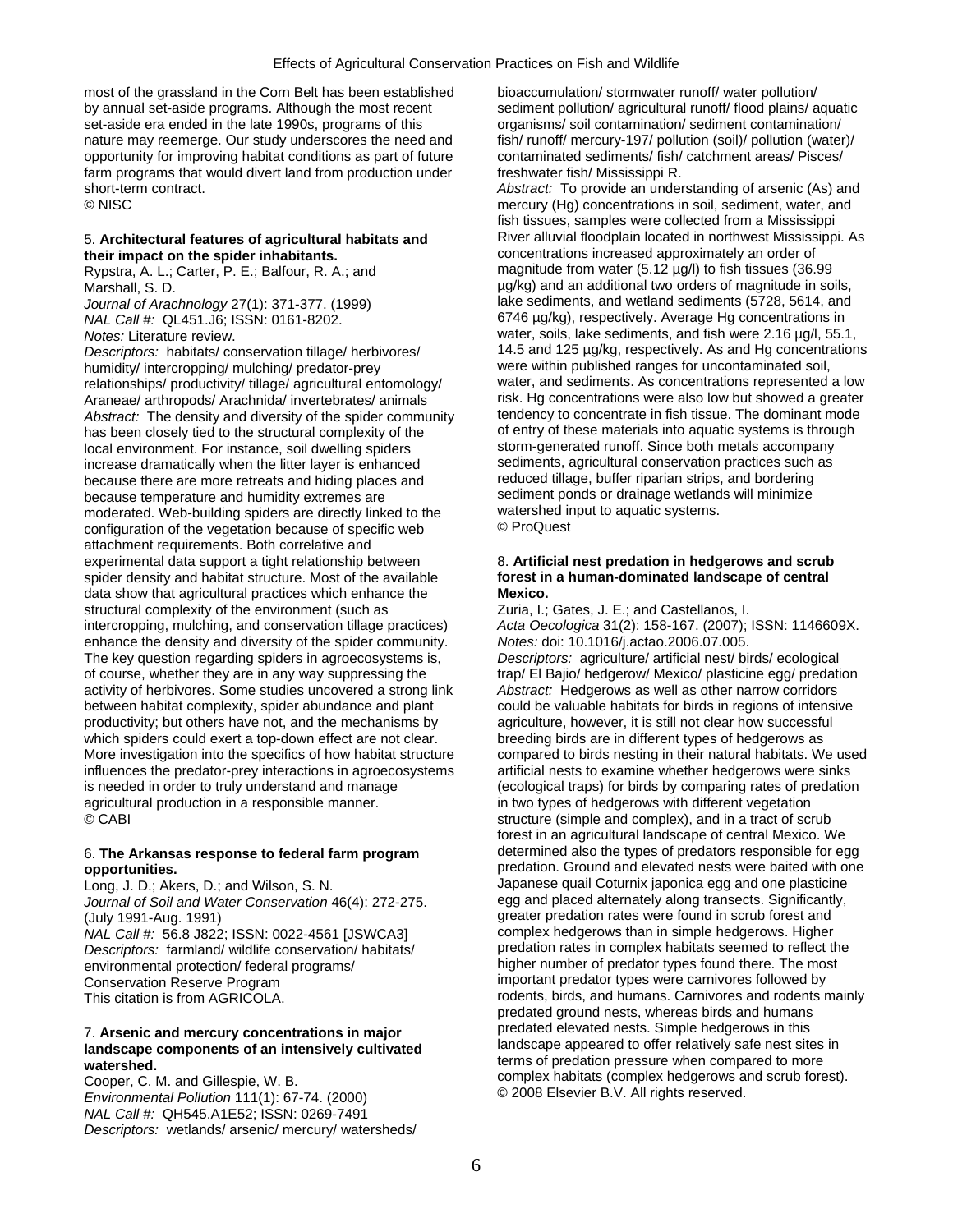# 9. **Assessment of farmer attitudes and behavioral** amount of Conservation Reserve Program (CRP) habitat in

Jones, Gregory A.; and Van Doorn, Annamamria central Minnesota, USA, over a 10-year CRP enrollment *Conservation Biology* 17(2): 595-606. (2003) cycle. For each 10% increase of grass in the landscape, CAL Call #: QH75.A1C5 ; ISSN: 0888-8892 *Descriptors:* bird (Aves)/ animals/ birds/ chordates/ birds per route in spring and by 32.9 birds per route in nonhuman vertebrates/ vertebrates/ bird conservation: summer. Pheasant indices also varied by year, and the behavioral intentions, farmer attitudes magnitude of year effects were equivalent to a change in Abstract: To enhance efforts to conserve birds, especially grass abundance of 26-36%. Regardless of the amount of insectivorous species, we examined the social dimensions grass habitat available, partridge indices in our s insectivorous species, we examined the social dimensions of conventional and organic farming in northern Florida (U.S.A.). Using a framework for the adoption of agricultural innovations, we developed a 44-item survey instrument to measure farmers' socio-demographic background, farm characteristics, participation in social organizations. communication and information networks, and perceived barriers and incentives to adopting bird-friendly practices. landscapes is associated with higher population indices of Seventy-six surveys were completed, with a response rate pheasants and meadowlarks, but not partridge. Managers of 84% for organic farmers and 60% for conventional should assess the success of habitat programs over farmers. The population of conventional farmer was periods of ≥ 5 years because population indices may composed of more males who were older, less educated, fluctuate dramatically over time with little apparent change<br>and earned a greater income than organic farmers.<br>in habitat abundance. and earned a greater income than organic farmers.<br>Conventional farms were on average 20 times larger than  $\circ$  2008 Elsevier B.V. All rights reserved. Conventional farms were on average 20 times larger than organic farms and grew less than half the varieties of crops. These two factors correlated with higher agreement with 11. **Association of the Conservation Reserve Program** statements that a considerable amount of money is spent with ring-necked pheasant survey counts in lowa on pest management and that leaf-eating insects cause Riley, Terry Z. considerable damage. Fewer conventional than organic *Wildlife Society Bulletin* 23(3): 386-390. (1995) farmers scouted for pests daily, an important component of *NAL Call #:* SK357.A1W5; ISSN: 0091-7648<br>integrated pest management. Almost all farmers (95%) *Descriptors: Phasianus colchicus (Galliforme* integrated pest management. Almost all farmers (95%) *Descriptors:* Phasianus colchicus (Galliformes)/ animals/ reported recognizing most of the bird species on their birds/ chordates/ nonhuman vertebrates/ vertebrates/<br>
farms. More organic farmers (31%) than conventional agriculture/ snowfall/ weather/ wildlife management farms. More organic farmers (31%) than conventional agriculture/ snowfall/ weather/ wildlife management<br>farmers (12%) reported more than 30 bird species on their *Abstract: More than 880 000 ha of lowa farmland* w farmers (12%) reported more than 30 bird species on their *Abstract:* More than 880,000 ha of Iowa farmland were<br>farms. Farmers' overall willingness to attract birds to their enrolled in the Conservation Reserve Program (C farms was not correlated with economic or noneconomic 1986-1991. I evaluated the relationship between CRP incentives and barriers to adopting bird-friendly practices, enrollment and ring-necked pheasants (Phasianus<br>such as current costs of pest management, experience with colchicus) in lowa and how cropland and weather and such as current costs of pest management, experience with colchicus) in Iowa and how cropland and weather affected<br>bird damage to crops, and farmers' knowledge of the state of that relationship. Six percent of the land are bird damage to crops, and farmers' knowledge of entitled that relationship. Six percent of the land area in Iowa was<br>insectivorous birds and birds on their farms. Innovations in encolled in the CRP between 1986 and 1991. P insectivorous birds and birds on their farms. Innovations in enrolled in the CRP between 1986 and 1991. Pheasant<br>current farming practices that could enhance bird enrolled by numbers in lowa increased 30% during the first current farming practices that could enhance bird numbers in Iowa increased 30% during the first 5 years of<br>populations should be disseminated through existing social the CRP compared to a similar period before the program populations should be disseminated through existing social the CRP compared to a similar period before the program<br>networks and media channels identified in this paper.<br>period becap (P = 0.026) Numbers increased 34% (P < networks and media channels identified in this paper.<br>
© Thomson Reuters Scientific in this paper.<br>
Counties with > 70% cropland and 26% (P= 0.12) in

## 10. **Association of ring-necked pheasant, gray** pheasant numbers in counties with < 50% cropland (P > **partridge, and meadowlark abundance to Conservation** 0.71). Pheasant numbers were positively related to the **Reserve Program grasslands.** CRP, but this function was also influenced by percent

Haroldson, K. J.; Kimmel, R. O.; Riggs, M. R.; and cropland and cumulative snowfall. Berner, A. H. **Details and Community Community** Community Community Community Community Community Community Community Community Community Community Community Community Community Community Community Community Community Comm

*Journal of Wildlife Management* 70(5): 1276-1284. (2006)

[1276:AORPGP]2.0.CO;2. **northern Missouri.** 

*Descriptors:* abundance/ Conservation Reserve Program/ McCoy, T. D. grasslands/ gray partridge/ habitat/ meadowlark/ Minnesota/ Perdix perdix/ Phasianus colchicus/ ring-necked *Notes:* M.S. Thesis

*Abstract:* Wildlife managers and farm program **conservation programs/ Missouri**<br>
administrators need information on how much habitat *Abstract:* Studied various avian s administrators need information on how much habitat *Abstract:* Studied various avian species abundance, and species abundance, and a composition and reproductive success in different grassland birds need to support or expand their composition, and reproductive success in different<br>populations. We quantified the relationships between the crassland types (CP1 vs. CP2) in northern Missour

**intentions toward bird conservation on organic and** 15 agricultural landscapes and relative abundance of ring**conventional Florida farms. Conventional Florida farms. necked** pheasants (Phasianus colchicus), gray partridge<br>Jacobson, Susan K.; Sieving, Kathryn E.; **1990 Florida (Perdix perdix), and meadowlarks (Sturnella spp.)** (Perdix perdix), and meadowlarks (Sturnella spp.) in southpheasant survey counts increased by an average of 12.4 declined dramatically from a peak in 1990 to a low in 1994-<br>1995. Meadowlark indices increased by an average of 11.7 birds per route in summer for each 10% increase of grass<br>in the landscape, while indices simultaneously declined from 1990 to 1998. Our results indicate that conversion of cropland to CRP grassland in intensively cultivated

# with ring-necked pheasant survey counts in Iowa.

enrolled in the Conservation Reserve Program (CRP) from counties with  $> 70\%$  cropland and 26% (P= 0.12) in counties with 50-70% cropland. I did not detect increases in

## *NAL Call #:* 410 J827; ISSN: 0022541X. 12. **Avian abundance, composition, and reproductive**  *Notes:* doi: 10.2193/0022-541X(2006)70 **success on Conservation Reserve Program fields in**

Columbia, MO: University of Missouri, 1996. **Descriptors: Conservation Reserve Program/ State** grassland types (CP1 vs. CP2) in northern Missouri.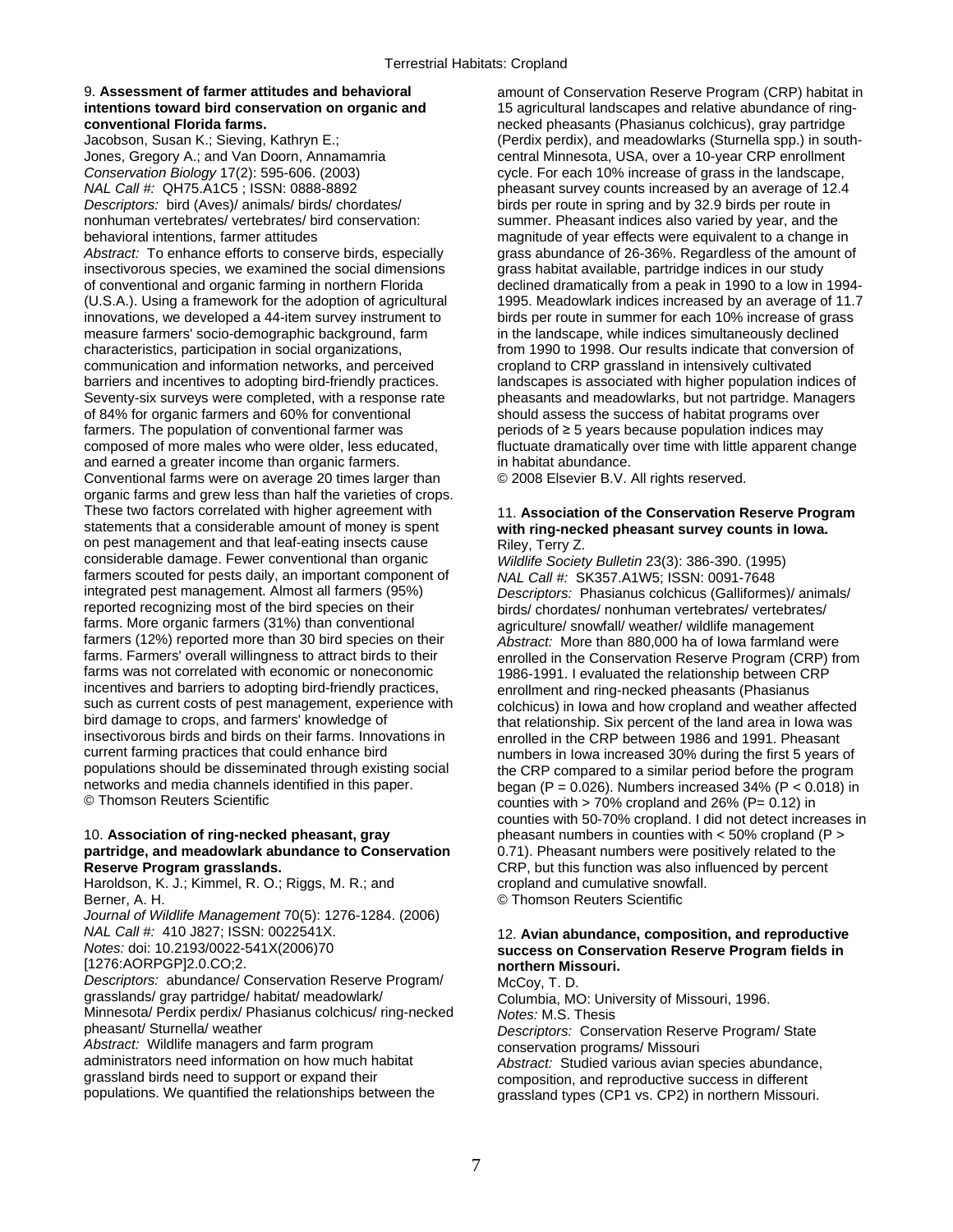## winter in the Midwest. **Communist Communist Communist Communist Communist Communist Communist Communist Communist Communist Communist Communist Communist Communist Communist Communist Communist Communist Communist Communis**

Best, Louis B.; Campa, Henry; Kemp, Kenneth E.; Jones, G. A.; Sieving, K. E.; and Jacobson, S. K. Robel, Robert J.; Ryan, Mark R.; Savidge, Julie A.; *Conservation Biology* 19(4): 1234-1245. (2005) Weeks, Harmon P.; and Winterstein, Scott R. *NAL Call #:* QH75.A1C5; ISSN: 08888892. *American Midland Naturalist* 139(2): 311-324. (1998) *Notes:* doi: 10.1111/j.1523-1739.2005.00211.x. *NAL Call #:* 410 M58; ISSN: 0003-0031 *Descriptors:* agroecosystems/ avian biodiversity/ avian *Descriptors:* dark eyed junco (Passeriformes)/ horned lark conservation/ birds and farmlands/ functional insectivores/ (Passeriformes)/ lapland longspur (Passeriformes)/ avifauna/ biological control/ habitat related behavior/<br>meadowlark (Passeriformes)/ mourning dove insectivory/ pest control/ species diversity/ Florida/ A (Columbiformes)/ northern bobwhite (Galliformes)/ ring Hexapoda/ Insecta (Passeriformes)/ American tree sparrow (Passeriformes)/ insect pests on farms. We assessed habitat factors Canada goose (Anseriformes)/ European starling correlated with diversity, distribution, and insect-foraging (Passeriformes)/ animals/ birds/ chordates/ nonhuman activity of native birds on farms in north-central Florida and vertebrates/ vertebrates/ crop fields/ species abundance/ then characterized common bird species that consumed<br>species composition/ winter/ insect biomass in crops as "functional insectivores" (birds

Abstract: We compared the abundance and species count survey data and foraging observations collected over composition of birds in Conservation Reserve Program 2 years on paired organic and conventional farm sites (CRP) fields with the same aspects in row-crop fields during indicated that (1) farms supported most (82-96%) land birds the winter (January and February) over several years known to breed in the region; (2) bird species richness and (1992-1995) for six Midwestern states (Indiana, Iowa, abundance varied significantly with matrix habitat and field Kansas, Michigan, Missouri and Nebraska). Field border type (but not with year or farm management type); techniques were standardized in all states. CRP fields (3) the highest bird abundances were associated with consisted of either permanent introduced grasses and mixed crop plantings, field borders, and adjacent matrix legumes (CP1) or permanent native grasses (CP2), and the composed of forest and hedge; and (4) abundances of 10 plant species seeded in CRP fields differed within and species identified as functional insectivores were primarily among states. Vegetation characteristics of CRP fields influenced by crop type (mixed crops attracted significantly varied considerably from state to state, but vertical density more insect foragers into fields than monocrops). We and total canopy cover (primarily grasses) were particularly documented birds eating pest insects in crops and did not high in Nebraska. Mean annual total bird abundance observe substantive crop damage by birds during growingranged from 0.1 to 5.1 birds per km of transect in CRP season observations. We advocate use of the term fields and from 0.1 to 24.2 in row-crop fields. The total functional insectivore to emphasize the potential positive number of bird species recorded in CRP fields in the six role of avian insectivory on farms during the growing states ranged from 6 to 32; the range for row-crop fields season. ©2005 Society for Conservation Biology.<br>was 8 to 18. The most abundant species in CRP fields © 2008 Elsevier B.V. All rights reserved. was 8 to 18. The most abundant species in CRP fields differed among states but included the ring-necked pheasant, American tree sparrow, northern bobwhite, dark-<br>
eved junco and American goldfinch. The most abundant<br> **Season CRP, and warm season CRP plantings in** species in row-crop fields included the horned lark, **eastern South Dakota.**<br>American tree sparrow, European starling, mourning dove, Rock, Marcus F. South I American tree sparrow, European starling, mourning dove, Rock, Marcus E. South Dakota State University, 2006.<br>Repland longspur, meadowlarks and Canada goose. Some Motes: Thesis (M.S.): Includes bibliographical reference of the most abundant bird species wintering on CRP fields (leaves 46-52).<br>have been undergoing long-term population declines, thus http://wfs.sdsta this program has the potential to mitigate population losses. <br>© Thomson Reuters Scientific **Description Conservation Reserved**<br>*Descriptors:* Conservation Reserved

## 14. **Avian community structure, reproductive success,** Conservation---South Dakota/ Alfalfa **vegetative structure, and food availability in burned** This citation is from AGRICOLA. **CRP Fields and grazed pastures in northeastern**

Manhattan, KS: Kansas State University, 1994. Delisle, Jennifer M. and Savidge, Julie A.<br>Notes: M.S. Thesis Music State University, 1994. Journal of Wildlife Management 61(2): 31

*Descriptors:* Conservation Reserve Program/ State *NAL Call #:* 410 J827; ISSN: 0022-541X

reproductive success, food availability, and vegetative grasshopper sparrow (Passeriformes)/ ring necked structure in CRP grasslands in northern Kansas that were pheasant (Galliformes)/ American tree sparrow<br>grazed and burned. (Passeriformes)/ Ammodramus sayannarum

# 13. **Avian abundance in CRP and crop fields during** 15. **Avian diversity and functional insectivory on north-**

insectivory/ pest control/ species diversity/ Florida/ Aves/

necked pheasant (Galliformes)/ American goldfinch *Abstract:* We studied the potential for native birds to control species composition/ winter/ insect biomass in crops as "functional insectivores" (birds<br>Conservation Reserve Program in the state of the most likely to contribute to pest control). Analyses of point most likely to contribute to pest control). Analyses of point-

# season CRP, and warm season CRP plantings in

*Notes:* Thesis (M.S.); Includes bibliographical references http://wfs.sdstate.edu/wfsdept/Publications/Theses/Rock,% Descriptors: Conservation Reserve Program (U.S.)/ Birds---nests---South Dakota/ Birds---Habitat---

## **Kansas.** 17. **Avian use and vegetation characteristics of**  Klute, D. S. **Conservation Reserve Program fields.**

*Journal of Wildlife Management* 61(2): 318-325. (1997) conservation programs/ Kansas *Descriptors:* bobolinks (Passeriformes)/ common yellowthroat (Passeriformes)/ dickcissels (Passeriformes)/ (Passeriformes)/ Ammodramus savannarum (Passeriformes)/ Dolichonyx oryzivorus (Passeriformes)/ Geothlypis trichas (Passeriformes)/ Phasianus colchicus (Galliformes)/ Spiza americana (Passeriformes)/ Spizella arborea (Passeriformes)/ Sturnella spp. (Passeriformes)/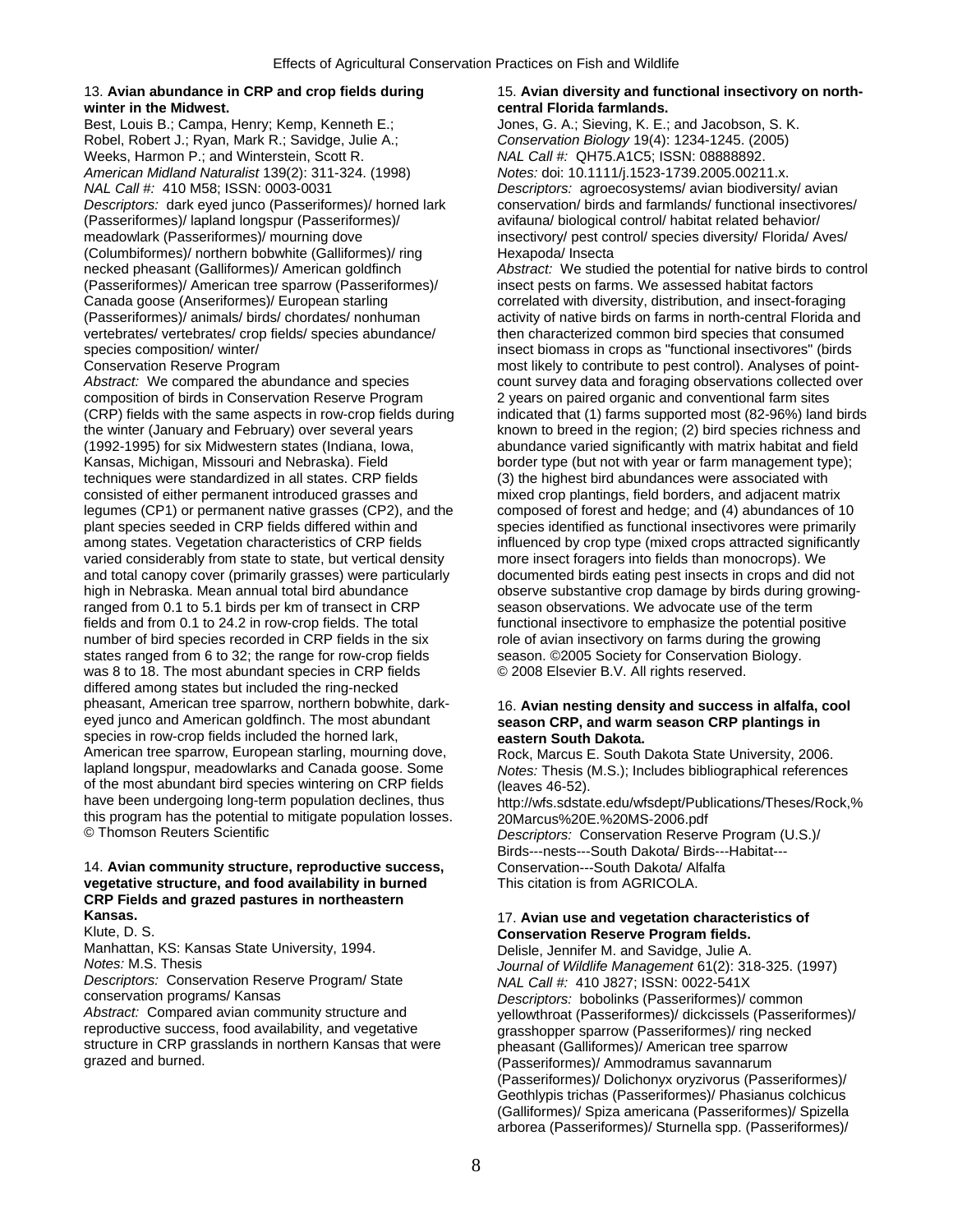animals/ birds/ chordates/ nonhuman vertebrates/ Grassland birds declined significantly between 1980 and vertebrates/ Conservation Reserve Program/ fields/ 1999, but, on average, shrub habitat species did not. meadowlarks/ seasonality/ species abundance/ Grassland-breeding, long-distance migrants exhibited the<br>vegetation structure/ wildlife management strongest negative trends. Most species (78%; n=63) Abstract: We compared avian use of Conservation exhibited at least one significant association between Reserve Program (CRP) fields enrolled in the CP1 (cool- population trends and changes in agricultural land use, and season grasses and legumes) and CP2 (warm-season in most, land use "explained" 25-30% of the variation in native grasses) options in southeastern Nebraska from population trends among states. Changes in the farmland 1991 to 1995. In winter and in the breeding season CP2 landscape accounted for more of the interstate variability of fields had taller, denser vegetation than CP1 fields. population trends of short-distance migrants than of both However, total bird abundance did not differ between CP1 long-distance migrants and residents, and that variability and CP2 fields (P = 0.47). Dickcissels (Spiza americana) was greater in grassland than shrub species. Declines in and grasshopper sparrows (Ammodramus savannarum) the area of rangeland and cover crops were followed by were the most abundant species during the breeding population declines and increases, respectively, by many season although population numbers varied among years species. Increases of land in the Conservation Reserve<br>(P < 0.001). Dickcissels and grasshopper sparrows showed Program had negative associations with population trends  $(P < 0.001)$ . Dickcissels and grasshopper sparrows showed no differences in abundance between CPs. but dickcissels no differences in abundance between CPs, but dickcissels of some shrub species. The results indicate that grassland<br>were associated with tall, dense vegetation and birds have declined strongly over the past two decades, grasshopper sparrows with sparser vegetation and a and that regardless of migratory behavior or nesting habits, shallow litter layer. Bobolinks (Dolichonyx oryzivorus) were avian population trends are linked strongly to changes in more abundant on CP1 fields  $(P = 0.001)$ , and common agricultural land use within North America. yellowthroats (Geothlypis trichas) and sedge wrens © NISC (Cistothorus platensis) were more abundant on CP2 fields (P = 0.001 and P = 0.05). Average winter abundances did 20. **Biotechnology: Environmental impacts of**  (Spizella arborea) and ring-necked pheasants (Phasianus **American agriculture.** colchicus) were the most abundant species during winter  $\qquad$  Pimentel, D.<br>and were more abundant on CP2 fields (P < 0.05). and were more abundant on CP2 fields (P < 0.05). In: Biological control: Benefits and risks/ Hokkanen, H. M.<br>Meadowlarks (Sturnella spp.) were more abundant on CP1 and Lynch. J. M.: Series: Plant and microbial biotechnolog Meadowlarks (Sturnella spp.) were more abundant on CP1 and Lynch, J. M.; Series: Plant and microbial biotechnology<br>fields in winter (P < 0.05). fields in winter (P < 0.05). research series No. 4, 1995; pp. 13-29.

# 18. **Avian use of fields enrolled in the Conservation** *Descriptors:* plant introduction/ introduced species/ crops/

*Notes:* Thesis (M.S.); Includes bibliographical references. transgenic plants/ risk/ North America/ animal pests/ *NAL Call #:* NBU LD3656 1995 D455 pest potential/ weed eating insects *Descriptors:* Conservation Reserve Program--- This citation is from AGRICOLA. United States/ Birds---Habitat---Nebraska This citation is from AGRICOLA. 21. **Bird abundance and nesting in CRP fields and** 

19. **Aviation population trends within the evolving Best, Louis B.; Campa, Henry; Kemp, Kenneth E.; agricultural landscape of eastern and central United Robel, Robel, Robert J.; Ryan, Mark R.; Savidge, Julie A.; States.** Weeks, Harmon P.; and Winterstein, Scott R. Murphy, Michael T. *Wildlife Society Bulletin* 25(4): 864-877. (1997) *Auk* 120(1): 20-34. (2003) *NAL Call #:* SK357.A1W5; ISSN: 0091-7648 terrestrial ecology/ Breeding Bird Survey/ Conservation Reserve Program/ Agelaius phoeniceus [red winged Reserve Program/ U.S. Department of Agriculture/ blackbird] (Passeriformes)/ Ammodramus savannarum population trends/ farmland/ ecosystems/ eastern [dickcissel] (Passeriformes) agriculture/ grasslands/ population ecology/ wildlife-human *Abstract:* State-level Breeding Bird Survey (1980-1998) Kans., Mich., Mo., and Nebr.). Field techniques were and U.S. Department of Agriculture statistics were used to standardized in all states. CRP fields consisted of either test the hypothesis that changes in agricultural land use perennial introduced grasses and legumes (CP1) or within the eastern and central U.S. have driven population perennial native grasses (CP2), and the plant species two decades. The degree to which population trends Disturbances to CRP fields included mowing (partial or differed between grassland and shrub habitats was complete), application of herbicides, and burning. The

strongest negative trends. Most species (78%; n=63) birds have declined strongly over the past two decades,

# introducing crops and biocontrol agents in North

Notes: Literature review; ISBN: 052154405X. *NAL Call #:* TP248.27.P55P54

**Reserve Program in southeast Nebraska. livestock/ game birds/ game animals/ environmental impact/**<br>Delisle, Jennifer M. **Delisle and the southeast Nebraska** entrol weeds/ pests/ biological control agents/ weed control/ weeds/ pests/ biological control agents/ weed control/ Lincoln, Nebraska: University of Nebraska, 1995. insect pests/ genetic engineering/ recombinant DNA/

# **cropland in the Midwest: A regional approach.**

*NAL Call #:* 413.8 AU4; ISSN: 0004-8038 *Descriptors:* nest predation/ nesting success/ rowcrop field/ *Descriptors:* agriculture/ conservation/ population studies/ species abundance/ vegetational structure/ Conservation agricultural land use/ agricultural landscape/ avian [grasshopper sparrow] (Passeriformes)/ Spiza americana

United States/ central United States/ farming and *Abstract:* We compared the abundance and nesting relationships/ commercial enterprises/ disturbances/ (CRP) fields during the summer with that in rowcrop fields habitat use/ land zones/ artificial structures over 5 years (1991-1995) for 6 Midwestern states (Ind., La., trends of grassland and shrub habitat birds over the past seeded in CRP fields differed within and among the states. evaluated with respect to migratory and nesting behavior. height, vertical density, and canopy coverage of vegetation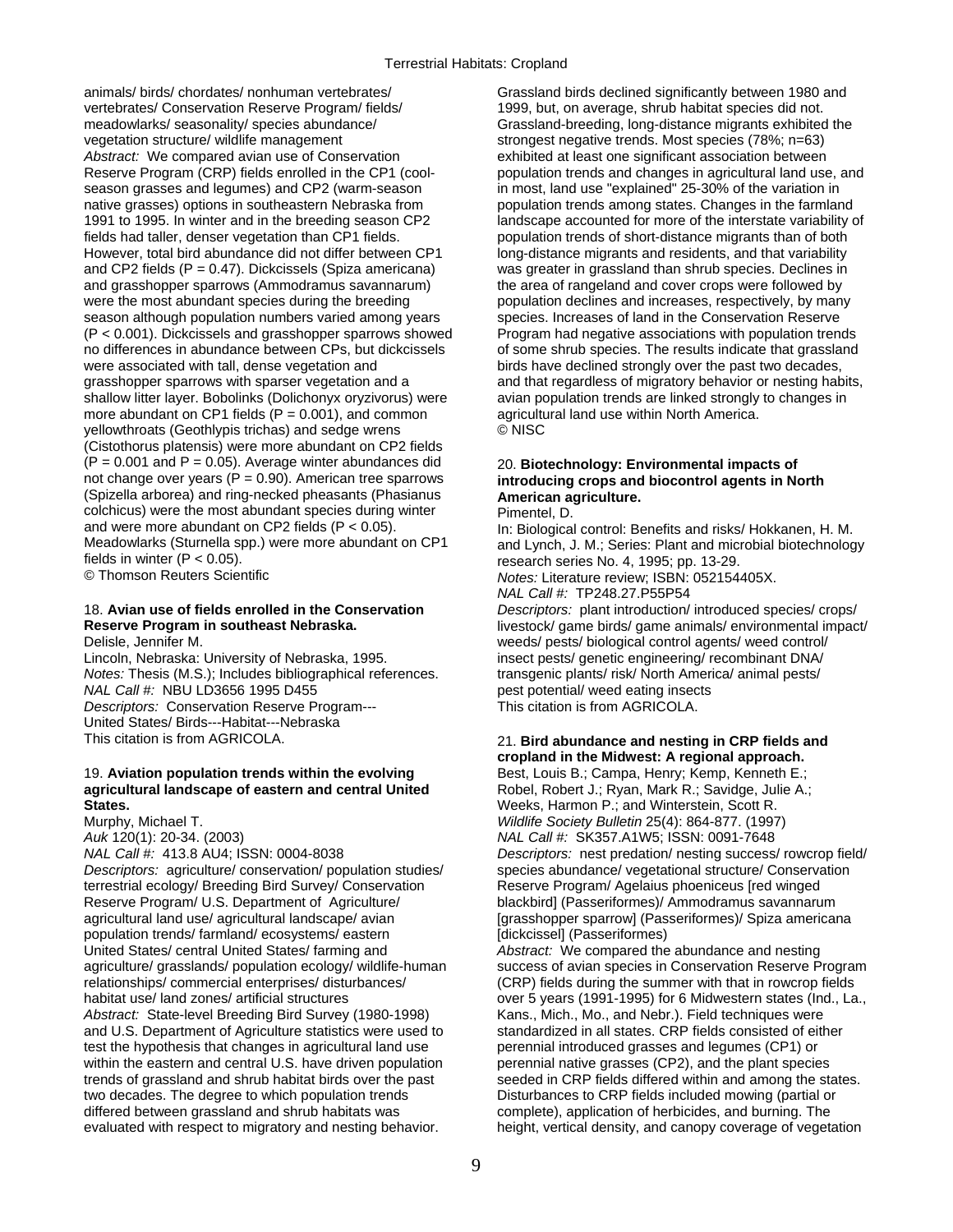in CRP fields were measured in each state; values for resulting in differences in the bird species communities these measurements were particularly low in Kansas. Mean using these fields. The effects of several land-management<br>
annual total bird abundance in CRP fields ranged from 4.9 practices are discussed relative to bird specie to 29.3 birds/km of transect. The most abundant species on and nesting success. CRP fields differed among states but included red-winged © Thomson Reuters Scientific blackbirds (Agelaius phoeniceus), grasshopper sparrows (Ammodramus savannarum), and dickcissels (Spiza 23. **Bird abundance and success in CRP.** americana). Although the total number of bird species was Mccoy, T. similar in CRP and rowcrop fields across the region, bird In: 62nd Midwest Fish and Wildlife Conference. abundance was 1.4-10.5 times greater in the former. Nests Minneapolis. MN (USA). 2001.<br>
of 33 bird species were found in CRP fields compared with *Notes: Paper No. 307: Confere* only 10 species in rowcrop fields, and the number of nests World Meeting Number 000 5249. found was 13.5 times greater in CRP fields. Nest success *Descriptors:* aquatic science/ biology/ in CRP fields was 40% overall; predation was the greatest environmental science cause of nest failure. Long-term farm set-aside programs © ProQuest that establish perennial grass cover, such as the CRP, seem to provide many benefits for grassland birds, seem to provide many benefits for grassland birds,<br>including several species for which conservation is a great<br>concern<br>**Markias** concern. **Mexico.** 

## 22. **Bird abundance and nesting success in Iowa CRP** *NAL Call #:* QH75.A1B562; ISSN: 09603115. **fields: The importance of vegetation structure and** *Motes: doi: 10.1023/A:1008935016046.***<br>Composition.** *Descriptors: bird diversity/ conservation*

*NAL Call #:* 410 M58; ISSN: 0003-0031 species richness/ Mexico<br> *Descriptors:* passerine/ Passeriformes/ Aves/ Plantae/ *Abstract:* Fragmentation *Descriptors:* passerine/ Passeriformes/ Aves/ Plantae/ *Abstract:* Fragmentation of the lowland tropical rain forest animals/ birds/ chordates/ nonhuman vertebrates/ plants/ has resulted in loss of animal and plant species and<br>vertebrates/ Conservation Reserve Program/ land<br>isolation of remaining populations that puts them at r

Abstract: Bird use of Conservation Reserve Program diverse in the avian fauna they contain and while most of Abstract<br>(CRP) and row-crop fields was studied in central lowa from the forests have been fragmented by human act May through July 1991-1993. Thirty-three bird species were of the fragments still harbor diverse assemblages of bird recorded in CRP fields and 34 in row-crop fields. The most species. In these landscapes, linear strips of residual rain abundant species in both habitats was the red-winged forest vegetation along streams as well as linear abundant species in both habitats was the red-winged forest vegetation along streams as well as linear strips of<br>blackbird (Agelaius phoeniceus), accounting for 35% of all superation fences (live fences) crossing the pastu blackbird (Agelaius phoeniceus), accounting for 35% of all vegetation fences (live fences) crossing the pastures might<br>birds in CRP and 24% in row-crop fields. The dickcissel provide some connectivity to bird populations e birds in CRP and 24% in row-crop fields. The dickcissel entity provide some connectivity to bird populations existed in<br>Spiza americana), grasshopper sparrow (Ammodramus forest fragments, We investigated bird species richn savannarum), bobolink (Dolichonyx oryzivorus), common relative abundance in one 6-km long section of live fences<br>Vellowthroat (Geothypis trichas), brown-headed cowbird (F) bordering a dirt road and in two 6-km long section yellowthroat (Geothypis trichas), brown-headed cowbird (LF) bordering a dirt road and in two 6-km long sections of<br>(Molothrus ater), savannah sparrow (Passerculus entity residual forest vegetation along a river (MR) and on (Molothrus ater), savannah sparrow (Passerculus residual forest vegetation along a river (MR) and one<br>sandwichensis) and ring-necked pheasant (Phasianus regermanent stream (BS). We used point count proced sandwichensis) and ring-necked pheasant (Phasianus permanent stream (BS). We used point count procedures colchicus) were the next most abundant species in CRP which resulted in the count of 2984 birds representing 133 colchicus) were the next most abundant species in CRP which resulted in the count of 2984 birds representing 133<br>plots. The horned lark (Eremophila alpestris), vesper species. At the LF site we detected 74% of the species. plots. The horned lark (Eremophila alpestris), vesper species. At the LF site we detected 74% of the species,<br>sparrow (Pooecetes gramineus) and brownheaded cowbird 72% at the BS site and 57% at the MR site. Only 38% o sparrow (Pooecetes gramineus) and brownheaded cowbird 72% at the BS site and 57% at the MR site. Only 38% of were the next most abundant species in row-crop fields. Nests of 16 bird species were found in CRP fields, with red-<br>winged blackbirds accounting for 48% of all nests found.<br>counted at all sites. While edge and open habitat bird winged blackbirds accounting for 48% of all nests found. counted at all sites. While edge and open habitat birds<br>The vesper sparrow and horned lark were the only species accounted for 6-10% of the species and for 50% of th The vesper sparrow and horned lark were the only species accounted for 6-10% of the species and for 50% of the<br>The species and for 50% of the species are specified as the three vegetation strips about 90% of the nesting in row-crop fields. The major cause of nest loss for records at the three vegetation strips, about 90% of the<br>all species was predation, accounting for 52% of all nest species were forest birds. Distance to forest all species was predation, accounting for 52% of all nest species were forest birds. Distance to forest fragments and<br>loss in CRP fields and 65% in row-crop fields. Mammals degree of disturbance of the vegetation seemed to loss in CRP fields and 65% in row-crop fields. Mammals degree of disturbance of the vegetation seemed to accounted for 89, 88 and 85% of the predation on accounted for 89, 88 and 85% of the predation on negatively influence bird species presence at the BS and<br>grasshopper sparrow, red-winged blackbird and dickcissel MR strips. Rarefaction analysis indicated that the LF strip grasshopper sparrow, red-winged blackbird and dickcissel MR strips. Rarefaction analysis indicated that the LF strip<br>nests, respectively. The Conservation Reserve Program was richer in species than the other two sites, but nests, respectively. The Conservation Reserve Program was richer in species than the other two sites, but the<br>has likely contributed to an increase in the abundance of entity occurrence of the three vegetation strips in th has likely contributed to an increase in the abundance of occurrence of the three vegetation strips in the landscape<br>many bird species in central lowa, inasmuch as the row-<br>seem to favor the presence of many more species. crop habitat that it replaced has lower bird abundance and discuss the value of these vegetation strips to birds as supports fewer nesting species. The vegetation structure stepping stones in the fragmented landscape. and composition of CRP fields in central Iowa are diverse, © 2008 Elsevier B.V. All rights reserved.

practices are discussed relative to bird species composition

Notes: Paper No. 307; Conference Sponsor: NCD-AFS;

Estrada, A.; Cammarano, P.; and Coates-Estrada, R. *Biodiversity and Conservation* 9(10): 1399-1416. (2000)

**composition.** *Descriptors:* bird diversity/ conservation/ corridors/ forest Patterson, Matthew P. and Best, L. B. fragmentation/ Los Tuxtlas/ Mexico/ tropical rain forests/<br>American Midland Naturalist 135(1): 153-167. (1996) solitaura/ habitat corridor/ habitat fragmentation/ rainfore *American Midland Naturalist* 135(1): 153-167. (1996) avifauna/ habitat corridor/ habitat fragmentation/ rainforest/

vertebrates/ Conservation Reserve Program/ land isolation of remaining populations that puts them at risk. At<br>I os Tuxtlas Mexico, lowland rain forests are particularly management practice<br>Abstract: Bird use of Conservation Reserve Program<br>
diverse in the avian fauna they contain and while most of the forests have been fragmented by human activity, many (Spiza americana), grasshopper sparrow (Ammodramus forest fragments. We investigated bird species richness and<br>savannarum), bobolink (Dolichonyx oryzivorus), common selective abundance in one 6-km long section of live fenc the species were common among sites. Neotropical seem to favor the presence of many more species. We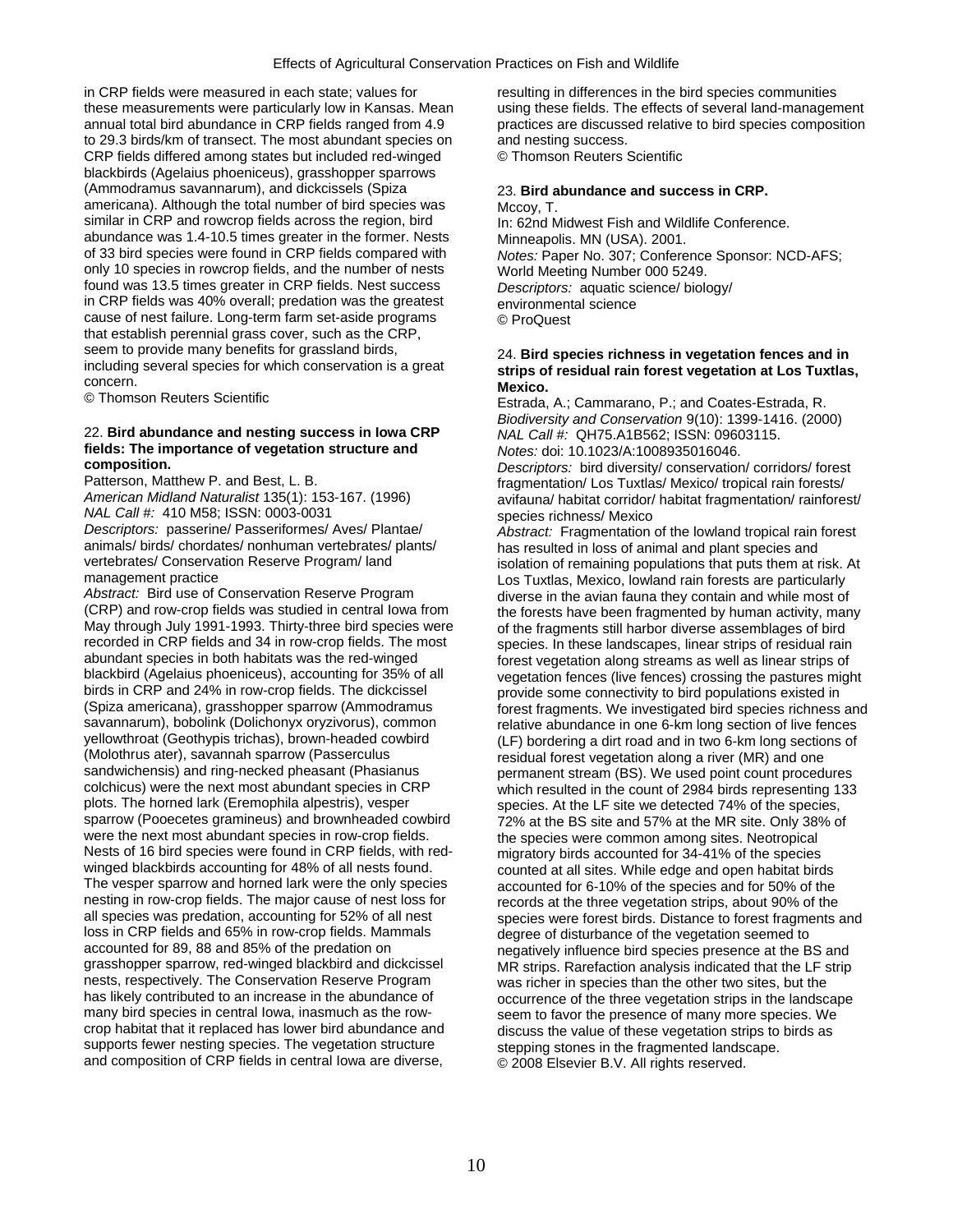# **tillage, and organic cropland.**  $(n = 27)$  with well developed tree and shrub strata, (b)

*Journal of Wildlife Management* 61(3): 644-655. (1997) trees and generally devoid of a well structured shrub *NAL Call #:* 410 J827; ISSN: 0022-541X stratum, and (c) herbaceous field margins (n = 17) with *Descriptors:* commercial activities/ reproduction/ isolated shrubs. A total of 42 bird species were recorded. reproductive productivity/ ecology/ population dynamics/ Bird use of hedgerows and windbreaks was similar, animal constructions/ man-made habitat/ land and herbaceous field margins having fewer bird species and freshwater zones/ Aves: farming and agriculture/ fledgeing individuals than the other two types of field margin. Field community structure/ seasonal changes/ mortality/ nest of bird species that may damage crops, but offered shelter losses/ predators/ nest loss significance/ minimum tillage to a broad range of species potentially useful for biological tillage and organic farmland/ cultivated land habitat/ farming hedges' structural complexity and dimension. Conserving system/ effect on community structure and reproduction/ natural hedgerows, minimising mechanical and chemical and reproduction/ effect of farming system/ Aves/ birds/ chordates/ vertebrates represent efficient conservation strategies both from a

## 26. **Bird use of terraces in Iowa rowcrop fields.**

Hultquist, J. M. and Best, L. B. 28. **Birds and the Conservation Reserve Program: A**  *American Midland Naturalist* 145(2): 275-287. (2001) **retrospective study.**  *NAL Call #: 410 M58; ISSN: 00030031 Descriptors:* abundance estimation/ agricultural land/ Orono, Me.: University of Maine, 1991. avifauna/ habitat use/ terrace/ United States/ *Notes:* Thesis (M.S.) in Wildlife Management. Bibliography: Agelaius phoeniceus/ Spiza americana leaves 243-248. Includes vita. *Abstract:* Bird use of terraces in rowcrop fields was *NAL Call #:* MeU Univ. 1991 L38 evaluated during 1996-1997 in southwestern Iowa by line *Descriptors:* Conservation Reserve Program---U.S/ transect counts of birds, nest searches and nest monitoring. Bird populations, Effect of agricultural conservation on Twenty-six bird species were observed in terraces. Red- This citation is from AGRICOLA. winged blackbirds (Agelaius phoeniceus) and dickcissels (Spiza americana) were most abundant, accounting for 29. **Black-tailed prairie dogs and the structure of avian**  58% of the total bird abundance. Bird abundance in **communities on the shortgrass plains.**  terraces  $(\bar{x} = 463.0 \text{ birds}/100 \text{ ha}, \text{SE} = 33.0)$  was less than Smith, G. A. and Lomolino, M. V.<br>that in other strip-cover habitats such as grassed  $\overline{O}$  Oecologia 138(4): 592-602. (2004 that in other strip-cover habitats such as grassed *Oecologia* 138(4): 592-602. (2004); ISSN: 00298549<br> *Oecologia* 138(4): 592-602. (2004); ISSN: 00298549<br> *Descriptors:* biological diversity/ fragmentation/ grass waterways and roadsides, but greater than that in *Descriptors:* biological diversity/ fragmentation/ grassland<br>
rowcrops. Five species nested in terraces. We found 64.8 birds/ keystone species/ avifauna/ community structu rowcrops. Five species nested in terraces. We found 64.8 birds/ keystone species/ avifauna/ community structure/<br>nests/10 ha of which 76% were red-winged blackbird nests. conservation management/ prairie/ rodent/ ecosystem nests/10 ha of which 76% were red-winged blackbird nests. conservation management/ prairie/ rodent/ ecosystem/<br>Predation resulted in failure of 73% of all nests. The relative Sciuridae/ ecosystem/ Sciuridae/ Oklahoma/ Arte Predation resulted in failure of 73% of all nests. The relative Sciuridae/ ecosystem/ Sciuridae/ Oklahoma/ Artemisia<br>Contribution of terraces to grassland bird conservation is filifolia/ Athene cunicularia/ Buteo regalis/ contribution of terraces to grassland bird conservation is filifolia/ Athene cunicularia/ Buteo regalis/ Charadrius<br>minor, and changes in current terrace management vociferous/ Cynomys Judovicianus/ Fremophila alpest practices would not likely improve conditions for birds nor Sturnella<br>be economical abstract: ̄

# 27. **Bird use of three types of field margins in relation** dog towns and 36 paired sites without prairie dogs during

*Notes:* doi: 10.1016/S0167-8809(00)00206-1. surrounding landscape: open rangeland, scrub/sandsage margin/ hedgerow/ Quebec/ windbreak/ habitat use/ birds/ (CRP) plots, and fallow crop fields. Relative densities of<br>
field margin/ habitat use/ intensive agriculture/ Canada/ bird species combined was higher on prairie dog field margin/ habitat use/ intensive agriculture/ Canada/<br>Aves/ Coniferales/ Galliformes

*Abstract:* Habitat structure and bird use of field margins richness of birds was significantly higher on prairie dog<br>were studied in intensive farmlands of southern Quebec. The towns than paired sites during summer, but t were studied in intensive farmlands of southern Quebec, Canada. The main objectives were: (1) to assess the value significant differences in fall. Open rangeland had the of field margins for conserving avian diversity in agricultural highest mean species richness in fall. Assemblages of habitats for bird species particularly those considered as nuisance for crops, and (3) to describe habitat variables Burrowing owls (Athene cunicularia), killdeer (Charadrius that best explained bird use of field margins. Three types vociferous), horned larks (Eremophila alpestris), and

25. **Bird use and nesting in conventional, minimum-** of field margins were distinguished: (a) natural hedgerows Lokemoen, John T. and Beiser, Julia A. blant by planted windbreaks (n = 17) mostly composed of coniferous success/ farming system effect/ hatching success/ margins did not contribute significantly as breeding habitats and organic farms/ nests/ density/ conventional/ minimum pest control. Bird use of field margins was mostly related to North Dakota/ Prairie Pothole Region/ community structure control of the vegetation in field margins, and planting a mix<br>and reproduction/ effect of farming system/ Aves/ birds/ of deciduous and coniferous species in windb © Thomson Reuters Scientific wildlife and an agronomic point of view. © 2008 Elsevier B.V. All rights reserved.

vociferous/ Cynomys ludovicianus/ Eremophila alpestris/

be economical. *Abstract:* We tested the hypothesis that black-tailed prairie dogs (Cynomys ludovicianus) influence avian community structure on the shortgrass prairie. We surveyed 36 prairie **to intensive agriculture in Quebec, Canada. Summer and fall of 1997, 1998, and 1999** in the Oklahoma<br>Jobin, B.; Choiniere, L.; and Belanger, L. **Exercía entrary constant and Panhandle**. Our surveys totaled 9,040 individ Panhandle. Our surveys totaled 9,040 individual *Agriculture, Ecosystems and Environment* 84(2): observations for 73 avian species. Significantly distinct 131-143. (2001) avian communities were present on prairie dog towns when *NAL Call #:* S601.A34; ISSN: 01678809. compared to sites within four different macrohabitats of the *Descriptors:* Canada/ Crop pests/ Farmland birds/ field (Artemisia filifolia) habitats, Conservation Reserve Program<br>margin/ hedgerow/ Quebec/ windbreak/ habitat use/ birds/ (CRP) plots, and fallow crop fields. Relative d versus paired sites in summer and fall. Mean species<br>richness of birds was significantly higher on prairie dog landscapes, (2) to document their potential as breeding avian communities differed significantly between prairie dog<br>habitats for bird species particularly those considered as towns and the four macrohabitat types during s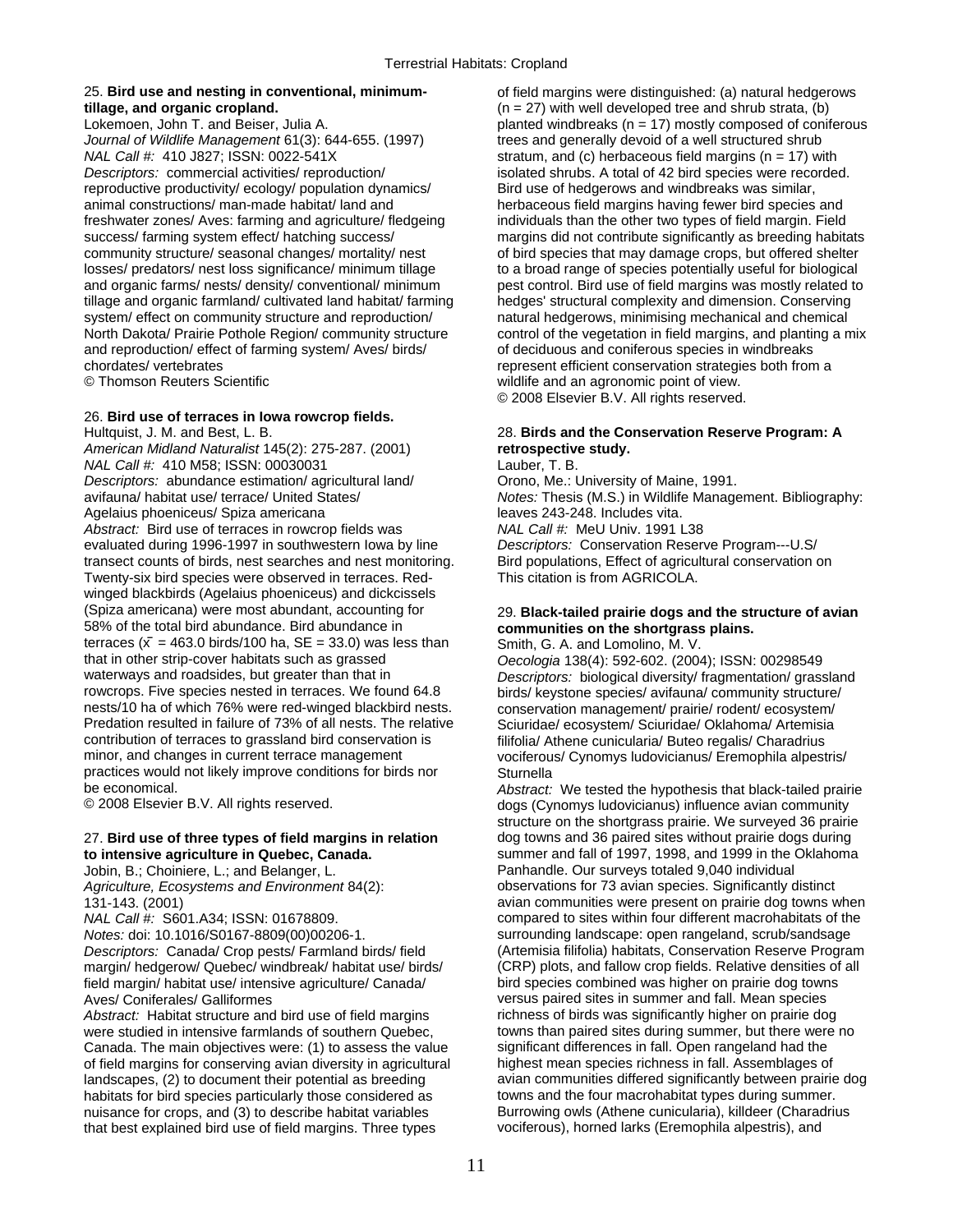meadowlarks (Sturnella spp.) were positively and 31. **Breeding bird composition and species relative**  summer, while horned larks and ferruginous hawks (Buteo regalis) were significantly associated with prairie Hanowski, JoAnn M. dog towns during fall. Even in their current remnant state, *Loon* 67(1): 12-16. (1995) rolein the assembly of ecological communities across conservation programs/ birds/ Minnesota/ the Great Plains. Conservation of prairie dogs goes Minnesota, western well beyond a single species, and is an important  $\heartsuit$  NISC strategy for the preservation of the prairie ecosystem

## 30. **Breeding bird abundance and diversity in Fig. 20. Breeding bird abundance and diversity in Fig. 20. Hohman, W. L. agricultural field borders in the black belt prairie of** *Wildlife Society Bulletin* 34(4): 936-943. (2006) **Mississippi.** *NAL Call #:* SK357.A1W5; ISSN: 00917648.

Smith, Mark D.; Barbour, Philip J.; Burger, L. Wes.; and *Notes:* doi: 10.2193/0091-7648(2006)34

Dinsmore, Stephen J. [936:BACCRP]2.0.CO;2.<br>Proceedings of the Annual Conference Southeastern [936:BACCRP]2.0.CO;2. *Association of Fish and Wildlife Agencies* 59: 43-56. (2005) *NAL Call #:* SK1.S6; ISSN: 0276-7929 species richness

community structure/ population dynamics/ terrestrial perennial herbaceous vegetation established along habitat/ man-made habitat/ land zones/ Aves: habitat waterways to remove contaminants and sediments from management/ breeding species abundance/ species and reagricultural field runoff. In the heavily cultivated regions of diversity/ agricultural field border strips/ relative abundance/ the Midwestern United States, these buffer zones population density/ distribution within habitat/ grasslands/ established under the Farm Bill provide important habitat cultivated land habitat/ Mississippi/ Clay and Lowndes for wildlife such as butterflies. The question of how the Counties/ birds/ chordates/ vertebrates landscape context of these plantings influences their use

*Abstract:* Conservation buffer practices implemented has not been adequately researched. We used multiple under U.S. Department of Agriculture (USDA) Farm Bill regression and Akaike's Information Criteria to determine programs offer opportunities for enhancing breeding how habitat width and several landscape-level factors (i.e., season habitat for farmland birds. Recently, CP33 (Habitat landscape composition [total herbaceous cover, amount of<br>Buffers for Upland Birds) was added as a new continuous developed area, and amount of wooded cover] and Buffers for Upland Birds) was added as a new continuous Conservation Reserve Program (CRP) practice designed configuration [herbaceous edge density]) influenced the to address habitat goals for northern bobwhite abundance and diversity of the butterfly community using<br>(Colinus virginianus) under the Northern Bobwhite filter strips in southwestern Minnesota, USA. Habitat-Conservation Initiative. However, it is presumed that this sensitive butterfly abundance and all richness and diversity practice will also benefit other birds. To evaluate potential measures were positively correlated with filter-strip width. benefits of CP33 field borders for farmland birds, we Butterfly abundance was negatively associated with the borders (6.1-m wide) along agriculture field edges on three 405-ha farms in Clay and Lowndes counties, abundances were nearly twofold greater along bordered wildlife conservation in agroecosystems. field edges. However, mourning dove (Zenaida macroura), © 2008 Elsevier B.V. All rights reserved. northern cardinal (Cardinalis cardinalis), and common grackle (Quiscalus quiscula) abundances did not differ 33. **Changes in breeding bird populations with habitat**  between bordered and non-bordered field edges. Field **restoration in northern Iowa.**  borders adjacent to strip habitats (i.e., fencerows, Fletcher, R. J. and Koford, R. R.<br>drainage ditches) had greater total bird and red-winged American Midland Naturalist 150 blackbird (Agelaius phoeniceus) abundance than nonbordered edges adjacent to strip habitats. Species richness *Descriptors:* Conservation Reserve Program/ grassland Within intensive agricultural landscapes where large-scale natural wetlands/ abundance/ Dakota/ fields<br>grassland restoration is impractical, USDA conservation *Abstract:* Native tallorass prairie and wetlan buffer practices such as field borders (CP33) may be Prairie Pothole Region of the United States have declined useful for enhancing local breedingbird richness and ver the past two centuries. Bird communities using these useful for enhancing local breedingbird richness and over the past two centuries. Bird communities using these<br>abundance. babitats have also experienced widespread declines that

# significantly associated with prairie dog towns during **abundance patterns on Conservation Reserve Program**<br> **(CRP) land in western Minnesota.**<br> **(CRP) land in western Minnesota.**

black-tailed prairie dogs continue to play a significant *Descriptors:* communities/ Conservation Reserve Program/

## as a whole.<br> **32. Butterflies and continuous Conservation Reserve** 32. **Butterflies and continuous Conservation Reserve Conserversity Conserversity Conserversity Program filter strips: Landscape considerations.** Program filter strips: Landscape considerations.

Davros, N. M.; Debinski, D. M.; Reeder, K. F.; and

*Pescriptors:* buffers/ butterfly abundance/ diversity/ farm conservation/ filter strip/ landscape context/ Minnesota/

*Descriptors:* conservation measures/ ecology/ *Abstract:* Filter strips or buffers are areas of grass or other filter strips in southwestern Minnesota, USA. Habitatestablished a total of 89.0 km of experimental field amount of developed areas (cities, towns, and roads) within the area of a 1-km radius  $(3.14 \text{ km}^2)$  surrounding the sites. Percentage of wooded cover in the landscape was an Mississippi. We used 200-m x 20-m strip transects to important variable explaining individual species abundance, measure abundance and diversity of birds inhabiting although the direction of the relationship varied. Our finding bordered and non-bordered field edges. Indigo bunting that landscape context influences butterfly use of filter strips (Passerina cyanea) and dickcissel (Spiza americana) highlights the importance of landscape-level approaches to

American Midland Naturalist 150(1): 83-94. (July 2003)<br>NAL Call #: 410 M58; ISSN: 0003-0031 birds/ avian communities/ area sensitivity/ prairie wetlands/ Abstract: Native tallgrass prairie and wetland habitat in the abundance.<br>
© Thomson Reuters Scientific enters that the server of the also experienced widespread declines that in the T<br>
are often attributed to severe babitat loss and are often attributed to severe habitat loss and fragmentation. We estimated the change, or turnover, in bird populations in the Eagle Lake Wetland Complex, Iowa,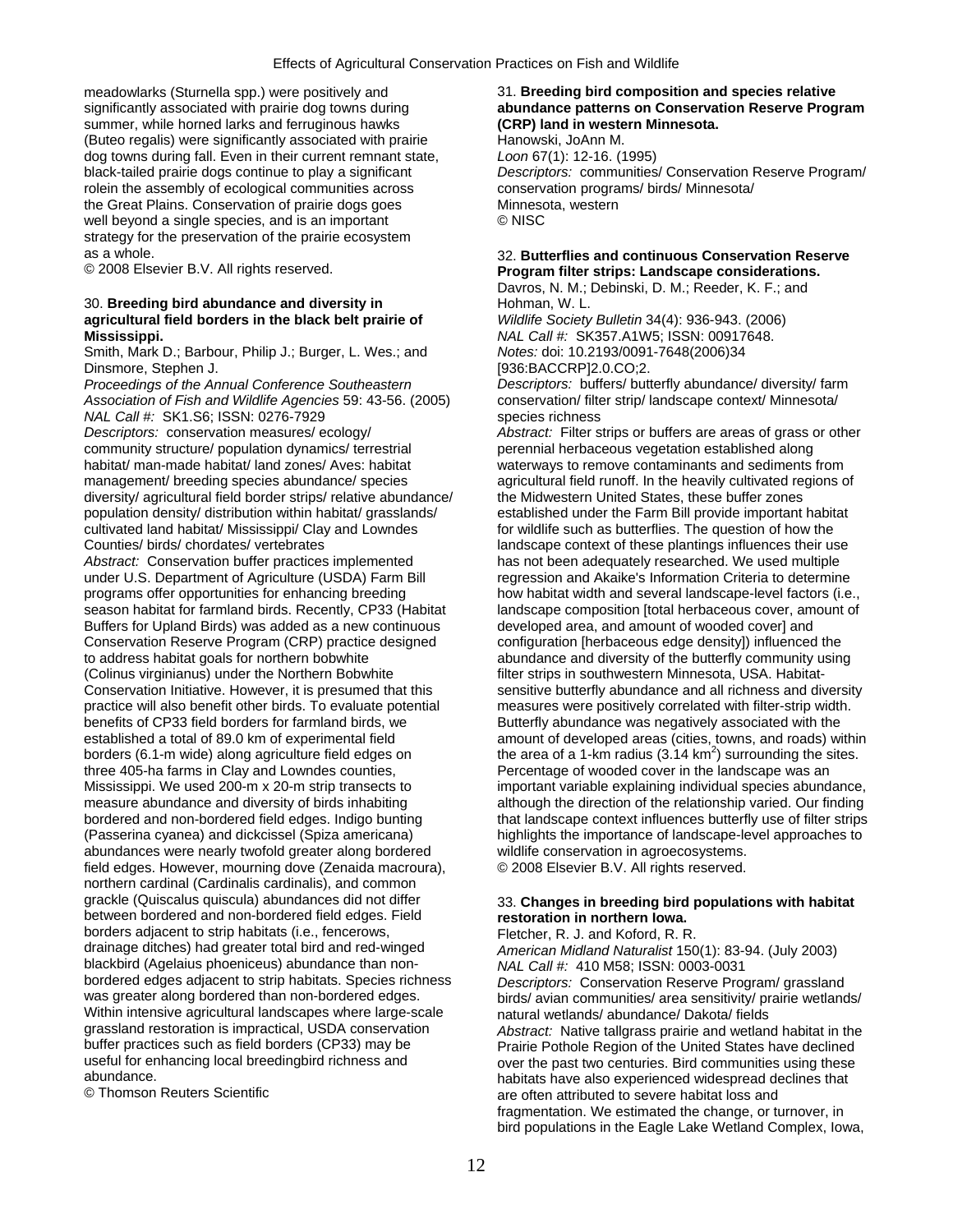with ongoing grassland and wetland restoration by linking 35. **Combining data from state and national monitoring** geographic information system data and bird surveys in **surveys to assess large-scale impacts of agricultural**  different land cover types (hayland, pasture, restored **policy.** grassland, restored wetland and rowcrop agriculture) during Nusser, S. M.; Clark, W. R.; Wang, J.; and the 1999-2001 breeding seasons. Habitat restoration efforts Bogenschutz, T. R. primarily converted rowcrop agriculture and pastures into *Journal of Agricultural, Biological, and Environmental*  grassland and wetland habitat. Based on land conversion, *Statistics* 9(3): 381-397. (2004) abundances of most species have likely increased in the *NAL Call #:* S566.55.J68; ISSN: 10857117. area, including many species of management concern. Yet *Notes:* doi: 10.1198/108571104X4441. a few species, such as killdeer (Charadrius vociferus), have *Descriptors:* Conservation Reserve Program/ National probably decreased in abundance. This estimation Resources Inventory/ Phasianus colchicus/ population approach and these estimates provided a critical first step modeling/ ring-necked pheasant for evaluating restoration efforts; however, information on *Abstract:* An increasing number of state and national demographic parameters, such as nesting success, in databases are available to assess agricultural and restored areas is needed for understanding how restoration environmental trends in natural resource populations. We ultimately affects bird populations.<br>
© Thomson Reuters Scientific **interpretional** combining state and national data to assess the impact of

## **citizen participation in the Algonquin to Adirondack proposal. Iowa, using land cover/use data from the National lowa, using land cover/use data from the National**

*Descriptors:* citizen participation/ conservation programs/ that describe temporal trends in land cover and in ph<br>wildlife habitats/ case studies/ animal communities/ populations over a common time period within each wildlife habitats/ case studies/ animal communities/ landowners/ household surveys/ environmental polygon. Estimated pheasant population parameters are<br>management/ land use/ Fastern United States/ forest regressed on land cover summaries to investigate the management/ land use/ Eastern United States/ forest regressed on land cover summaries to investigate the<br>management/ patural resources environment general impact of the Conservation Reserve Program on pheasant management/ natural resources, environment, general ecology, and wildlife conservation/ forestry related populations in regions of the state. Results reveal that the<br>Abstract: The debate between top-down and bottom-up population response to the Conservation Reserve Program *Abstract:* The debate between top-down and bottom-up population response to the Conservation Reserve P<br>population relation to the physiography and<br>varies by region in relation to the physiography and planning has recently re-emerged in environmental varies by region in relation to the physiography and<br>management, Many commentators agree on the merits of agricultural use of the region, in ways that were not management. Many commentators agree on the merits of agricultural use of the region, in ways that were not<br>comanagement in which affected citizens and professional anticipated by policy developers. Statistical consideratio comanagement, in which affected citizens and professional anticipated by policy developers. Statistical considerations managers share responsibility for planning. Nevertheless, for developing appropriate models for combining data are<br>the manifold advantages of comanagement have not discussed. © 2004 American Statistical Association and the the manifold advantages of comanagement have not discussed. © 2004 American Statistical American Statistical A<br>Always been fully appreciated in environmental planning and the International Biometric Society. always been fully appreciated in environmental planning. International Biometric Society.<br>International Biometric Society. In the society of the section of the section of the section of the section of For example, a group representing NGOs and academic institutions recently proposed an ecological corridor linking Algonquin Provincial Park in southern Ontario to the 36. **A comparison of Conservation Reserve Program**  Adirondack Park in northern New York. This corridor, **habitat plantings with respect to arthropod prey for**  known as A2A, was designed to encourage the migration of **grassland birds.**  wolves and other wildlife between the parks. Much of the McIntyre, N. E. and Thompson, T. R. land in A2A is private property. A survey of households, *American Midland Naturalist* 150(2): 291-301. (2003) randomly scattered throughout the United States portion of *NAL Call #:* 410 M58; ISSN: 0003-0031 the corridor, revealed that affected landowners had little *Descriptors:* environment-ecology/ Texas High Plains/ knowledge of the proposal and no contact with its North American grassland/ population trends/ CRP fields/ advocates. Many respondents were farmers who utilized community structure/ avian abundance/ nestling diet/ land for livelihood. Other landowners enjoyed property for a vegetation/ Coleoptera/ landscape variety of recreational purposes. Regardless of use, survey *Abstract:* The Conservation Reserve Program (CRP) was participants placed high value on the importance of designed to reduce soil erosion and curb agricultural conserving biological diversity. They also expressed great overproduction by converting highly erodible agricultural distrust toward restrictions that might be placed on their land to various forms of perennial habitat. It has had an activities. In general, respondents felt very unsure about incidental benefit of providing habitat for wildlife and has A2A, and they were uncertain about personal involvement been beneficial in reversing population declines of several in the planning process. Certain landowners indicated a grassland bird species. However, the mechanisms behind willingness to have their land be included in an ecological these reversals remain unknown. One such mechanism corridor, despite not knowing about it before the survey was may be differences in food availability on CRP vs. non-CRP administered. These results suggest that A2A proponents land or between different types of CRP. The influence of have little to lose and much to gain by disseminating CRP habitat type on the abundance of arthropod prey used<br>
information locally and by embracing comanagement for by grassland birds has not been previously explored. We further formulation of this plan. © 2004 Elsevier Ltd. All compared the abundance and diversity of arthropods rights reserved. [publisher] among four CRP habitat types in Texas [replicated plots of

combining state and national data to assess the impact of agricultural policy on state wildlife populations. The 34. **Comanagement of wildlife corridors: The case for** scientific question is to assess the impact of the<br>**citizen participation in the Algonquin to Adirondack** Conservation Reserve Program on pheasant populations in Brown, R. and Harris, G. Resources Inventory and count data from an annual state *Journal of Environmental Management* 74(2): pheasant population survey. Our approach involves 97-106. (Jan. 2005) identifying a common spatial polygon for linking summaries *NAL Call #:* HC75.E5J6 *NAL Call #:* HC75.E5J6 *Call time in the stimating parameters* from each of two datasets, and then estimating parameters *Descriptors:* citizen participation/ conservation programs/ that descri

by grassland birds has not been previously explored. We This citation is from AGRICOLA. **Exotic in the Section of Contact** exotic lovegrass (Eragrostis curvula), Old World bluestem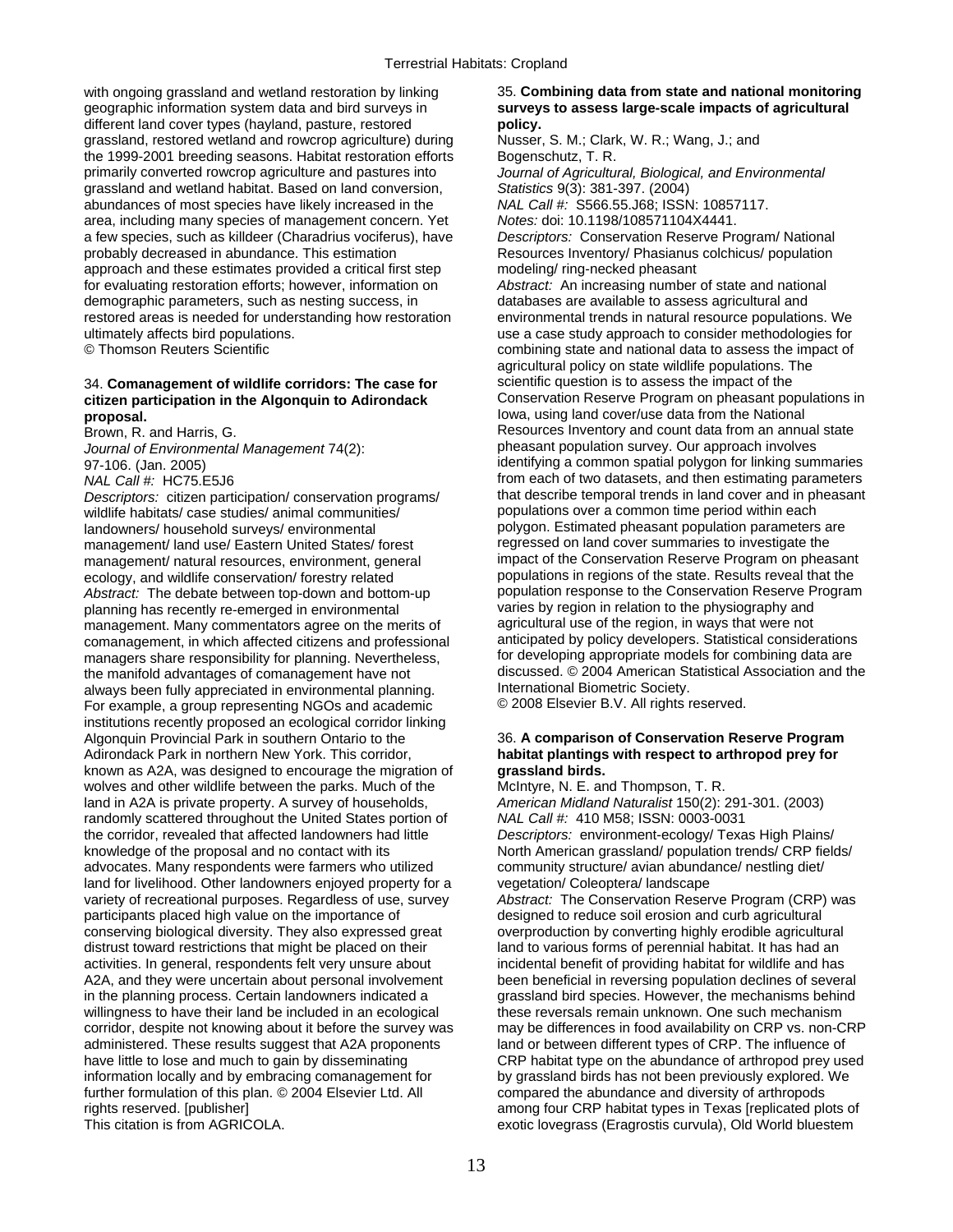(Bothriochloa ischaemum), mixed native grasses 38. **A comparison of public lands and farmlands for** 38. **A comparison of public lands and farmlands for with buffalograss (Buchlo dactyloides) and mixed native grassland bi** with buffalograss (Buchlo dactyloides) and mixed native grasses without buffalograss] and native shortgrass **Cunningham, M. A.** prairie. Attention was focused on adult and juvenile *Professional Geographer* 57(1): 51-65. (2005); spiders (Order Araneae), beetles (Coleoptera), ISSN: 00330124 and lepidopterans (Lepidoptera: butterflies and moths), grassland birds/ habitat fragmentation/ biodiversity/ as these taxa are the primary prey items of grassland environmental management/ grasslands/ habitat birds during the breeding season. Arthropod diversity and fragmentation/ passerines/ species conservation/ abundance were higher on indigenous prairie compared Minnesota/ Aves/ Passeri to CRP, reflecting differences in vegetative diversity *Abstract:* Midwestern states have invested extensively in indicate that, although CRP is not equivalent to native public grasslands, relative to private lands, for conserving lands do support arthropod prey for grassland birds.<br>More direct assavs of the survivorship and fitness of **Conservation Reserve Program (CRP)** fields and public birds on CRP compared to native shortgrass prairie are clearly warranted. abundance and diversity were greater on CRP lands.

# increasing and decreasing populations of grassland

Conservation Biology 20(5): 1422-1432. (2006) distribution, which can be vary greatly over time, will *NAL Call #:* QH75.A1C5; ISSN: 08888892. Strongly influence the success or failure of biodiversity *Notes:* doi: 10.1111/j.1523-1739.2006.00487.x. conservation in this region. © 2005 by Association of *Descriptors:* bird population trends/ Conservation Reserve American Geographers. *Descriptors:* bird population trends/ Conservation Reserve American Geographers. Program/ randomization test/ urbanization *Abstract:* For several decades, many grassland bird species have been declining in abundance throughout the 39. **A conceptual model and indicators for assessing**<br>Midwest and Great Plains regions of the United States, **the ecological condition of agricultural lands.** Midwest and Great Plains regions of the United States, **the ecological condition of agricultural lands. heads** possibly due to loss of natural grassland habitat and **heads** Hess, G. R.; Campbell, C. L.; Fiscus, D. A.; possibly due to loss of natural grassland habitat and Hess, G. R.; Campbell, C. L.; Fiscus, D. A.;<br>
increasing urbanization. I used 20 years of data from the Hellkamp, A. S.; McQuaid, B. F.; Munster, M. J.; increasing urbanization. I used 20 years of data from the Hellkamp, A. S.; McQuaid, B.<br>North American Breeding Bird Survey to identify increasing, Peck, S. L.; and Shafer, S. R. North American Breeding Bird Survey to identify increasing, decreasing, and stable populations of 36 grassland-nesting *Journal of Environmental Quality* 29(3): 728-737. (2000) bird species. I characterized the immediate landscape *NAL Call #:* QH540.J6; ISSN: 00472425 (circle with radius = 30 km) surrounding each population *Descriptors:* agricultural products/ ecosystems/ based on data from the National Resources Inventory. For environmental protection/ farms/ mathematical models/ each landscape, I calculated the proportion of eight productivity/ societies and institutions/ agricultural land/ different land-cover types: restored grassland, rangeland, agroecosystems/ sustainability/ agriculture/ agriculture/ cultivated cropland, pasture, noncultivated cropland, forest, conference paper/ ecosystem/ environmental management/<br>urban land, and water. Using a null model, I compared environmental monitoring/ environmental planning urban land, and water. Using a null model, I compared landscape composition of increasing, decreasing, and *Abstract:* As part of an environmental monitoring and stable populations. As predicted on the basis of the habitat assessment effort, we developed a conceptual model for preferences of grassland birds, increasing populations measuring and assessing the condition and sustainability of inhabited landscapes that contained significantly more agroecosystems. An agroecosystem is a field, pasture, or restored grassland and rangeland but significantly less orchard and the associated border areas. We focused on forest land and urban land than landscapes inhabited by ecological sustainability and defined the goals for decreasing populations. There was no significant difference agroecosystems in terms of the values people place on in the proportion of cropland within the landscapes of them. The purpose of an agroecosystem is to produce food increasing and decreasing populations, although cropland and fiber. Other desired outcomes can be considered as composed a large proportion (>30%) of many landscapes. goals for the larger landscape and the rest of the world, and In contrast, restored grassland typically composed a very they sometimes function as constraints on production. small proportion (<3.5%) of total land cover, yet it was Condition is defined by agroecosystem productivity and the significantly more common in the landscapes of increasing degree to which farmers use management and stewardship than decreasing populations. These results suggest that practices that conserve and protect valued natural grassland birds may benefit from government initiatives, resources in the landscape and the rest of the worl such as the Conservation Reserve Program, that promote agroecosystem in good condition is productive and is the restoration of grassland at a landscape scale. ©2006 managed to conserve valued resources. Sustainability is Society for Conservation Biology. The maintenance of good condition over time. We

orthopterans (Orthroptera: grasshoppers and crickets) *Descriptors:* biodiversity/ Conservation Reserve Program/

and structure, but there were no differences in arthropod grasslands for wildlife conservation, yet these public lands<br>richness or abundance among CRP types. These results make up a minority of grassland habitat. How effec make up a minority of grassland habitat. How effective are prairie in terms of vegetation or arthropod diversity, CRP native songbird populations? I compare private and public Conservation Reserve Program (CRP) fields and public<br>lands and assessing fragmentation in a GIS. Bird © Thomson Reuters Scientific Vegetation composition, field isolation, and field size appear to explain differences in bird counts. Land cover 37. **A comparison of landscapes occupied by** data show that grassland habitat on public lands is scarce **birds. birds. birds.** Funding partly explains **better, habitat for grassland birds.** Funding partly explains Veech, J. A. this disparity. Trends in farm set-aside program rules and

resources in the landscape and the rest of the world. An © 2008 Elsevier B.V. All rights reserved. developed indicators that link system condition and sustainability to societal values and goals. These indicators measure productivity, management practices that promote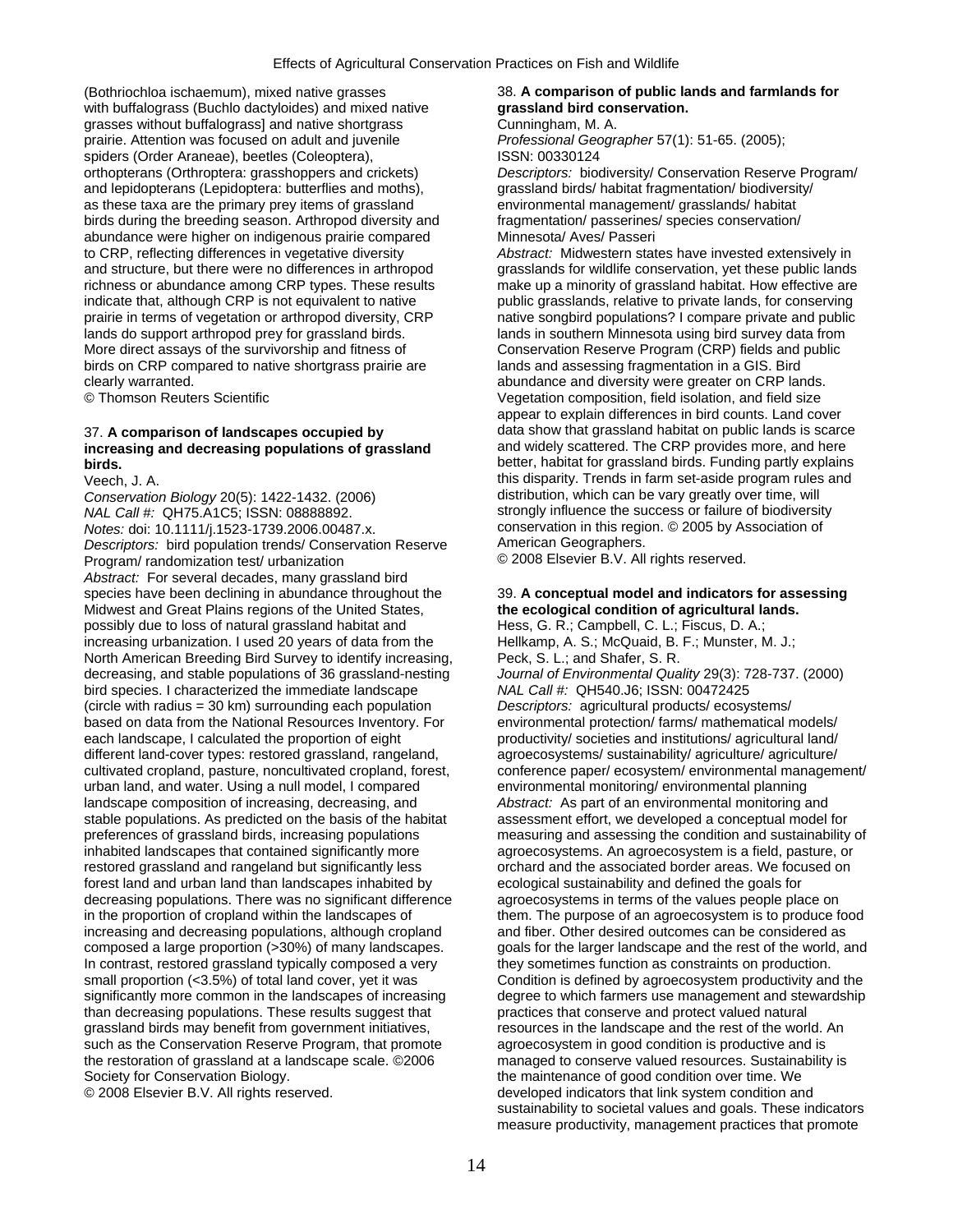sustainability at the agroecosystem scale, and exception of reclaimed strip mines, both wintering and annually harvested herbaceous crops; however, the Sparrows. Henslow's Sparrows will not occupy these concepts we used can be adapted to other plant and habitats immediately following severe disturbance, so that livestock systems. Our conceptual approach may be used in some cases maintaining a desirable tract requires a to evaluate the effectiveness of several major programs "mosaic" of recently and not so recently (2-4 years) Environmental Quality Incentive and Conservation Reserve light to moderate levels of grazing will maintain proper Programs. habitat structure throughout an entire tract. Where patches

*Wildlife Society Bulletin* 22(2): 233-241. (Summer 1994) and State Wildlife Refuges, comprise significant habitats<br>*NAL Call #: SK357.A1W5: ISSN: 0091-7648 [WI SBA6]* having large Henslow's Sparrow populations; yet many *Descriptors:* colinus virginianus/ hunting/ economic analysis/ federal programs/ Texas owned lands, including reclaimed strip mines, pastures,

# 41. Conservation assessment: Henslow's sparrow

conservation assessment/ United States/ distribution/<br>biology and conservation assessment/ Aves<br>Future research needs to more adequately surveyand biology and conservation assessment/ Aves,<br>
Passeriformes, Emberizidae/ birds/ chordates/ vertebrates monitor populations so that potential declines or increases<br>
Abstract: Annarent population declines of migrant<br>
Abstract Abstract: Apparent population declines of migrant<br>songbirds have resulted in special interest in grassland<br>songbirds, which show some of the most consistent<br>declines among songbirds caparally. Among these species<br>declines Henslow's Sparrows were probably numerous in the entity of the management should inte<br>Midwest before European settlement and the transition to @ Thomson Reuters Scientific large-scale grassland development. Declines in the Midwest are largely due to loss of tallgrass habitat; 42. **Conservation practices in western Oregon According to the tallgrass or aray-**<br> **According to the tallgrass prairie lost range as high as 99.9 perennial grass s** estimates of the tallgrass prairie lost range as high as 99.9 **perennial grass see**<br> **percent** Declines in the East may be due to reforestation **tailed vole activity.** percent. Declines in the East may be due to reforestation **tailed vole activity.**  and loss of pastures. In addition to loss of prairies and Steiner, J. J.; Gavin, W. E.; Mueller-Warrant, G. W.;<br>native grasslands throughout the Henslow's Sparrow's Griffith, S. M.; Whittaker, G. W.; and Banowetz, G. M. native grasslands throughout the Henslow's Sparrow's Griffith, S. M.; Whittaker, G. W.; and Banow<br>Tange, intensive human use of "secondary grasslands"-- Agronomy Journal 99(2): 537-542. (2007); range, intensive human use of "secondary grasslands"-- *Agronomy Journal* 99-542. (2007)<br>hayfields and pastures that contribute to the grassland [ISSN: 00021962. hayfields and pastures that contribute to the grassland ISSN: 00021962.<br>Iandscape--has also contributed to babitat decline *Notes:* doi: 10.2134/agronj2006.0165. landscape--has also contributed to habitat decline. *Notes:* doi: 10.2134/agronj2006.0165. Henslow's Sparrows use grassland habitats. Grasslands *Descriptors: conservation tillage/ seeds/ gray-tailed vo*<br>that provide breeding habitat for Henslow's Sparrow need Microtus canicaudus/ wildlife habitat/ prescribed bu that provide breeding habitat for Henslow's Sparrow need Microtus canicaudus/ wildlife habitat/ prescribed burns<br>to be large (generally >30 ha), have a well-developed layer *Abstract:* Decreased use of field burning to dis to be large (generally >30 ha), have a well-developed layer of litter, and contain standing dead vegetation. Some straw after harvest of temperate grass seed crops and the woody shrubs will be used as song perches but too many implementation of alternative conservation practices woody shrubs will be used as song perches, but too many implementation of alternative conservation practices<br>shrubs, such as in an old field, will result in unsuitable including direct seeding (DS) and maximal residue (HR) shrubs, such as in an old field, will result in unsuitable including direct seeding (DS) and maximal residue (HR)<br>habitat Wintering babitats used by Henslow's Sparrow may imanagement have raised questions whether certain p habitat. Wintering habitats used by Henslow's Sparrow may management have raised questions whether certain pe<br>he much smaller (sometimes <1.0 ha) and may not require such as the gray-tailed vole (Microtus canicaudus) are be much smaller (sometimes <1.0 ha) and may not require such as the gray-tailed vole (Microtus canicaudus) are<br>litter and standing dead vegetation. With the possible surface worse than before these changes. The number of v litter and standing dead vegetation. With the possible

management practices that promote sustainability at breeding habitats require frequent disturbance, such as fire,<br>
landscape and global scales. Our initial efforts focused on grazing, or mowing, to maintain suitability for grazing, or mowing, to maintain suitability for Henslow's now being implemented, including the USDA's disturbed habitat parcels. Other recent studies suggest that © 2008 Elsevier B.V. All rights reserved. The second of grassland habitat adjoin one another, removal of fencerows and treelines between patches may facilitate 40. **Conducting a financial analysis of quail hunting** occupancy of smaller breeding habitats. Publicly owned within the Conservation Reserve Program. **Fig. 3** grasslands on both the breeding and wintering grounds, Williams, C. F. and Mjelde, J. W. **Exercise 1994** Particularly at some U.S.Army installations and National Wildlife Society Bulletin 22(2): 233-241 (Summer 1994) and State Wildlife Refuges, comprise significant habitats *NAL Call #:* SK357.A1W5; ISSN: 0091-7648 [WLSBA6] having large Henslow's Sparrow populations; yet many This citation is from AGRICOLA. **hayfields, and ConservationReserve Program (CRP)** lands. The future of sparrow populations on private lands is not assured, particularly with declines in dairy farming, Ammodramus herototical contract of the server of the contract of the contract of the contract of the contract o<br>
Anytields. Studies on use of CRP land indicate that this land<br>
Rurbans Dirk F Eurhans, Dirk E.<br>
St. Paul, MN: North Central Forest Experiment Station,<br>
St. Paul, MN: North Central Forest Experiment Station,<br>
Forest Service, U.S. Department of Agriculture; General<br>
Technical Report-NC 226, 2002. 46 p appear well suited for monitoring the species because of *Descriptors:* conservation/ reproduction/ ecology/ land appear well suited for monitoring the species because of zones/ Ammodramus henslowii: conservation measures/ declines among songbirds generally. Among these species, and viability of populations. Additional data are required on<br>
Henslow's Sparrows have the most restrictive habitat and viability of populations. Additional data are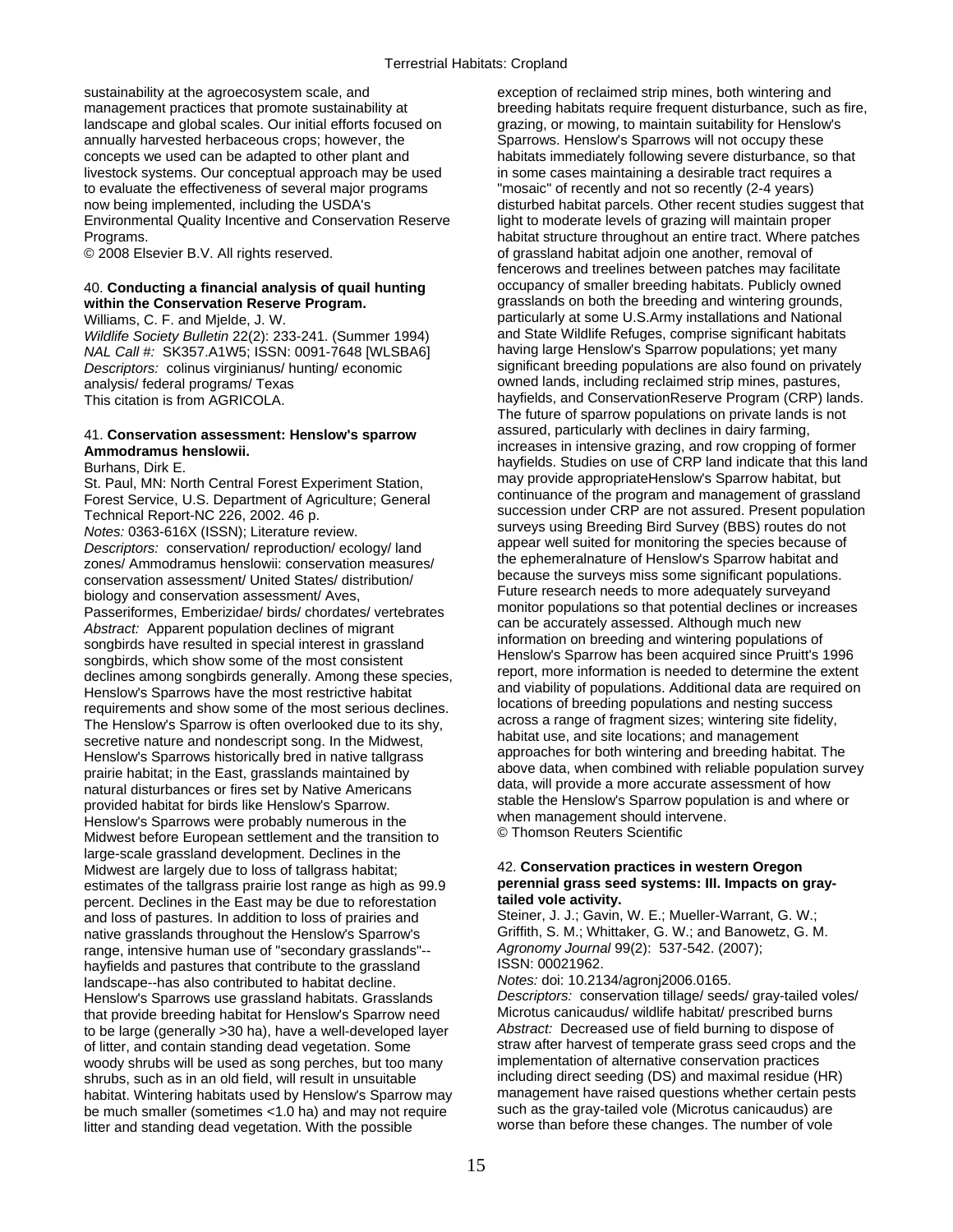establishment and when perennial grass seed was the prior burrow holes was determined 15 Jan. 1999 at tw locations in western Oregon. Comparisons were the effects of DS and conventional tillage (CT) establishment, maximal and minimal residue (LR management, present perennial seed crops, an immediate-prior crop in the rotation sequence and twocrops-prior in the rotation sequence. The treatm most greatly influenced vole activity were crop establishment method and the previous crop in the rotation sequence. Vole activity was greatest in DS tillage crop in the rotation sequence. A possible produc strategy to reduce vole activity could be to include meadowfoam (Limnanthes alba Benth.) or cerea rotation sequences when DS perennial grass seed crops are grown. This research demonstrates how vole activity can be reduced in perennial grass seed crops, without the need for tillage before establishment of new sta © American Society of Agronomy. © 2008 Elsevier B.V. All rights reserved.

Washington, D.C.: Wildlife Management Institute, 1994. Wildlife Service's Breeding Bird Survey. Populations of

## 44. **Conservation Reserve Program: Alternatives are Minnesota. These four states have about available for managing environmentally sensitive in the contained about available for managing environmentally sensitive in the** available for managing environmentally sensitive **cropland.**  $\bullet$  **C** ProQuest

General Accounting Office

http://www.gao.gov/archive/1995/rc95042.pdf Roseberry, J. L. and David, L. M. *Descriptors:* cultivated lands/ land management/ *Transactions of the Illinois State Academy of Science* 87 agriculture/ land use/ water quality/ watershed protection (1-2): 61-70. (1994)<br>Abstract: If not properly managed, agricultural production MAL Call #: 500 IL6; ISSN: 0019-2252 *Abstract:* If not properly managed, agricultural production on the nation's 382 million cropland acres can adversely *Descriptors:* Colinus virginianus/ population status/ land affect the quality of water and air, the productivity of soil, use/ agricultural ecosystems/ Illinois/ management/ birds/ and the availability of wildlife habitat. In an effort to United States reduce these effects by temporarily removing highly *Abstract:* We examined 3 indexes of Northern Bobwhite erodible cropland from production, the Congress enacted abundance in Illinois at various geographic scales to the Conservation Reserve Program (CRP) in 1985. determine possible relationships with the Conservation The CRP was also designed to reduce surplus crop Reserve Program. Over 256,000 ha were enrolled in the of almost \$20 billion through the year 2002. These amounts of CRP land. However, there was no strong contracts for the majority of acres-22 million-expiring result of the program. Positive CRP effects on local in 1996 and 1997. bobwhite habitat in some areas were probably offset by

## 45. The Conservation Reserve Program and duck and pheasant production in St. Croix County, Wisconsin. Evrard, J. O.

) Madison, Wisconsin: Wisconsin Dept. of Natural Resources; Report 183, 2000. 8 p. http://digital.library.wisc.edu/ **Descriptors: Phasianus colchicus/ Anas discors/ Anas** platyrhynchos/ common pheasant/ blue-winged teal/ mallard/ habitat management/ prairie/ cover/ nest e © NISC

## 46. The Conservation Reserve Program and grassland de **birds.**

Johnson, D. H. and Schwartz, M. D. ed crops *Conservation Biology* 7(4): 934-937. (1993) e activity *NAL Call #:* QH75.A1C5; ISSN: 0888-8892 Descriptors: Aves/ grasslands/ environmental restoration/ habitat utilization/ government policy/ United States/ birds *Abstract:* Several bird species that breed in the temperate grasslands of North America, many of which winter in the Neotropics, declined in abundance during the past quarter 43. **The Conservation Reserve Program: A wildlife** century. The Lark Bunting (see Table 1 for scientific names) **conservation legacy.**<br> **Rude, Kathleen and Wildlife Management Institute. and Crasshopper Sparrow, as examples, declined by about Rude, Kathleen and Wildlife Management Institute. 
<b>Alter Action** that period, as indexe half during that period, as indexed by the U.S. Fish and 15 p.: ll., map. other grassland species have also diminished steadily, if *Notes:* Original title: "The Conservation Reserve Program: not as spectacularly. Why so many species declined is not A wildlife conservation legacy --- America needs the known, but continued conversion of perennial grassland to Conservation Reserve Program"; "October, 1994." annually tilled cropland is a suspected cause. A test of this *NAL Call #:* S624.A1C67 1994 *possibility is offered by the Conservation Reserve Program, Descriptors:* Conservation Reserve Program---United a program of the United States Department of Agriculture States/ Soil conservation---Government policy---United that caused the reversion of millions of hectares of marginal States/ Wildlife conservation---United States cropland to perennial grassland. We evaluated the use by<br>This citation is from AGRICOLA.<br>
breeding birds of selected Program fields in eastern breeding birds of selected Program fields in eastern Montana, North Dakota, South Dakota, and western

## Washington, DC: GAO, 1995. 47. **The Conservation Reserve Program and northern**  *Notes:* GAO/RCED-95-42. **bobwhite population trends in Illinois.**

production and support farm income. Under the CRP, CRP during the first 9 signup periods (1986-1990). About the U.S. Department of Agriculture (USDA) contracted 87% of this land was in CP-1 vegetation (introduced coolthe U.S. Department of Agriculture (USDA) contracted 87% of this land was in CP-1 vegetation (introduced cool-<br>with farmers to take 36.4 million acres out of production season grasses and legumes). Male bobwhite call count season grasses and legumes). Male bobwhite call counts in for 10 years in return for rental and cost-share payments some parts of the state may have been positively related to contracts will begin to expire in 1995, with the evidence that autumn population densities increased as a © ProQuest neutral or negative effects in others. We discuss possible reasons why potential benefits of the CRP for Northern Bobwhite have not been fully realized. © ProQuest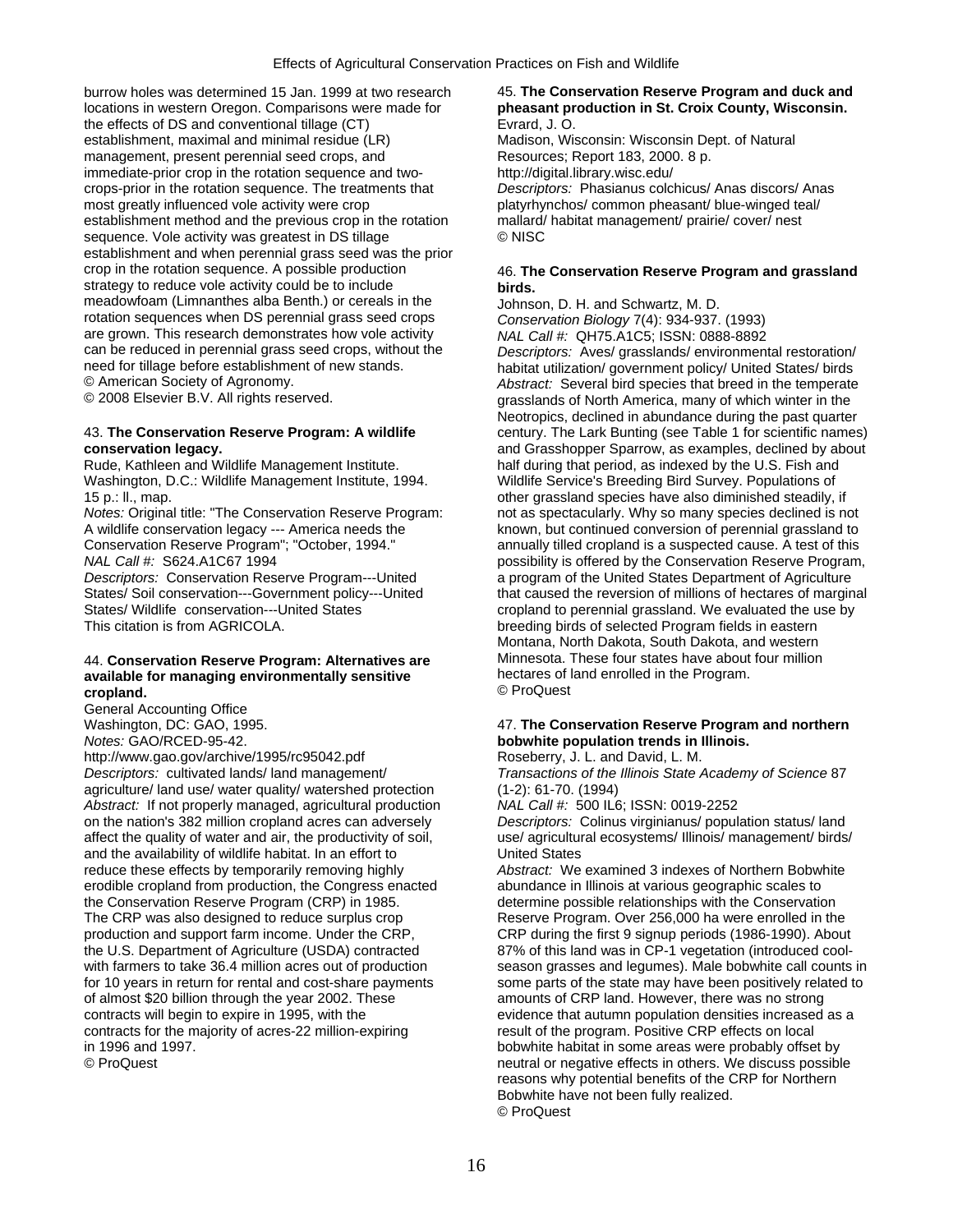*Wildlife Society Bulletin* 25(4): 773-775. (1997) long-term population declines. *NAL Call #:* SK357.A1W5; ISSN: 0091-7648 This citation is from AGRICOLA. *Descriptors:* conservation programs/ Conservation Reserve Program/ habitat management/ management/ 51. **Conservation Reserve Program bibliography.**<br>
wildlife/ United States, southeastern region **and the Conservation Reserve Program bibliography.** wildlife/ United States, southeastern region<br>Abstract: The author provides a history of the Conservation Reserve Program in the southeastern United States. A 1996. recent cooperative study by the International Association of *Notes:* Version 30SEP2002; Query-searchable Fish and Wildlife Agencies and the U.S. Fish and Wildlife bibliography.<br>Service conducted between 1988 and 1992 showed no http://www.nr significant, long-term enhancement of habitat attributable to index.htm the CRP in the Southeast. The author discusses reasons *Descriptors:* Conservation Reserve Program (CRP)/ for this lack of success in this region.<br>
© NISC and the state of success in this region.<br>
Abstract: This bibliography contains citations pertaining to

Reynolds, R. E.; Shaffer, T. L.; Sauer, J. R.; and **other environmental objectives associated with** 

*Transactions of the North American Wildlife and Natural Resource Conference* 59: 328-336. (1994) 52. **Conservation Reserve Program (CRP) contributions**  *NAL Call #:* 412.9 N814; ISSN: 0078-1355 **to avian habitat.**  *Descriptors:* birds/ conservation programs/ ducks/ **Allen, A. W.**<br>grassland/ nests and nesting/ waterfowl/ abundance/ cover, **helling** Fish grassland/ nests and nesting/ waterfowl/ abundance/ cover, <br>nesting/ policies and programs/ statistics/ North Dakota/ National Biological Survey: Fort Collins, CO: National South Dakota/ Conservation Reserve Program/ upland nesting/ nest success/ waterfowl production Areas/ nesting/ nest success/ waterfowl production Areas/ *Descriptors:* Conservation Reserve Program/ United North Dakota/ South Dakota/ northern plains<br>Abstract: The importance of the Conservation Reserve *Abstract: Discusses* Program (CRP) to upland-nesting ducks and certain other greatest potential benefits, landscape planning, and grassland-nesting birds was investigated. For ducks, nest management recommendations. success in CRP cover was compared with nest success in planted cover on waterfowl production areas in the same period (1992-93) and with that of an earlier period (1980-<br>84). For nonwaterfowl. North American Breeding Bird Survey data were used to compare trends in populations of Schwartz, M. D. certain species found in CRP, for the Periods 1966-86 (pre- *North Dakota Outdoors* 56(2): 14-17. (1993) CRP establishment) and 1987-92 (post-CRP cover *Descriptors:* state conservation programs/ North Dakota/ establishment) in North Dakota.<br>
© NISC<br>
© NISC The and population Abstract: Examined avian species' use and population

# 50. **Conservation Reserve Program benefits on**

*Journal of Wildlife Management* 71(8): 2749-2751.<br>(Nov. 2007) Reston, VA: U.S. Geological Survey: Sci

sparrow/ Ammodramus henslowii Colorado.

*Abstract:* Henslow's sparrow (Ammodramus henslowii) http://www.fort.usgs.gov/Products/Publications/21490/ is one of North America's fastest declining songbirds. 21490.pdf<br>Population declines combined with a small global Descriptor Population declines combined with a small global *Descriptors:* Conservation Reserve Program (CRP)/ I used data from the North American Breeding Bird wildlife Survey to assess the impact that the Conservation Reserve *Abstract:* In June 2004 the U.S. Department of Program (CRP) has had on Henslow's sparrows throughout Agniculture's Farm Service Agency (FSA) with s their United States breeding range. My analysis suggests the U.S. Geological Survey (USGS), held a three-day<br>Iocal Henslow's sparrow population trends are correlated symposium on the Conservation Reserve Program (C

48. **The Conservation Reserve Program and wildlife** with CRP enrollment, with populations increasing more in **habitat in the southeastern United States.** areas with relatively high local CRP enrollment, and that Carmichael, D. Breck CRP appears to be playing a significant role in reversing

Fort Collins, CO: Northern Prairie Wildlife Research Center,

http://www.npwrc.usgs.gov/resource/literatr/crpbib/

Abstract: This bibliography contains citations pertaining to the effects of the Conservation Reserve Program (CRP) on 49. **Conservation Reserve Program: Benefit for** wildlife habitat. Selected additional references relevant to **grassland birds in the northern plains.** integration of agricultural policy, wildlife management, or Peterjohn, B. G. management of agricultural ecosystems also are included.

National Biological Survey; Fort Collins, CO: National Ecology Research Center, 1994.

States/ avian conservation/ landscape management/

*Abstract: Discusses characteristics of CRP contracts with* 

# 53. The Conservation Reserve Program: Good for birds of many feathers.

Kantrud, H. A.; Koford, R. R.; Johnson, D. H.; and

Abstract: Examined avian species' use and population trends on CRP land in North Dakota.

## **Henslow's sparrows within the United States. 54. The Conservation Reserve Program - Planting for <br>Herkert, J. R. <b>Conference** Herkert, J. R. **https://edgefierer.org/material conference.**<br> *Allen, Arthur W. and Vandever, Mark W.* and *Wandever, Mark W.*

(Nov. 2007)<br>
MAL Call #: 410 J827 (National Survey) Reston, VA: U.S. Geological Survey; Scientific<br>
Investigations Report 2005-5145, 2005, 268 pp

*NAL Call #:* 410 J827 Investigations Report 2005-5145, 2005. 268 pp. *Notes: Conference held: June 6-9, 2004 at Fort Collins,* 

conservation assessment/ cropland/ prairies/ shrublands/

Program (CRP) has had on Henslow's sparrows throughout Agriculture's Farm Service Agency (FSA), with support from<br>their United States breeding range. My analysis suggests the LLS Geological Survey (LISGS), held a three-day symposium on the Conservation Reserve Program (CRP) in Fort Collins, Colorado. These proceedings contain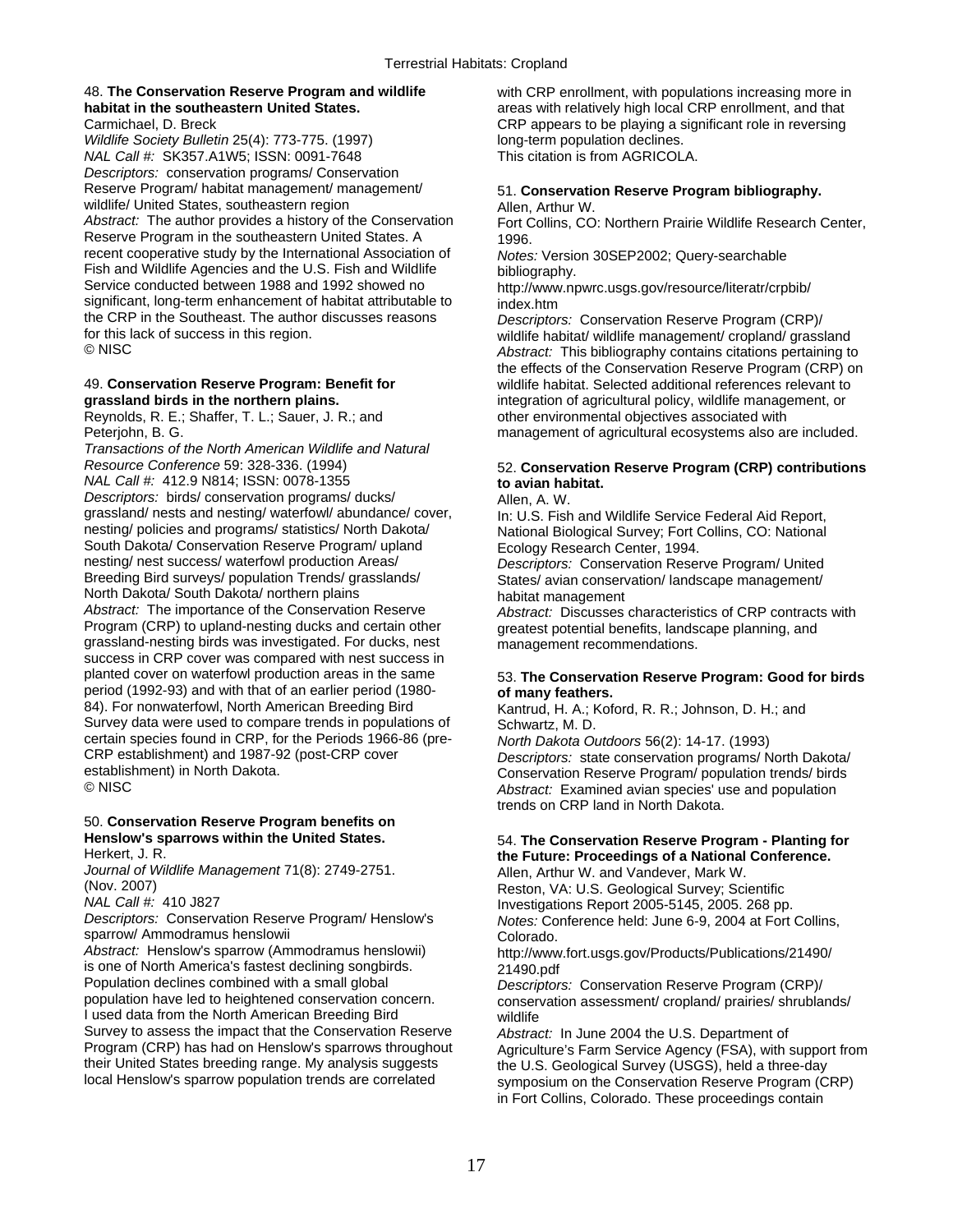symposium, but some were unable to provide written Ps < 0.001). Based on our evidence, the CRP likely has papers. This shortcoming has been addressed in part by entibuted to the conservation of grasshopper sparrows, addition of papers presenting information on prairie grouse field sparrows, and eastern meadowlarks. Although large response to the CRP, long-term trends in Southern Plains numbers of dickcissels and red-winged blackbirds nested in CRP grassland vegetation, and discussion of FSA support CRP fields, there is little evidence that the CRP has of an investigation to regionally refine management of CRP contributed to populations of those species. grasslands to address ecological conditions in the short- © NISC grass prairie region.

# 55. **Conservation Reserve Program: Source or sink** United States, Farm Service Agency

and Burger, Loren W. *NAL Call #:* aS930.C659 1999

*Descriptors:* Fringillidae/ Passeriformes/ Agelaius improvement---United States phoeniceus/ Ammodramus savannarum/ Carduelis tristis/ This citation is from AGRICOLA. Geothlypis trichas/ Spiza americana/ Spizella pusilla/ Sturnella magna/ behavior/ birds/ communities/ 57. **Conservation Reserve: Yesterday, Today and**  Conservation Reserve Program/ ecosystems/ fecundity/ **Tomorrow, Symposium Proceedings.**  grasslands/ habitat management/ management/ nests-<br>
nesting/ species diversity/ wildlife/ wildlife-habitat Fort Collins CO: Rocky Mountain Forest and nesting/ species diversity/ wildlife/ wildlife-habitat Fort Collins, CO: Rocky Mountain Forest and Range<br>Fort Collins, CO: Rocky Mountain Forest Service 11 S. Department relationships/ wild birds/ wildlife conservation/ federal Experiment Station, Forest Service, U.S. Department of<br>1991–77 Programs/ natural resources/ land development, land Agriculture: General Technical Report-RM programs/ grassland/ habitat/ reproduction/ statistics/ *Descriptors:* agriculture/ future planning projected/ land grasshopper sparrow/ field sparrow/ eastern meadowlark/ implementation/ economic impacts/ reserves/ farm<br>American goldfinch/ common yellowthroat/ dickcissel/ red management/ contracts/ land ownershin/ history/ w American goldfinch/ common yellowthroat/ dickcissel/ red management/ contracts/ land ownership/ history/ wildlife/<br>winged blackbird/ Missouri/ Knox County/ Macon County/ recreation/ ecology/ crop vields/ land conservation/ winged blackbird/ Missouri/ Knox County/ Macon County/ recreation/ ecology/ crop yields/ land conservation/<br>Linn County resource conservation/ Agricultural Resources

Abstract: The Conservation Reserve Program (CRP) has Conservation Program/ Food Security Act of 1985/ Farm<br>Bill of 1990/ Conservation Reserve Program/ Great Plains been credited with contributing substantially to the Bill of 1990/ Conservation Reserve Program/ Great Plains<br>
conservation of grassland birds. Although many species Region United States/ natural resources and earth conservation of grassland birds. Although many species Region United States/ natural resources and earth<br>have nested on grasslands established under the CRP,<br>sciences/ natural resource management/ agriculture have nested on grasslands established under the CRP,<br>little evidence of positive effect on populations has been food agricultural equipment/ facilities and operations/ urb little evidence of positive effect on populations has been food agricultural equipment/ facilities and operations/ urban<br>reported. We measured reproductive rates and estimated and regional technology and development/ regio fecundity of 7 grassland bird species in CRP fields in administration and planning<br>northern Missouri and compared those rates to estimates of *Abstract:* Contents: The Co northern Missouri and compared those rates to estimates of *Abstract:* Contents: The Conservation Reserve Program--<br>fecundity needed to maintain stable populations (λ = 1). How Did We Get Where We Are and Where Do We Go Under conservative assumptions of survival CRP fields From Here; An Overview of the Agricultural Resources<br>Seemingly were source habitats (fecundity exceeded levels Conservation Program: Economics of Livestock and Cr seemingly were source habitats (fecundity exceeded levels Conservation Program; Economics of Livestock and Crop<br>Production on Post-CRP Lands: Landowner Options When necessary for λ = 1 for grasshopper sparrows exercises Production on Post-CRP Lands; Landowner Options When<br>(Ammodramus savannarum) and field sparrows (Spizella exercise CRP Ends: The Conservation Reserve Program: Effects pusilla) in at least 2 of 3 years, 1995 P = 0.02, 1995 P < Soil, Water and Environmental Quality; Conservation<br>
0.001) and pooled over 3 years (Ps < 0.001). Although Reserve Program Fffects on Wildlife and Recreation: 0.001) and pooled over 3 years (Ps < 0.001). Although Reserve Program Effects on Wildlife and Recreation;<br>
evidence was less compelling CRP fields were likely source Future Costs and Benefits of Conservation Reserve L evidence was less compelling CRP fields were likely source Future Costs and Benefits of Conservation Reserve Lands;<br>habitat for eastern meadowlarks (Sturnella magna) and Future Conservation Reserve Program in the habitat for eastern meadowlarks (Sturnella magna) and Impacts of the Conservation Reserve Program in the<br>American goldfinches (Carduelis tristis). For American Central Great Plains: Research Questions Related to goldfinches, fecundity was greater than that necessary of λ Conservation Reserve Program; Some Sociological and<br>= 1 in 1995 (P < 0.001), and pooled over 3 years (< 0.001). Foological Effects of the Conservation Reserve Pr = 1 in 1995 (P < 0.001), and pooled over 3 years (< 0.001). Ecological Effects of the Conservation Reserve Program in necessary for  $\lambda = 1$  for eastern meadowlarks (Ps < 0.001), but only under a liberal assumption of survival in 2 of 3 years (1993: P = 0.001; 1995: P = 0.088). Fecundity of<br>
common yellowthroats (Geothlypis trichas) varied<br>
substantially; therefore, source-sink status alternated<br>
among years, although the pooled estimate of fecundity<br>
wa

papers by most of those who made presentations at the phoeniceus), CRP fields were consistently a sink habitat (all

## 56. **Conservation Reserve Program: Tree thinning.**

**habitat for grassland birds in Missouri?** Washington, D.C.: USDA, Farm Service Agency. (1999). McCoy, Timothy D.; Ryan, Mark R.; Kurzejeski, Eric W.; *Notes:* Fact sheet (United States. Farm Service Agency) *Journal of Wildlife Management* 63(2): 530-538. (1999) *Descriptors:* Conservation Reserve Program---United *NAL Call #:* 410 J827; ISSN: 0022-541X. States/ Forest thinning---United States/ Conservation of *Notes:* Project Number: MO W-013-R. **natural resources---United States/ Wildlife habitat** habitat

programs/ natural resources/ land development, land Agriculture; General Technical Report-RM 203, 1991. 71 p.<br>1991 reform, and utilization (macroeconomics)/ conservation Agriculture; Meeting held January 14, 1991 at Washin reform, and utilization (macroeconomics)/ conservation *Notes:* Meeting held January 14, 1991 at Washington, DC.<br>
programs/ grassland/ habitat/ reproduction/ statistics/ *Descriptors: agriculture/ future planning projected* use/ environmental effects/ decision making/ resource conservation/ Agricultural Resources and regional technology and development/ regional

How Did We Get Where We Are and Where Do We Go CRP Ends; The Conservation Reserve Program: Effects on Central Great Plains; Research Questions Related to the the Northern Great Plains; The CRP in Oregon's Columbia<br>Basin: A Local Perspective.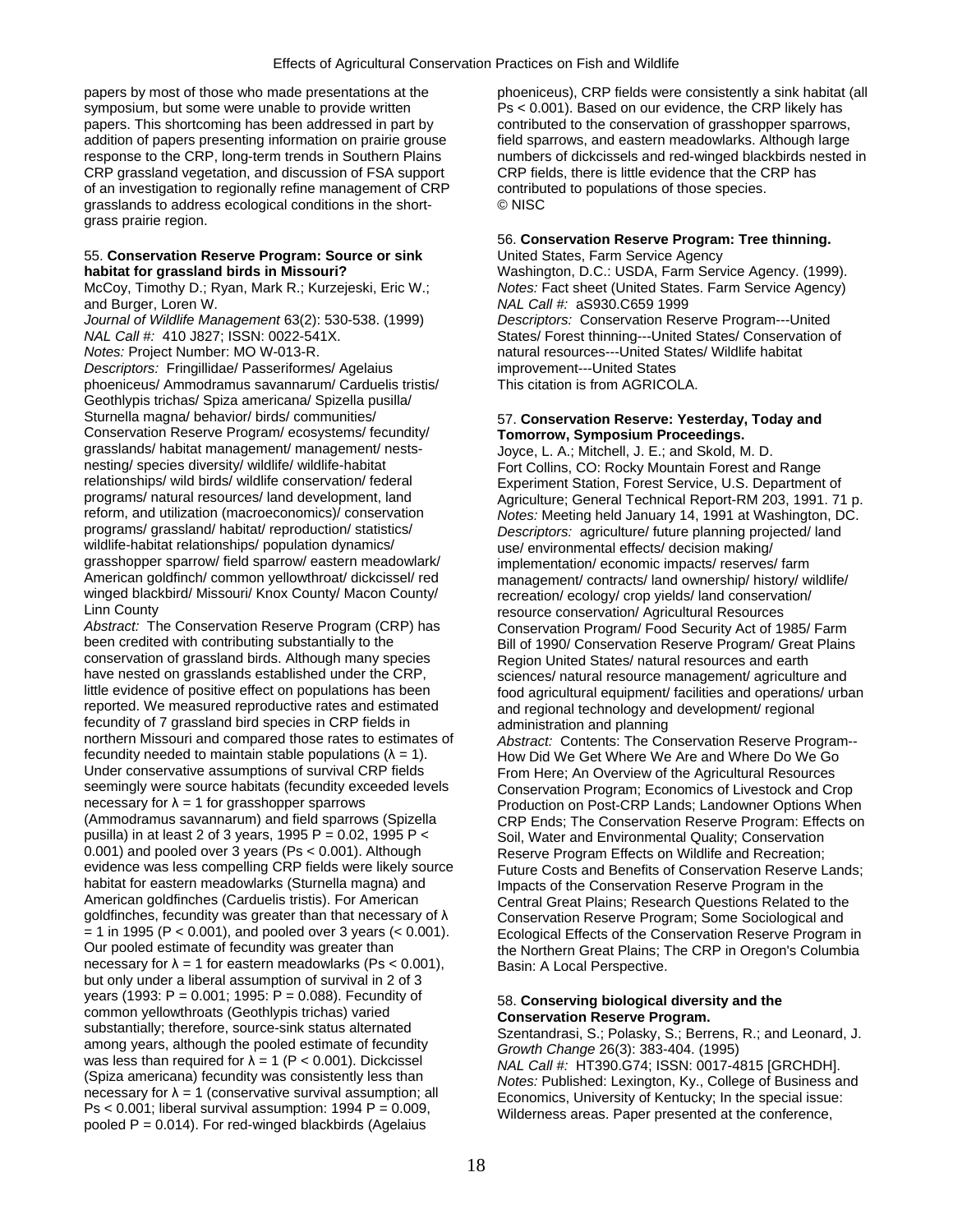"Wilderness areas, regional planning, and the quality of life" 62. **Creating quality quail habitat.**  held October 8, 1994. **Field October 8, 1994.** Fiedler, David

*Descriptors:* Conservation Reserve Program/ CRP/ habitat *Missouri Conservationist* 63(5): 22-27. (2002); conservation/ biological diversity **ISSN: 0026-6515.** 

# **Reserve Program fields: Precipitation and patterns of population change.**

*Descriptors: Conservation Reserve Program/ regional* 

Conte's Sparrows associated with changes in precipitation and moisture condition.

provided by the Conservation Reserve Program (CRP), a<br>
feature of the 1985 Farm Bill. is used by many birds. The<br>
present study quantitatively assesses the importance of<br>
the CRP by estimating changes in breeding the direc than in CRP fields had declined significantly. Termination of the Conservation Reserve Program and a return of 63. **Creating wildlife habitat through federal farm**  enrolled land to cultivation is projected to cause **programs: And in the programs: An object**ive approach. **programs: An objective approach and in** propriation between the paper, L. W. populationdeclines in North Dakota exceeding 17% for Burger, L. W.<br>Sedge Wren (Cistothorus platensis), Grasshopper Wildlife Society Bulletin 34(4): 994-999. (2006) Sedge Wren (Cistothorus platensis), Grasshopper *Wildlife Society Bulletin* 34(4): 994-999. (2006) Sparrow (Ammodramus savannarum), Savannah *NAL Call #:* SK357.A1W5; ISSN: 00917<br>Sparrow (Passerculus sandwichensis), Dickcissel *Notes:* doi: 10.2193/0091-7648(2006)34 Sparrow (Passerculus sandwichensis), Dickcissel *Notes:* doi: 10.2193/0091<br>Spiza americana), and Lark Bunting (Calamospiza **1994:CWHTFF**]2.0.CO;2. (Spiza americana), and Lark Bunting (Calamospiza)

grasslands/ cover quality/ Minnesota/ Conservation and that supports are to consistently provide habitat that supports<br>Reserve Program/ birds/ chordates/ vertebrates and provide wildlife populations, conservation planners

This citation is from AGRICOLA. Full Text Available at: http://mdc.mo.gov/conmag/ 2002/05/40.htm

59. **Le Conte's sparrows breeding in Conservation** *Descriptors:* Galliformes/ Odontophoridae/ Colinus corridors/ ecosystem management/ ecosystems/ farmland/ Igl, L. D. and Johnson, D. H.<br>In: Frology and conservation of grassland birds of the first dandowners/ management/ riparian habitat/ wildlife/ quail In: Ecology and conservation of grassland birds of the landowners/ management/ riparian habitat/ wildlife/ quail<br>western hemisphere/ Vickery, P. D. and Herkert, J. R.: Abstract: The author explains the dedicated efforts of western hemisphere/ Vickery, P. D. and Herkert, J. R.; *Abstract:* The author explains the dedicated efforts of Ed<br>Series: Studies in Avian Biology 19, 1999: pp. 178-186. Keifner to create a suitable habitat for quails at Series: Studies in Avian Biology 19, 1999; pp. 178-186. Keifner to create a suitable habitat for quails at his Bolling<br>Descriptors: Conservation Reserve Program/ regional County, Missouri farm. Keifner was concerned about conservation programs/ Great Plains<br>Abstract: Discussed pattern of population change in Le conservationist attributed this to the thick growth of fescue *Abstract:* Discussed pattern of population change in Le conservationist attributed this to the thick growth of fescue Contells Sparrows associated with changes in precipitation and broomsedge in his fields, which was hamp movement of quails. This could be altered by the use of controlled burning of the grassy areas and careful 60. **Contributions of the Conservation Reserve Program** application of herbicides. Moreover, a dense brush cover<br> **to populations of breeding birds in North Dakota.** We use thick briar and brush tangles was required in th Wilson Bulletin 107(4): 709-718. (1995)<br>
MAL Call #: 413.8 W692; ISSN: 0043-5643<br>
Descriptors: Aves/ animals/ birds/ chordates/ nonhuman<br>
vertebrates/ vertebrates/ habitat/ North American Breeding<br>
vertebrates/ vertebrates vertebrates/ vertebrates/ habitat/ North American Breeding<br>Bird Survey<br>Bird Survey<br>Abstract: Previous studies have shown that habitat<br>provided by the Conservation Reserve Program (CRP), a<br>provided by the Conservation Reser

melanocorys).<br> **Descriptors:** conservation planning/ Conservation Reserve<br> **Descriptors:** conservation planning/ Conservation Reserve<br> **Program/ Farm Bill/ objective-driven/ private land/** Program/ Farm Bill/ objective-driven/ private land/ wildlife habitat

61. Cover quality of Conservation Reserve Program<br>
grasslands in Minnesota, USA.<br>
Haroldson, K.; Kimmel, R.; and Riggs, M.<br>
Haroldson, K.; Kimmel, R.; and Riggs, M.<br>
Haroldson, K.; Kimmel, R.; and Riggs, M.<br>
All have treme Fabier Faune Sauvage 15(4): 501-516. (1998);<br>
Gibier Faune Sauvage 15(4): 501-516. (1998);<br>
ISSN: 0761-9243.<br>
Motes: Numero Special Tome 1 and 1 and 1 and 1 and 1 and 1 and 1 and 1 and 1 and 1 and 1 and 1 and 1 and 1 and 1 Notes: Numero Special Tome 1.<br>
Descriptors: Phasianus colchicus (Phasianidae)/ Sturnella<br>
(Icteridae)/ farming and agriculture/ conservation measures/<br>
(Icteridae)/ farming and agriculture/ conservation measures/<br>
rassland have a better understanding of species-specific habitat requirements and ecological processes. Concomitantly, wildlife biologists also must have a working knowledge of the conservation programs, practices, and landowner needs and eligibility requirements. This understanding is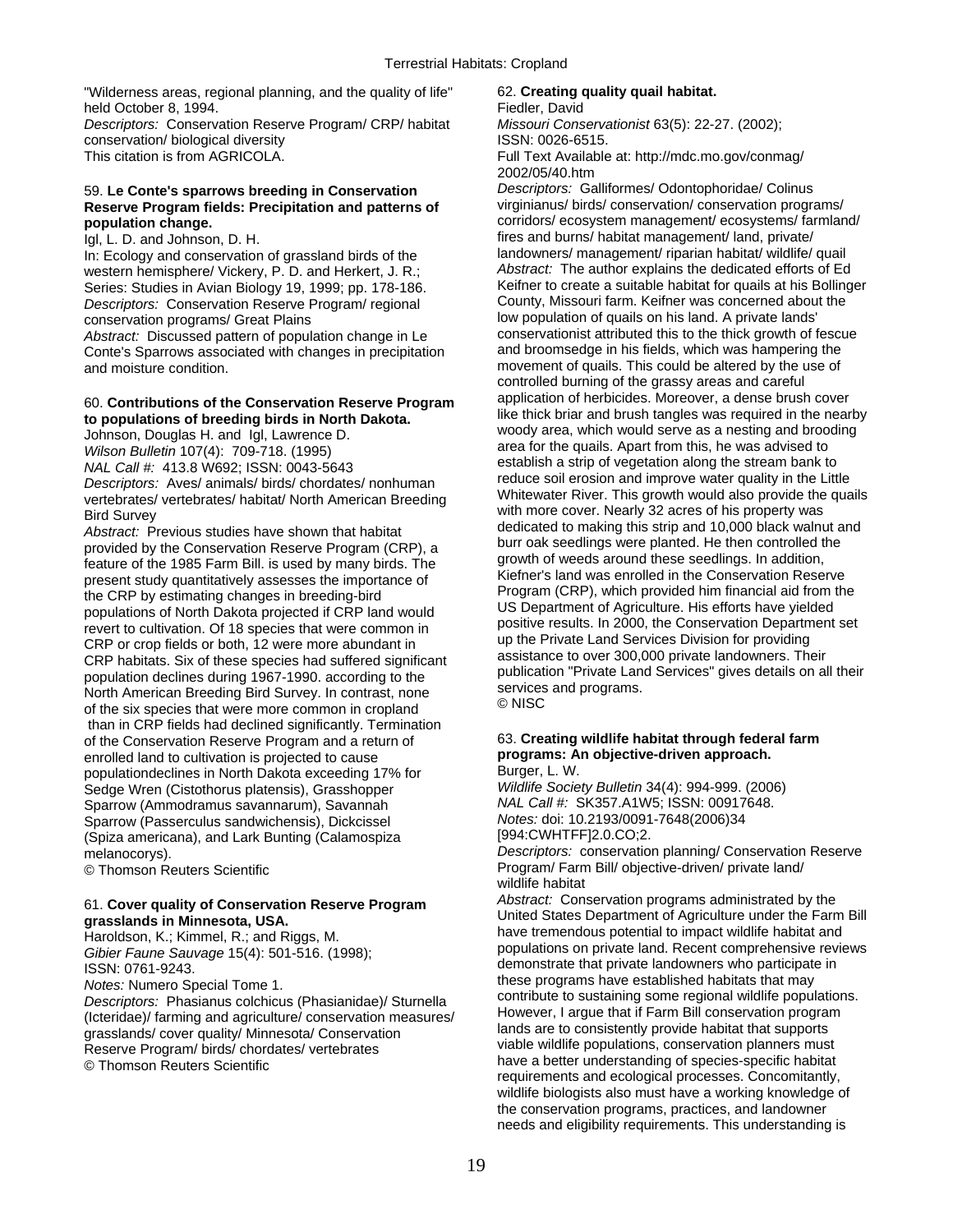then translated to changes on the landscape through *Abstract:* Brewer's sparrows have extended their breeding comprehensive planning and implementation at the farm range to the grasslands created by the Conservation scale. I argue that, all too often, landowner's selection of Reserve Program in Butte County, South Dakota. These implementation is less likely to result in quality wildlife shrubland bird species. habitat. I contend that the consistent application of an © NISC objective-driven approach to farm-scale conservation planning is more likely to produce habitats that sustain 67. **Decline of the red-winged blackbird population in**  conservation objectives drive management practices and Blackwell, B. F. and Dolbeer, R. A.<br>Figures management practices lead to program selection, instead Journal of Wildlife Management 65 of program requirements driving management practices. *NAL Call #:* 410 J827; ISSN: 0022541X

*Agricultural Outlook (AO)*(162): 30-31. (Apr. 1990) sativa/ Zea mays surveys/ farm income/ United States/ Conservation the highest breeding season densities of red-winged Reserve Program/ farm costs and returns surveys blackbirds (Agelaius phoeniceus) of any U.S. state or

Berthelsen, P. S.; Smith, L. M.; and Coffman, C. L.

*Descriptors:* agricultural practices/ game management/ birds/ wildlife management climatic factors relative to their relationship with the

Abstract: Soil Conservation Service personnel were observed breeding population trend for the red-winged surveyed about the land enrolled in the Conservation blackbird in Ohio 1966 to 1996. Each year, we found that Texas (71 counties, 903,215 ha). Information included type combined area of corn and soybeans (Glycine max) of cover established, land enrolled, establishment success, and cost of establishment for five conservation practices index year (1966-1996), and the area of hay (all types) cut<br>(CP1, 2, 4, 10, 12). Land in permanent introduced grasses by 30 May of the year prior to the index best (CP1, 2, 4, 10, 12). Land in permanent introduced grasses by 30 May of the year prior to the index best explained the<br>(CP1) and permanent native grasses (CP2) accounted for variance in the breeding population trend of the (CP1) and permanent native grasses (CP2) accounted for variance in the breeding population trend of the red-wing<br>198% of the total CRP land Establishment costs for the blackbird in Ohio. Given our findings, we suggest that 98% of the total CRP land. Establishment costs for the most common cover types averaged \$142.90/ha long-term population trend for this abundant bird in Ohio is (\$57.85/acre). Establishment success was 87%. Ring-<br>necked pheasant and waterfowl production in a four-county modern agriculture. necked pheasant and waterfowl production in a four-county modern agriculture.<br>area was estimated on selected CRP grass combinations © 2008 Elsevier B.V. All rights reserved. area was estimated on selected CRP grass combinations (blue grama/side-oats grama mixtures, blue grama/Kleingrass mixtures, and blue grama/old world 68. **Demographic characteristics of a grasshopper**<br>bluestem mixtures) using 1988 nesting information and land sparrow population in a highly fragmented landsca enrollment figures. Estimated pheasant production was **of western New York State.**  174,204 chicks/year. Water-fowl production was estimated Balent, Karla L. and Norment, Christopher J.

*Descriptors: Fringillidae/ Passeriformes/ Spizella breweri/* Conservation Reserve Program/ distribution/ ecosystems/ Park/ New York/ status/ survival/ behavior/ conservation<br>
unidlife management/ habitat use/ hand zones<br>
unidlife management/ habitat use/ land zones grasslands/ habitat use/ home range-territory/ range Artemisia spp/ South Dakota: Butte County dispersal of Grasshopper Sparrows (Ammodramus

conservation practices is program-driven. Program-driven grasslands provide habitat for sagebrush nesting and other

# Ohio correlated to changes in agriculture (1965-1996).

Journal of Wildlife Management 65(4): 661-667. (2001) Descriptors: Agelaius phoeniceus/ habitat/ hay/ Ohio/ population decline/ red-winged blackbird/ agricultural land/ 64. **The CRP and wildlife habitat.** habitat selection/ land use change/ passerines/ United Bucklin, R. States/ Agelaius phoeniceus/ Glycine max/ Medicago

*NAL Call #:* aHD1751.A422; ISSN: 0099-1066 *Abstract:* Based on North American Breeding Bird Survey *Descriptors:* wildlife/ habitats/ land management/ farm (BBS) data since 1966, Ohio has traditionally hosted 1 of This citation is from AGRICOLA. Canadian province. However, from 1966 through 1996, breeding populations of red-winged blackbirds in Ohio 65. **CRP land and game bird production in the Texas** showed a marked decline (x % change/yr in birds per route **High Plains.**<br>Berthelsen, P. S.: Smith. L. M.: and Coffman. C. L. **1990 St. 2008** because the red-winged blackbird successfully *Journal of Soil and Water Conservation* 44(5): adapted to habitats created by agricultural expansion over 504-507. (1989) the last century and became a recognized pest of crops *NAL Call #:* 56.8 J822 ; ISSN: 0022-4561 such as corn (Zea mays), understanding the decline of this Descriptors: agricultural practices/ game management/ species in Ohio is important from both ecological and Aves/ Texas/ government policy/ habitat conservation/ damage control perspectives. We examined 35 crop and Reserve Program (CRP) in the Southern High Plains of the area of non-alfalfa (Medicago sativa) hay harvested, the Texas (71 counties, 903,215 ha). Information included type combined area of corn and soybeans (Glycine max) ̄

# sparrow population in a highly fragmented landscape

at 1,426 ducklings/year. *Journal of Field Ornithology* 74(4): 341-348. (2003) © ProQuest *NAL Call #:* 413.8 B534; ISSN: 0273-8570 *Descriptors:* Ammodramus savannarum/ Passeriformes/ 66. **CRP, succession, and Brewer's sparrows:** Emberizidae/ population studies/ reproduction/ terrestrial **Advantages of a long-term, federal land retirement** ecology/ adult return rates/ breeding biology/ colonization/ **program.** demographic characteristics/ dispersal/ extirpation/ Igl, Lawrence D. and Murphy, Lisa A. fragmented landscape/ grassland habitat/ habitat loss/ nest *South Dakota Bird Notes* 48(3): 69-70. (1996); success/ population ecology/ site fidelity/ territorial defense/ ISSN: 0038-3252 home range/ territory/ continuous grassland habitat behavior/ birds/ breeding/ conservation programs/ management/ Monroe County, NY/ Mendon Ponds County<br>Conservation Reserve Program/ distribution/ ecosystems/ Park/ New York/ status/ survival/ behavior/ conservation/ extension/ succession/ vocalization/ Brewer's sparrow/ *Abstract:* We studied the breeding biology, site fidelity, and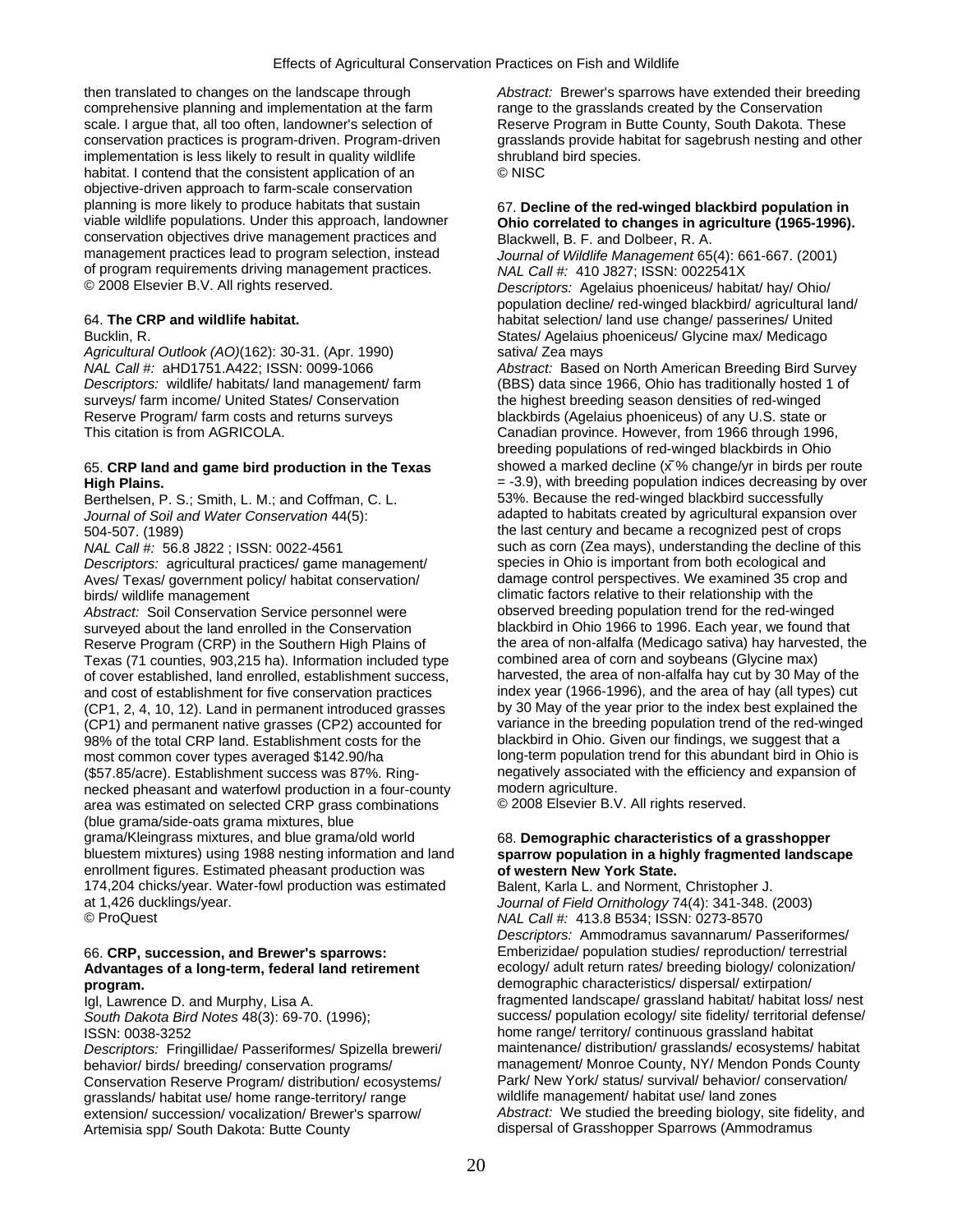savannarum) from 1996 to 2000 in a fragmented landscape  $(0.979, SE = 0.01)$  during the 1998 nesting season (P = in western New York State. Ten fields  $(1.8-13.2 \text{ ha})$   $(0.030)$  but not during 1997 (P = 0.782). We surmised that contained territorial male Grasshopper Sparrows during the large home ranges, low over-winter survival, an contained territorial male Grasshopper Sparrows during the study; total territorial males in the study area varied survival observed on the agriculture site was related to poor between 31 and 19 birds. In 1996, eight fields were habitat conditions and subsequent limited food resources. occupied; five extinctions and two colonizations occurred Thus, when agricultural landowner objectives are to benefit between 1997-2000. Fields that suffered extinctions were bobwhite, management endeavors should focus on smaller than fields in which subpopulations persisted or augmenting habitat in agricultural fields, particularly during colonizations occurred. Adult return rates (0.33 vs. 0.16), fall and winter, and, improving existing habitats (e.g., dry nest success (0.59 vs. 0.25) and average number of corners, young planted pines).<br>
fledglings/female/vear (2.3 vs. 1.3) tended to be higher in C Thomson Reuters Scientific fledglings/female/year  $(2.3 \text{ vs. } 1.3)$  tended to be higher in fields  $\geq 8$  ha. Estimates of  $\lambda$ , the finite rate of increase, were 0.23 for small fields and 0.46 for large fields. Although 0.23 for small fields and 0.46 for large fields. Although 70. **Density and fledgling success of grassland birds in**  and productivity were greater in large than in small habitat **and west-central Minnesota.**  patches. However, even the larger habitat patches in our Koford, R. R.<br>study area appeared to function as population sinks. Studies in Av suggesting that the Grasshopper Sparrow population is unlikely to persist without immigration. Survival prospects unlikely to persist without immigration. Survival prospects *Descriptors:* Conservation Reserve Program/ State for our study population are poor, given its demographic conservation programs/ Minnesota/ North Dakota<br>characteristics and the fragmented nature and continuing *Abstract:* Studied how CRP field habitat influence characteristics and the fragmented nature and continuing *Abstract:* Studied how CRP field habitat influences conservation efforts in the Northeast should focus on protecting large patches of continuous grassland habitat. 71. **Diets of swift foxes (Vulpes velox) in continuous** © NISC **and fragmented prairie in northwestern Texas.** 

## 69. **Demographics of northern bobwhite on agricultural** Gipson, Philip S.<br> **and intensively-managed bobwhite plantation** Southwestern Na **and intensively-managed bobwhite plantation** *Southwestern Naturalist* 52(4): 504-510. (Dec. 2007)

**landscapes.**<br> **Proposition Hughes, Daymond W.; Terhune, Theron M.;** *NAL Call #:* **409.6 So8<br>** *Descriptors: swift foxes* Hughes, Daymond W.; Terhune, Theron M.; *Descriptors:* swift foxes/ Vulpes velox/ diets/ habitat Sisson, D. Clay; and Stribling, H. Lee fragementation/ prairies/ wildlife habitat/ Texas<br>Proceedings of the Annual Conference Southeastern and a abstract: Distribution of the swift fox (Vulnes ve *Association of Fish and Wildlife Agencies* 59: 30-42. (2005) declined dramatically since the 1800s, and suggested *NAL Call #:* SK1.S6; ISSN: 0276-7929 causes of this decline are habitat fragmentation and<br>Descriptors: conservation measures/ reproduction/ results and transformation due to agricultural expansion. Howev Descriptors: conservation measures/ reproduction/ expansion transformation due to agricultural expansion. However,<br>behavior/ ecology/ habitat utilization/ terrestrial habitat/ expansion and human-altered habitats or man-made habitat/ land zones/ Colinus virginianus: habitat swift foxes still are not well understood. To better<br>management/ reproductive productivity/ home range/ understand what effects these factors have on di management/ reproductive productivity/ home range/ understand what effects these factors have on diets of swift<br>population dynamics/ demographic studies/ agricultural vs<br>foxes scats were collected in porthwestern Texas at population dynamics/ demographic studies/ agricultural vs foxes, scats were collected in northwestern Texas at two<br>intensively managed plantation landscapes/ distribution study sites one of continuous native prairie and on intensively managed plantation landscapes/ distribution study sites, one of continuous native prairie and one<br>within habitat/ habitat preference/ forest and woodland/ serve representing fragmented pative prairie interspers within habitat/ habitat preference/ forest and woodland/ representing fragmented native prairie interspersed with<br>cultivated land habitat/ Georgia/ Baker County/ Aves, a representing and fields in the Conservation Reserve cultivated land habitat/ Georgia/ Baker County/ Aves, a maximisagricultural and fields in the Conservation Reserve<br>Galliformes, Phasianidae/ birds/ chordates/ vertebrates Program, Leporids, a potential food source, were su Galliformes, Phasianidae/ birds/ chordates/ vertebrates Program. Leporids, a potential food source, were surveyed<br>Abstract: The declining bobwhite populations evident seasonally on both sites. Diets of swift foxes differed Abstract: The declining bobwhite populations evident seasonally on both sites. Diets of swift foxes differed throughout the Southeast are cause for concern. Whereas between sites: insects were consumed more on contingulary throughout the Southeast are cause for concern. Whereas between sites; insects were consumed more on continuous<br>habitat loss and/or intensified agriculture have been between or prairie whereas mammals birds and crops were habitat loss and/or intensified agriculture have been prairie, whereas mammals, birds, and crops were<br>implicated as two potential causal mechanisms for these consumed more on fragmented prairie. Size of po implicated as two potential causal mechanisms for these consumed more on fragmented prairie. Size of populations<br>declines, few studies have directly compared bobwhite of leporids were 2-3 times higher on fragmented prairie declines, few studies have directly compared bobwhite of leporids were 2–3 times higher on fragmented prairie,<br>demographics between agricultural and managed bobwhite and swift foxes responded by consuming more leporids o demographics between agricultural and managed bobwhite and swift foxes responded by consuming more leporids on<br>plantation landscapes. Therefore, we monitored northern fragmented (11.1% frequency occurrence) than continuous plantation landscapes. Therefore, we monitored northern fragmented (11.1% frequency occurrence) than continuous<br>bobwhite (Colinus virginianus: hereafter, bobwhite) via fragmented (18%) prairie. Dietary diversity was greate bobwhite (Colinus virginianus; hereafter, bobwhite) via (3.8%) prairie. Dietary diversity was greater on fragmented<br>
radiotransmitters (N = 472) on a center-pivot irrigated radio prairie during both vears of the study. Dif radiotransmitters (N = 472) on a center-pivot irrigated prairie during both years of the study. Differences in diets<br>agricultural landscape (N = 154) and an adjacent, between sites suggested that the swift fox is an adapta agricultural landscape (N = 154) and an adjacent, between sites suggested that the swift fox is an adaptable<br>intensively-managed bobwhite plantation (N = 318) to and opportunistic feeder, able to exploit a variety of food intensively-managed bobwhite plantation (N = 318) to and opportunistic feeder, able to exploit a variety of food<br>evaluate differences in home range, habitat use, survival, resources, probably in relation to availability of evaluate differences in home range, habitat use, survival, resources, probably in relation to availability of food. We<br>and nest survival between these two landscapes. Winter suggest that compared to continuous native prair and nest survival between these two landscapes. Winter suggest that compared to continuous native prairie, covey home ranges were larger during fall-winter 1998-99 covey home ranges were larger during fall-winter 1998-99 fragmented prairie can offer swift foxes a more diverse prey<br>on the agriculture site (P < 0.001). Coveys on the state at least within the mosaic of native prairie on the agriculture site  $(P < 0.001)$ . Coveys on the base, at least within the mosaic of native prairie, agricultural landscape used young planted pines (Pinus agricultural, and fields that are in the Conservation spp.) greater than expected  $(P < 0.05)$  during both years. Program. Annual survival did not differ between sites during 1997-98 © ProQuest  $(P = 0.199)$  but was lower on the agriculture site  $(0.081, 0.081)$  $SE = 0.04$ ) than the plantation (0.297,  $SE = 0.05$ ) during 1998-99 (P < 0.001). Daily nest survival was lower on the agriculture site (0.939,  $SE = 0.02$ ) than the plantation

# **Conservation Reserve Program fields in North Dakota**

Studies in Avian Biology 19: 187-195. (1999)<br>NAL Call #: QL671.S8 grassland bird density and fledgling success.

Kamler, J. F.; Ballard, Warren B.; Wallace, Mark C.; and

Abstract: Distribution of the swift fox (Vulpes velox) has impacts of fragmentation and human-altered habitats on agricultural, and fields that are in the Conservation Reserve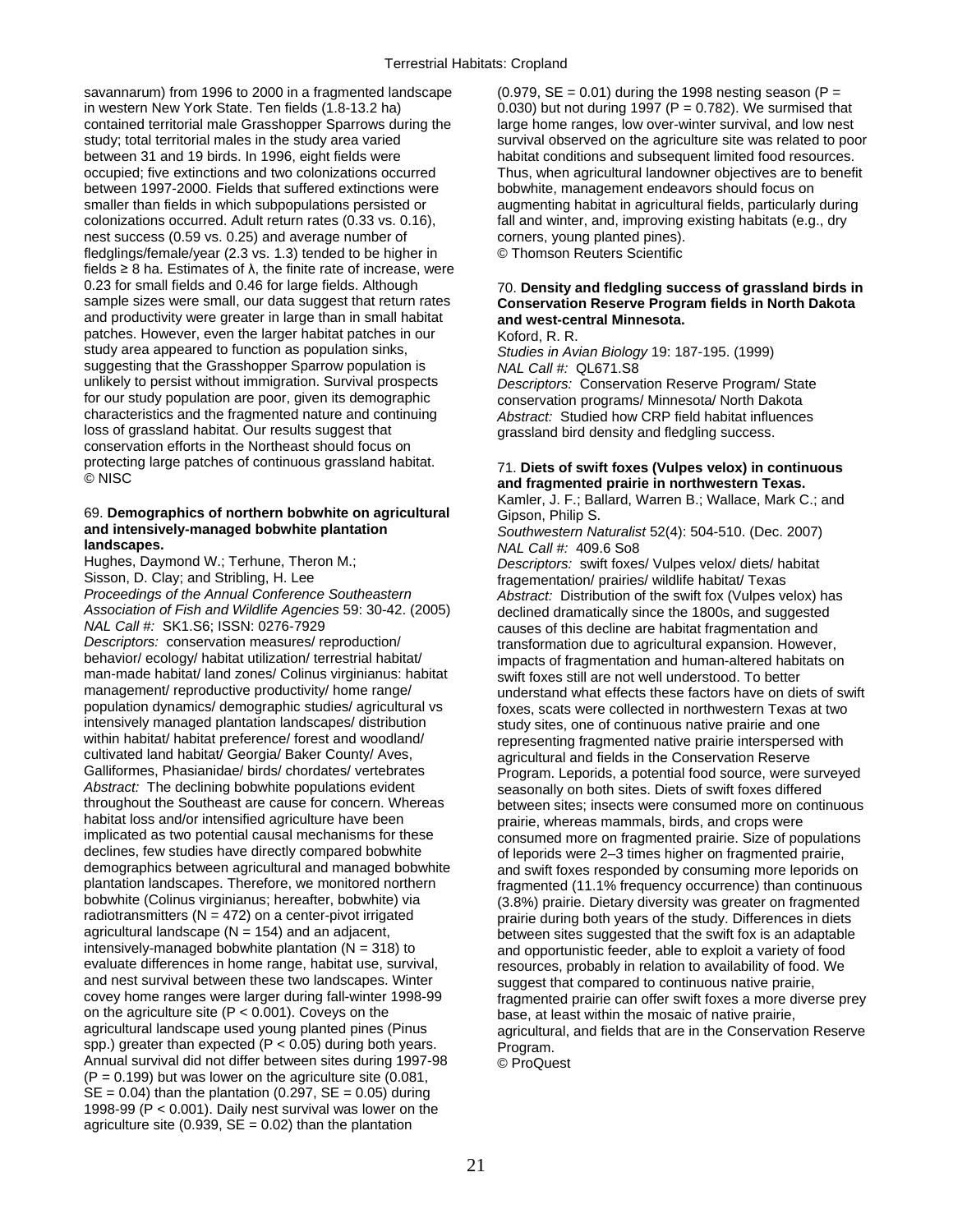## 72. **Diversity of arthropod prey of grassland birds on** Significantly more deer mice and creeping voles were **different Conservation Reserve Program habitat types.** infested with bot flies at clearcut sites than at buffer sites, Mcintyre, Nancy E. **And no animals were infested at any of the control sites.** And no animals were infested at any of the control sites.

America and the 14th Annual International Conference of the term impacts of clearcutting on small mammal the Society for Ecological Restoration, Tucson, Arizona, communities, though they do not eliminate these impacts USA; August 04-09, 2002.; Vol. 87.; pp. 391; 2002. altogether. *Descriptors:* biodiversity/ terrestrial ecology: ecology, © 2008 Elsevier B.V. All rights reserved. environmental sciences/ Conservation Reserve Program/ diversity/ habitat type/ prey diversity/ vegetation structure/ vegetative diversity/ vegetative physiognomy © Thomson Reuters Scientific **Kennedy, Patricia L.** Kennedy, Patricia L.

# 73. **Do artificial nests reveal meaningful patterns of** *NAL Call #:* QL671.C6; ISSN: 0010-5414

*NAL Call #: 409.6 So8 ; ISSN: 0038-4909 Descriptors:* environment-ecology/ duck nests/ success/ *Abstract:* The authors examined the effects of habitat

*Abstract:* We determined the fates of artificial and natural predation rates of artificial and natural nests in northeastern<br>bird nests in Conservation Reserve Program (CRP) fields in Colorado. The CRP provides federal pa bird nests in Conservation Reserve Program (CRP) fields in northeastern Kansas from mid May through early August landowners to take highly erodible cropland out of 1994. The CRP fields had been planted to native grasses in agricultural production. In this study area, CRP lands have 1988 or 1989. Artificial nests contained Japanese quail been reseeded primarily with non-native grasses, and this (Coturnix japonica) or house sparrow (Passer domesticus) vegetation is taller than native shortgrass prairie. The eggs in nest baskets in bunchgrass clumps to simulate authors measured three indices of habitat fragmentation nests of dickcissels (Spiza americana), the most common (patch size, degree of matrix fragmentation, and distance avian species nesting in the CRP fields. Natural dickcissel from edge), none of which influenced mortality rates of nests were found by rope dragging and intensive searches artificial or natural nests. Vegetation structure did influence<br>of the CRP fields. Losses among 562 artificial nests did not predation rates of artificial nests; dai of the CRP fields. Losses among 562 artificial nests did not predation rates of artificial nests; daily mortality decreased<br>differ by egg type; however, the 9.8% loss of artificial nests significantly with increasing veget differ by egg type; however, the 9.8% loss of artificial nests significantly with increasing vegetation height. Vegetation was significantly lower than the 70.1% loss-level among 97 structure did not influence predation ra was significantly lower than the 70.1% loss-level among 97 natural dickcissel nests in those CRP fields. The daily survival rate for artificial nests was 0.99, significantly more to mortality rates of artificial nests. The study area is only than the 0.92 for natural dickcissel nests. An assessment of moderately fragmented; 62% of the study area is occupied nest depredation based on data from artificial nests might by native grassland. The authors conclude that the extent not be representative of depredation on natural nests in of habitat fragmentation in their study area does not result grasslands. in increased predation in remaining patches of shortgrass

© Thomson Reuters Scientific **propriate abitates** prairie habitat.

# 74. **Do riparian buffer strips mitigate the impacts of**

*Biological Conservation* 113(1): 133-140. (Sept. 2003) Kantrud, H. A.

*Descriptors:* forestry/ Insectivores/ populations/ riparian (May 1993-June 1993) zones/ rodents/ clearcutting/ mammal/ riparian zone *NAL Call #:* 56.8 J822 . mammals in riparian areas and evaluated riparian buffer *Descriptors:* waterfowl/ ducks/ nesting/ C<br>
strips as a tool for conserving small mammals in managed Reserve Program/ Prairie Pothole region strips as a tool for conserving small mammals in managed<br>
forests. Over two summers, we trapped small mammals of *Abstract:* Implementing Agricultural Conservation forests. Over two summers, we trapped small mammals of seven species in riparian areas in southwestern British Columbia, Canada. Communities of small mammals were set developed by the Water Quality Information Center at compared across three different habitat types: (1) clearcut the National Agricultural Library in support of the U.S. to the stream bank, (2) clearcut with a 30 m riparian buffer **Department of Agriculture's Conservation Effects** significantly lower in clearcuts than in controls and buffers. The recent literature examining agricultural producers' views of On clearcut sites, creeping voles were more abundant, but conservation programs and practices. It provides people red-backed voles and dusky shrews were less abundant working in the area of agriculture and the environment with than at the control sites. At sites with riparian buffer strips, both voles were present in numbers similar to those found in controls, but dusky shrews were less common.

In: 87th Annual Meeting of the Ecological Society of Riparian reserves appear to be useful in reducing the short-

# arthropod community/ avian prey abundance/ avian prey 75. **Does habitat fragmentation influence nest predation**

Howard, Melissa N.; Skagen, Susan K.; and *Condor* 103(3): 530-536. (2001) **predation in Kansas grasslands?** *Descriptors:* birds/ behavior/ nest predation/ nests-nesting/<br>
Robel, R. J.; Hughes, J. P.; Keane, T. D.; and Kemp, K. E. ecosystems/ prairies/ grasslands/ agricultural practices/ Robel, R. J.; Hughes, J. P.; Keane, T. D.; and Kemp, K. E. ecosystems/ prairies/ grasslands/ agricultural practices/<br>Southwestern Naturalist 48(3): 460-464. (2003) habitat islands/ habitat alterations/ Conservation Reserv habitat islands/ habitat alterations/ Conservation Reserve<br>Program/ Colorado, Northeastern prairie/ fragmentation/ dickcissels/ habitats/ cropland/ fragmentation and vegetation structure of shortgrass prairie density/ birds/ Iowa and Conservation Reserve Program (CRP) lands on CRP lands and shortgrass sites did not differ with respect

© NISC

## **76. Duck nest success on Conservation Reserve** Cockle, K. L. and Richardson, J. S. **Program land in the Prairie Pothole region.**

*NAL Call #:* S900.B5 *Journal of Soil and Water Conservation* 48(3): 238-242.

Abstract: We assessed the impact of clearcutting on small http://www.npwrc.usgs.gov/resource/birds/crpdns/index.htm<br>mammals in riparian areas and evaluated riparian buffer Descriptors: waterfowl/ ducks/ nesting/ Conservati

Practices: Barriers and Incentives is one in a multi-volume strip, and (3)control (no logging). Species richness was Assessment Project (CEAP). The bibliography is a guide to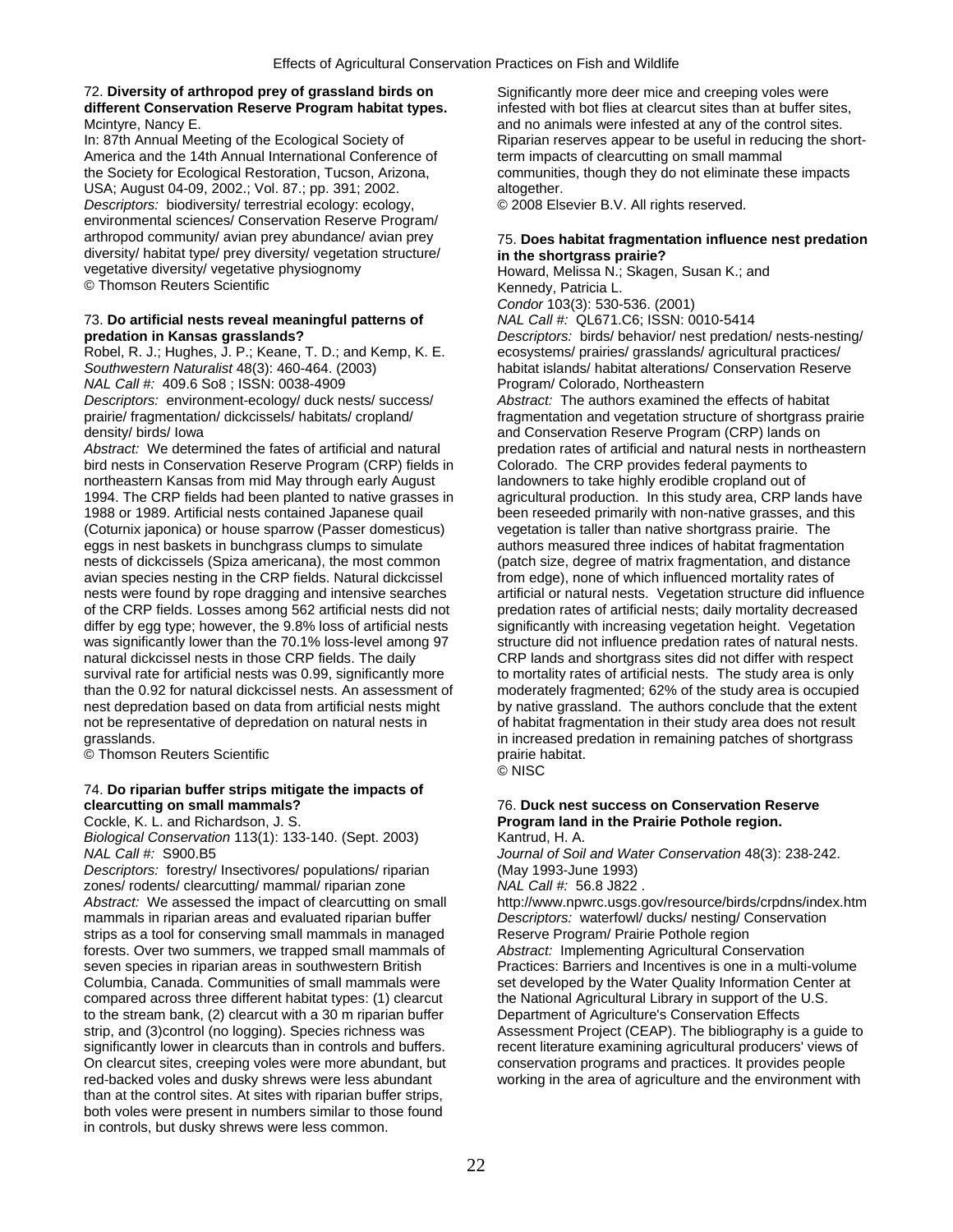a guide to information resources that focus on the Oligochaeta/ Annelida/ invertebrates/ animals/ psychological and socioeconomic factors that influence Dendrobaena/ Lumbricus

birds in Iowa alfalfa fields were addressed and linked to

## 78. Earthworm, infiltration, and tillage relationships in a **dryland pea-wheat rotation.** Lumbricus rubellus were found at sites with the highest soil

*Applied Soil Ecology* 18(2): 187-192. (2001) *NAL Call #:* QH541.5.S6 A67; ISSN: 0929-1393 presence or absence of earthworms in these CRP sites. *Descriptors:* commercial activities/ ecology/ population Total earthworm population estimates from five CRP sites dynamics/ terrestrial habitat/ man-made habitat/ land and averaged 6.3 million ha-1 ( $\pm$  4.7), with adults, juveniles, and freshwater zones/ Aporrectodea trapezoides (Oligochaeta): cocoons at 0.6 ( $\pm$  0.4), 4.5 ( $\pm$  3. freshwater zones/ Aporrectodea trapezoides (Oligochaeta): density/ soil habitat/ cultivated land habitat/ Oregon/ transect from the edge of the CRP field were similar when<br>Pendleton/ cultivated soil habitat/ farming practices effects/ averaged over the five sites. An estimate of Pendleton/ cultivated soil habitat/ farming practices effects/ Oligochaeta/ Annelida/ Annelids/ invertebrates the other seven earthworm sites was not possible because *Abstract:* Dryland farming in the Mediterranean climate environmental stress as earthworms tended to migrate only<br>of the Pacific Northwest, USA supports extremely low to areas in the field where taproot plant species were of the Pacific Northwest, USA supports extremely low earthworm populations under conventional tillage.<br>Increases in earthworm populations are being observed<br>CRP fields could not be used as criteria for determining the Increases in earthworm populations are being observed CRP fields could not be used in fields and are used as criteria for determining the series as criteria for determining the use of earthworms. in fields under no-till cropping systems. A  $30+$  year presence or presence of experiment with four till and levels in a nea (Pisum  $\circledcirc$  CABI experiment with four tillage levels in a pea (Pisum sativum L.)-winter wheat (Triticum aestivum L.) rotation was evaluated for earthworm populations and ponded 80. **Eastern meadowlarks nesting in rangelands and** infiltration rates. Where tillage has been limited to 2.5 cm **Conservation Reserve Program fields in Kansas.**  depth, Apporectodea trapezoides (Duges) mean population Granfors, D. A.; Church, K. E.; and Smith, L. M. was 25 m-2. Plots subject to tillage by plow (25 cm depth) *Journal of Field Ornithology* 67(2): 222-235. (1996) or chisel (35 cm depth) averaged less than 4 earthworms *NAL Call #:* 413.8 B534; ISSN: 0273-8570 m-2. The shallow tillage treatment also had the highest *Descriptors:* Sturnella magna/ nests/ site selection/ average infiltration rate of 70 mm h-1 compared to 36 for rangelands/ old fields/ ecosystem management/ Kansas/<br>chisel, 27 for spring plow, and 19 mm h-1 for fall plow birds/ United States chisel, 27 for spring plow, and 19 mm h-1 for fall plow treatments. The highly variable nature of earthworm counts *Abstract:* Eastern Meadowlark (Sturnella magna) nesting and infiltration measurements prevented conclusive habitat was studied to make management correlation between the two, but increases in both can be recommendations for fields enrolled in a federal land attributed to minimum tillage. The same compared available microhabitat, at the compared available microhabitat,

*Journal of Soil and Water Conservation* 58(1):

*Descriptors:* electrical conductivity/ environmental impact/ habitat selection/ habitats/ nitrate nitrogen/ particle size/ had a significantly higher percent, depth, and density of phosphorus/ population distribution/ potassium/ litter cover; a taller herbaceous canopy; less herbaceous<br>precipitation/ sand fraction/ soil chemical properties/ soil cover; and more standing dead cover than rangelands. precipitation/ sand fraction/ soil chemical properties/ soil cover; and more standing dead cover than rangelands<br>Covering matter/ soil pH/ soil physical properties/ spatial Differences in habitat structure indicate that CR organic matter/ soil pH/ soil physical properties/ spatial Differences in habitat structure indicate that CRP ha<br>distribution/ surveys/ survival/ Aportectodea caliginosa/ increased the diversity of available nesting habita distribution/ surveys/ survival/ Aporrectodea caliginosa/ increased the diversity of available nesting habitats.<br>
Eastern Meadowlarks selected nest sites with significantly<br>
Eastern Meadowlarks selected nest sites with sig earthworms/ Lumbricus rubellus/ North Dakota/ United Eastern Meadowlarks selected nest sites with significantly<br>States/ Dendrobaena octaedra/ Aporrectodea/ Lumbricidae/ greater litter cover, higher proportion of grass, mor States/ Dendrobaena octaedra/ Aporrectodea/ Lumbricidae/

agricultural producers' behavior with regard to *Abstract:* Twenty-three field sites in North Dakota, where environmental issues. https://www.facebook.com/index-basic is placed under permanent vegetation in This citation is from AGRICOLA. the U.S. Conservation Reserve Program (CRP) from five to eight years, were surveyed for the presence or absence of 77. **The dynamics of nongame bird breeding ecology in** earthworms. Soils were sampled to determine chemical and physical properties, and soil cores were collected to Frawley, B. J. estimate earthworm populations. Earthworm species Ames, IA: Iowa State University, 1989. in the state of the Muslim ended at 12 CRP sites were Aporrectodea tuberculata *Notes:* M.S. Thesis (Eisen), Aporrectodea trapezoids (Duges), Aporrectodea *Descriptors:* Conservation Reserve Program/ State caliginosa (Savigny), Dendrobaena octaedra (Savigny), and conservation programs/ Iowa Lumbricus rubellus (Hoffmeister). Sites with earthworms *Abstract:* Nesting, abundance, and density of nongame were associated with organic matter levels of greater than<br>birds in lowa alfalfa fields were addressed and linked to 2.5%. Sand content of the 11 sites without earthwo CRP. averaged 67% (± 13), and the soil usually contained what appeared to be sharp shiny crystals or grains that might not be ideal for earthworm survival. Dendrobaena octaedra and Wuest, Stewart B.<br>Annied Soil Fredory 18(2): 187-192 (2001) Soil P, K, pH and EC levels were not related to the farming and agriculture/ farming practices/ population ha-1, respectively. Earthworm populations along a 90-meter

© Thomson Reuters Scientific **nest-site selection**, and nest success on rangelands and  $\bullet$ Conservation Reserve Program (CRP) fields in eastern 79. **Earthworm (Lumbricidae) survey of North Dakota** Kansas. Daily nest survival rates and numbers fledged per fields placed in the U.S. Conservation Reserve **the act and intermale did not differ significantly between land-use types, Program. Program. but the power of these tests was low. Predation was the** Deibert, E. J. and Utter, R. A. primary source of nest failure throughout incubation,<br>
Journal of Soil and Water Conservation 58(1):<br>
Journal of Soil and Water Conservation 58(1):<br> **Sournal of Soil and Water Conservation 5** 39-45. (2003) inviability, and unknown causes also were important during *NAL Call #:* 56.8 J822; ISSN: 0022-4561 incubation. Mowing CRP fields was a source of nest failure<br>Descriptors: electrical conductivity/ environmental impact/ and also induced adults to abandon some fields. CRP fields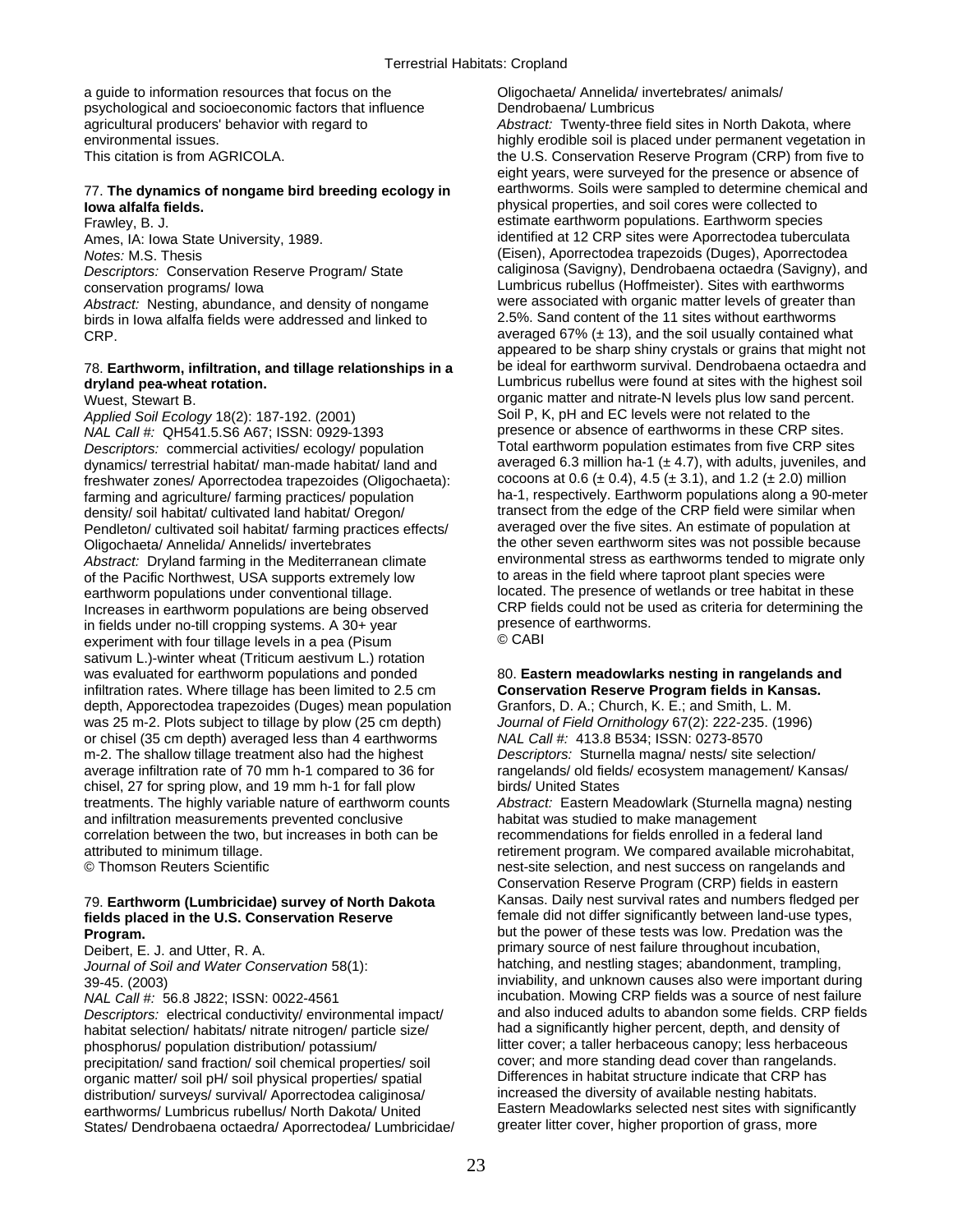uncompacted litter, and more structural homogeneity than reduction compared to all other farms (P=0.022). Fieldavailable on random plots. Delay of mowing and prescribed border systems were a practical management technique to burning are recommended to enhance and maintain habitat increase autumn abundance of bobwhites on individual suitability for nesting Eastern Meadowlarks in CRP fields. Farms in eastern North Carolina. © ProQuest © Thomson Reuters Scientific

## 81. **Ecology of Columbian sharp-tailed grouse** 83. **Effects of agricultural diversification on the**  reclaimed surface mine lands in northwestern spiders: A review. **Colorado.**<br>
Boisvert. J. H. **Sunderland, Sunderland, K. and Samu, F. and Samu, F. and Samu, F. and Samu, F. and Samu, F. and Samu, F. and Samu, F. and Samu, F. and Samu, F. and Samu, F. and Samu, F. and Samu, F. and Samu,**

Moscow, USA: University of Idaho, 2002. ISSN: 0013-8703

Program/ reclaimed surface mine lands/ Colorado applied entomology

Palmer, William E.; Wellendorf, Shane D.; Gillis, James R.;

*NAL Call #:* SK357.A1W5; ISSN: 0091-7648 diversification' (e.g., undersowing, partial weediness,<br>Descriptors: conservation measures/ nutrition/ diet/ prev/ mulching and reduced tillage). It is suggested that spiders ecology/ community structure/ predators/ man-made management/ fallow field borders/ relative abundance/ diversification) offers the best prospects for improving per state per state per state per state per state per state per state per state per state per state per state p reduction effects/ farm habitat/ mammalian predators/ significant numbers into fields from uncultivated field edg<br>cultivated land habitat/ North Carolina/ Hyde/ Tyrell and but diversification at the landscape level serves cultivated land habitat/ North Carolina/ Hyde/ Tyrell and but diversification at the landscape level serves to foster<br>Wilson County/ Aves, Galliformes, Phasianidae/ birds/ large multi-species regional populations of spider Wilson County/ Aves, Galliformes, Phasianidae/ birds/ large multi-species regional populations of spiders which<br>Carnivores/ chordates/ mammals/ marsupials/ vertebrates are valuable as a source of aerial immigrants into new *Abstract:* Fallow-field borders along edges of crop fields. (Colinus virginianus) on farms and are a component of diversified crops compared with undiversified controls. It is<br>
recovery plans for this species However research on encouraging, however, that in those few studies an recovery plans for this species. However, research on encouraging, however, that in those few studies an<br>hobwhite population response to field-border practices is entitled in improved proved pest control. bobwhite population response to field-border practices is increased spider density resulted in improved per control.<br>In improved previous research on 2 farms documented in improvement puture work needs are identified. sparse. Previous research on 2 farms documented Future work<br>increased use of farm fields and greater reproduction by CaroQuest increased use of farm fields and greater reproduction by bobwhites on farms with field borders, but nesting success was low during May and June. Bobwhite population 84. **Effects of alternative cotton agriculture on avian** response to field-border practices may increase when they **and arthropod populations.**  are combined with nest-predator reduction on farms. Effect Cederbaum, S. B.; Carroll, J. P.; and Cooper, R. J. of nest-predator reduction on bobwhite populations on *Conservation Biology* 18(5): 1272-1282. (2004) farmed landscapes has not been investigated in the *NAL Call #:* QH75.A1C5; ISSN: 08888892. Southeast. Therefore, we tested the effects of field borders and mesomammal nest-predator reduction on bobwhite *Descriptors:* agroecosystems/ alternative agriculture/ abundance on 12 farms in eastern North Carolina, 1997-<br>
clover/ conservation tillage/ cover crop/ integrated pest 1999. We applied treatments to farms as factorial management/ r elay stripcover/ songbirds/ agricultural combinations. Reduction of mesomammal nest predators, ecosystem/ arthropod/ conservation/ cotton/ songbirds/ including raccoons (Procyon lotor), Virginia opossums Georgia/ Arthropoda/ Aves/ Galliformes/ Gossypium/ (Didelphis virginiana), and foxes (Urocyon Gossypium hirsutum/ Passeri/ Trifolium cinereoargenteus and Vulpes vulpes), Occurred from *Abstract:* Among the major agricultural crops in the February-May of each year. To assess bobwhite response southeastern United States, cotton (Gossypium hirsutum<br>to treatments, we measured summer abundance of males L.) generally provides the least suitable habitat for most to treatments, we measured summer abundance of males L.) generally provides the least suitable habitat for most<br>using variable-radius point counts and covey abundance on early successional songbirds. Newer cropping approac using variable-radius point counts and covey abundance on farms in September and October using morning covey-call such as use of conservation tillage and stripcover cropping, surveys. Bobwhites were more abundant on farms with field offer hope for improving the ecological value of cotton borders during summer (P=0.08). On field-border farms we fields. We examined the effects of clover stripcover heard 1.8x the number of coveys heard on farms without cropping with conservation tillage versus conventionally did not differ as a result of predator reductions  $(P=0.37)$ , on avian and arthropod species composition and field use and we heard slightly fewer coveys on predator-reduction in east-central Georgia. Stripcover fields had higher bird farms (P = 0.084) during autumn. However, we heard more densities and biomass and higher relative abundance of coveys on farms with both field borders and predator arthropods than both conservation tillage and conventional

# abundance, distribution, and pest control potential of

Entomologia Experimentalis et Applicata 1: 1-13. (2000);

*Notes:* Thesis *Descriptors:* population density/ population dynamics/ *Descriptors:* sharp-tailed grouse/ Conservation Reserve agricultural practices/ pest control/ Araneae/ agriculture/

*Abstract:* A review of the literature showed that spider 82. **Effect of field borders and nest-predator reduction** abundance was increased by diversification in 63% of studies. A comparison of diversification modes showed that spider abundance in the crop was increased in 33% of and Bromley, Peter T.<br>Wildlife Society Bulletin 33(4): 1398-1405. (2005) <br>and non-crop strips) and in 80% of studies by `interspersing and in 80% of studies by `interspersing and non-crop strips) and in 80% of studies by `interspersed *Descriptors:* conservation measures/ nutrition/ diet/ prey/ mulching and reduced tillage). It is suggested that spiders habitat/ land zones/ Colinus virginianus: habitat diversification throughout the whole crop (as in interspersed<br>management/ fallow field borders/ relative abundance/ diversification) offers the best prospects for improving fallow field borders and mammalian nest predation control. There is little evidence that spiders walk in<br>
reduction effects/ farm habitat/ mammalian predators/ significant numbers into fields from uncultivated field edges, carnivores/ chordates/ mammals/ marsupials/ vertebrates are valuable as a source of aerial immigrants into newly<br>Abstract: Fallow-field borders along edges of crop fields blanted crops. There are very few manipulative fiel have been promoted for increasing northern bobwhites where the impact of spiders on pests has been measured in

field borders (P=0.004). Summer abundance of bobwhites grown cotton with either conventional or conservation tillage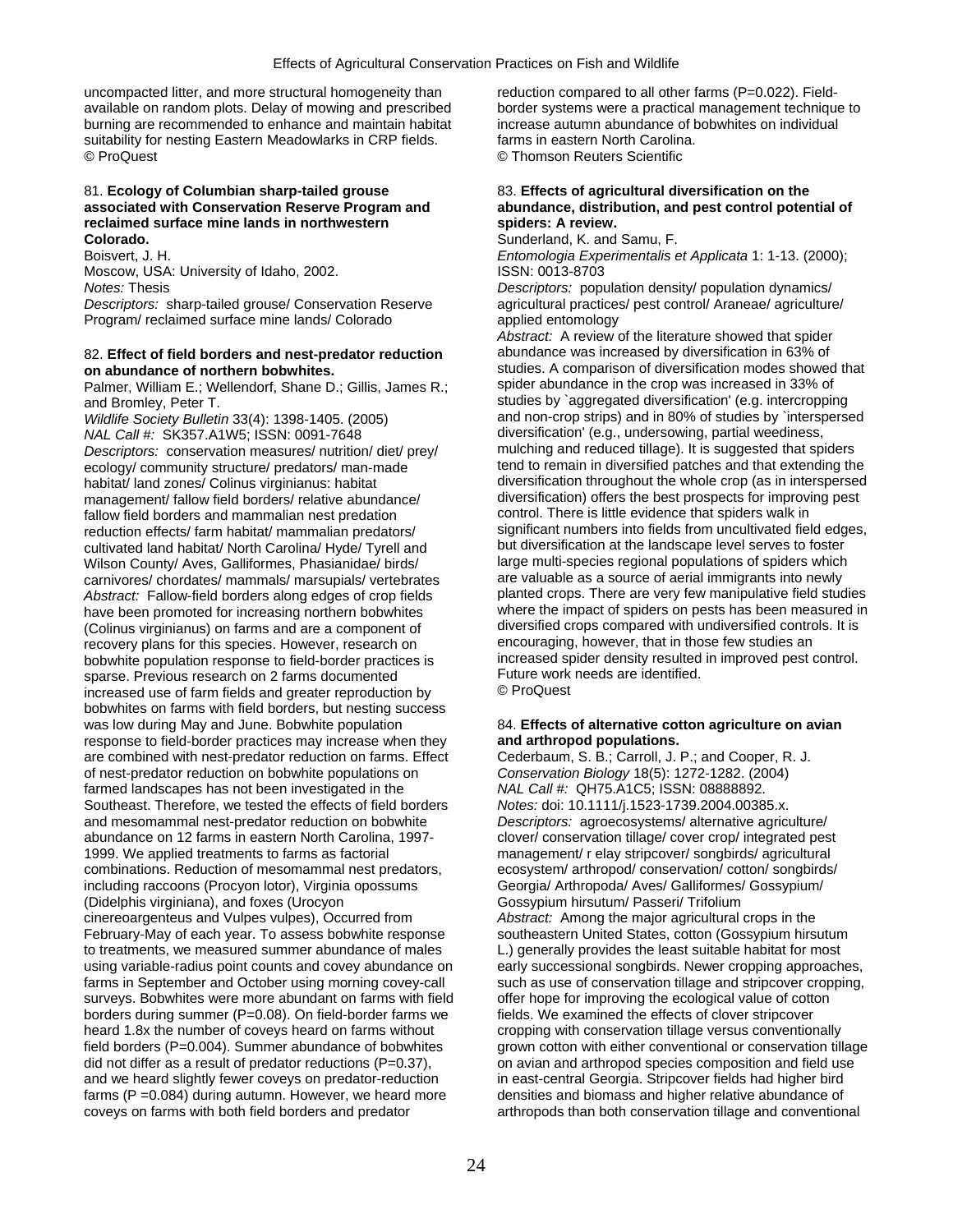fields. During migration and breeding periods, total bird 86. **Effects of conservation practice, mowing, and**  densities on stripcover fields were 2-6 times and 7-20 times **temporal changes on vegetation structure on CRP**  greater than on conservation and conventional fields, **fields in northern Missouri.**  respectively. Abundance and biomass for epigeal McCoy, Timothy D.; Kurzejeski, Eric W.; Burger, Loren W.; arthropods were also greatest on stripcover fields and Ryan, Mark R.<br>
during much of the breeding season. Although the *Wildlife Society Bulletin* 29(3): 979-987. (2001) during much of the breeding season. Although the clover treatment attracted the highest avian and *NAL Call #:* SK357.A1W5; ISSN: 0091-7648 arthropod densities, conservation fields still provided more *Descriptors:* conservation measures/ terrestrial habitat/ wildlife and agronomic benefits than conventional man-made habitat/ land and freshwater zones/ Aves: management. Our findings suggest that both conservation habitat management/ grassland/ cultivated land habitat/ for birds in cotton, with stripcropped fields providing habitat conservation value/ Missouri/ North/ superior habitat. The reduction of inputs possible with management/ birds/ chordates/ vertebrates superior habitat. The reduction of inputs possible with management/ birds/ chordates<br>the clover system could allow farmers to lower costs © Thomson Reuters Scientific the clover system could allow farmers to lower costs associated with conventional cotton production by \$282-317/ha. This reduction of input, coupled with similar or possibly increased yield over conventional **on avian relative abundance, diversity, and** systems makes stripcover cropping not only a good **productivity.**<br>
choice for reducing negative impacts on wildlife and **productivity** Millenbah K surrounding ecosystems, but also an economically Furrow, L. T.; and Minnis, R. B.<br>desirable one. Alless and Milledin 108(4): 760-770

# **Reserve Program fields to improve habitat quality for** *Abstract:* Introduced grass dominated Conservation

Greenfield, K. C.; Chamberlain, M. J.; Burger, L. W.; and 1992 in Gratiot County, Michigan, to determine the Kurzejeski, E. W. The state of the state of the relationship between field age and avian relative

*NAL Call #:* 410 M58; ISSN: 0003-0031 (1-2 years old), best described as a combination of forbs

*Descriptors:* vegetation/ wildlife/ Conservation Reserve and bare ground, had the greatest diversity and relative Program/ northern bobwhite/ Colinus virginianus abundance of avian species. Older CRP fields (3-5/6 years *Abstract:* Since 1985 considerable expanses of old) were a combination of grasses and deep litter cover highly erodible cropland have been enrolled in the and had the greatest avian productivity. We recommend highly erodible cropland have been enrolled in the and had the greatest avian productivity. We recommend<br>Conservation Reserve Program (CRP). Areas enrolled in that after 3-5 growing seasons CRP fields be manipulate CRP provide wildlife habitat; however, habitat quality and specific resources on these sites vary in relation to simultaneously high avian relative abundance, diversity, seasonal biological processes of target wildlife species. The and productivity. planted cover and vegetation succession. Throughout the © ProQuest southeastern United States habitat quality for early successional species, such as northern bobwhite (Colinus 88. Effects of Conservation Reserve Program seeding virginianus), may decline as CRP grasslands age. Although **regime on harvester ants (Pogonomyrmex), with**  disturbance may-enhance and maintain habitat quality for **implications for the threatened Texas horned lizard**  bobwhite, concerns regarding perceived conflicts between **(Phrynosoma cornutum).**  wildlife habitat and soil erosion objectives of the CRP persist. During 1995 and 1996 we evaluated effects of *Southwestern Naturalist* 48(2): 274-277. (2003) strip- discing or prescribed burning on vegetation structure and composition and soil erosion in fescue (Festuca arundiacea) dominated CRP fields in Mississippi. Fall formicidae/ grassland/ birds<br>discing generally increased percentage bare ground and *Abstract:* I compared the pro litter depth. Fall discing enhanced bobwhite habitat quality, example for the endangered Texas horned lizard (Phrynosoma<br>but responses diminished by the second growing season corputum), among restored grassland plots plant but responses diminished by the second growing season cornutum), among restored grassland plots planted in<br>post treatment. Burning increased plant diversity and different grass species and indigenous prairie. The res Agriculture tolerable limits. Discing or burning intensity bluestem (Bothriochloa ischaemum) or weeping lovegrass<br>On CRP fields could be increased without compromising (Fragrostis curvula), or as mixtures of native grasses on CRP fields could be increased without compromising (Eragrostis curvula), or as mixtures of native grasses (both<br>soil erosion provisions of CRP.

tillage and stripcropping systems will improve conditions Conservation Reserve Program fields/ vegetation structure/<br>for birds in cotton, with stripcropped fields providing habitat conservation value/ Missouri/ North/ fiel

# 87. Effects of Conservation Reserve Program field age

Millenbah, K. F.; Winterstein, S. R.; Campa, H.; desirable one. *Wilson Bulletin* 108(4): 760-770. (1996) © 2008 Elsevier B.V. All rights reserved. *NAL Call #:* 413.8 W692; ISSN: 0043-5643 *Descriptors:* Aves/ species richness/ abundance/ 85. **Effects of burning and discing Conservation** productivity/ fields/ age/ Michigan/ birds/ United States **northern bobwhite (Colinus virginianus). Reserve Program (CRP)** fields were monitored in summer *American Midland Naturalist* 149(2): 344-353. (Apr. 2003) abundance, diversity, and productivity. Younger CRP fields that after 3-5 growing seasons CRP fields be manipulated<br>to provide a variety of successional stages to maintain

Descriptors: environment-ecology/ fire ants/ hymenoptera/

discing generally increased percentage bare ground and *Abstract:* I compared the presence and abundance of nest-<br>
plant diversity and decreased percentage litter cover and sites made by harvester ants (Pogonomyrmex), the plant diversity and decreased percentage litter cover and sites made by harvester ants (Pogonomyrmex), the primary<br>litter depth. Fall discing enhanced bobwhite habitat quality, see the press for the endangered Texas horned post treatment. Burning increased plant diversity and different grass species and indigenous prairie. The restored<br>improved quality of habitat for bobwhite. Soil loss for all blots had been seeded as part of the Conservati improved quality of habitat for bobwhite. Soil loss for all plots had been seeded as part of the Conservation Reserve<br>treatments was within United States Department of Program (CRP) as exotic monocultures of either Old Wor treatments was within United States Department of Program (CRP) as exotic monocultures of either Old World<br>Agriculture tolerable limits. Discing or burning intensity bluestem (Bothriochloa ischaemum) or weeping lovegrass soil erosion provisions of CRP.<br>© Thomson Reuters Scientific example and with and without buffalograss, Buchloe dactyloides). On average, the fewest ant mounds were found on Old World bluestem plots, whereas the indigenous grassland had the highest density of harvester ant mounds. However, there were no significant differences between native and exotic CRP plantings. Results obtained from a simultaneous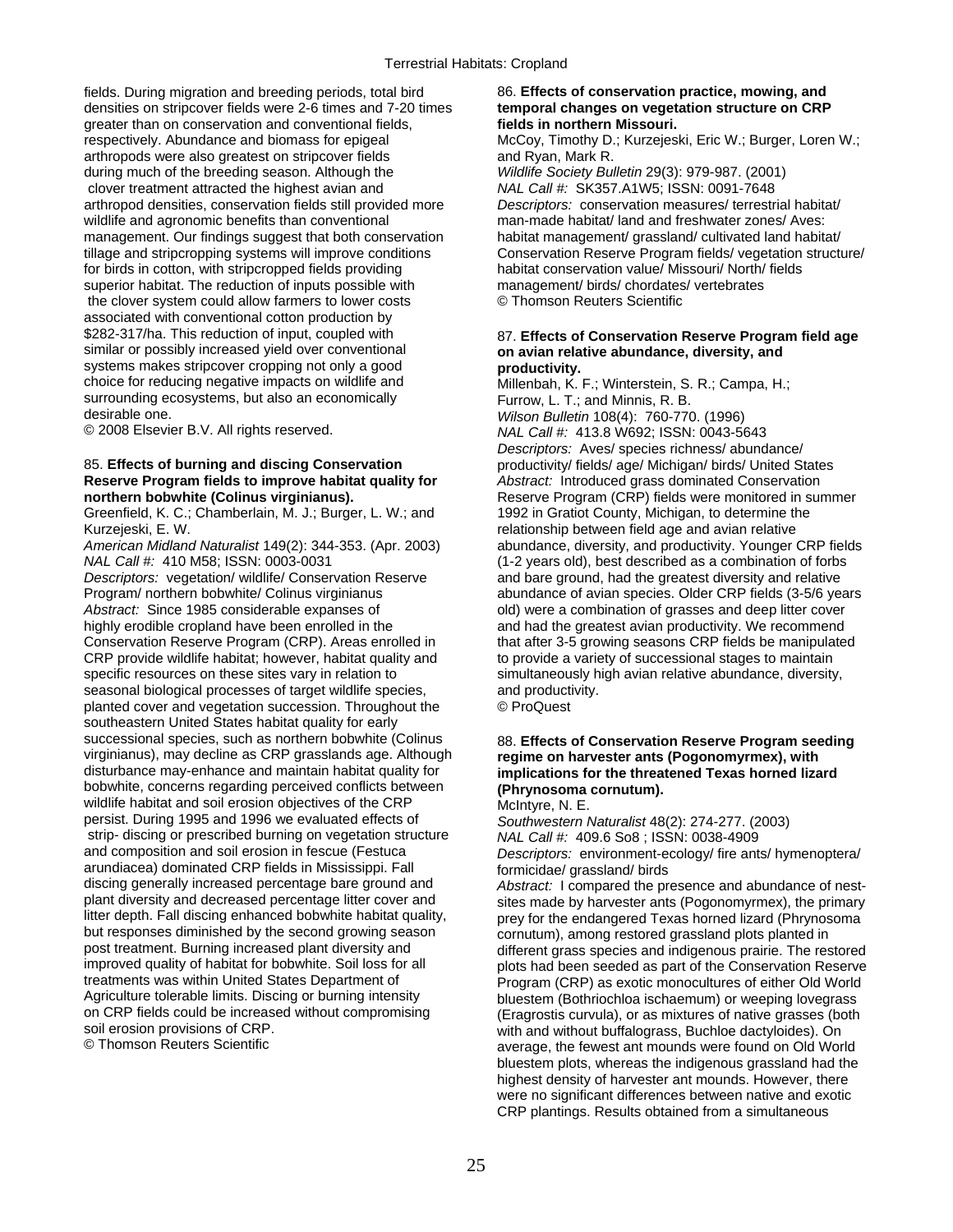visual survey for Texas horned lizards corroborate these characteristics were examined on 6 age classes (1-6 in exotic grasses are significantly poorer habitat for Texas in 1991 and 1992 to determine the relationships between plantings. CRP fields (1-3 growing seasons), characterized by forbs

Eggebo, S. L.; Higgins, K. F.; Naugle, D. E.; and

*NAL Call #:* SK357.A1W5; ISSN: 0091-7648 into the program and periodic manipulation of these lands,<br>Descriptors: environment-ecology/ Conservation Reserve will create a mosaic of grassland successional stages *Descriptors:* environment-ecology/ Conservation Reserve will create a mosaic of grassland succes<br>Program/ cool season/ cover/ CRP/ habitat/ Phasianus important to a diversity of avian species. Program/ cool season/ cover/ CRP/ habitat/ Phasianus important important to a diversity of a diversion of a diversion of a diversion of a diversion of a diversion of a diversion of a diversion of a diversion of a diversion colchicus/ ring necked pheasant/ South Dakota/ warm season/ Conservation Reserve Program/ grassland bird conservation/ vegetation/ populations/ abundance/ models 91. **Effects of emergency haying on duck nesting in**  *Abstract:* Loss of native grasslands to tillage has increased **Conservation Reserve Program fields, South Dakota.**  the importance of Conservation Reserve Program (CRP) Luttschwager, K. A.; Higgins, K. F.; and Jenks, J. A. grasslands to maintain ring-necked pheasant (Phasianus *Wildlife Society Bulletin* 22(3): 403-408. (Fall 1994) colchicus) populations. Despite the importance of CRP to *NAL Call #:* SK357.A1W5; ISSN: 0091-7648 [WLSBA6] pheasants, little is known about the effects of CRP field age *Descriptors:* anas/ nesting/ reproduction/ population and cover type on pheasant abundance and productivity in density/ habitats/ grasslands/ federal programs/ private the northern Great Plains. Therefore, we assessed effects ownership/ South Dakota/ nesting success/ private land of these characteristics on pheasant use of CRP fields. We This citation is from AGRICOLA. stratified CRP grasslands (n=42) by CRP stand age (old [10-13 yrs] vs. new [1-3 yrs] grasslands) and cover type 92. **Effects of emergency haying on vegetative**  grasslands]) in eastern South Dakota and used crowing counts and roadside brood counts to index ring-necked pheasant abundance and productivity. Field-age and cover- *Journal of Soil and Water Conservation* 56(2): type effects on pheasant abundance and productivity were 120-125. (2001) largely the result of differences in vegetation structure *NAL Call #:* 56.8 J822; ISSN: 00224561 among fields. More crowing pheasants were recorded in old *Descriptors: alfalfa/ Conservation Reserve Program/*<br>cool-season CRP fields than any other age or cover type. emergency use/ grasslands/ baying/ intermediate cool-season CRP fields than any other age or cover type, emergency use/ grasslands/ haying/ intermediate<br>and more broods were recorded in cool- than warm-season wheatgrass/ management/ wildlife habitat/ grassla and more broods were recorded in cool- than warm-season wheatgrass/ management/ wildlife habitat/ grassland/ hay/<br>CRP fields. Extending existing CRP contracts another 5-10 soil conservation/ North America/ Cirsium arvense/ years would provide the time necessary for new fields to Medicago sativa<br>acquire the vegetative structure used most by pheasants Abstract: Succes acquire the vegetative structure used most by pheasants *Abstract:* Successional changes in vegetation composition without a gap in habitat availability. Cool-season grass-<br>
legume mixtures (CP1) that support higher pheasant<br>
term conservation objectives Comparisons between productivity should be given equal or higher ratings than vegetation composition within Conservation Reserve<br>warm-season (CP2) grass stands. We also recommend Program (CRP) fields planted to cool season, introdu warm-season (CP2) grass stands. We also recommend entity program (CRP) fields planted to cool season, introduced<br>that United States Department of Agriculture administrators arasses haved for emergency use, and non haved fi that United States Department of Agriculture administrators grasses hayed for emergency use, and non hayed fields of and field staff provide broader and more flexible guidelines the same age and species composition were co and field staff provide broader and more flexible guidelines the same age and species composition were completed to<br>on what seed mixtures can be used in CRP grassland determine potential effects of periodic having Emergenc on what seed mixtures can be used in CRP grassland determine potential effects of periodic haying. Emergency blantings in the northern Great Plains. This would allow plantings in the northern Great Plains. This would allow haying had little long term effect on vegetation<br>landowners and natural resource professionals who height/density percent cover of live grass, or fi landowners and natural resource professionals who height/density, percent cover of live grass, or forb cover<br>manage pheasant habitat to plant a mosaic of cool- and when compared to characteristics within non haved field manage pheasant habitat to plant a mosaic of cool- and when compared to characteristics within non hayed fields.<br>Warm-season CRP grassland habitats. The presence of legumes [primarily alfalfa (medicago sativ warm-season CRP grassland habitats. The presence of legumes [primarily alfalfa (medicago sativa<br>© Thomson Reuters Scientific

## 90. Effects of different age classes of fields enrolled in the Conservation Reserve Program in Michigan on **avian diversity, density, and productivity. and the act of the state of the productivity.** The objectives are discussed.<br>
Millenbah. Kelly Francine

East Lansing, MI: Michigan State University, 1994. *Notes:* Degree: MS; Advisor: Winterstein, Scott R. *Descriptors:* wildlife/ ecology/ bird communities/ wildlife density/ agricultural conservation/ landowners/ Conservation Reserve Program *Abstract:* Agricultural landowners have enrolled lands in the Conservation Reserve Program (CRP) for wildlife and economic benefits. Avian communities and vegetative

findings. Thus, there is no evidence that CRP plots planted growing seasons) of CRP fields in Gratiot County, Michigan horned lizards in terms of ant abundance than native grass field age and characteristics of avian communities. Younger © Thomson Reuters Scientific and bare ground, supported greater avian densities and diversities than older fields (4-6 growing seasons). Older 89. **Effects of CRP field age and cover type on ring-** CRP fields, characterized by grasses and high litter cover, supported greater avian productivity. Results indicate that grassland birds in Michigan may require a diversity of age Quamen, F. R. Classes of CRP fields in agricultural landscapes to meet *Wildlife Society Bulletin* 31(3): 779-785. (2003) their habitat requirements. Continued enrollment of lands

# characteristics within selected Conservation Reserve<br>Program fields in the northern Great Plains.

Allen, A. W.; Cade, B. S.; and Vandever, M. W.

soil conservation/ North America/ Cirsium arvense/

term conservation objectives. Comparisons between L)] increased in response to haying, whereas, abundance of noxious weeds [chiefly Canada thistle (Cirsium arvense (L) Scop.)] diminished. Implications for long term **the Conservation Reserve Program in Michigan on** management CRP grasslands to achieve wildlife habitat

© 2008 Elsevier B.V. All rights reserved.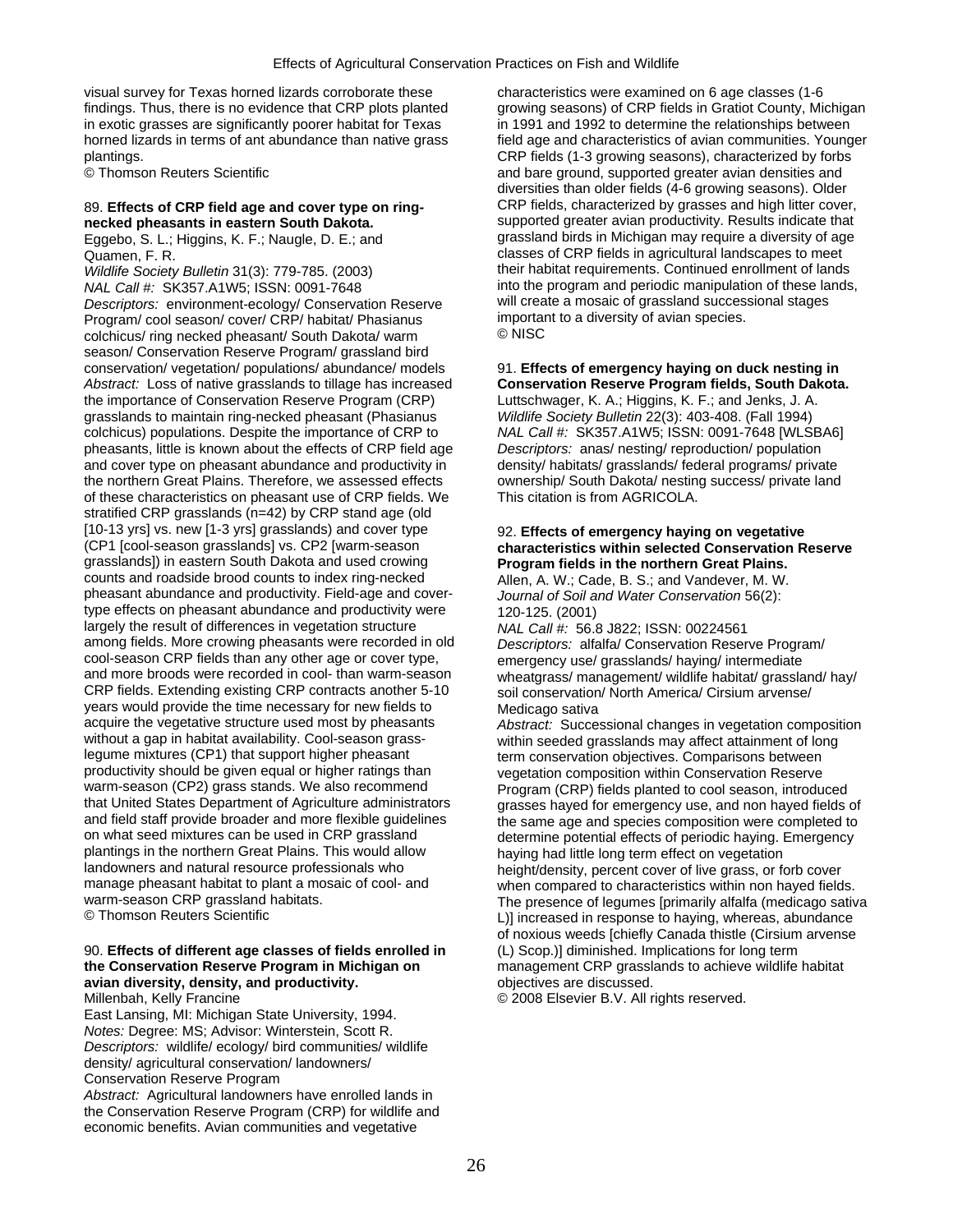# 93. **Effects of field size and landscape composition on** passerines/ lark bunting/ Calamospiza melanocorys/<br>grassland birds in south-central lowa. **proper standard and proper standard and the section** of resistion of re

*Iowa Academy of Science, Journal* 109(1-2): 1-7. (2002); vegetation height ISSN: 0896-8381 *Abstract:* Effects of two grazing systems on nongame

*Descriptors:* Agelaius phoeniceus/ Ammodramus birds, insect biomass, and vegetation structure in henslowii/ Ammodramus savannarum/ Carduelis tristis/ Conservation Reserve Program (CRP) grasslands were Cistothorus platensis/ Dolichonyx oryzivorus/ Geothlypis evaluated in North Dakota. Treatments included idle americana/ Spizella pusilla/ Sturnella magna/ Sturnella and season-long grazing systems. Twelve species of landscape composition/ communities/ grasslands/ used CRP fields. The lark bunting (Calamospiza ecosystems/ Iowa/ habitat use/ land zones/ red-winged melanocorys), grasshopper sparrow (Ammodramus American goldfinch/ sedge wren/ bobolink/ common and brown-headed cowbird (Molothrus ater) dominated<br>
yellowthroat/ song sparrow/ brown-headed cowbird/ species composition in 1992 and 1993. CRP pastures dickcissel/ field sparrow/ eastern meadowlark/ under rotational or season-long grazing treatments western meadowlark maintained equal or higher mean male bird densities

*Abstract:* Many species of grassland birds have been compared to idle CRP control fields. Mean density of male shown to avoid smaller fields. The avoidance of smaller birds, terrestrial insect biomass and, for the most part, fields, however, has not been consistently reported; vegetation height, were lower in 1993 than 1992. Results avoidance may occur in one study, but not in another. To indicated that high insect biomass in pastures with dense examine one possible reason for these inconsistencies, we cover does not necessarily equate to higher nongame bird examined how landscape composition influenced the use. At moderate stocking rates (~2.1 AUM/ha), our results relations between occurrence or abundance and field size. indicated that grazing of CRP lands could be included in The study took place during the 1998 breeding season on contract terms or in negotiations in any extensions or 44 Conservation Reserve Program (CRP) fields located in modifications of future CRP contracts without any Adair, Ringgold, and Union counties. The relations between significant losses to nongame birds. occurrence, abundance, and field size were not influenced © NISC by landscape composition for any species. Grasshopper Sparrow, Ammodramus savannarum, Bobolink, Dolichonyx 96. **Effects of habitat manipulations on Texas horned**  oryzivorus, and Eastern Meadowlark, Sturnella magna, **lizards and their prey.**<br>
were more likely to occur or were more abundant in larger Fair, W. Scott and Henke, Scott E. were more likely to occur or were more abundant in larger<br>fields. Field Sparrow, Spizella pusilla, Western Meadowlark, Sturnella neglecta, Brown-headed Cowbird, Molothrus ater, and American Goldfinch, Carduelis tristis, were less likely to *Descriptors:* Phrynosoma cornutum/ amphibians and occur or were less abundant in larger fields. Field size is an reptiles/ ants/ Conservation Reserve Program/ fires-burns/<br>important factor influencing the occurrence and/or foods-feeding/ habitat alterations/ habitat use/ abundance of grassland songbirds in fields. Future studies Texas horned lizard/ Texas/ Duval County<br>that investigate the effects of landscape composition on Abstract: The effects of habitat manipulation that investigate the effects of landscape composition on *Abstract:* The effects of habitat manipulations on Texas area sensitivity should use landscapes that have similar horned lizards (Phrynosoma cornutum) and their main prey,<br>habitat compositions other than the habitat being varied, harvester ants (Pogonomyrmex spp.) were studied i habitat compositions other than the habitat being varied, harvester ants (Pogonomyrmex spp.) were studied in South and use similar sized fields in each landscape. and use similar sized fields in each landscape. The metal Texas. The relative abundance of lizards, their scat, and<br>© NISC and the plots of the plots of the plots of the plots of the plots of the plots was assessed on 1-ha

# **diversity in North Dakota Conservation Reserve** in the Conservation Reserve Program (CRP). We

Hoernemann, C. K.; Johnson, P. J.; and Higgins, K. F. square analysis and Bonferroni Z-statistics to control the *Proceedings of the South Dakota Academy of Science* 80: experiment-wise error probability at 10%. Lizards used 283-308. (2001) burned plots disproportionately more, were neutral in their

# lands in North Dakota on birds, insects, and vegetation.

*Proceedings of the South Dakota Academy of Science* 80:

*NAL Call #:* 500 So82; ISSN: 0096-378X depths in depths in the depths in the theory of the theory of the theory h<br>Descriptors: Aves/ grazing/ Conservation Reserve. **Descriptors: Aves/ grazing/ Conservation Reserve** Program/ North Dakota/ deferred rotation grazing/

grasshopper sparrow/ Ammodramus savannarum/ red-Horn, David Joseph; Koford, Rolf R.; and winged blackbird/ Agelaius phoeniceus/ brown-headed Braland, Malinda L. Cowbird/ Molothrus ater/ species density/ insect biomass/

trichas/ Melospiza melodia/ Molothrus ater/ Spiza (controls), 3-pasture twice-over deferred rotation grazing, neglecta/ Passeriformes/ biogeography/ field size/ nongame passerine birds in 1992 and ten species in 1993 blackbird/ Henslow's sparrow/ grasshopper sparrow/ savannarum), red-winged blackbird (Agelaius phoeniceus) species composition in 1992 and 1993. CRP pastures

Journal of Wildlife Management 61(4): 1366-1370. (1997)<br>NAL Call #: 410 J827; ISSN: 0022-541X foods-feeding/ habitat alterations/ habitat use/ livestock/ active harvester ant mounds was assessed on 1-ha plots that were manipulated with either prescribed burning, 94. **Effects of grazing and haying on arthropod** disking, burning and disking combination, grazing, or land **Program grasslands. Program grasslands. determined differential habitat use or avoidance using Chi-***NAL Call #:* 500 So82; ISSN: 0096-378X use of the disked and grazed plots, and under-utilized the *Descriptors:* species diversity/ Conservation Reserve burned and disked combination and CRP plots. Analysis of Program/ grazing/ arthropods/ conservation practices scat led to similar conclusions in relation to burned, grazed, and CRP plots, but scats were distributed on combination 95. **Effects of grazing Conservation Reserve Program** plots pro rata to availability and were underrepresented on Kennedy, Carmen L.; Jenks, Jonathan A.; and abundance of active ant mounds among the 5 land Higgins, Kenneth F.<br>
Proceedings of the South Dakota Academy of Science 80: Preferentially used areas that were recently burned, the 213-226. (2001)<br>  $213-226$ . (2001)<br>
MAI Call #: 500 So82: ISSN: 0096-378X<br>  $213-226$ . (2001)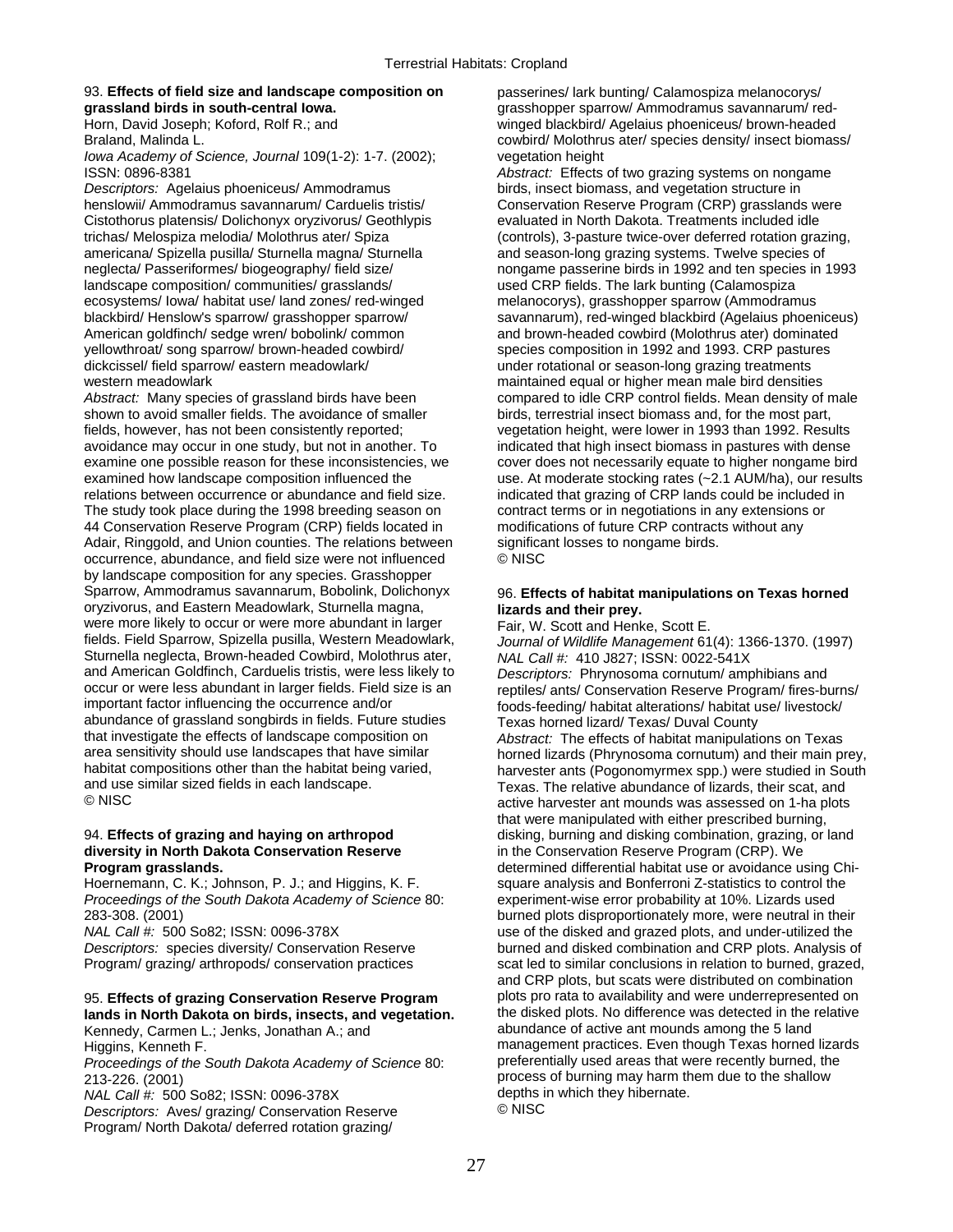## 97. **Effects of habitat on dickcissel abundance and nest** primary habitat features that could predict the potential **success in Conservation Reserve Program fields in** value of CRP and other idle grasslands for grassland bird **Kansas. conservation. Kansas. conservation. Conservation. Conservation. Conservation. conservation. conservation. Conservation. Conservation. Conservation. Conservation. Conservation. Conservat**

Hughes, John P.; Robel, Robert J.; Kemp, Kenneth E.; and Zimmerman, John L.

*Journal of Wildlife Management* 63(2): 523-529. (1999) 99. **Effects of livestock grazing on neotropical** 99. **MAL Call #: 410 J827; ISSN: 0022-541X** https://wexterpaga.org/miniteratory landbirds in western North America.

*Descriptors: Fringillidae/ Passeriformes/ Spiza americana/* Bock, C. E.; Sabb, V. A.; Rich, T. D.; and Dobkin, D. S. behavior/ birds/ Conservation Reserve Program/ In: Status and management of neotropical migratory bir ecosystems/ edge habitat/ farmland/ habitat management/ Estes Park, Colorado. Finch, D. M. and habitat use/ management/ nesting sites/ nests-nesting/ Stangel, P. W. (eds.)<br>productivity/ wildlife/ wildlife-habitat relationships/ wild birds/ Fort Collins, Colo.: Re productivity/ wildlife/ wildlife-habitat relationships/ wild birds/ Fort Collins, Colo.: Rocky Mountain Forest and Range<br>Freproduction/ federal programs/ wildlife conservation/ Experiment Station. U.S. Dept. of Agriculture Kansas/ species abundance/ land development, land 1993. reform, and utilization (macroeconomics)/ dickcissel/ *NAL Call #:* aSD11.A42

*Abstract:* Declining avian populations in the Midwest have conservation programs<br>increased interest in various aspects of grassland habitats *Abstract:* Examined the increased interest in various aspects of grassland habitats *Abstract:* Examined the idea that moderate haying/grazing and their effects on grassland birds. We studied the effects of CRP coupled with livestock enclosures on public land<br>of vegetation characteristics, woody field edges and only enhance the value of public rangelands for wild surrounding land use on abundance and daily nest survival of the dickcissel (Spiza americana) in Conservation<br>
Reserve Program (CRP) fields in the northeastern Kansas.<br>
We observed 873 dickcissels during surveys on 11 CRP<br>
fields during the summers of 1994 and 1995. In those<br>
fie Transactions of the North American Wildlife and Natural<br>successful in 1994 and 14.9% were successful in 1995.<br>The vertical density of vegetation in CRP fields, wooded<br>area surrounding the fields, and amount of woody edge<br>b  $(P = 0.001)$ . Live and dead canopy cover and litter cover<br>were associated with daily nest survival ( $P = 0.005$ ).<br>Therefore, the habitat quality of CRP fields for dickcissels<br>Therefore, the habitat quality of CRP fields for Therefore, the habitat quality of CRP fields for dickcissels<br>
might be enhanced by modifying vegetation characteristics.<br>
The outcome of any modifications of CRP habitat for<br>
dickcissels should be judged on changes in the

Descriptors: habitat/ modeling/ grassland/ birds/ Most of the management effort under the North American<br>Communities/ wildlife-habitat relationships/ species Materfowl Management Plan (NAWMP) in the prairie regio diversity/ conservation programs/ nests and nesting/ or the United States and Canada is an attempt to elevate<br>abundance/ sparrows/ reproduction/ statistics/ particle and conservation of the United States and Canada is an abundance/ sparrows/ reproduction/ statistics/ nest success for upland-nesting ducks. Compounding<br>meadowlarks, blackbirds and orioles/ population density/ habitat degradation is a major shift in numbers types Linn County/ Macon County/ Shelby County<br>Abstract: Measures of grassland bird demography on and reduction of coyotes (Canis latrans) has allowed<br>medium-sized predators, such as red fox (Vulpes vull *Abstract:* Measures of grassland bird demography on medium-sized predators, such as red fox (Vulpes vulpes),<br>Conservation Reserve Program (CRP) fields were subsetively skup k (Mephitis mephitis) and raccoon (Procyon lotor Conservation Reserve Program (CRP) fields were skunk (Mephitis mephitis) and raccoon (Procyon lotor); to<br>compared and modeled at several spatial scales to identify flourish Raccoons are a recent arrival to much of the compared and modeled at several spatial scales to identify flourish. Raccoons are a recent arrival to much of the<br>habitat factors associated with increased conservation rairies though they now are abundant and the domin habitat factors associated with increased conservation prairies, though they now are abundant and the dominant<br>value for grassland birds. Grassland bird populations and present predator for many prairie ducks. Abundance of value for grassland birds. Grassland bird populations and nest predator for many prairie ducks. Abundance of species richness were compared between fields located in medium-sized mammals and scarcity of nesting cover landscapes with different amounts of CRP habitat and total been a very detrimental combination for breeding ducks. grassland. Multi-scale habitat models were developed from Most attempts to increase duck nesting success have<br>and validated on two independent data sets to identify the focused on ways to make nests less accessible to

# *NAL Call #:* 410 J827; ISSN: 0022-541X **migratory landbirds in western North America.**

In: Status and management of neotropical migratory birds.

Experiment Station, U.S. Dept. of Agriculture; pp. 263-309;

Descriptors: Conservation Reserve Program/ regional

could enhance the value of public rangelands for wildlife.

success of their nests rather than on the abundance of entity freshwater/ brackish water/ marine environment<br>birds.<br>© NISC about low nest success on the North American prairies. A review of duck nesting success shows that, despite great 98. **Effects of landscape composition and multi-scale** variation between studies, there is a dramatic pattern of **habitat characteristics on the grassland bird** decline in nest success in the past 50 years (Beauchamp et **community.**<br>al. 1996). The linear regression of success versus year **community.**<br> **al. 1996). The linear regression of success versus year**<br> **al. 1996). The linear regression of success versus year**<br> **al. 1996). The linear regression of success versus year** McCoy, T. D.<br>Columbia, MO: Univ. of Missouri-Columbia, 2000. Shows that hatching rates dropped from 33 percent in 1935<br>Columbia, MO: Univ. of Missouri-Columbia, 2000. Show to only 10-percent nest success in 1992. Low nest Columbia, MO: Univ. of Missouri-Columbia, 2000. to only 10-percent nest success in 1992. Low nest success,<br> *Notes:* Ph.D. Dissert.; Project Number: MO W0-013-R-<br>
which reflects high nest predation, is viewed as the most *Notes:* Ph.D. Dissert.; Project Number: MO W0-013-R- which reflects high nest predation, is viewed as the most 54/Job 1/Study 43 significant limitation on waterfowl productivity in the prairies.<br>Descriptors: habitat/ modeling/ grassland/ birds/ state of the management effort under the North American communities/ wildlife-habitat relationships/ species Waterfowl Management Plan (NAWMP) in the prairie region<br>diversity/ conservation programs/ nests and nesting/<br>of the United States and Canada is an attempt to elevate meadowlarks, blackbirds and orioles/ population density/ habitat degradation is a major shift in numbers types of nest<br>vegetation/Missouri/Adair County/Know County/ needator on the prairies Extirnation of wolves (Canis lup vegetation/ Missouri/ Adair County/ Know County/ predator on the prairies. Extirpation of wolves (Canis lupus)<br>
Linn County/ Macon County/ Shelby County and reduction of covotes (Canis latrans) has allowed medium-sized mammals and scarcity of nesting cover has focused on ways to make nests less accessible to predators. Dense nesting cover has been the dominant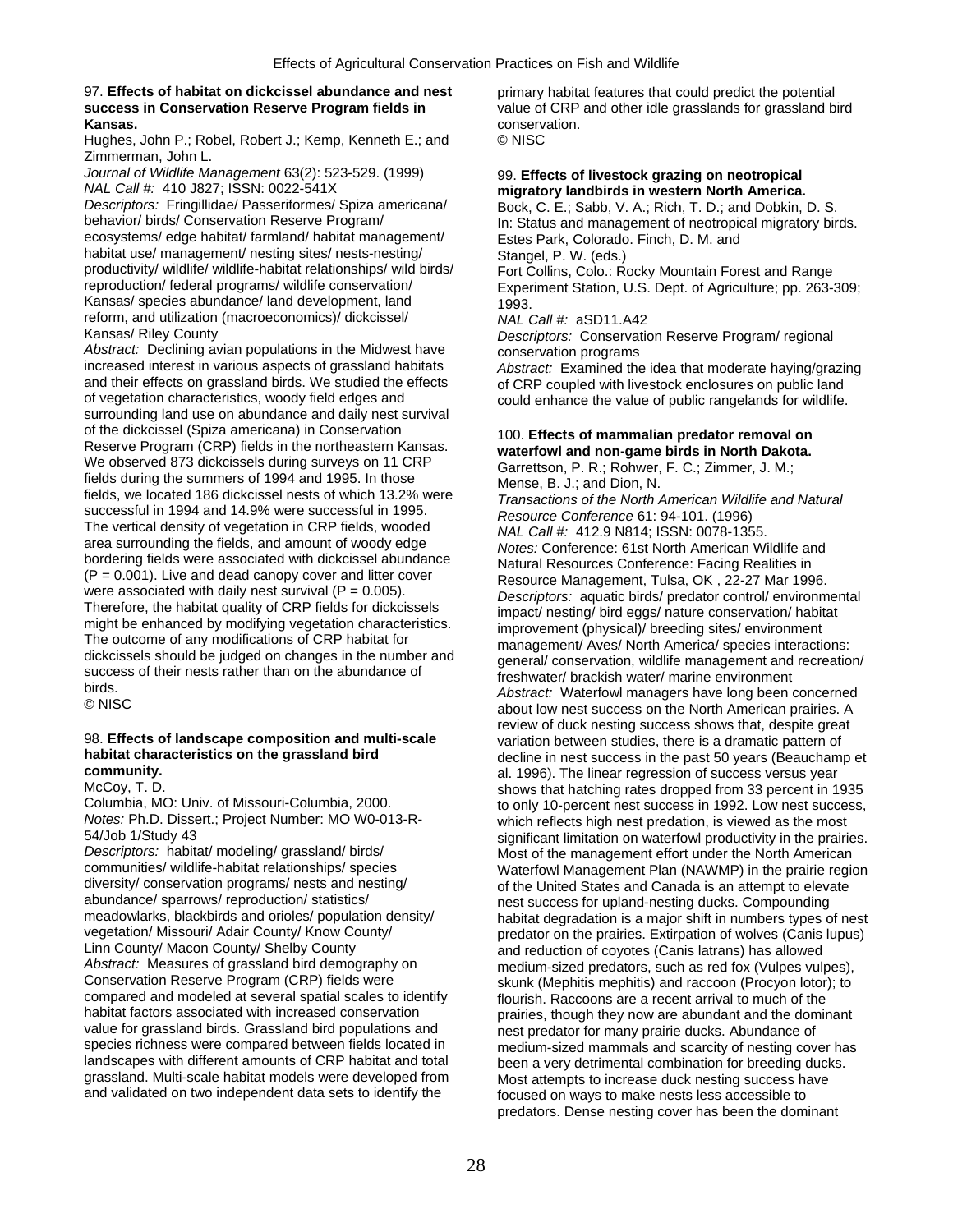management on United States Waterfowl Production Areas 103. **Effects of the Conservation Reserve Program on** (WPA) and on NAWMP areas in Canada, yet this strategy **soil duality and overall economic viability of Maryland's**  typically has improved nest success by only a few **native grassland restoration projects.** percentage points, with highly variable results. Improved nest success associated with the Conservation Reserve In: 229th National Meeting of the American Chemical Program (CRP) suggests that landscape-level additions of Society. San Diego, CA; Vol. 229 (Part 1).; nesting cover improve recruitment, but habitat improvement pp. U505-U506; 2005. on this scale is not economically feasible for wildlife groups. *Notes:* 0065-7727 (ISSN). Intensive management efforts to make nests inaccessible, *Descriptors:* soil science/ wildlife management: such as construction of islands and predator barrier fences, conservation/ cropland burning/ applied and field can increase nest success, but costs are high. the exchange capacity grassland capacity grassland © ProQuest restoration/ cropland conversion/ loss on ignition

## 101. **Effects of riffle-step restoration on hyporheic zone chemistry in n-rich lowland streams.** 104. **Effects of the Conservation Reserve Program on**

*Canadian Journal of Fisheries and Aquatic Science* 63(1): Baker, Bryan Douglas. University of Minnesota, 1992.

conservation/ piezometer/ field equipment/ riffle step Kansas/ Texas restoration/ applied and field techniques/ hyporheic zone *Abstract:* The Conservation Reserve Program (CRP), a chemistry ten-year federal agricultural land retirement program,

*Abstract:* Stream restoration projects that aim to returned several million acres of the Great Plains to grass rehabilitate ecosystem health have not considered surface- by 1989. Improvement of wildlife habitat was a secondary subsurface linkages, although stream water and but important rationale for the program. Enrollments are groundwater interaction has an important role in sustaining concentrated in the southern High Plains and the northern stream ecosystem functions. The present study examined glaciated Plains. CRP fields increase in size from east to the effect of constructed riffles and a step on hyporheic west, with many counties exceeding 320 acres for mean exchange flow and chemistry in restored reaches of several contract size. A study of Plains land use, soils, geology, N-rich agricultural and urban streams in southern Ontario. and climate helped construct a list of expected effects of Hydrometric data collected from a network of piezometers the CRP on the mammals and breeding birds. The list was<br>and conservative tracer releases indicated that the revised based on comments from Plains biologists. Most of constructed riffles and steps were effective in inducing the species on the Plains depend on woodlands, wetlands, hyporheic exchange. However, despite the use of cobbles or other cover the CRP does not provide. Some species and boulders in the riffle construction, high stream that use grassland or agricultural land will gain habitat, dissolved oxygen (DO) concentrations were depleted mainly for nesting. Nine-section study areas in six Plains rapidly with depth into the hyporheic zones. Differences counties detailed land cover changes associated with the between observed and predicted nitrate concentrations CRP. Most areas have seen a net increase in cropland based on conservative ion concentration patterns indicated since the late 1960s despite the CRP retirements. In some that these hyporheic zones were also nitrate sinks. Zones counties, especially far western ones, CRP land is in larger of low hydraulic conductivity and the occurrence of blocks, isolated from woodland and shrubs. These areas interstitial fines in the restored cobble-boulder layers favor small to medium sized grassland birds and mammals. suggest that siltation and clogging of the streambed may CRP parcels in other counties, especially to the east, are reduce the downwelling of oxygen- and nitrate-rich stream well-interspersed with other cover. Mosaic species using water. Increases in streambed DO levels and enhancement grassland, cropland and woodland should benefit there. of habitat for hyporheic fauna that result from riffle-step These include bobwhite quail, white-tailed deer, and some construction projects may only be temporary in streams that predators. A dynamic programming model was developed receive increased sediment and nutrient inputs from urban to help investigate the effects of landscape pattern on areas and croplands. animal behavior and survival. A preliminary version

# selected wildlife populations in southeast Nebraska.

*Descriptors:* Wildlife conservation---Nebraska/ Wildlife **practices are other tools for encouraging long-term**<br>management---Nebraska/ Conservation of natural conservation on the Great Plains. management---Nebraska/ Conservation of natural conservation on the Great Plannic Conservation of natural conserv resources---Nebraska This citation is from AGRICOLA.

© Thomson Reuters Scientific

# Kasahara, Tamao and Hill, Alan R. **wildlife habitat in the Great Plains.**

120-133. (2006) *Notes:* Degree: PhD; Advisor: Gersmehl, Philip J. *Descriptors:* geography/ wildlife/ birds/ climate/ behavior *Descriptors:* freshwater ecology: ecology, environmental conservation/ predators/ erosion/ wildlife/ conservation sciences/ methods and techniques/ wildlife management: practices/ agricultural practices/ South Dakota/ Nebraska/

revised based on comments from Plains biologists. Most of © Thomson Reuters Scientific **calculated winter survival of bobwhite quail.** Small demonstration areas selected from the study areas 102. **Effects of the Conservation Reserve Program on** suggested that the configuration of CRP fields could be King, Justin W. benefits of the CRP could vanish after the program expires Lincoln, NE: University of Nebraska, 1991. **interpretate and Separate Interpretate and CRP** fields to cropland. Other long-term *Notes:* Thesis (M.S.)--University of Nebraska, Lincoln-- alternatives could prove less costly. Limited federal buy-Forestry, Fisheries, and Wildlife, 1991. Includes outs of erosion-prone land may be feasible, especially in bibliographical references. expansion of National Grassland. Easements, purchase of *NAL Call #:* NBU LD3656 1991 K564 cultivation rights, and subsidies for alternative agricultural<br>Descriptors: Wildlife conservation---Nebraska/Wildlife practices are other tools for encouraging long-term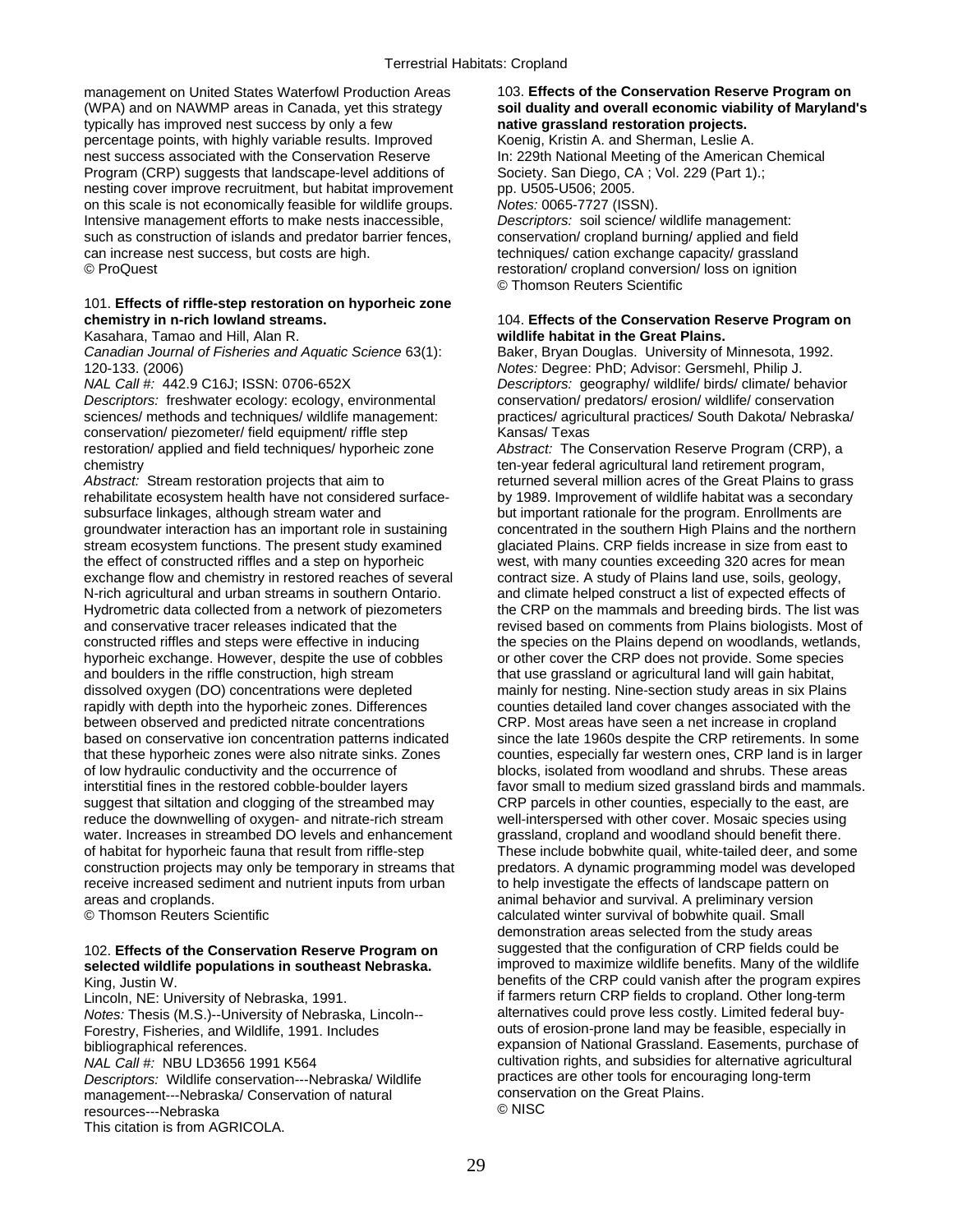## 105. **Effects of the Conservation Reserve Program on** 107. **Effects of the CRP on wildlife habitat: Emergency wildlife in southeast Nebraska. haying in the Midwest and pine plantings in the**

King, J. W. and Savidge, J. A. **Southeast. Southeast. Southeast.** *Wildlife Society Bulletin* 23(3): 377-385. (Fall 1995) Hays, R. L. and Farmer, A. H. *NAL Call #:* SK357.A1W5; ISSN: 0091-7648 [WLSBA6] *Transactions of the North American Wildlife and Natural Descriptors:* wild birds/ species diversity/ population *Resource Conference* (55th): 30-39. maps. (1990) density/ seasonal variation/ agricultural land/ federal *NAL Call #:* 412.9 N814; ISSN: 0078-1355 [NAWTA] programs/ wildlife conservation *Descriptors:* afforestation/ farmland/ forest plantations/

## 106. **The effects of the Conservation Reserve Program** Conservation Reserve Program (CRP) on wildlife in southeastern Wyoming.

Wachob, Douglas Glenn. University of Wyoming, 1997. *Notes:* Degree: PhD; Advisor: Anderson, Stanley H. 108. **Effects of thinning CRP pine stands on nesting**  *Descriptors:* alfalfa/ Aves/ birds/ habitat use/ small **songbirds in Georgia.** mammals/ sharp-tailed grouse/ Typanuchus phasianellus/ Schaefbauer, M. K. and Schweitzer, S. H. raptors/ carnivores/ big game/ grazing/ In: 7th Annual Conference of the Wildlife Society. Conservation Reserve Program Nashville. TN (USA).); 2000.

*Abstract:* The primary objective of this study was to identify *Notes:* Conference Sponsor: The Wildlife Society; World the vegetation and spatial characteristics of CRP that Meeting Number 003 0833. influence habitat use by non-game birds, small rodents, *Descriptors:* biology/ Conservation Reserve Program/ sharp-tailed grouse (Tympanuchus phasianellus), raptors, CRP/ songbirds/ pine stands/ Pinus/ Georgia/ carnivores, and big game in a CRP/agricultural landscape. forest thinning carnivores, and big game in a CRP/agricultural landscape. The study was conducted in Laramie, Platte, and Goshen © ProQuest counties in southeastern Wyoming, during 1993-5. The study area was dominated by intensively grazed native 109. **The effects of timber harvest in a South Carolina** range land and winter wheat (Triticum sp.); CRP comprised **blackwater bottomland.**<br>15% of the study area. Non-game bird use was higher in **Premission** Donna: Phelps. CRP with an alfalfa component, compared to CRP without Kellison, Robert<br>alfalfa in 1994, but not in 1993. Fine scale selection by Forest Ecology a birds for specific vegetation structure was detected in 1994 *NAL Call #:*  $\overline{SD}$ 1.F73; ISSN: 0378-1127<br>but not in 1993. Bird use of CRP was independent of the *Descriptors: commercial activities/ ecolo* spatial characteristics of CRP patches. Small mammal use habitat/ land and freshwater zones/ Amphibia/ Reptilia: of CRP and range lands was higher than winter wheat<br>lands. Vegetation species richness, vegetation height,<br>harvest effects/ forest and woodland/ timber harvest/ So lands. Vegetation species richness, vegetation height, harvest effects/ forest and woodland/ timber harvest/ South<br>standard deviation of vegetation cover, and patch area carolina/ South Fork Edisto River/ blackwater forest standard deviation of vegetation cover, and patch area Carolina/ South Fork Edisto River/ blackwater forested<br>were significant predictors of small mammal use of CRP werlands/ amphibians/ chordates/ reptiles/ vertebrates patches. This small mammal community selected habitat at © Thomson Reuters Scientific the landscape and patch scale but not at the intrapatch scale. I investigated use of CRP and has by sharp-tailed and speaces and speaces and speaces and production the subsect and the seasons. All nests<br>
were located in CRP. Hens selected to RCR constant sorbean and the constan

This citation is from AGRICOLA. **haymaking/ nature reserves/ pinus/ planting/ remuneration/** Colinus virginianus/ United States, southeastern region/

Perison, Donna; Phelps, Joseph; Pavel, Christina; and

Forest Ecology and Management 90(2-3): 171-185. (1997) **Descriptors: commercial activities/ ecology/ terrestrial** wetlands/ amphibians/ chordates/ reptiles/ vertebrates

cultivation. Each method posed its own potential costs and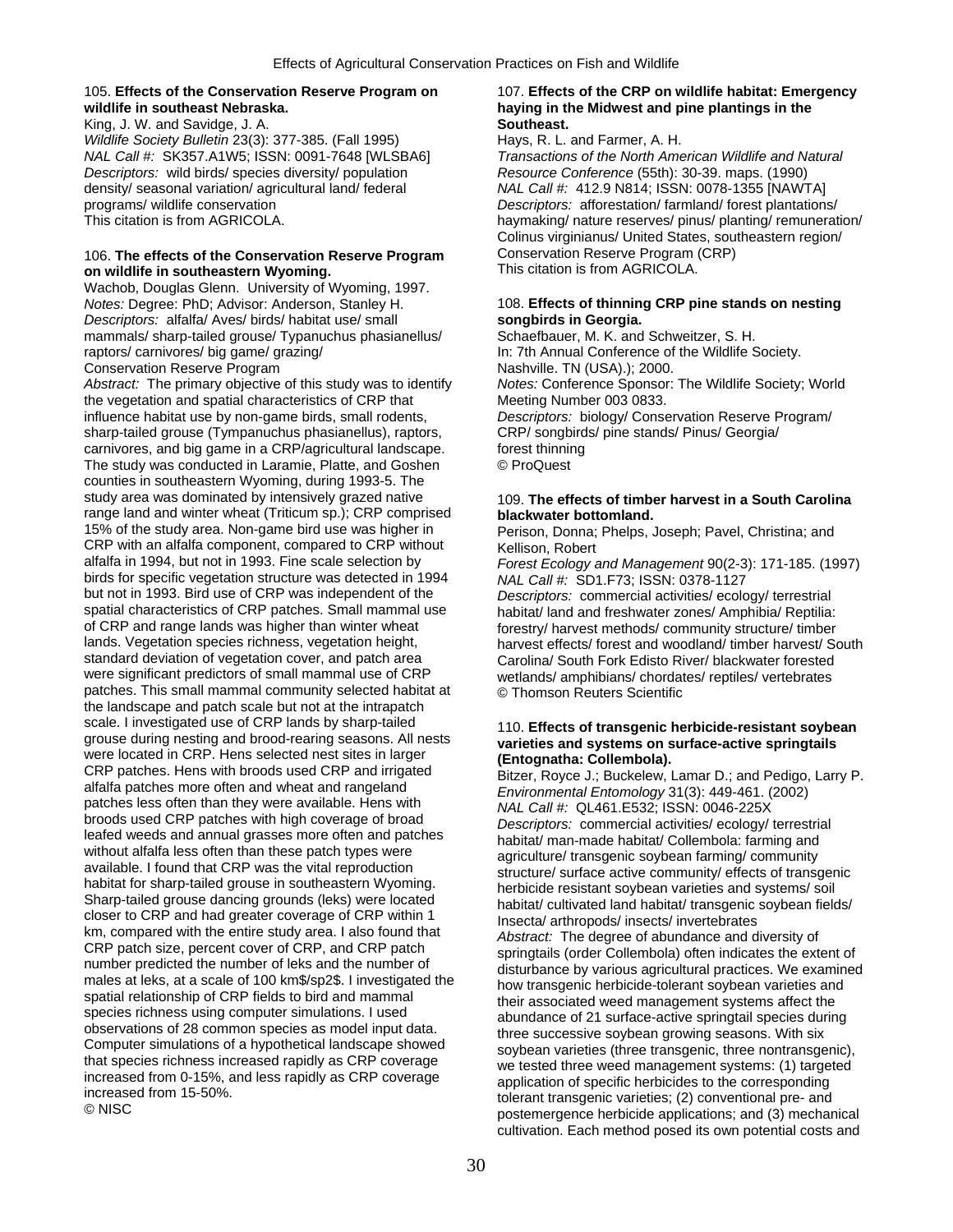benefits to springtails. In targeted plots, springtail numbers soil conservation benefits, and greater profitability than were similar to or higher than those in conventional plots, other wheat-fallow systems currently in use. The benefits of suggesting that the later and repeated targeted applications greater wheat-stubble height can also be to transgenic soybeans do not adversely affect springtail intensive wheat-row-crop-fallow rotations. numbers in the short term. We attributed the observed  $\heartsuit$  2008 Elsevier B.V. All rights reserved. treatment effect differences on springtail numbers to resultant differences in weed cover and degree of soil 113. **Enhancement of farmland biodiversity within set**disturbance (indirect effects), rather than to any direct toxic **aside land.**  effects of the herbicides. The treatments affected some Van Buskirk, J. and Willi, Y.<br>species but not others; most of the affected species Conservation Biology 18(4): responded similarly to differences in weed treatment. Our results overall suggested no deleterious short-term effects *Descriptors:* agriculture/ biodiversity/ conservation/ of transgenic soybean targeted weed-management set-aside land systems on abundance of the springtail species examined. *Abstract:* The efficacy of agricultural set-aside policies for

## 111. **Effects of two haying provisions on duck nesting** land withdrawn from conventional production unequivocally **in Conservation Reserve Program (CRP) fields in South** enhances biodiversity in North America and Europe. The **Dakota. Dakota. number of species of birds, insects, spiders, and plants is and plants is**  $\overline{\phantom{a}}$  **Dakota.**

*Notes:* M.S. Thesis units. Set-aside land may be especially beneficial for

## 112. **Effects of wheat-stubble height and weed control** practices and higher fractions of land removed from **on winter pheasant abundance. production.** Although policies specifically designed to

*Wildlife Society Bulletin* 30(4): 1099-1112. (2002) incentives clearly im<br>
MAL Call #: SK357 A1W5: ISSN: 00917648<br> **MAL Call #: SK357 A1W5: ISSN: 00917648** *NAL Call #:* SK357.A1W5; ISSN: 00917648 animals in farmland.<br>Descriptors: Great Plains/ habitat/ herbicide/ High Plains/ 0 2008 Elsevier B.V. All rights reserved. *Descriptors: Great Plains/ habitat/ herbicide/ High Plains/* Kansas/ Phasianus colchicus/ ring-necked pheasant/ stubble height/ tillage/ Triticum aestivum/ wheat/ wheat 114. **Environmental benefits of conservation buffers in** stubble/ abundance/ agricultural practices/ gamebird/ **the United States: Evidence, promise, and open**  herbicide/ stubble/ weed control/ wildlife management/ **questions.**  United States/ Phasianus colchicus/ Triticum aestivum Lovell, S. T. and Sullivan, W. C. *Abstract:* Recent changes in agriculture on the semi-arid *Agriculture, Ecosystems and Environment* 112(4): central High Plains have serious implications for pheasants 249-260. (2006) (Phasianus colchicus) and other farmland wildlife. Of *NAL Call #:* S601.A34; ISSN: 01678809. greatest concern are increased herbicide use *Notes:* doi: 10.1016/j.agee.2005.08.002. accompanying intensification of crop rotations and the *Descriptors:* agricultural buffers/ agroecology/ shorter wheat (Triticum aestivum)-stubble heights produced Conservation Reserve Program/ riparian corridors/<br>by a shift to semi-dwarf wheat varieties and increasingly sustainable agriculture/ agricultural ecosystem/ buf powerful combines. From 1990-1995, I investigated the United States effect of stubble height and post-harvest weed control on *Abstract:* Conservation buffers can have a tremendously subsequent winter abundance of pheasants in wheat positive impact on the ecological health of rural landscapes stubble. Increasing wheat cutting height from a mean of 22 by reducing erosion, improving water quality, increasing cm to 46 cm produced a nearly 9-fold average increase in biodiversity, and expanding wildlife habitats. Yet, in spite of indices of winter pheasant abundance in wheat-stubble test our knowledge of their value, conservation buffers have not blocks where no post-harvest weed control was performed. been fully embraced by landowners, or even by policy Post-harvest weed growth was positively affected by wheat- makers in the United States (US). In this critical review, we stubble height, probably due to taller stubble's ability to examine why conservation buffers remain underutilized in<br>better conserve limited moisture by reducing ground-level US agroecosystems. We examine the literature on better conserve limited moisture by reducing ground-level air movement. Herbicide application to stubble reduced environmental benefits of buffers, the economic issues indices of winter pheasant abundance by >80%, and tillage related to buffer adoption, and the importance of the reduced those indices by >90%, compared to untreated aesthetic quality and design of buffers. We propose that fields. Herbicide application to wheat stubble and reduced many questions related to buffer design and management stubble height are considered major causes of the long- remain unanswered, and suggest a variety of areas in term decline of pheasants on the central High Plains. This which future research is necessary to improve buffer research and a companion agronomic study have shown functionality and adoption. The implications of this that increased stubble height and post-harvest weed growth synthesis for designers, planners, scientists, policy makers, in wheat stubble are integral components of a modified and citizens are discussed. Recommendations include: wheat-fallow rotation that provides superior habitat quality, modifying policies to better reflect the preferences of

greater wheat-stubble height can also be applied in more

Conservation Biology 18(4): 987-994. (2004)<br>NAL Call #: QH75.A1C5; ISSN: 08888892

protecting farmland biodiversity is widely debated. Based on a meta-analysis of 127 published studies, we found that Luttschwager, K. A. 1-1.5 standard deviation units higher on set-aside land, and Brookings, SD: South Dakota State University, 1991. population densities increase by 0.5-1 standard deviation **Descriptors: Conservation Reserve Program/ State desirable taxa because North American bird species that** conservation programs/ South Dakota have exhibited population declines react most positively to Abstract: Evaluated the effects of emergency haying on set-aside agricultural land. Larger and older plots protect duck nesting success in CRP fields. The more species and higher densities, and set-aside land is more effective in countries with less-intensive agricultural Rodgers, R. D.<br>Wildlife Society Bulletin 30(4): 1099-1112. (2002) entity incentives clearly improve the standing of plants and

sustainable agriculture/ agricultural ecosystem/ buffer zone/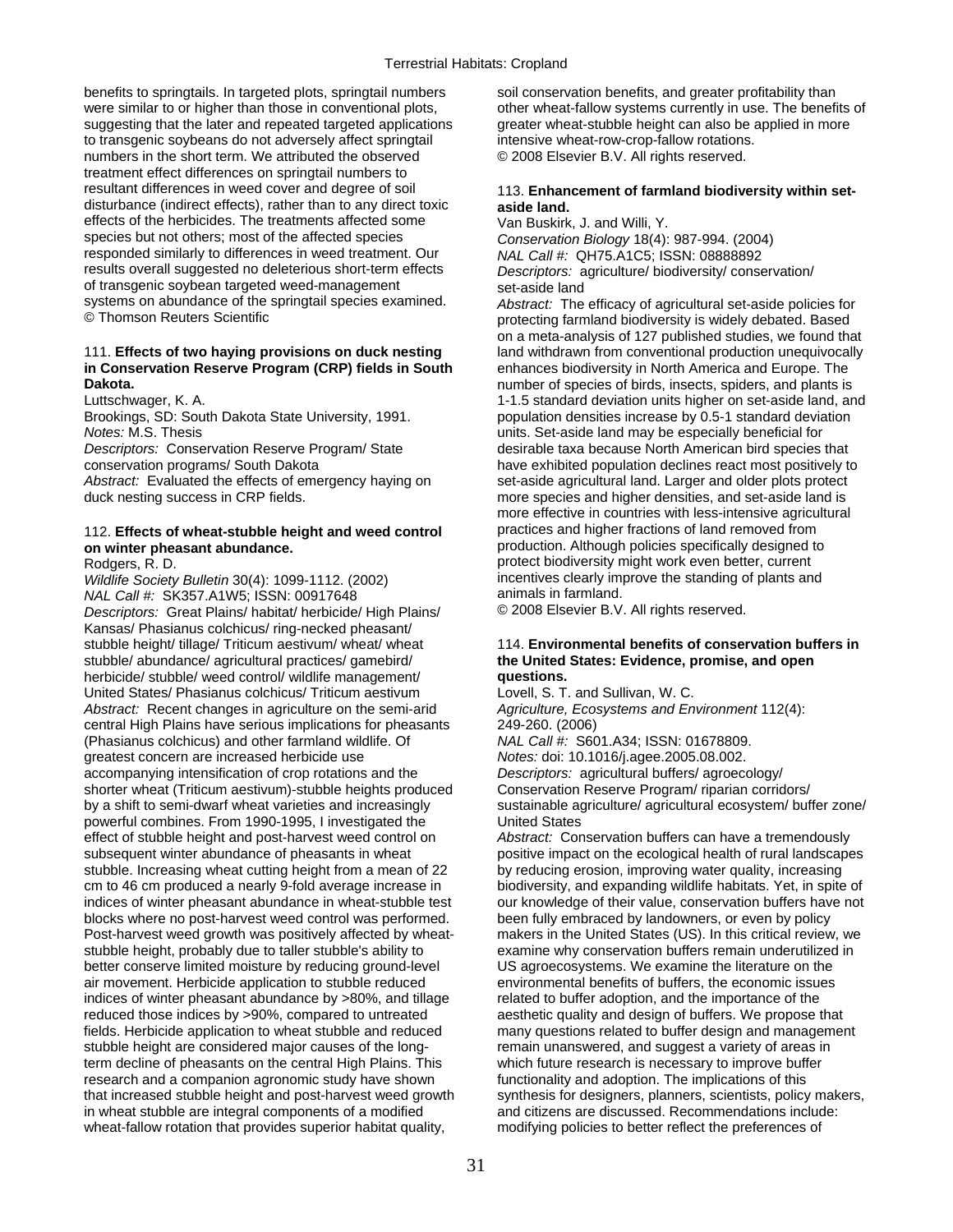landowners and society, studying buffer systems at the 117. **Estimating response of ring-necked pheasant to** watershed scale using multidisciplinary approaches, and **the Conservation Reserve Program.** regional variation. **Burgess, C.; and Johnson, D. S.** Burgess, C.; and Johnson, D. S.

*Journal of Orthoptera Research* 10(2): 171-187. (2001); ISSN: 1082-6467.

*Descriptors:* pest control/ Insecticides/ habitat preferences/ Program/<br>Acrididae/ Orthontera/ grasshoppers/ agriculture/ modeling Acrididae/ Orthoptera/ grasshoppers/ agriculture/

*Abstract:* In contrast to pests developing in close association with a particular host crop, locusts and (Phasianus colchicus) populations by modeling Breeding<br>association with a particular host crop, locusts and (Phasianus colchicus) populations by modeling Breeding<br>are of grasshoppers are often controlled in natural or semi-natural Bird Survey (BBS) counts of ring-necked phe<br>Iandscapes, exposing structurally and functionally diverse 388 BBS routes in the US during 1987-2005. landscapes, exposing structurally and functionally diverse communities to agrochemicals, chemicals to which they are not adapted. This suggests that insecticide-induced 118. **Estimating wildlife response to the Conservation**  perturbations may be severe. On the other hand, with **Reserve Program: Bobwhite and grassland birds. Reserve Program: Bobwhite and grassland birds. actional program: Bobwhite and grassland birds. actional program: Bu** acridids being highly mobile, exposure of non-target biota at Burger, L. W. and Riffell, S. K.<br>
any one location tends to be rare, and insecticides might be Solicitation Number: FSA-R-28-04DC, 2006. any one location tends to be rare, and insecticides might be seen as yet another component in a canon of stochastic ftp://ftp fc.sc.egov.usda.gov-/NHQ/nri/ceap/ and deterministic, natural or human-induced environmental quailandsongbirds.pdf catastrophes and selective forces, shaping communities *Descriptors:* Conservation Reserve Program/ CRP and ecosystems. Moreover, habitat loss is by far the most databases/ Farm Service Agency/ forest habitats/ important single threat to biodiversity, so why should doubt grasslands/ bird populations/ land managment/ monitoring be cast on the potential and resilience of populations to program/ northern bobwhite/ quail populations/ shrubland/ recover from occasional insecticide stress? This paper wildlife species reviews the environmental impact, as well as ecological and *Abstract:* We provided retrospective analysis of correlative conceptual characteristics of acridid pest control. It relationships among land use/land cover types,<br>concludes that ecologically significant risks may arise, in Conservation Reserve Program habitats and indices of concludes that ecologically significant risks may arise, in particular in ecosystems exposed to multiple stressors. particular in ecosystems exposed to multiple stressors. exposed and provide bird populations in response to FSA's request for<br>Four priorities in ecological risk assessment and acridid exportantional and regional estimates pest management are proposed: 1) delimitation and wildlife populations for CRP conservation practices (RFP characterization of sensitive areas within locust and for FSA-R-28-04DC)." Although robust per acre estimates<br>grasshopper habitats, 2) ecosystem-specific, long-term field of the real effect of CRP on wildlife species can o grasshopper habitats, 2) ecosystem-specific, long-term field studies and operational monitoring, 3) real-time derived from an ongoing monitoring program based on stewardship of control campaigns, with adequate probabilistic sampling design, correlative analyses are the participation of stakeholders, and 4) incorporation of the only possibility with retrospective data. precautionary principle into decision-making and risk

# 116. Environmental Quality Incentives Program:

Esser, A.; Molleur, R.; Buck, P.; and Rewa, C. *Resource Conference* 55: 57-67. (1990)<br>In: A comprehensive review of Farm Bill contributions to *NAL Call #:* 412.9 N814; ISSN: 0078-1355 In: A comprehensive review of Farm Bill contributions to wildlife conservation, 1985-2000/ Heard, L. P; *Descriptors:* Galliformes/ Odontophoridae/ Colinus Hohman, W. L.; Halloum, D. J.; and Wildlife Habitat virginianus/ Conservation reserve programs/ habitat Management Institute (U.S.); Series: Technical Report classification/ habitat management/ management/

Madison, MS: U.S. Department of Agriculture, 2000; pp. 125-134.

*Descriptors:* Environmental Quality Incentives Program/ **Program: Habitat for grassland birds?**  conservation/ conservation buffers/ farming systems/ McMaster, D. Glen and Davis, Stephen K.<br>195-216 (Curnal of Field Ornithology 72(2): 195-216 nutrient management/ erosion control/ *Journal of Field Ornithology* 72(2): 195-210. (2001)<br> *NAL Call #: 413 8 B534: ISSN: 0273-8570*<br> *NAL Call #: 413 8 B534: ISSN: 0273-8570* 

designing buffers that consider aesthetic preferences and Nielson, R. N.; McDonald, L. L.; Howlin, S.; Sullivan, J. P.; © 2008 Elsevier B.V. All rights reserved. Cheyenne, WY: Western EcoSystems Technology,

2006. 55 p. 115. **Environmental conservation and locust control:** *Notes:* Technical report prepared for US Department of Agriculture Farm Service Agency, Contract Number

Peveling, R. 53-3151-5-8059.<br>- 10 http://www.fsa.usda.gov/Internet/FSA File/ pheasant\_study.pdf

*Notes:* Publisher: Orthopterists' Society. *Descriptors:* ring-necked pheasant/ Conservation Reserve

applied entomology<br>Abstract: We evaluated benefits of the Conservation<br>Abstract: In contrast to pests developing in close<br>Reserve Program (CRP) to ring-necked pheasant

 $\overline{r}$ national and regional estimates of per acre CRP effects on

## management.<br> **Evaluating potential effects of CRP on bobwhite CRP on bobwhite and the contract of CRP on bobwhite CRP** on **contract of CRP** on bobwhite **and the contract of CRP** on bobwhite © ProQuest **quail in Piedmont Virginia.**

Stauffer, Dean F.; Cline, Gerald A.; and<br>Tonkovich, Michael J.

**Program summary and potential for wildlife benefits.** *Transactions of the North American Wildlife and Natural*  USDA/NRCS/WHMI.<br>Madison. MS: U.S. Department of Agriculture. 2000: <br>© NISC © NISC

# *NAL Call #:* aS604.6 C66 2000 120. **An evaluation of Canada's Permanent Cover**

WAL Call #: 413.8 B534; ISSN: 0273-8570 *Descriptors:* birds/ census-survey methods/ ecosystems/ grasslands/ habitat management/ management/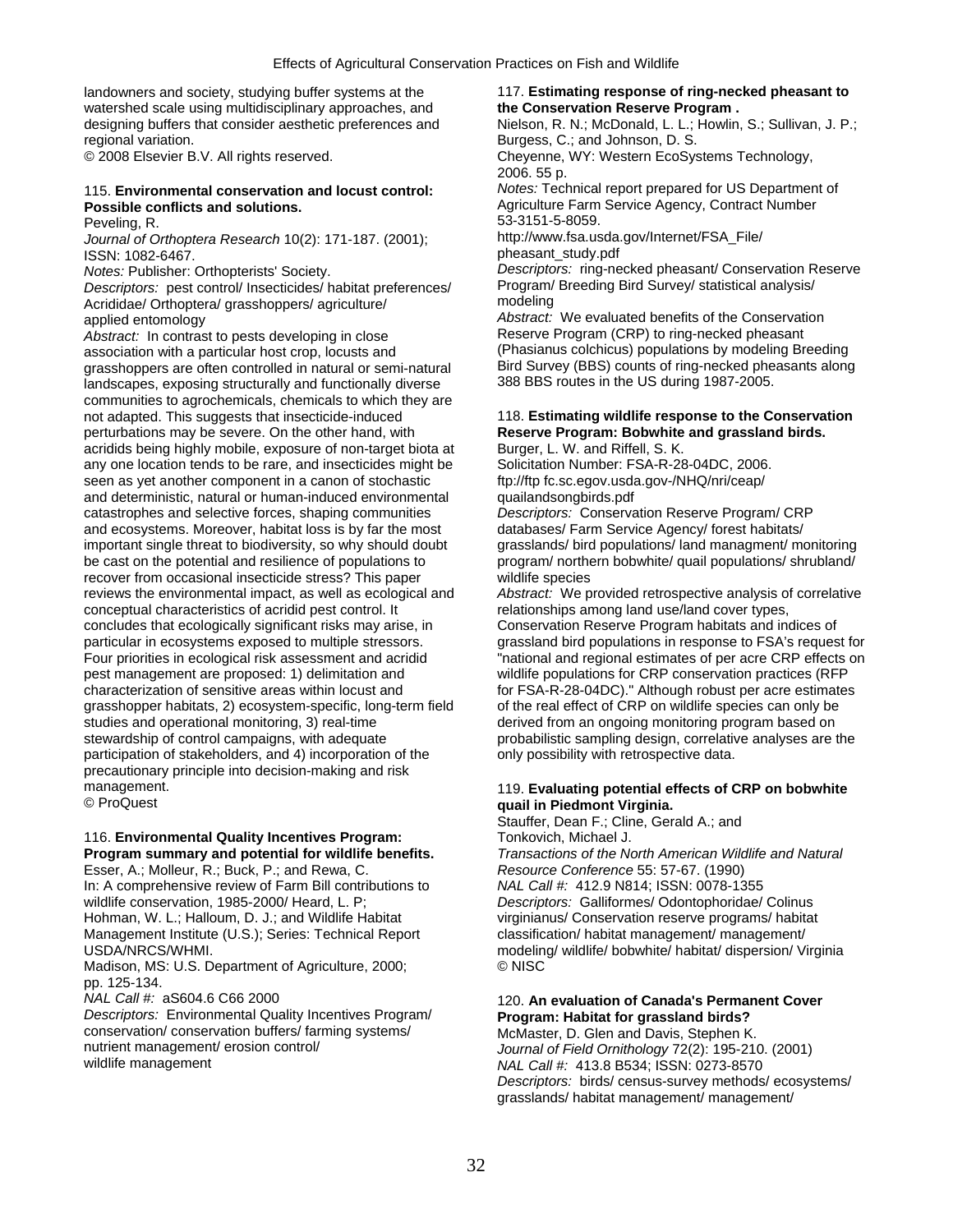productivity/ species diversity/ study methods/ techniques/ Program/ Georgia/ habitat/ land-cover/ landscape/ wildlife/ wildlife-habitat relationships/ Populus ssp./ Canada/ multiscale analysis/ nest/ northern bobwhite Nova Scotia/ Alberta/ Manitoba **Abstract: Implementation of the Conservation Reserve** 

*Abstract:* In the early 1990s Agriculture Canada's Program (CRP) altered the interspersion and abundance of Permanent Cover Program (PCP) converted over 445,000 patches of different land-cover types in landscapes of the ha of cropland to perennial vegetative cover. The wildlife southeastern United States. Because northern bobwhites benefits of the PCP have not been the subject of previous (Colinus virginianus) are experiencing significant population research. We conducted grassland bird surveys on 629 declines throughout most of their range, including the PCP sites and 564 cropland sites across Alberta, Southeast, it is critical to understand the impacts of Saskatchewan, and Manitoba between 25 May and 3 July landscape-scale changes in habitat on their reproductive 1998. PCP sites showed higher avian species richness rates. Our objective was to identify components of than cropland, and nine of ten commonly detected landscape structure important in predicting nest site<br>grassland bird species occurred at higher frequencies in selection by bobwhites at different spatial scales in t PCP than cropland. PCP sites were characterized by taller, Upper Coastal Plain of Georgia. We used a Geographic denser vegetation and less bare ground than cropland Information System (GIS) and spatial analysis software to sites. Hayed and grazed PCP sites differed significantly in calculate metrics of landscape structure near bobwhite nest<br>their vegetative structure and avian community sites. Logistic regression was used to model the composition, but did not differ in species richness or relationship of nest sites to structure within the surrounding evenness. Mean bird species richness at both cropland landscape at 4 spatial scales. We found that patch density and PCP sites was significantly lower in the aspen parkland and open-canopy planted pine were consistently important ecoregion than in the mixed and moist-mixed grassland predictor variables at multiple scales, and other variables ecoregions. Logistic regression identified 18 geographic were important at various scales. The density of different and vegetative variables that significantly influenced the patch types could be increased by thinning rows of pines in occurrence of individual species, but models for only two large monotypic stands of closed-canopy planted pine species predicted both presence and absence with greater stands. Thinning and creating openings in CRP pine than 50% accuracy. Avian productivity on PCP lands must plantations should provide increased nesting opportunities be determined to appraise definitively the quality of this for bobwhites. We interpret the support for other variables habitat for grassland birds. in our analysis as an indication that various patch

## 121. **Evaluation of select CRP lands as bobwhite quail** conditions for bobwhites. **habitat. habitat. Solution** *n nabitat.* **<b>***C nabitat.* **<b>***C nabitat. C nabitat. nabitat. nabitat. nabitat. nabitat. nabitat. nabitat... nabitat... nabitat... nab*

Burger, L. W.; Kurzejeski, E. W.; Dailey, T. V.; and Ryan, M. R. 124. **Evidence for a recent Henslow's sparrow** 

*Proceedings, American Forage and Grassland Conference*: **population increase in Illinois.**  27-30. (1991) **Herkert, James R.** (1991)

*NAL Call #:* SB193.F59; ISSN: 0886-6899. *Journal of Wildlife Management* 71(4): 1229-1233. (2007) *Notes:* Meeting held April 1-4, 1991, Columbia, Missouri. *NAL Call #:* 410 J827; ISSN: 0022-541X

## recruitment in the prairie pothole joint venture area of **Fish and Wildlife Service Region 6.** population declines and a small global population. Habitat

Bismark, ND: U.S. Fish and Wildlife Service, 1992. Sparrow declines and the recent establishment c<br>U.S. Fish & Wildlife Service Progress Report strategy of larges of undisturbed grasslands through the conservation programs/ state conservation programs/<br>Prairie Pothole Region/ Montana/ South Dakota/

evaluate waterfowl production in CRP grasslands compared to Waterfowl Production Areas. population trends. My analysis shows that Henslow's

*Descriptors:* Colinus virginianus/ Conservation Reserve

selection by bobwhites at different spatial scales in the sites. Logistic regression was used to model the © NISC configuration lead to different combinations of landscape structure that provide an acceptable range of habitat

Includes references. *Descriptors:* conservation measures/ ecology/ land zones/ *Descriptors:* quails/ colinus virginianus/ habitats/ Ammodramus henslowii: habitat management/ undisturbed conservation areas/ Missouri/  $q$  are set of the stablishment/ effect on population trends/ Conservation Reserve Program example and the summanum population dynamics/ population trends/ undisturbed<br>
This citation is from AGRICOLA. This citation is from AGRICOLA. grassland effects/ Illinois/ Aves, Passeriformes, Emberizidae/ birds/ chordates/ vertebrates 122. **Evaluation of the effect of CRP on duck** *Abstract:* The Henslow's sparrow (Ammodramus henslowii) Reynolds, R.<br>Rismark ND: U.S. Fish and Wildlife Service 1992<br>Rismark ND: U.S. Fish and Wildlife Service 1992 U.S. Fish & Wildlife Service Progress Report.<br>Descriptors: Conservation Reserve Program/ regional Conservation Reserve Program is considered to have the *Descriptors:* Conservation Reserve Program/ regional Conservation Reserve Program is considered to have the conservation programs conservation programs conservation programs conservation programs conservation programs con Spring Bird Count to estimate recent population trends and North Dakota<br>Abstract: Reported the 1992 results of a pilot effort to examine the association that changes in land-use,<br>Abstract: Reported the 1992 results of a pilot effort to especially the establishment of Conservation *Abstract:* Reported the 1992 results of a pilot effort to especially the establishment of Conservation Reserve<br>evaluate waterfowl production in CRP grasslands<br>Program lands, have had on local Henslow's sparrow sparrow populations have increased substantially within<br>Illinois, USA over the last 10 years and that this population 123. Evaluation of the landscape surrounding northern<br>bobwhite nest sites: A multiscale analysis.<br>White C. G.: Schweitzer, S. H.: Moore, C. T.: Parnell, J. R. (2000) >400,000 ha of grasslands within the state by the White, C. G.; Schweitzer, S. H.; Moore, C. T.; Parnell, I. B.;<br>and Lewis-Weis, L. A.<br>Journal of Wildlife Management 69(4): 1528-1537. (2005) Transaction Reserve Program. New rules allowing for<br>NAL Call #: 410 J827; ISSN: 0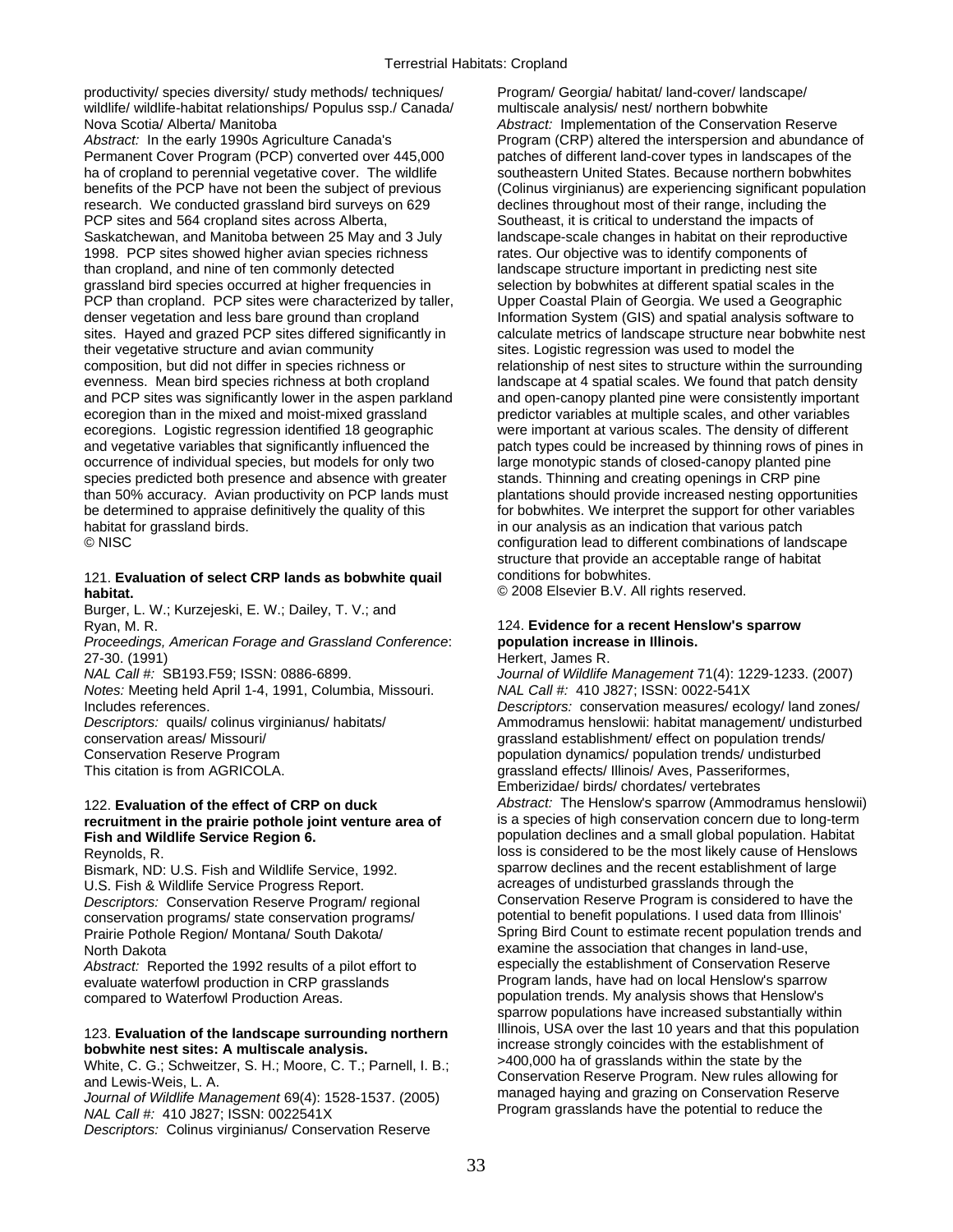suitability of program fields for this species and, thus, pollinators of squash and pumpkin at 25 farms in Virginia, Henslow's sparrow use of program fields should be West Virginia, and Maryland to see whether pollinator<br>monitored as the new rules are implemented. <br>abundance was related to farming practices. The main

*Journal of Wildlife Management* 64(4): 1004-1008. (2000)<br>NAL Call #: 410 J827: ISSN: 0022-541X

macroura/ nests and nesting/ conservation programs/ use. Honey bee density on squash and pumpkin was not<br>grassland/ land use/ mating grounds/ survival/ cultivated related to the presence of managed honey bee colonies on grassland/ land use/ mating grounds/ survival/ cultivated farmland/ cover/ vegetation/ reproduction/ habitat farms. Farms with colonies did not have more honey bees<br>management for wildlife/ mourning dove/ nest/ habitat/ per flower than farms that did not keep honey bees. management for wildlife/ mourning dove/ nest/ habitat/ per flower than farms that did not keep honey bees,<br>
probably reflecting the lack of affinity of honey bees for<br>
probably reflecting the lack of affinity of honey bees agriculture/ ecological requirements/ Riley County/ Kansas/

Abstract: Mourning doves (Zenaida macroura) nest impacts of managing farms in ways that promote<br>The primarily in trees. However, ground nesting is prevalent in a pollinators, particularly pollinators of crops that are not primarily in trees. However, ground nesting is prevalent in pollinators, particularly pollinators of crop<br>the Great Plains region where mourning dove numbers served by managed honey bee colonies. the Great Plains region where mourning dove numbers served by managed honey bee<br>have increased since the mid 1980s when the Conservation © Thomson Reuters Scientific have increased since the mid 1980s when the Conservation Reserve Program (CRP) was initiated. We monitored mourning dove nest success in CRP fields in Kansas during 128. **Farmlands for farming and nature.**  1994 and 1995 to determine if that habitat could be a Freemark, Kathryn source for the increased numbers. Mourning dove nest In: Issues and Perspectives in Landscape Ecology success averaged  $56\%$  (n = 90) in our CRP fields. Daily Wiens, J. A. and Moss, M. R. nest survival rates in CRP fields were associated positively New York: Cambridge University Press, 2005; pp. 193-200. with height of live vegetation (P = 0.011) and negatively *Notes:* 0521830532 (ISBN). with percent grass cover (P = 0.001) and percent live *Descriptors:* commercial activities/ man-made habitat/ vegetation cover (P = 0.005). Management practices that comprehensive zoology: farming and agriculture/ landscape produce sparse overall cover but tall vegetation height may scale farming practices/ Conservation significance/ increase mourning dove nest success in CRP fields.<br>
© NISC<br>
© NISC

# 126. **Farm Bill environmental program may threaten**

*NAL Call #:* 500 Am322A; ISSN: 0006-3568 [BISNAS] Tonkovich, Michael Joseph *Descriptors:* federal programs/ land management/ prairies/ Blacksburg, Va.: Virginia Polytechnic Institute and *Descriptors:* federal programs/ land management/ prairies/ environmental policy/ United States/ State University, 1995. Conservation Reserve Program *Notes:* Thesis (Ph. D.); Bibliography: leaves 182-203. This citation is from AGRICOLA. **NAL CALL CALL ACALL NAL CALL #: VIBIbV LD5655.V856 1995.T665** 

## 127. **Farming practices influence wild pollinator habitats/ Conservation Reserve I**<br>This citation is from AGRICOLA. populations on squash and pumpkin.

Shuler, Rachel E.; Roulston, T'ai H.; and Farris, Grace E. Journal of Economic Entomology 98(3): 790-795. (2005);

*Descriptors:* commercial activities/ nutrition/ diet/ associations/ mutualism/ ecology/ man-made habitat/ land In: The Conservation Reserve Program Planting for the zones/ Apidae: farming and agriculture/ food plants/ future: Proceedings of a National Conference.Fort Collins, Curcubita/ pollination/ farming practices/ wild pollinator Colorado.) Allen, Arthur W. and Vandever, Mark W. (eds.) populations/ pumpkin/ squash/ Virginia/ West Virginia/ Reston, VA: U.S. Geological Survey; 6 pp.; 2005. population dynamics/ cultivated land habitat/ Maryland/ *Notes:* Scientific Investigations Report 2005-5145. Insecta, Hymenoptera, Apocrita, Aculeata, Apoidea, http://www.fort.usgs.gov/Products/Publications/21490/ Apidae/ arthropods/ hymenopterans/ insects/ invertebrates 21490.pdf *Abstract:* Recent declines in managed honey bee, Apis *Descriptors:* cropland/ Conservation Reserve Program mellifera L., colonies have increased interest in the current (CRP)/ lesser prairie chicken/ Tympanuchus pallidicinctus/ and potential contribution of wild bee populations to the prairies/ shrublands/ Great Plains/ bobwhite quail/ Colinus pollination of agricultural crops. Because wild bees often virginianus/ mountain plover/ Eupoda montana/ wildlife live in agricultural fields, their population density and conservation/ wildlife habitat/ Okalahoma/ Texas/ contribution to crop pollination may be influenced by ring-necked pheasant farming practices, especially those used to reduce the populations of other insects. We took a census of

abundance was related to farming practices. The main © Thomson Reuters Scientific pollinators were Peponapis pruinosa Say; honey bees, and bumble bees (Bombus spp.). The squash bee was the most 125. **Factors influencing mourning dove nest success** abundant pollinator on squash and pumpkin, occurring at **in CRP fields.**<br> **23** of 25 farms in population densities that were commonly<br> **Hughes, John P.: Robel, Robert J.: and Kemp, Kenneth F. Several times higher than tat of other pollinators. Squash** Hughes, John P.; Robel, Robert J.; and Kemp, Kenneth E. several times higher than tat of other pollinators. Squash<br>Journal of Wildlife Management 64(4): 1004-1008. (2000) bee density was related to tillage practices: no-ti hosted three times as great a density of squash bees as tilled farms. Pollinator density was not related to pesticide *Descriptors:* Zenaida macroura/ dove, mourning/ zenaida tilled farms. Pollinator density was not related to pesticide<br>macroura/ nests and nesting/ conservation programs/<br>use. Honey bee density on squash and pumpkin was no United States<br>
Abstract: Mourning doves (Zenaida macroura) nest<br>  $\frac{1}{2}$  impacts of managing farms in ways that promote

significance/ cultivated land habitat © Thomson Reuters Scientific

## **native prairie habitat.** 129. **Field evaluation of the northern bobwhite habitat**  Baker, B. **suitability index model with implications for the**  *Bioscience* 50(5): 400. (May 2000) **Conservation Reserve Program.**

*Descriptors:* Colinus virginianus/ bobwhite quail/ wildlife

## *Journal of Economic Entomology* 98(3): 790-795. (2005); 130. **Fine tuning the Conservation Reserve Program for** *ISSN*: 0022-0493 biological diversity and native wildlife.<br>Bidwell, Terrence G. and Engle, David M.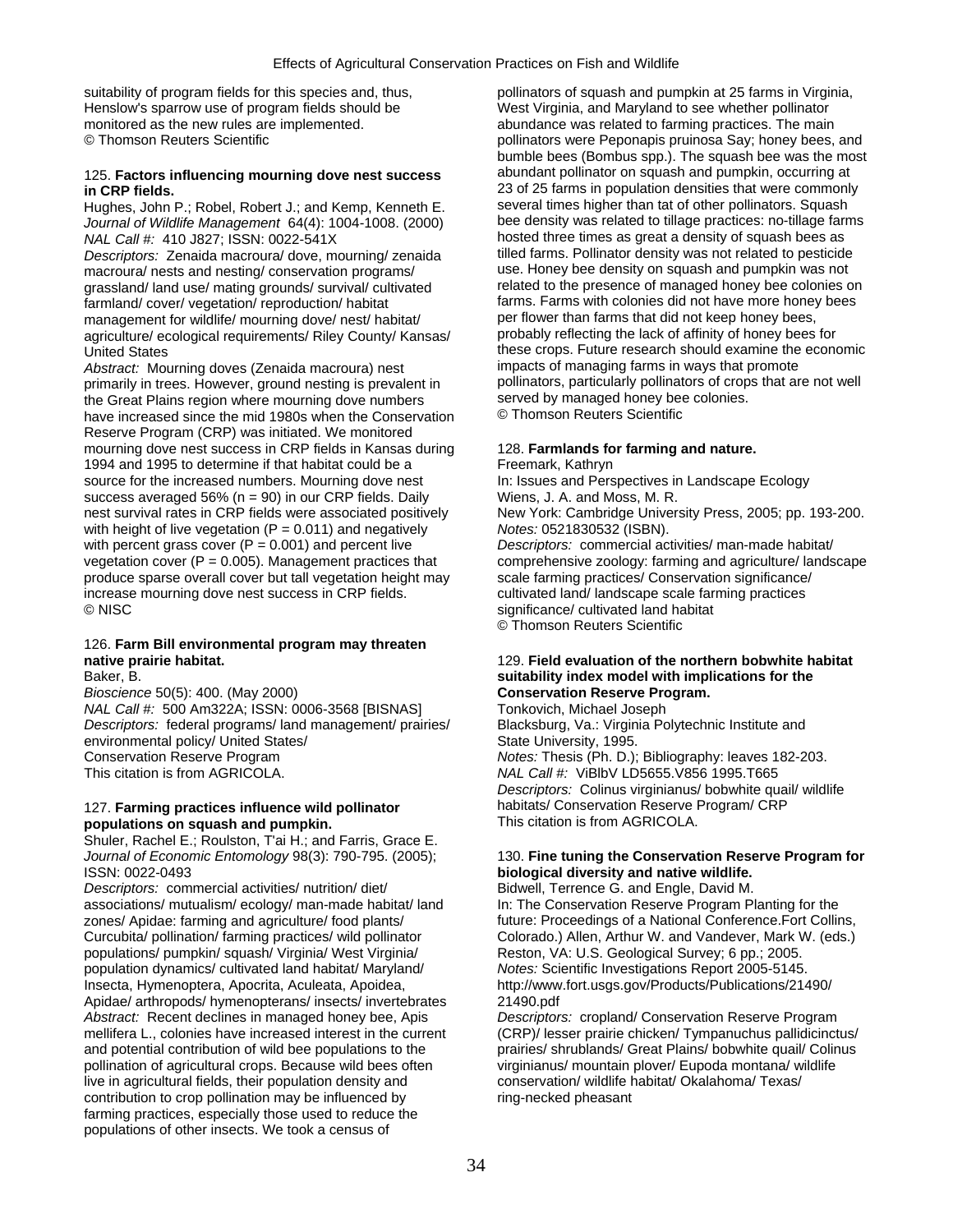*Abstract:* This paper provides as assessment of 133. **GIS-based evaluation of the Conservation Reserve**  conservation programs in the Great Plains by the **Program in Texas County, Oklahoma.**  Conservation Reserve Program (CRP). The authors **Awawdeh, Muheeb Mohammad** present major issues related to CRP lands created islands Stillwater, OK: Oklahoma State University, 2004. of habitat across the landscape that benefited native wildlife *Descriptors:* correlation analysis/ potential resources/ soil species but caused other native species to decline while erosion/ stream flow/ water quality/ watersheds/ Oklahoma favoring introduced wildlife species, such as the ring- *Abstract:* The main goal of this research was to evaluate necked pheasant. Guidelines to improve conservation the long-term environmental benefits of the Conservation programs are described. CRP decisions should be based Reserve Program (CRP). The GIS-integrated hydrologic on research formulated in the context of landscape model, AVSWAT (ArcView-Soil and Water Assessment composition and needs of habitat specialists (also known Tool), was used to evaluate the potential environmental as indicator species). Indicator wildlife and plant species benefits of the CRP in the Beaver River watershed, Texas are those where abundance and distribution reflect a County, Oklahoma. In this study SWAT model was used healthy landscape and ecosystem. In this setting, single simulate erosion rates and related stream water quality.<br>species management (i.e., of indicator wildlife species) is The GIS interface of AVSWAT is ideally suited fo species management (i.e., of indicator wildlife species) is appropriate within the context of restoring whole appropriate within the context of restoring whole data management and output visualization purposes. The data management and output visualization purposes. The data management and output visualization purposes. The data ma individual fields without considering the spatial influence of using the digital elevation model as the base data source. individual management decisions. Another key to Calibration results using monthly predicted values generally restoration success is to reestablish ecological drivers of matched well with the observed values of two USGS gage herbivory and fire with appropriate prescriptions to produce stations in the watershed. The R2 values of 0.65, 0.61 and desired habitat elements and appropriate spatial extent of Nash-Sutcliffe efficiency 0.63, 0.55 of stream flow for the habitat to maintain population viability of the indicator two stations were similar to values found in the literature. wildlife species. The state of the simulated sediment yields was low, it

# 131. **The first distributional record of the least weasel,** area the lower the sediment yield with an overall 30%

Mock, O. B.; Sells, G. D.; Ellis, L. S.; and Easterla, D. A. Sediment yield was highest from wheat, general agricul<br>Transactions of the Missouri Academy of Science 35: Transactions in a average of 9.25, 2.40, and 0.25 *Transactions of the Missouri Academy of Science* 35:

*Descriptors:* geographical distribution/ Missouri/ mustela nivalis/ weasels/ Conservation Reserve Program *Abstract:* This paper reports a significant range extension 53%. Correlation analysis also revealed a good inverse for the least weasel (Mustela nivalis). Failure to capture relationship between sediment yield and area under CRP.<br>Least weasels during the previous 50-year period in which Wheat fields accounted for about 71% of total pho least weasels during the previous 50-year period in which Wheat fields accounted for about 71% of total phosphor<br>the Adair County area has been intensely trapped for small and 77% of total nitrogen lost in Texas County. Re the Adair County area has been intensely trapped for small into northeastern Missouri, USA. The location of the 24% decrease in number of patches, and an increase in capture sites near the break between the Missouri and average patch size from 24 ha to 36 ha. Analysis of capture sites near the break between the Missouri and average patch size from 24 ha to 36 ha. Analysis of cap-<br>Mississippi drainage systems does not support a riparian changes in landscape structure indicated that CRP can Mississippi drainage systems does not support a riparian changes in landscape structure indicated that CRP can<br>mode of dispersal. We speculate that changes in example of protentially improve the quality and quantity of wil mode of dispersal. We speculate that changes in potentially potentially improve that changes in the quality potential agricultural policies and practices that have reduced row-<br>crop farming and increased meadows and USDA C ProQuest crop farming and increased meadows and USDA Conservation Reserve Program land are factors in the recent movement of M. nivalis into northeastern Missouri. 134. **Good news for grouse.**  © CABI Hoffman, Rick

## **and the Conservation Reserve Program (CRP) on the** phasianellus columbianus/ behavior/ birds/ conservation/ abundance of ringnecked pheasants, gray partridge,

In: MN DNR Farmland Wildlife Population and Research Unit Report, 1994; pp. 33-39.

*Descriptors:* Phasianus colchicus/ Aves/ Perdix perdix/ distribution of Columbian sharp-tailed grouse on common pheasant/ birds/ partridge/ dispersion/ prairie/ GIS/ United States/ geographic information systems Methods are being developed to manage and conserve the © NISC population of grouse in a way that is compatible with

County, Oklahoma. In this study SWAT model was used to Beaver River Watershed was subdivided into 53 sub-basins correlated well with the CRP areas. The higher the CRP **Mustela nivalis, in northeastern Missouri. reduction in annual sediment yield for Texas County.**<br>Mock, O. B.: Sells, G. D.: Fllis, L. S.: and Fasterla, D. A. **Sediment yield was highest from wheat, general agriculture** 7-11. (2001) tons/ha/year respectively. Mapping sediment yield based *NAL Call #:* 500 K13T **on data from hydrologic response units determined priority<br>Descriptors: geographical distribution/ Missouri/ mustela areas for future CRP enrollment. The areal association** between sediment yield and CRP area was calculated to be<br>53%. Correlation analysis also revealed a good inverse mammals suggests that this species is a recent immigrant from Patch Analyst showed 7% increase in grassland area,

*Colorado Outdoors* 49(2): 10-13. (2000); ISSN: 0010-1699 132. **GIS analysis of the effects of habitat configuration** *Descriptors:* Galliformes/ Phasianidae/ Tympanuchus and meadowlarks.<br>
Lockman, Drake J. and Kimmel, R. O. **management/ management/ management/ mining/ population ecology/**<br>
protection/ reclamation/ status/ wildlife/ Columbian sharpprotection/ reclamation/ status/ wildlife/ Columbian sharp-<br>tailed grouse/ Colorado

Abstract: Information is presented on the status and distribution of Columbian sharp-tailed grouse on existing land uses in the region. © NISC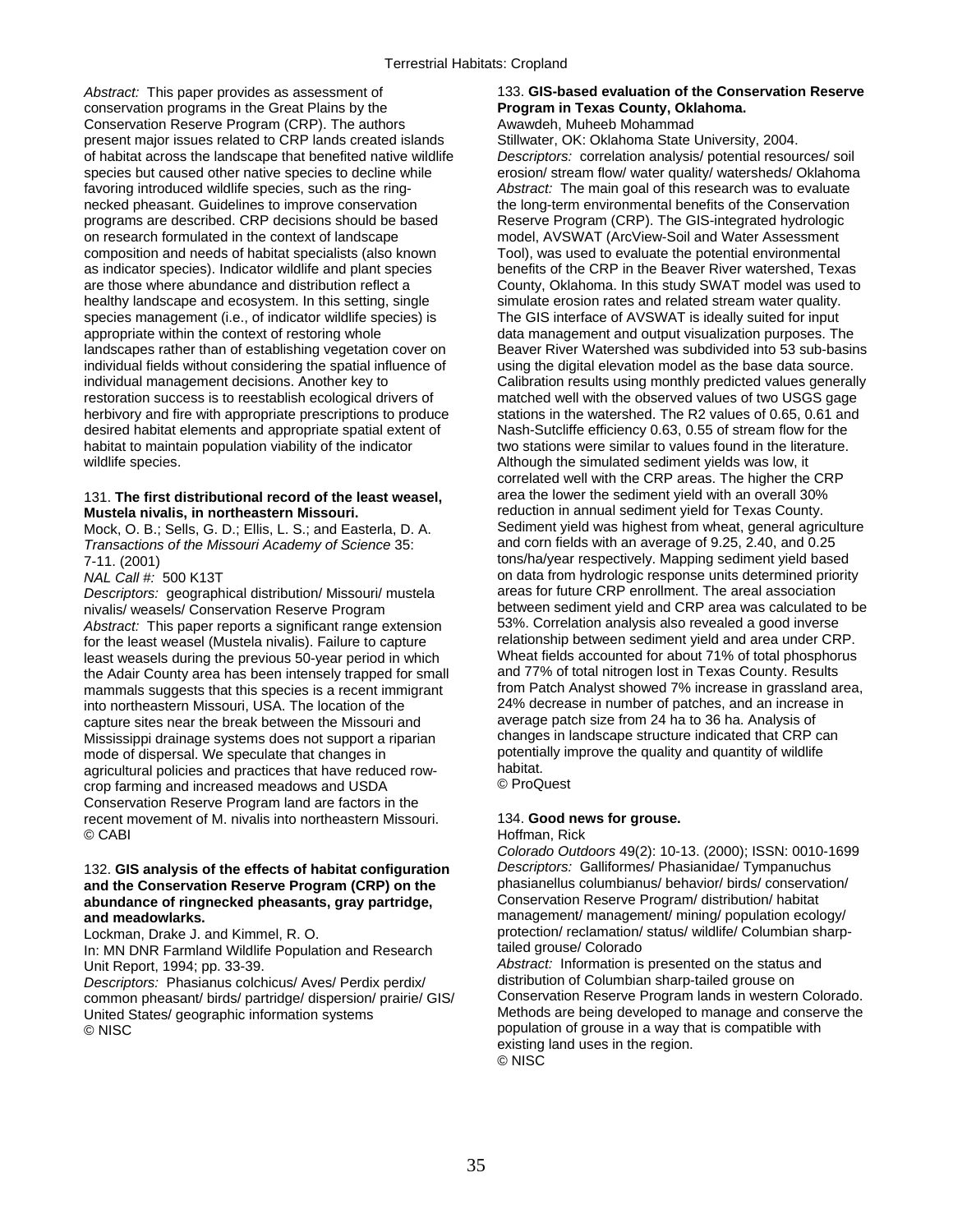Riggs, Michael R. and other grassland habitats.

*Minnesota Department of Natural Resources Summaries of* © Thomson Reuters Scientific *Wildlife Research Findings* 2001: 69-79. (2002) *Descriptors:* conservation measures/ ecology/ population 137. **Grassland bird use of Conservation Reserve**  dynamics/ terrestrial habitat/ land zones/ Perdix perdix/ Phasianus colchicus/ Sturnella: habitat management/ Johnson, Douglas H.<br>
national parks and reserves/ population density/ distribution In: Fish and wildlife b national parks and reserves/ population density/ distribution In: Fish and wildlife benefits of Farm Bill conservation<br>1-2000 within habitat/ habitat utilization/ grassland/ grassland programs: 2000-2005 undate Technical R within habitat/ habitat utilization/ grassland/ grassland programs: 2000-2005 update, Technical Review 05-2/<br>Species abundance/ Conservation Reserve Program/ Haufler, Jonathan B., editor: Bethesda, MD: The Wildli Minnesota/ Aves, Galliformes, Phasianidae/ birds/ Society, 2005. pp. 17-32.<br>
chordates/ vertebrates<br>
only the large state dove

© Thomson Reuters Scientific function of the function of the fwbenefit.html

## 136. **Grassland bird conservation: CP1 vs. CP2** wildlife conservation/ wetlands/ wildlife/ fish/ **plantings in Conservation Reserve Program fields in Conservation Reserve Program Missouri.** *Abstract:* An enormous area in the Great Plains is currently

*American Midland Naturalist* 145(1): 1-17. (Jan. 2001) million acres (nearly 8 million ha) in Montana, North *NAL Call #:* 410 M58; ISSN: 0003-0031 Dakota, South Dakota, Wyoming, Nebraska, Colorado, Descriptors: conservation measures/ reproduction/ Kansas, Oklahoma, and Texas. This change in land us reproductive productivity/ ecology/ population dynamics/ from cropland to grassland since 1985 has markedly infl<br>terrestrial habitat/ land and freshwater zones/ Aves/ habitat uenced grassland bird populations. Many, but ce Fecundity/ community structure/ population density/ nests/ by birds to the program diff er not only by species but also grassland/ Cool season and warm season grass fields/ by region, year, the vegetation composition in a fi eld, and nesting success and fecundity/ conservation implications/ whether or not a field has been hayed or grazed. The large Missouri/ Knox County/ Macon County/ Linn County/ scale and extent of the program has allowed researchers to conservation biology/ birds/ chordates/ vertebrates and address important conservation questions, such as the eff *Abstract:* To determine the relative value of different ect of the size of habitat patch and the infl uence of Conservation Reserve Program (CRP) plantings for landscape features on bird use. However, most studies on breeding grassland and winter birds we measured breeding grassland and winter birds we measured breeding grassland a breeding grassland and winter birds we measured nongame bird use of CRP in or near the Great Plains have<br>vegetation structure, avian abundance and reproductive been short-lived; 83% lasted only 1-3 years. Further, success, and estimated fecundity during 1993-1995 on CP1 (cool-season grass) and CP2 (warm-season grass) plantings in 16 fields in northern Missouri. CP1 fields had dramatically declined after 1995. Because breeding-bird been planted to cool-season grasses or cool-season grass- use of CRP fields varies dramatically in response both to legume mixtures and CP2 fields had been seeded with vegetational succession and to climatic variation, long-term switchgrass (Panicum virgatum). Species richness, studies are important. What was learned about CRP in its abundance and nesting success of grassland birds during early stages may no longer be applicable. Finally, although differ between CPs. During the breeding season CP1 fields many grassland birds, it is critical that gains in grassland had higher abundances of grasshopper sparrow habitat produced by the program not be off set by losses of (Ammodramus savannarum), eastern meadowlark native prairie. (Sturnella magna), Henslow's sparrow (Ammodramus henslowii) and American goldfinches (Carduelis tristis), 138. **Grassland bird use of Conservation Reserve**  whereas common yellowthroats (Geothlypis trichas) were **Program fields in the Great Plains.**  more abundant in CP2 fields. Fecundity of dickcissels **Johnson, D. H.** (Spiza americana) and nesting success and fecundity of In: A comprehensive review of Farm Bill contributions to red-winged blackbirds (Agelaius phoeniceus) were higher wildlife conservation, 1985-2000/ Heard, L. P; on CP2 than on CP1 habitat, but both CPs were likely sinks Hohman, W. L.; Halloum, D. J.; and Wildlife Habitat (λ < 1) for these species. Both CPs were likely source Management Institute (U.S.); Series: Technical Report (λ > 1) habitat for grasshopper sparrows, whereas only CP1 USDA/NRCS/WHMI. habitat was likely a source for eastern meadowlarks and Madison, MS: USDA, NRCS, Wildlife Habitat Management American goldfinches. In winter American goldfinches were Institute, 2000; pp. 19-33. more abundant in CP1 fields than CP2 fields. The shorter, *NAL Call #:* aS604.6 C66 2000<br>more diverse, cool-season grass fields were equal or better *Descriptors:* Conservation Reserve Program/ wildlife more diverse, cool-season grass fields were equal or better habitat than taller, more vertically dense, switchgrass-<br>
habitats/ wildlife management/ birds dominated fields for grassland birds, including several

135. **Grassland bird abundance associated with** species of high conservation concern. Single-species **Conservation Reserve Program grasslands.** plantings of warm- or cool-season grasses should be Haroldson, Kurt J.; Kimmel, Richard O.; and avoided to increase the potential wildlife benefits of CRP

Haufler, Jonathan B., editor; Bethesda, MD: The Wildlife

http://www.nrcs.usda.gov/TECHNICAL/nri/ceap/

*Descriptors:* conservation programs/ USDA/ Farm Bill/

McCoy, Timothy D.; Ryan, Mark R.; and Burger, Loren W. enrolled in the Conservation Reserve Program (CRP): 19.5 Kansas, Oklahoma, and Texas. Th is change in land use uenced grassland bird populations. Many, but certainly not management/ reproductive productivity/ nesting success/ all, grassland species do well in CRP fields. Th e responses been short-lived; 83% lasted only 1-3 years. Further,<br>attention to the topic seems to have waned in recent years; the number of active studies peaked in the early 1990s and the breeding season and total bird use in the winter did not the CRP provisions of the Farm Bill have been benefi cial to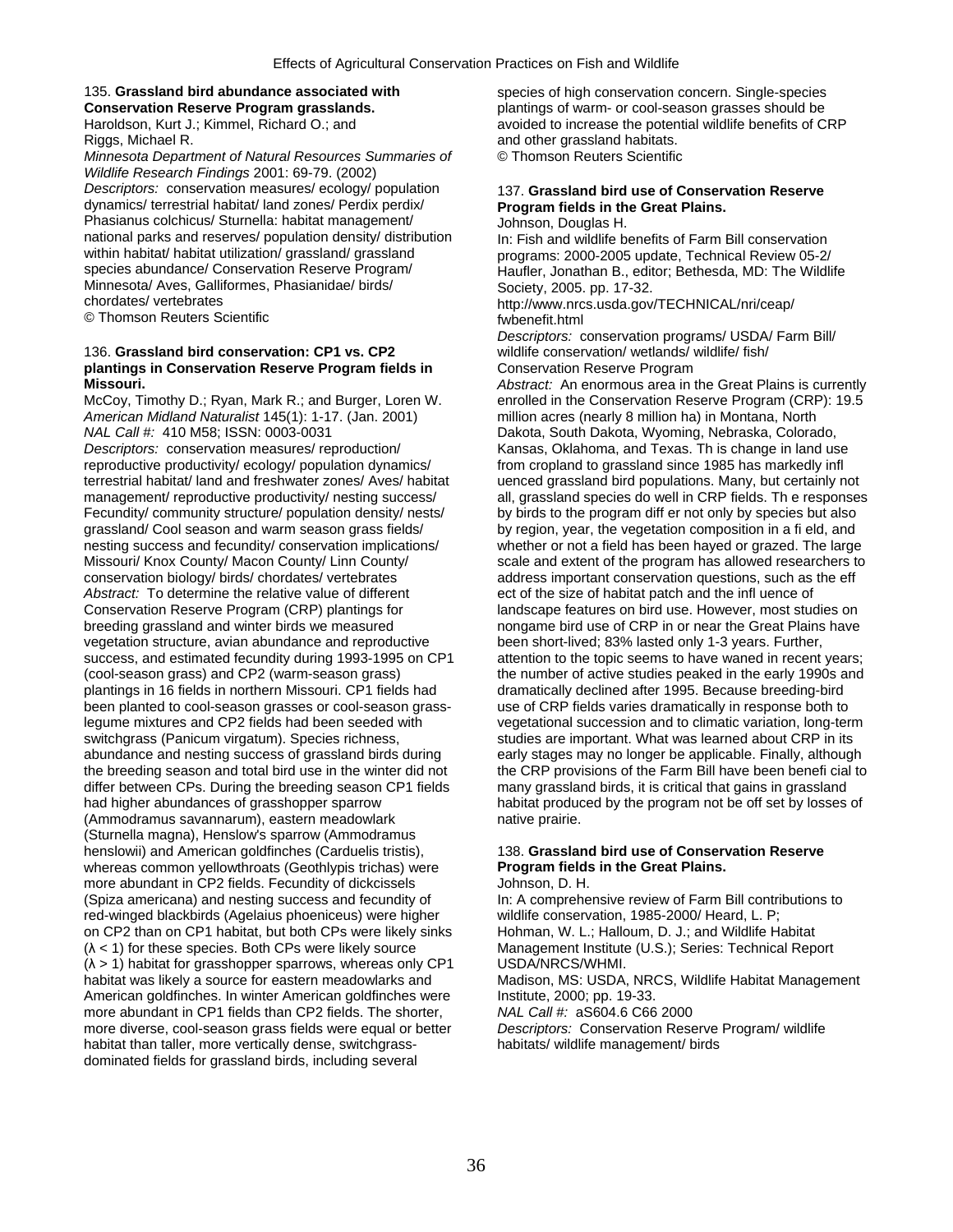# **southeast Iowa. Conservation Reserve Program (CRP)** fields were

*Journal of Wildlife Management* 69(1): 198-210. (2005) habitat factors associated with increased conservation

*Descriptors:* agriculture/ bird abundance/ buffer/ grassland. Multi-scale habitat models were developed from Conservation Reserve Program/ CRP/ filter strip/ Iowa/ nest and validated on two independent data sets to identify the success/ riparian grassland/ strip cover/ conservation primary habitat features that could predict the potential management/ habitat management/ habitat use/ nest site/ value of CRP and other idle grasslands for grassland bird nesting success/ passerines/ riparian zone/ Iowa/ Agelaius conservation. phoeniceus/ Aves/ Geothlypis trichas/ Melospiza melodia/ Poaceae/ Riparia/ Spiza/ Spiza americana/ Turdus merula 141. **The Great Plains: America's best chance for**  *Abstract:* The U.S. Department of Agriculture (USDA) **ecosystem restoration, Part 1.**  under its Continuous Enrollment Conservation Reserve Licht, Daniel S.<br>Program (CRP) has actively promoted establishment of Wild Farth 4(2) Program (CRP) has actively promoted establishment of *Wild Earth* 4(2): 47-53. (1994); ISSN: 1055-1166 intended to benefit wildlife in addition to protecting soil and pennsylvanicus/ Procyon lotor/ Vulpes vulpes/<br>water resources, benefits to grassland birds may be Ciconiformes/ Fringillidae/ Passeriformes/ Sco water resources, benefits to grassland birds may be Ciconiiformes/ Fringillidae/ Passeriformes/ Scolopacidae/<br>
compromised by narrow widths, presence of woody<br>
Ammodramus bairdii/ Bartramia longicauda/ compromised by narrow widths, presence of woody<br>
vegetation, and high predation pressure. During 2001 and<br>
Catoptrophorus semipalmatus/ Gallinago ga vegetation, and high predation pressure. During 2001 and Catoptrophorus semipalmatus/ Gallinago gallinago/ Limosa<br>2002, we surveyed breeding grassland birds and searched fedoa/ Molothrus ater/ Phalaropus tricolor/ agricult for nests in 33 CRP filter strips that varied in planting practices/ birds/ Conservation Reserve Program/ mixture (cool-season vs. warm-season grasses) and<br>adjacent edge type (non-wooded vs. wooded). The most<br>grasslands/ habitat alterations/ land. private/ man adjacent edge type (non-wooded vs. wooded). The most grasslands/ habitat alterations/ land, private/ mammals/<br>abundant species in filter strips were red-winged blackbird management/ restoration/ covote/ red fox/ raccoon/ s abundant species in filter strips were red-winged blackbird management/ restoration/ coyote/ red fox/ raccoon/ skunk/<br>(Agelaius phoeniceus), dickcissel (Spiza americana), song meadow vole/ Baird's sparrow/ brown headed cow (Agelaius phoeniceus), dickcissel (Spiza americana), song meadow vole/ Baird's sparrow/ brown headed cowbird/ (Geothlypis trichas). Relative abundances of birds and phalarope/ willet/ North America/ Great Plains<br>nests were similar between cool-season and warm-season abstract: The author discusses the Conservat nests were similar between cool-season and warm-season *Abstract:* The author discusses the Conservation Reserve planting mixtures. Dickcissels and red-winged blackbirds Program (CRP) in the United States and its effect on Great<br>Plains wildlife and ecosystems. Although a large number of and their nests were relatively less abundant at wooded<br>
The Plains wildlife and ecosystems. Although a large number of<br>
Plains wildlife and ecosystems. Although a large number of<br>
Acres are temporarily taken out of agricu than non-wooded sites. Our nest success estimates acres are temporarily taken out of agricultural use under the<br>
creative were low in all treatments, and nest success can all CRP program the individual tracts are small. Ve generally were low in all treatments, and nest success CRP program, the individual tracts are small. Very often,<br>varied little with the variables we studied. Predation was the farmers plant exotic grasses on the CRP tracts varied little with the variables we studied. Predation was the farmers plant exotic grasses on the CRP tracts instead of major cause of nest failure; 62% of all nests were native ones that would support native wildlife spe depredated. Although the most common birds using filter  $\odot$  NISC strips are generalists, filter strips also have potential to provide breeding habitat for some species of management 142. **Ground beetle (Coleoptera: Carabidae)** 

## 140. **Grassland birds: Development and testing of** *Environmental Entomology* 35(5): 1304-1312. (2006) models to predict species richness, abundance, and reproductive success at local and landscape levels.

Schultz, J. organic<br>Columbia, MO: Missouri Dept. of Conservation, Wildlife and *Abstrac* Columbia, MO: Missouri Dept. of Conservation, Wildlife and *Abstract:* Ground beetle assemblages were compared in *Notes:* Study No. 43; Final Report to Research and Survey Farming Systems Project in Maryland. The cropping Projects as Required by Federal Aid in Wildlife Restoration systems consisted of 3-yr rotations of corn (Zea may Projects as Required by Federal Aid in Wildlife Restoration systems consisted of 3-yr rotations of corn (Zea mays L.),<br>Act, Missouri, Federal Aid Project no. W-13-R-54(2000). show a sovbean (Glycine max L. Merr.), and whea Act, Missouri, Federal Aid Project no. W-13-R-54(2000). soybean (Glycine max L. Merr.), and wheat (Triticum<br>Contains Dissertation of Timothy McCoy on Effects of sensitivum L.) that were planted to corn and soybean c Contains Dissertation of Timothy McCoy on Effects of and sestivum L.) that were planted to corn and soybean during<br>Landscape Composition and Multi-Scale Habitat and the 2 yr of field sampling (2001-2002). Fach year, ground Landscape Composition and Multi-Scale Habitat the 2 yr of field sampling (2001-2002). Each year, ground<br>Characteristics on the Grassland Bird Community; exampled using or the field sampled using orifall traps during three Characteristics on the Grassland Bird Community; beetles were sampled using pitfall traps during three 9- to<br>Prepared in cooperation with Missouri Univ.-Columbia. 14-d periods corresponding to spring summer and fall A Prepared in cooperation with Missouri Univ.-Columbia. 14-d periods corresponding to spring, summer, and fall. A<br>14-d periods corresponding to spring, summer, and fall of an integration of 2.313 specimens representing 31 sp Graduate School.; Sponsored by Fish and Wildlife total of 2,313 specimens, representing 31 species, were<br>Restoration Program, Washington, DC.<br>Collected over the 2 yr of sampling. The eight most comm

139. **Grassland bird use of riparian filter strips in** *Abstract:* Measures of grassland bird demography on Henningsen, J. C. and Best, L. B. compared and modeled at several spatial scales to identify *NAL Call #:* 410 J827; ISSN: 0022541X. value for grassland birds. Grassland bird populations and *Notes:* doi: 10.2193/0022-541X(2005)069 species richness were compared between fields located in <0198:GBUORF>2.0.CO;2. landscapes with different amounts of CRP habitat and total

Descriptors: Canis latrans/ Mephitis/ Microtus fedoa/ Molothrus ater/ Phalaropus tricolor/ agricultural marbled godwit/ upland sandpiper/ common snipe/ Wilson's native ones that would support native wildlife species.

# concern. **assemblages in organic, no-till, and chisel-till cropping** © 2008 Elsevier B.V. All rights reserved. **systems in Maryland.**

Clark, S.; Szlavecz, K.; Cavigelli, M. A.; and Purrington, F. **reproductive success at local and landscape levels.** *Descriptors:* Carabidae/ chisel-till/ cropping systems/ no-till/

Research Div.; PB2001104751XSP, 2000. 180 p. organic, no-till, and chisel-till cropping systems of the USDA<br>Notes: Study No. 43; Final Report to Research and Survey Farming Systems Project in Maryland. The cropping Restoration Program, Washington, DC. collected over the 2 yr of sampling. The eight most common<br>Descriptors: endangered species/ models/ abundance/ species represented 87% of the total specimens collected species represented 87% of the total specimens collected reproduction biology/ conservation/ habitats/ landscapes/ and included Scarites quadriceps Chaudoir, Elaphrapus<br>birds/ wildlife management/ Conservation Reserve anceps (LeConte). Bembidion rapidum (LeConte). Harpa birds/ wildlife management/ Conservation Reserve anceps (LeConte), Bembidion rapidum (LeConte), Harpalus<br>Program/ grassland birds/ natural resources and earth and program programs (DeGeer), Poecilus chalcites (Say) Program/ grassland birds/ natural resources and earth pensylvanicus (DeGeer), Poecilus chalcites (Say), Clivina<br>sciences natural resource management/ medicine/ metals impressefrons LeConte, Agonum punctiforme (Say), and sciences natural resource management/ medicine/ inpressefrons LeConte, Agonum punctiforme (Say), and<br>Amara aenea (DeGeer), Canonical variates analysis base Amara aenea (DeGeer). Canonical variates analysis based on the 10 most abundant species showed that the carabid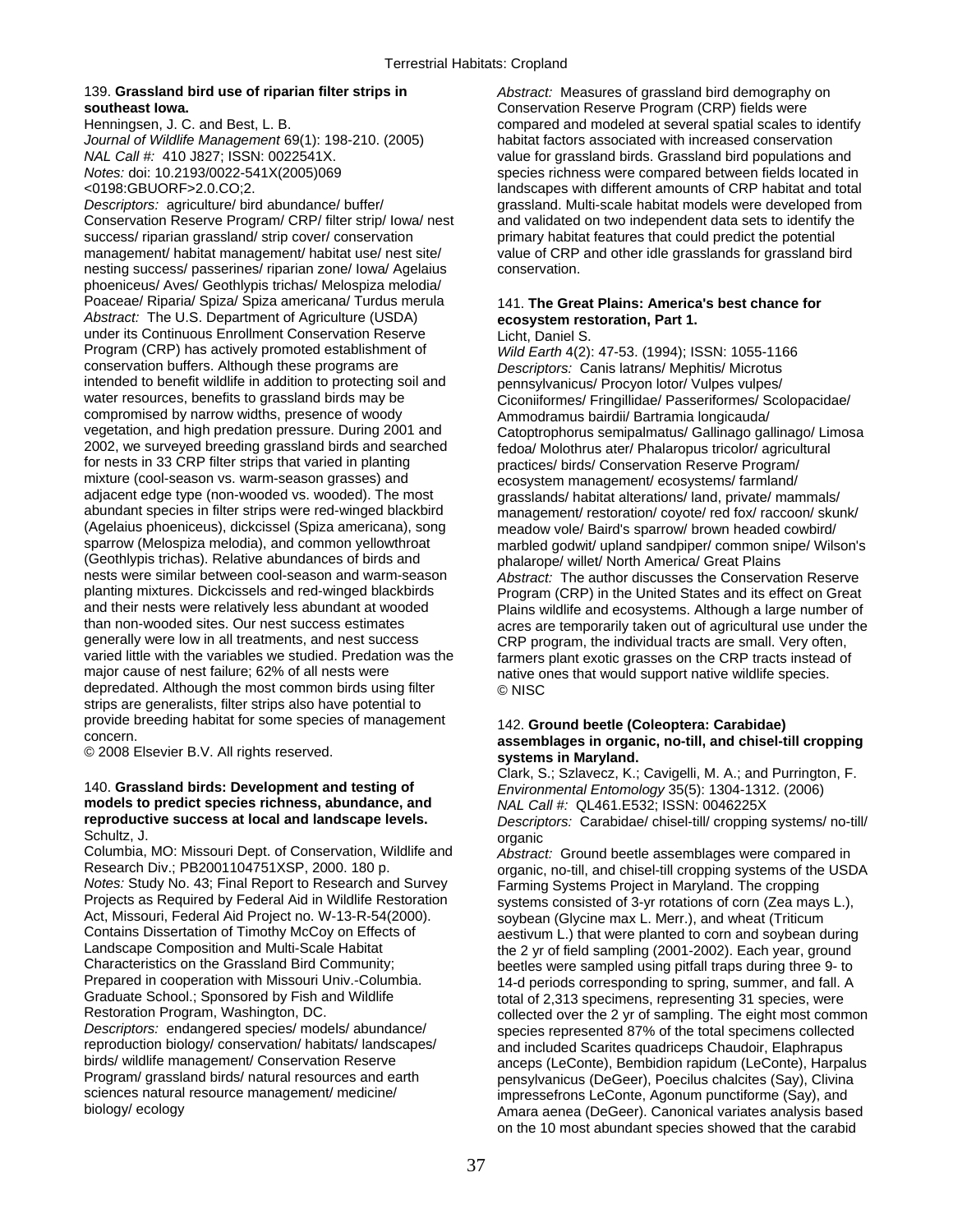assemblages in the three cropping systems were *Abstract:* Thirty-one species of grasshoppers were distinguishable from each other. The organic system was collected in either winter wheat or adjacent rangeland/CRP, found to be more different from the no-till and chisel-till at ten study sites for three years. Eighteen species were systems than these two systems were from each other. In collected in winter wheat fields while 29 species were 2002, ground beetle relative abundance, measured species collected in adjacent reseeded native rangeland or newly richness, and species diversity were greater in the organic seeded Conservation Reserve Program (CRP) land, than in the chisel-till system. Similar trends were found in seeded to crested wheatgrass (Agropyron cristatum (L.) 2001, but no significant differences were found in these Gaertn. and alfalfa Medicago sativa L.). In native rangeland measurements. Relatively few differences were found these two species were reseeded into Stipa comata Trin. between the no-till and chisel-till systems. The estimated and Rupr., Bouteloua gracilis (H.B.K). habitat. Melanoplus three cropping systems. The potential use of ground predominant species in winter wheat and together with beetles as ecological indicators is discussed. © 2006 Aulocara elliotti were the predominant species in adjacent

# emergency grazing: A preliminary evaluation.

*NAL Call #:* SK357.A1W5; ISSN: 00917648. **areas.** areas. areas. areas. areas. areas. areas. areas. areas. areas. areas. areas. **areas.**  $\bullet$  ProQuest *Notes:* doi: 10.2193/0091-7648(2006)34 [957:GSUOCR]2.0.CO;2.

*Descriptors:* Centrocercus minimus/ Conservation Reserve 145. **Habitat management to conserve natural enemies**  Program/ Emergency grazing/ Gunnison sage-grouse/ **of arthropod pests in agriculture.**  habitat use/ Utah Landis, Douglas A.; Wratten, Stephen D.; and

Abstract: Little information is available on the use of areas Gurr, Geoff M. enrolled in the Conservation Reserve Program (CRP) by *Annual Review of Entomology* 45: 175-201. (2000) Gunnison sage-grouse (Centrocercus minimus) or the *NAL Call #:* 421 An72; ISSN: 0066-4170.<br>
Impacts of grazing on their habitat selection and movement http://arjournals.annualreviews.org/doi/pdf/10.1146/ impacts of grazing on their habitat selection and movement patterns. Using radiotelemetry, we monitored 13 Gunnison annurev.ento.45.1.175? sage-grouse in San Juan County, Utah, USA during 2001- *Descriptors:* control/ conservation measures/ man-made 2002 to determine their use of CRP. Additionally, in 2002 habitat/ Insecta: biological control/ habitat management/ some of the CRP land used by the birds in 2001 was farm management/ cultivated land habitat/ arthropods/ grazed under a drought emergency declaration. This insects/ invertebrates afforded us an opportunity to monitor their response to *Abstract:* Many agroecosystems are unfavorable livestock grazing. Although Gunnison sage-grouse used environments for natural enemies due to high levels of CRP for nesting, brood-rearing, and summer habitat, it was disturbance. Habitat management, a form of conservation not selected in greater proportion than its availability (P ≤ biological control, is an ecologically based approach aimed 0.10) on the landscape. Bird-use sites in the CRP did not at favoring natural enemies and enhancing biological entirely meet habitat guidelines recommended by the control in agricultural systems. The goal of habitat Gunnison sage-grouse Rangewide Steering Committee management is to create a suitable ecological infrastructure (2005). Most of the sage-grouse we monitored avoided within the agricultural landscape to provide resources such CRP fields when livestock were present. The one exception as food for adult natural enemies, alternative prey or hosts, to this was a hen with a brood. We believe long-term and shelter from adverse conditions. These resources must maintenance of CRP in San Juan County will result in be integrated into the landscape in a way that is spatially achieving habitat conditions that are more desirable for and temporally favorable to natural enemies and practical Gunnison sage-grouse. Future livestock management for producers to implement. The rapidly expanding literature practices in areas used by Gunnison sage-grouse should on habitat management is reviewed with attention to incorporate short-term, high-intensity deferred-grazing practices for favoring predators and parasitoids, rotations. implementation of habitat management, and the

## **(Orthoptera : Acrididae) in winter wheat (Triticum inclusion in a natural enemies and natural enemies and natural enemies and natural enemies and natural enemies and natural enemies and natural enemies and natural enemies aestivum L.) and adjacent rangeland. absolution and adjacent rangeland. and Southern Communisty Communisty Communisty Communisty Communisty Communisty Communisty Communisty Communisty Communisty Communisty Communisty**

Gillespie, R. L. and Kemp, W. P.

*Journal of the Kansas Entomological Society* 68(4): 415-424. (1995)

*NAL Call #:* 420 K13; ISSN: 0022-8567

*Descriptors:* Acrididae/ Triticum aestivum/ rangelands/ species composition/ population density/ United States/ Orthoptera/ population ecology/ insects

species richness of ground beetles based on several sanguinipes, M. bivittatus, and M. packardii, pest species of common estimators did not show differences among the crops and rangeland in the Northern Great Plains, were the Entomological Society of America.<br>
© 2008 Elsevier B.V. All rights reserved. 
Fact the number unit of effort in CRP was the same as the number of M. sanguinipes collected per unit of effort in CRP was the same as the number collected in "established" reseeded rangeland. Fewer A. 143. **Gunnison sage-grouse use of Conservation** elliotti were collected per unit effort in CRP when compared **Reserve Program fields in Utah and response to the setablished" reseeded rangeland. The results suggestion of A. elliotti than**<br> **Expression of A. elliotti than** Lupis, S. G.; Messmer, T. A.; and Black, T. The Music of Testablished" reseeded rangeland or there has been an *Wildlife Society Bulletin* 34(4): 957-962. (2006) insufficient span of time for A. elliotti to disperse into these<br>
NAL Call #: SK357.A1W5: ISSN: 00917648.

© 2008 Elsevier B.V. All rights reserved. contributions of modeling and ecological theory to this developing area of conservation biological control. The 144. **Habitat associations of grasshopper species** potential to integrate the goals of habitat management for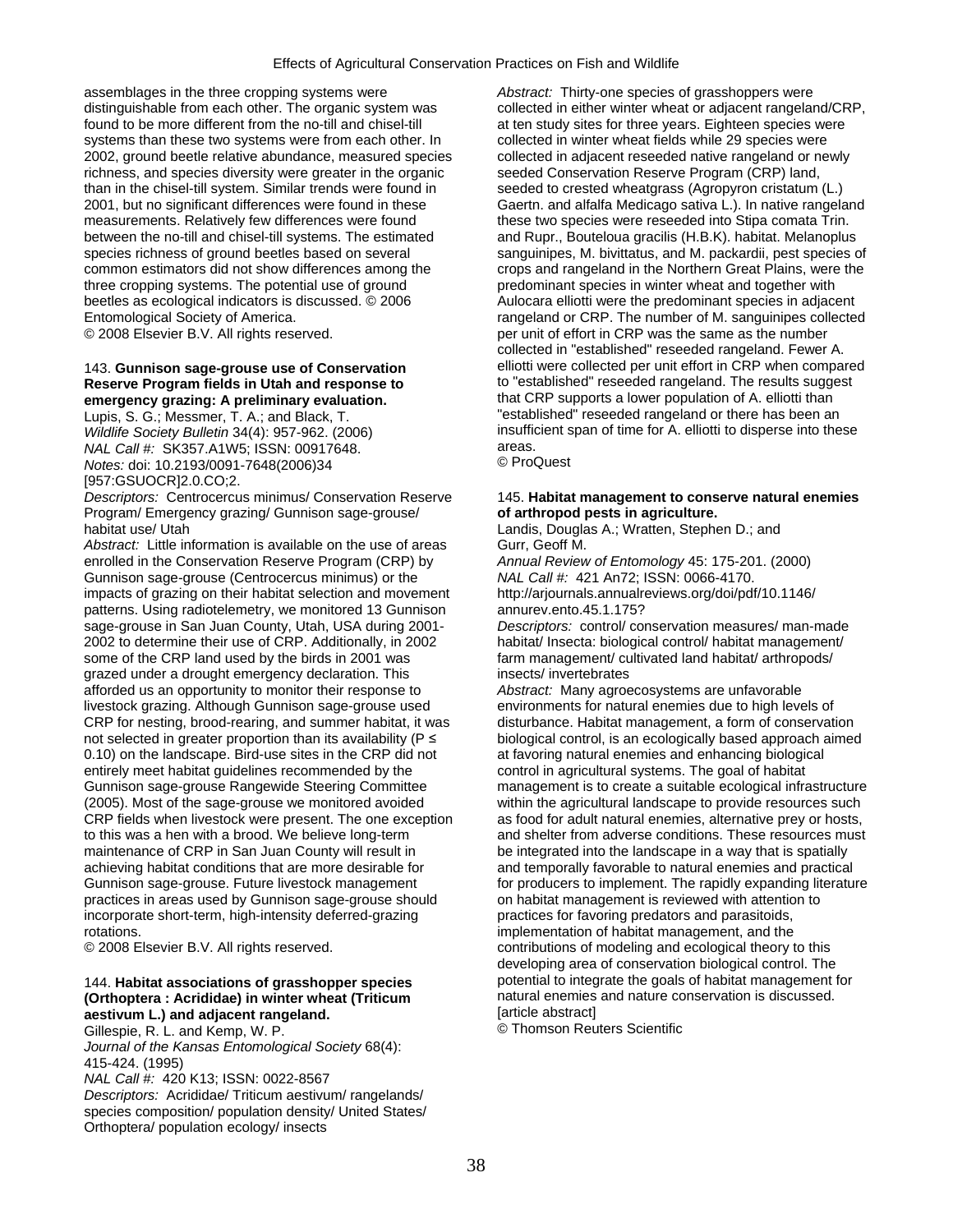*Southwestern Naturalist* 50(4): 448-452. (2005) term productivity decline. *NAL Call #:* 409.6 So8; ISSN: 00384909. © CABI *Notes:* doi: 10.1894/0038-4909(2005)050

*Descriptors:* Circus cyaneus/ Triticum aestivum/ Texas/ harriers/ Conservation Reserve Program/ prairies/ harriers/ Conservation Reserve Program/ prairies/ **Conservation Reserve Program fields.**<br>
Greenfield Kirk C.: Burger J. Wes: and

*Abstract:* We studied habitat preferences of northern Chamberlain, Michael J.<br>
harriers (Circus cyaneus) in 4 counties of the Southern *Proceedings of the Annu* harriers (Circus cyaneus) in 4 counties of the Southern *Proceedings of the Annual Conference Southeastern*<br>
High Plains of northwestern Texas from October 1989 to *Association of Fish and Wildlife Agencies* 55: 445-455 May 1995. Harriers generally arrived in late July and (2001) departed in April. They hunted over a variety of habitats in *NAL Call #:* SK1.S6; ISSN: 0276-7929 CRP grasslands, playa basins, and shortgrass prairie were factors/ land zones/ Colinus virginianus: farming and<br>used disproportionately to their availability, whereas winter and anticulture/ habitat management/ Grassland h used disproportionately to their availability, whereas winter agriculture/ habitat management/ Grassland habitat quality<br>wheat was used less than its availability. Brown harriers improvement/ herbicide and prescribed fire wheat was used less than its availability. Brown harriers improvement/ herbicide and prescribed fire management<br>(adult females or subadults of either sex) foraged in CRP tools assessment/ grassland/ fertilizers and pestici about as often as adult males but more frequently in playas pesticides/ fire/ Mississippi/ Lowndes County/ Aves, and prairies, whereas adult males foraged more in winter Galliformes, Phasianidae/ birds/ chordates/ vertebrates<br>
wheat. As underground water sources for irrigation continue *Abstract:* Kentucky-31 tall fescue (Festuca aru wheat. As underground water sources for irrigation continue *Abstract:* Kentucky-31 tall fescue (Festuca arundicacea)<br>to be depleted, agricultural practices are likely to change. was a common planting established on Conser to be depleted, agricultural practices are likely to change. was a common planting established on Conservation<br>Depending on how the land is used after irrigation ceases, Reserve Program (CRP) fields throughout the southe harriers might benefit if CRP grasslands, vegetated playas, United States during the late 1980s and 1990s. Fescue-<br>and shortgrass prairies persist. If dominant land use reverts dominated grassland communities on CRP fields to livestock grazing, however, the harrier population will be quality nesting, brood-rearing, and foraging habitat for<br>negatively affected.

# 147. **Habitat restoration and agricultural production** reduce fescue and release early successional plant

*Descriptors:* agricultural production/ endangered species/ in east Mississippi. We tested the following 4 treatments: land diversion/ nature conservation/ simulation/ simulation glyphosate application, and control. All manipulations

*Abstract:* Current land retirement programmes seek to bare ground and decreased litter cover (P≤0.05). Spring address drainage management challenges in the western herbicide application increased forbs, legumes, and annu San Joaquin Valley of California, USA, using a willing seller weeds, but decreased grass and fescue canopy (P<=0.05). programme managers focus primarily on the drainage annual weeds, and bare ground but decreased grass mitigation potential of retiring each parcel of land. The canopy, fescue canopy, and litter cover (P≤0.05). Canopy results of 50-year groundwater simulations suggest that coverage of bobwhite food plants was greatest in spring retirement of parcels already underlain by shallow burn/herbicide (P≤0.05). Herbicide applied alone and in groundwater produces the largest drain flow reduction. conjunction with burning enhanced bobwhite brood-rearing However, the managers also want this land to provide habitat in fescue CRP fields in east Mississippi by useful habitat for threatened terrestrial organisms (Kit Fox, promoting early successional plant communities. This Giant Kangaroo-rat, blunt-nosed leopard lizard and information has implications for implementation of wildlife Nelson's antelope ground squirrel). Using the depth of management in federal agricultural multiple-year land unsaturated material above a shallow water table as a retirement programs and other cool season grasslands not<br>proxy for habitat suitability, the model results reveal that enrolled in federal programs. proxy for habitat suitability, the model results reveal that enrolled in federal programs.<br>
only retirement of land that is currently well aerated and Composon Reuters Scientific only retirement of land that is currently well aerated and free from shallow groundwater will provide useful habitat in the long term. A secondary objective of land retirement is to minimize the negative local economic impact of removing a

146. **Habitat preferences of migrant and wintering** parcel from production. According to a productivity proxy **northern harriers in northwestern Texas. drawn from model results, the retirement of land already** Littlefield, C. D. and Johnson, D. H. **C. A. A. S. C. A. S. A. S. S. A. S. A.** overlying shallow groundwater could minimize the short-

# [0448:HPOMAW]2.0.CO;2. 148. **Herbicide and prescribed fire as habitat**

Greenfield, Kirk C.; Burger, L. Wes; and

Association of Fish and Wildlife Agencies 55: 445-455.

the study area but mainly in Conservation Reserve *Descriptors:* commercial activities/ conservation measures/ Program (CRP) grasslands and vegetated playa basins. The exprestrial habitat/ abiotic factors/ Chemical factors/ physical CRP grasslands, playa basins, and shortgrass prairie were  $\frac{1}{2}$  factors/ land zones/ Colinus vir tools assessment/ grassland/ fertilizers and pesticides/ Reserve Program (CRP) fields throughout the southeastern dominated grassland communities on CRP fields offer poor negatively affected. northern bobwhite (Colinus virginianus) because of dense vegetation, high litter cover, low bare ground, and low plant diversity. Herbicide applications have been shown to **under land retirement.** The same communities, and therefore may enhance bobwhite habitat purkey, D. R. and Wallender, W. W. The same communities, and therefore may enhance bobwhite habitat purkey, D. R. and Wallender, W. Purkey, D. R. and Wallender, W. W. example purity. However, the relative efficacy of herbicide used in purity. However, the relative efficacy of herbicide used in Journal of Irrigation and Drainage Engineering 127(4): conj conjunction with fire has not been investigated. We tested 240-245. (2001)<br>
240-245. (2001) singular and joint effects of herbicide (glyphosate)<br>
240-245. (290.9 Am3ps (IR); ISSN: 0733-9437 application and burning on vegetation in fescue CI application and burning on vegetation in fescue CRP fields groundwater/ groundwater flow/ habitats/ irrigation water/ spring glyphosate application, spring burn, spring burn and models/ wildlife conservation/ Dipodomys/ Sciuridae/ modified plant communities and enhanced bobwhite brood-Vulpes rearing habitat to varying degrees. Spring burn increased herbicide application increased forbs, legumes, and annual strategy. In choosing between available parcels, the Spring burn/herbicide application increased forbs, legumes,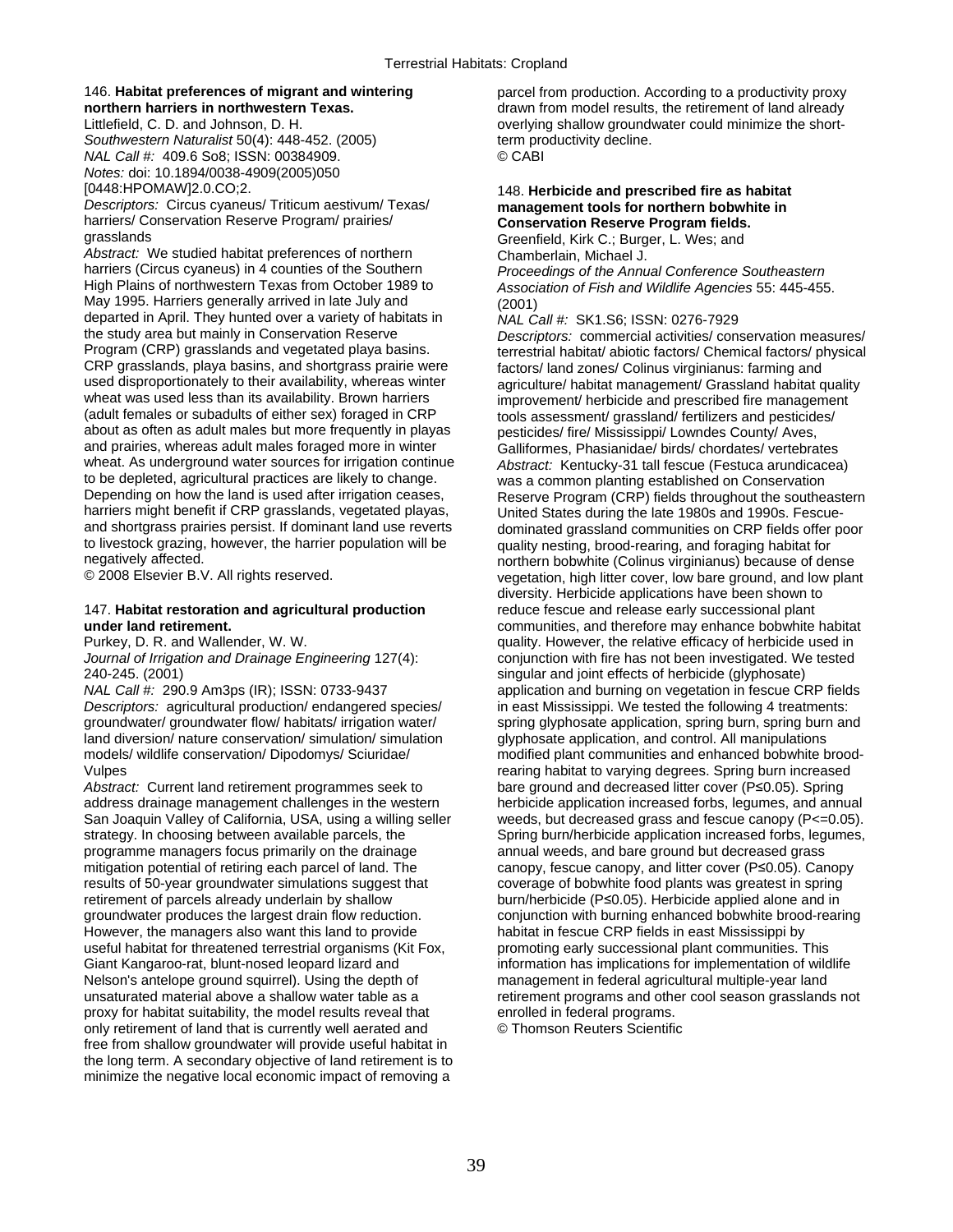## 149. **History and economics of Farm Bill legislation and** convex polygon estimators for 54 grouse were 86 ha and **the impacts on wildlife management and policies.** 61 ha, respectively. Median fixed kernal home range size

Great Plains, General Technical Report-RM 158; Fort larger than those of grouse in MR (75 ha). Directional

"Impacts of the Conservation Reserve Program in the Great and MR for any season but did differ between genders for Plains," held Sept 16-18, 1987, Denver, Colorado. Includes the spring-fall period. Males exhibited stronger fidelity and references. less variation in their movements than females; 96% of

*Descriptors:* land diversion/ wildlife/ legislation/ 2.0 km of their lek of capture from spring through fall.<br>
revegetation/ habitats/ pheasants/ resource conservation/ Ninety percent of females nested within 2.5 km of th soil conservation/ erosion control/ Conservation Reserve of capture. During winter all grouse were found farther<br>Program/ Food Security Act of 1985 (median = 21.5 km) from lek sites than in any other sea

## **of native prairie, farmland and CRP fields. median females = 21.4 km). Our findings support the 2.0-**

Kamler, J. F.; Ballard, W. B.; Lemons, P. R.; Gilliland, R. L.; km radius used in the Habitat Suitability Index model for

*NAL Call #:* 410 M58; ISSN: 00030031 evaluate winter cover.<br> *Descriptors:* canid/ habitat use/ home range/ prairie/ © 2008 Elsevier B.V. All rights reserved. *Descriptors:* canid/ habitat use/ home range/ prairie/ Texas/ United States/ Canidae/ Canis latrans *Abstract:* From 1999 to 2001 we monitored 12 coyotes 152. **Home ranges of ring-necked pheasants in**  (Canis latrans) in northwestern Texas to determine their **northwestern Kansas.**<br>home ranges and habitat use in a landscape interspersed Applegate Roger D · Fl with native prairie, farmland and Conservation Reserve Mccoy, Matthew W.; and Kemp, Kenneth E. Program (CRP) fields. Annual home range size was 10.1 *Prairie Naturalist* 34(1-2): 21-29. (2002)  $km^2$  for residents and 84.5 km<sup>2</sup> km<sup>2</sup> for residents and 84.5 km<sup>2</sup> for transients. We *NAL Call #:* QH540.P7; ISSN: 0091-0376<br>determined habitat use at two spatial scales: within home *Descriptors: Conservation Reserve Progra* determined habitat use at two spatial scales: within home *Descriptors:* Conservation Reserve Program [CRP]/ ranges and within study area. Habitat use patterns were adaptive kernels/ brooding behavior/ habitat density/ home<br>similar at both scales, as residents selected for native range size/ minimum convex polygons/ nesting behav similar at both scales, as residents selected for native range size/ minimum convex polygons/ nesting behavior/<br>prairie and transients selected for CRP fields. Habitat use ray ray distance/ animals/ birds/ chordates/ nonhu prairie and transients selected for CRP fields. Habitat use travel distance/ animals/ birds/ chordates/ nonhuman<br>between residents and transients differed in both seasons, experied that the hasten Phasianus colchicus [ring with residents selecting more native prairie, less farmland pheasant] (Galliformes): female, male<br>and less CRP (summer only) than transients. Habitat at *Abstract:* We studied the home range natal den sites also differed from expected for residents, as male ring-necked pheasants (Phasianus colchicus) in<br>most dens (8 of 10) were located in CRP fields. The CRP northwestern Kansas during 1994 to 1995. Home rang most dens (8 of 10) were located in CRP fields. The CRP northwestern Kansas during 1994 to 1995. Home ranges<br>fields contained the only tall permanent vegetation on our for hens varied from an average of 127 ha in high-dens fields contained the only tall permanent vegetation on our for hens varied from an average of 127 ha in high-density<br>study sites and appeared to provide important foraging (25%) Conservation Reserve Program (CRP) to 155 ha study sites and appeared to provide important foraging (25%) Conservation Reserve Program (CRP) to 155 ha on<br>habitat for transient coyotes, and denning habitat for source on the low-density (8 to 11%) CRP sites. Home range habitat for transient coyotes, and denning habitat for low-density (8 to 11%) CRP sites. Home ranges for cocks<br>averaged 179 ha on the high-density CRP site and 105 ha

*NAL Call #:* QH1.G7; ISSN: 15270904 **and their broods.** 

*Descriptors:* Colorado/ Columbian sharp-tailed Grouse/ © Thomson Reuters Scientific Conservation Reserve Program/ home range/ mine reclamation/ seasonal movements/ Tympanuchus 153. A home to roam. phasianellus columbianus/ Pedioecetes phasianellus Breining, Greg columbianus/ Phasianidae/ Tympanuchus phasianellus *Minnesota Conservation Volunteer* 64(379) (2001). *Abstract:* During 1999 and 2000 we trapped and radio- URL: http://www.dnr.state.mn.us/volunteer/novdec01/ marked 156 Columbian Sharp-tailed Grouse (Tympanuchus prairie\_chickens.html<br>phasianellus columbianus) on leks in Conservation Reserve Descriptors: Accipitric phasianellus columbianus) on leks in Conservation Reserve *Descriptors:* Accipitridae/ Ciconiiformes/ Galliformes/ Program (CRP, n = 73) and mine reclamation (MR, n = 83) Phasianidae/ Strigidae/ Strigiformes/ Bubo virginianus/<br>Iands in northwestern Colorado. Median spring-fall home Buteo iamaicensis/ Phasianus colchicus/ Tympanuchus lands in northwestern Colorado. Median spring-fall home Buteo jamaicensis/ Phasianus colchicus/ Tympanuchus<br>
range sizes using the 95% fixed kernal and minimum<br>
cupido/ agricultural practices/ habits-behavior/ birds/

Harmon, K. W. did not differ between males (79 ha) and females (87 ha). In: Impacts of the Conservation Reserve Program in the Home ranges of grouse associated with CRP (112 ha) were Collins, Colo.: Rocky Mountain Forest and Range orientation of movements from leks of capture to wintering Experiment Station, Forest Service, U.S. Department of areas was nonrandom, and there was a positive elevation Agriculture, 1988. pp. 105-108. Gain (median = 102 m) associated with these movements. *Notes:* 0277-5786 (ISSN); Proceedings of a Symposium on Movements did not differ between grouse captured in CRP *NAL Call #:* aSD11.A42 males compared with only 77% of females remained within Ninety percent of females nested within 2.5 km of their lek Program/ Food Security Act of 1985 (median = 21.5 km) from lek sites than in any other season.<br>This citation is from AGRICOLA. This citation is from AGRICOLA. Males remained on the breeding range longer in the fall and returned earlier in the spring than females even though they 150. **Home range and habitat use of coyotes in an area** wintered similar distances away (median males = 21.5 km, and Mote, K. and Mote, K. Columbian Sharp-tailed Grouse to assess nest and brood-<br>American Midland Naturalist 153(2): 396-404. (2005) rearing cover around leks, but not the 6.5-km radius used t rearing cover around leks, but not the 6.5-km radius used to

Applegate, Roger D.; Flock, Brian E.; Gipson, Philip S.; vertebrates/ vertebrates/ Phasianus colchicus [ring-necked] Abstract: We studied the home ranges of 29 female and 9 resident coyotes.<br>
© 2008 Elsevier B.V. All rights reserved.<br>
on the low-density CRP site. The amount of CRP in areas on the low-density CRP site. The amount of CRP in areas where home ranges were located had no detectable effect 151. **Home range and seasonal movements of** on size of home ranges. Our estimates of hen home ranges during nesting and brooding periods were larger than **Conservation Reserve Program and mine reclamation.** reported from other regions. This might reflect the need for Boisvert, J. H.; Hoffman, R. W.; and Reese, K. P. hens to travel greater distances in northwestern Kansas in *Western North American Naturalist* 65(1): 36-44. (2005) order to obtain adequate food and cover for themselves

cupido/ agricultural practices/ habits-behavior/ birds/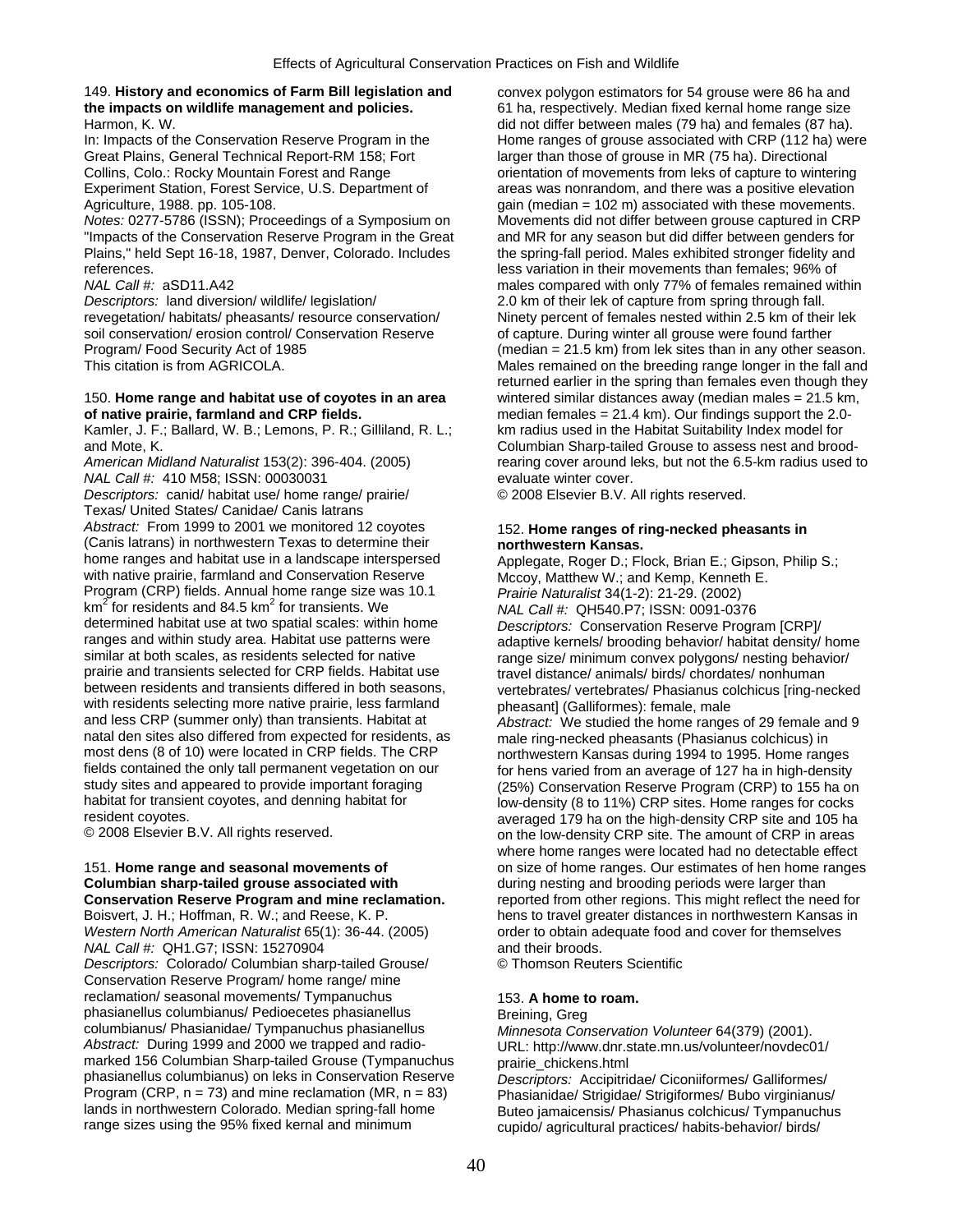conservation/ ecosystems/ endangered-threatened species/ rank the foraging value of habitats may be unreliable funding/ grasslands/ habitat alterations/ habitat without information on availability of arthropods to chicks. management/ habitat use/ history/ management/ **Indices of the foraging value of habitat patches based on** monitoring/ nest parasitism/ prairies/ predation/ predators/ imprinted bobwhite chicks were more biologically relevant protection/ restoration/ status/ stocking-transplanting/ than arthropod abundance information. survival/ techniques/ telemetry/ wildlife/ prairie chicken/  $\degree$  2008 Elsevier B.V. All rights reserved. ring-necked pheasant/ red-tailed hawk/ great horned owl Abstract: Prairie chickens once lived throughout the 155. **Illinois Wildlife Enhancement Bonus Program:** <br>
prairies of western and southern Minnesota, conspicuous **Analysis of the Illinois Department of Natural** prairies of western and southern Minnesota, conspicuous on their spring booming grounds and popular with the state's hunters. The population of the bird started to grow **Program.** for sometime but over-hunting over a period of time, loss of Hasstedt, S.C. habitats of native grasses and small farm fields, as they Edwardsville, IL: Southern Illinois University at were converted to larger acreages of row crops, led to their Edwardsville, 2002.<br>
population decline. Prairie protection programs and federal Motes: Report numb grassland projects such as Conservation Reserve Program, *Descriptors:* natural resources/ population/ preservation/<br>which includes projects, like reintroduction and relocation of birds/ agriculture/ farms/ land areas/ Ill which includes projects, like reintroduction and relocation of birds/ agriculture/ farms/ land areas/ Illinois/ silviculture/<br>conservation/ habitats/ wildlife/ hobwhite quails/ IWEBP/ the species, restoration and protection of habitats has conservation/ habitats/ wildlife/ bobwhite quails/ IWEBP/<br>helped in rebuilding and stabilizing their population. The mildlife enhancement bonus programs/ natural reso helped in rebuilding and stabilizing their population.<br>Although the programs faced problems like "dump nest" by enhancement/ medicine/ biology/ botany/ zoology/ ecolo pheasants, (leaving of relocated areas to move into another *Abstract:* In 1998 the Illinois Department of Natural area where the birds were reintroduced), and predators, Resources (IDNR). Division of Wildlife Resources. H area where the birds were reintroduced), and predators, Resources (IDNR), Division of Wildlife Resources, Habitat<br>many birds have managed to survive, which has led to an Stamp Fund in conjunction with Illinois Quail Unlimi many birds have managed to survive, which has led to an Stamp Fund in conjunction with Illinois Quail Unlimited (QU)<br>initiated the Illinois Wildlife Enhancement Bonus Program

## 154. **Human-imprinted northern bobwhite chicks and** land enrolled in the United States Department of **indexing arthropod foods in habitat patches. Agriculture's (USDA) Conservation Reserve Program**

Palmer, W. E.; Lane, M. W.; and Bromley, P. T. (CRP) and non-CRP acres are eligible under a fescue *Journal of Wildlife Management* 65(4): 861-870. (2001) (Festuca arundinaceae) conversion initiative. Mail surveys *NAL Call #:* 410 J827; ISSN: 0022541X following the Total Design Method (Salant and Dillman *Descriptors:* agriculture/ arthropods/ Colinus virginianus/ 1994) were used to gauge both land owner I operator and corn/ feeding/ habitat/ northern bobwhite/ soybean/ Natural Resources Conservation Service (NRCS) arthropod/ diet/ foraging behavior/ gamebird/ patch use/ professional's perceptions regarding IWEBP efficacy in<br>wildlife management/ Colinus virginianus<br>improving wildlife habitat, administrative costs of IWEBF *Abstract:* Arthropods are an important diet resource for and characteristics of enrolled participants. Proportional northern bobwhite (Colinus virginianus) chicks. Estimates of response histograms and higher order analyses revealed arthropod abundance using standard entomological **IWEBP** participants place a high intrinsic value on both sampling techniques may lack biological relevance for habitat and the presence of wildlife on their land, and the assessing potential foraging value of habitat patches financial incentive is most important to offset the high cost because they do not incorporate a realistic availability of re-establishing native grasses and forbs. NRCS measure of arthropods to bobwhite chicks. Assuming that personnel generally believe, compared to other state human-imprinted (hereafter, imprinted) bobwhite chicks conservation programs, IWEBP provides similar or better foraged similarly to wild bobwhite chicks, we estimated habitat benefits for wildlife in general and is particularly foraging rates (arthropods [g] consumed/30 min/chick) and beneficial to bobwhite quail (Colinus virginianus). Land mass (g) changes of imprinted chicks foraging in different owners and NRCS personnel alike appreciate the relative habitat patches, and used these measures to index simplicity of IWEBP enrollment procedures, but further arthropod abundance. Ranks of arthropod abundance in education efforts regarding the singular importance of soybean fields (n = 8) based on foraging rates of imprinted habitat (Brennan 1991, Jenkins 2000) in improving upland chicks were different from ranks based on arthropod counts wildlife populations could further the success of this from sweepnet sampling. Ranks of arthropod abundance in program. soybean fields ( $n = 10$ ) based on mass changes of imprinted chicks were different from ranks based on dry 156. **Impact of agricultural management on carabid**  mass (g) of arthropods collected by sweepnetting and pitfall **communities and weed seed predation.**<br> **communities and weed seed predation.**<br>
Menalled. Fabian D.: Smith. Richard G.: Da foraging rates and mass changes of imprinted chicks were and Fox, Tyler B.<br>
similar. Estimated sample sizes for comparing chick and anticulture Foos foraging rates of 2 agricultural habitats, with power  $(1 - β) = 49.54$ . (2007) 0.8 and α = 0.05, were reasonable (n ≤ 11) at observed *NAL Call #:* S601.A34; ISSN: 0167-8809 levels of sampling error. Foraging rates of imprinted chicks *Descriptors:* commercial activities/ nutrition/ diet/ ecology/ in randomly selected, conventionally tilled soybean and population dynamics/ man-made habitat/ land zones/ corn fields were low (range 0.09-0.12 g/30 min/chick), but Carabidae: farming and agriculture/ agricultural<br>foraging rates were 2.1 and 3.8 times greater along field management systems/ Fffect on communities/ foraging rates were 2.1 and 3.8 times greater along field management systems/ Effect on communities/ community<br>| edges and in no-tilled fields, respectively. Our results structure/ population size/ cultivated land habitat suggest that using estimates of arthropod abundance to Hickory Corners/ Insecta, Coleoptera, Adephaga,

# **Resources and Illinois Quail Unlimited Conservation**

Notes: Report numbers: CI01316, ADA398508XSP; Thesis management/ medicine/ biology/ botany/ zoology/ ecology increase in population. initiated the Illinois Wildlife Enhancement Bonus Program (IWEBP). Financial incentives are available to property owners for implementation of wildlife friendly practices on improving wildlife habitat, administrative costs of IWEBP,

Menalled, Fabian D.; Smith, Richard G.; Dauer, Joseph T.;

Agriculture, Ecosystems and Environment 118(1-4):

structure/ population size/ cultivated land habitat/ Michigan/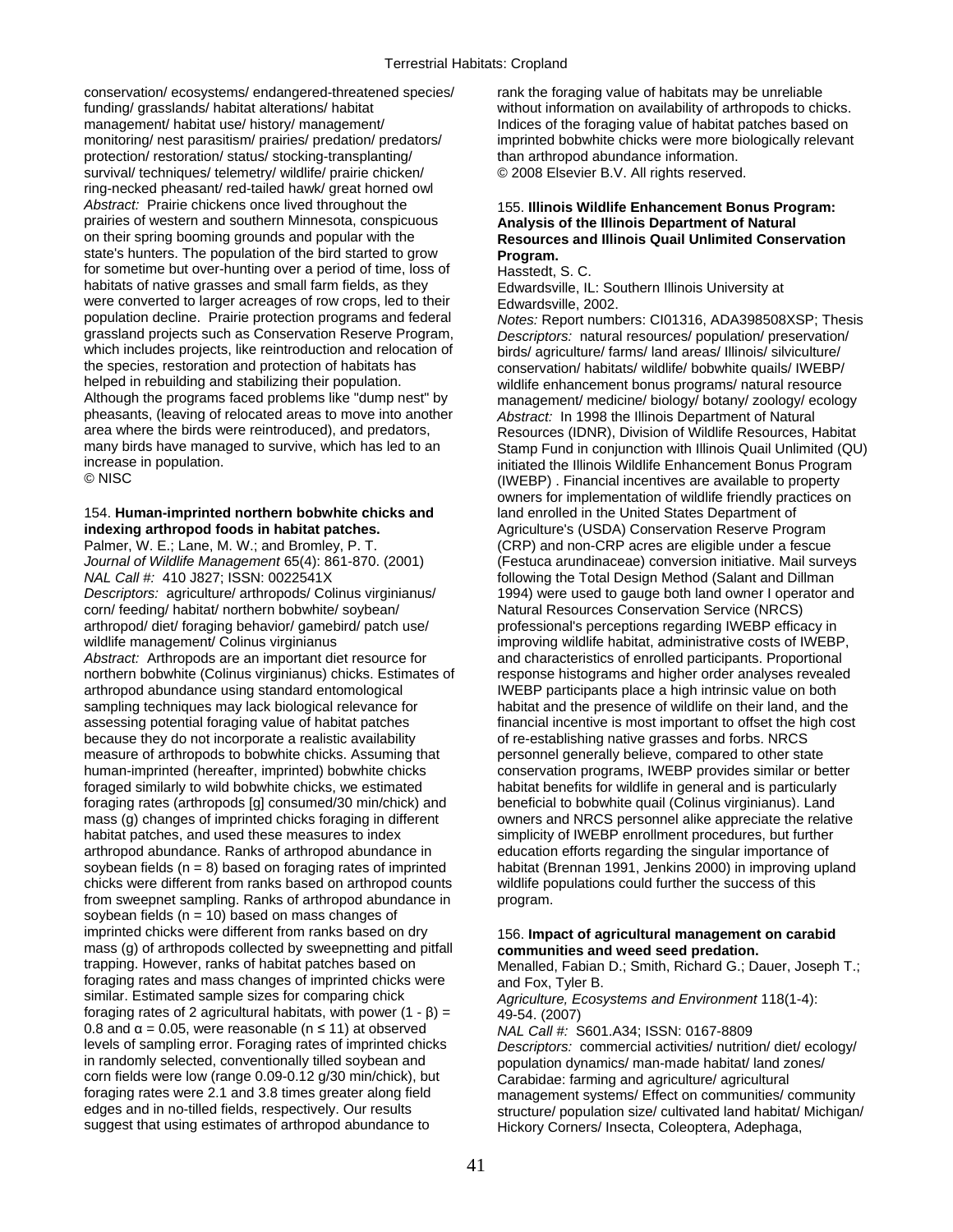Caraboidea/ arthropods/ beetles/ insects/ invertebrates 158. **Impact of different agricultural practices on the**  *Abstract:* This study evaluated the relationship between **genetic structure of Lumbricus terrestris, Arion**  diversity and activity-density of carabid beetles and invertebrate weed seed predation in conventional, no-till, Kautenburger, R. and organic management systems in the Midwest USA. *Animal Biodiversity and Conservation* 29(1): 19-32. (2006) Carabid beetles were sampled with pitfall traps and *NAL Call #:* QL1.M87; ISSN: 1578665X invertebrate seed predation rates of fall panicum and *Descriptors:* Arion lusitanicus/ DNA fingerprinting/ genetic common lambsquarters were assayed with exclosure structure/ land use/ Lumbricus terrestris/ Microtus arvalis cages. Total carabid activity-density was over two times *Abstract:* Little attention has been given to date to the higher in the conventional systems compared to the no-till potential influence of agricultural land use methods or and organic management systems. In contrast, activity- farming practice on the genetic variability of native species. densities of seed-predating carabid species were over three In the present study, we measured the genetic structure of times higher in the no-till compared to the conventional and three model species - Microtus arvalis, Ar times higher in the no-till compared to the conventional and organic systems. Carabid diversity was higher in the no-till and Lumbricus terrestris - in an agricultural landscape with and organic systems compared to the conventional system, a diversity of land use types and farming practices. The aim and a multivariate analysis showed that carabid community of the study was to investigate whether differ and a multivariate analysis showed that carabid community structure was distinct among the three systems. Predation of fall panicum and common lambsquarters seeds was often over two times higher in the no-till compared to the farming) have an impact on the species' genetic structure. conventional and organic systems, and there was a strong We used RAPD markers and multilocus DNA fingerprints correlation  $(r > 0.94)$  between seed removal rates and the as genetic tools. Genetic similarity was based on the total number of carabid seed predators captured in each presence or absence of bands, which revealed a wide

*NAL Call #: S539.5.J68; ISSN: 0890-8524 [JPRAEN].* 

population growth/ land banks/ wildlife conservation/<br>Conservation Reserve Program

*Abstract:* We reviewed the literature to assess the impact sampling sites but not by the geographic distance. CRP) on bird **Museu de Ciencies Naturals.** of the Conservation Reserve Program (CRP) on bird Museu de Ciencies Naturals.<br>
populations in the central USA. The CRP replaced 
COO8 Elsevier B.V. All rights reserved. populations in the central USA. The CRP replaced production agriculture fields with grassland habitat used by more than 90 species of birds. At least 42 bird species 159. **The impact of haying Conservation Reserve** nested in CRP habitats. Bird species richness in CRP fields **Program lands on productivity of ducks nesting in the**  was similar to that in rowcrop fields, but relative abundance **Prairie Pothole Region of North and South Dakota.**  was 1.4 to 10.5 times higher in CRP plantings. Nest Renner, R. W.; Reynolds, R. E.; and Batt, B. D.<br>abundance was 13.5 times higher in CRP than crop fields, Transactions of the North American Wildlife and Natural abundance was 13.5 times higher in CRP than crop fields, although nesting success of songbirds was only slightly *Resource Conference* 60: 221-229. (1995) higher in CRP fields (40% vs. 36% in crops). Limited *NAL Call #:* 412.9 N814; ISSN: 0078-1355 [NAWTA6]. evidence suggests that the CRP has positively affected the *Notes:* Conference held 24-29 Mar 1995, Minneapolis. MN; population growth rates of several nongame grassland bird Conference Sponsors: Ducks Unlimited and Wildlife<br>Species. Waterfowl nest densities and nesting success in Management Institute: World Meeting Number 951-0 CRP fields were similar to these occurring in grassland *Descriptors:* Anatidae/ prairies/ conservation areas/ habitats managed specifically for waterfowl. The presence haymaking/ reproductive performance/ nature reserves/ of CRP grassland has been postulated to have improved land banks/ North Dakota/ South Dakota the quality of existing duck nest habitat by dispersing nests *Abstract:* Compared nest success and duck production in over a larger area. Ring-necked pheasant (Phasianus hayed and non-hayed CRP fields. colchicus L.) populations seemingly increased substantially This citation is from AGRICOLA. with CRP acres. Little evidence of positive population response by northern bobwhites (Colinus virginianus L.) to the CRP is available. Overall, grassland birds known to be declining throughout North America were seemingly the most benefitted by the CRP.

This citation is from AGRICOLA.

management strategies such as the method of land use or type of farming practice (conventional and ecological system.<br> **Example of variability within and between the analysed**<br> **Contained to propositions for each model species. Cluster analysis**<br> **Contained to propositions for each model species. Cluster analysis** populations for each model species. Cluster analysis and Mantel tests (isolation by distance) showed different genetic 157. **The impact of CRP on avian wildlife: A review.** structures in the populations of M. arvalis from sampling Ryan, M. R.; Burger, L. W.; and Kurzejeski, E. W. sites with different land use. However, the main factors *Journal of Production Agriculture* 11(1): 61-66. **influencing the genetic variability of these vole populations** (Jan. 1998-Mar. 1998)<br>
Martin Call #: S539 5 J68: ISSN: 0890-8524 [JPRAFN] were geographic distances and isolation barriers. The<br>
genetic variability observed in A. Iusitanicus populations *Notes:* Literature review.<br> *Descriptors:* wildlife/ wild birds/ habitats/ government use method, but no correlation was found with different *Descriptors:* wildlife/ wild birds/ habitats/ government use method, but no correlation was found with different policy/ populations/ grasslands/ species diversity/ nests/ farming practices. Our preliminary results suggest that the<br>population growth/ land banks/ wildlife conservation/ genetic structure of L. terrestris populations is the agricultural land use method used at the different sampling sites but not by the geographic distance. © 2006

Management Institute; World Meeting Number 951-0315.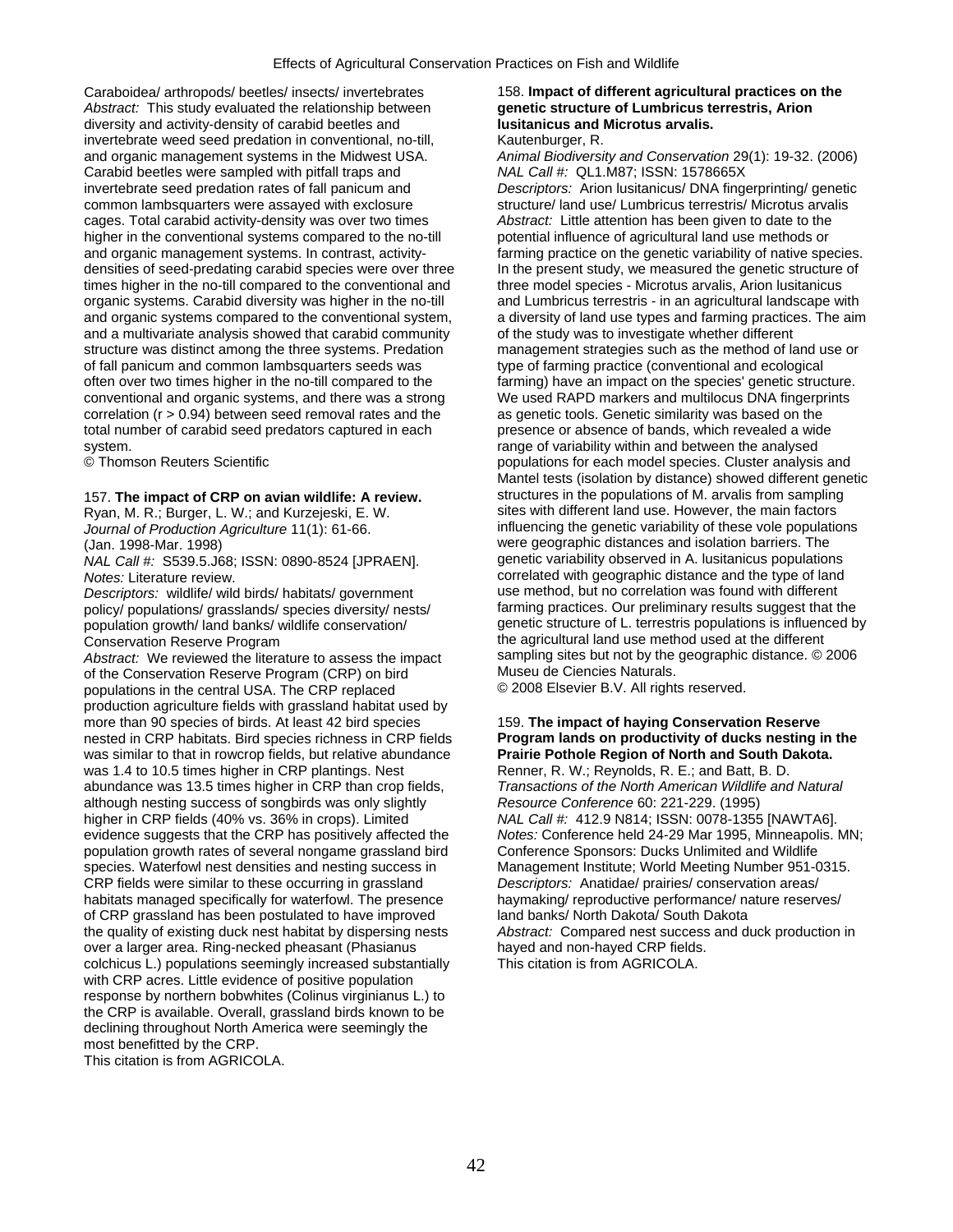# 160. **Impact of haying CRP lands on duck nesting in the** CRP years (1992-1997) and compared these results with

Conference. Minneapolis. MN (USA). compared to the pre-CRP period. Regressions of DSR in Bismarck, ND: Ducks Unlimited; 1995. CRP cover on the percent of each study plot in perennial (Washington, DC); World Meeting Number 951-0315. 4 of 5 duck (Anas spp.) species. Estimated nest success<br>
Descriptors: hay/ haying/ waterfowl/ ducks/ nesting/ and recruitment rates for the 5 species combined during Conservation Reserve Program/ Prairie Pothole region 1992-1997 were 46% and 30% higher, respectively, with

# 161. **Impact of leafy spurge on post-Conservation**

*Journal of Range Management* 51(6): 614-620. (Nov. 1998) 1992-1997. Our results document benefits to 5 duck<br>
NAL Call #: 60.18.J82 · ISSN: 0022-409X [JRMGAO] species in the northern plains associated with a farm *NAL Call #:* 60.18 J82 ; ISSN: 0022-409X [JRMGAQ] species in the northern plains associated with a farm<br>Descriptors: euphorbia esula/ conservation areas/ weed program that provided financial incentives to landowners for *Descriptors:* euphorbia esula/ conservation areas/ weed program that provided financial incentives to landowners for<br>
planting undisturbed grass cover as an alternative to annual<br>
planting undisturbed grass cover as an al control/ species diversity/ economic impact/ grazing/ planting planting planting constant grass cover as an annual to annual to annual planting cover as an alternative to annual to annual to annual to annual to annual to a carrying capacity/ wildlife/ North Dakota<br>Abstract: Leaty spurge (Euphorbia esula L.) a novious C. C. ProQuest *Abstract:* Leafy spurge (Euphorbia esula L.), a noxious weed infests some of the 1.2 million hectares of Conservation Reserve Program (CRP) land in North 163. **Impact of the Conservation Reserve Program on**  Dakota. Once established a leafy spurge monoculture will **wildlife conservation in the Midwest.**  reduce expected CRP benefits and impact returns to some Farrand, D. Todd and Ryan, Mark R. post-CRP land uses. The study estimated statewide direct In: Fish and wildlife benefits of Farm Bill conservation economic impacts of about \$351,000 on post-CRP land programs: 2000-2005 update, Technical Review 05-2/ maintained in vegetative cover, \$1.118 million on post-CRP Haufler, Jonathan B., editor; Bethesda, MD: The Wildlife grazing land, and negligible (assumed \$0) on post-CRP Society, 2005. pp. 41-60. cropland, for a total of \$1.469 million. Total annual direct http://www.nrcs.usda.gov/TECHNICAL/nri/ceap/ and secondary economic impacts to North Dakota's fwbenefit.html economy were estimated to be \$4.665 million, which would *Descriptors:* conservation programs/ wildlife conservation/

Reynolds, R. E.; Shaffer, T. L.; Renner, R. W.;

*Journal of Wildlife Management* 65(4): 765-780. (2001) *Descriptors:* breeding success/ recruitment/ land use/ terrestrial wildlife is lacking. Wildlife response to CRP<br>wildlife management/ Conservation Reserve Program/ multiscale phenomenon dependent upon vegetation wildlife management/ Conservation Reserve Program/ Region/ Conservation Reserve Program/ Dabbling ducks/

Abstract: The U.S. Department of Agriculture (USDA)'s Conservation Reserve Program (CRP) resulted in the conversion of about 1.9 million ha of cropland to perennial 164. **Impact of the Conservation Reserve Program on**  grass cover in the Prairie Pothole Region of North Dakota, **wildlife con**<br>South Dakota, and northeastern Montana by 1992, Many Ryan, M. R. South Dakota, and northeastern Montana by 1992. Many Ryan, M. R.<br>wildlife managers believed this cover would provide **Read and South Provide** In: A comprehensive review of Farm Bill contributions to wildlife managers believed this cover would provide In: A comprehensive review of Farm Bill contribution<br>Senefits to wildlife including upland nesting ducks During Wildlife conservation, 1985-2000/Heard, L. P; benefits to wildlife, including upland nesting ducks. During wildlife conservation, 1985-2000/ Heard, L. P;<br>1992-1995, we evaluated success of 5 duck species Hohman, W. L.; Halloum, D. J.; and Wildlife Habitat 1992-1995, we evaluated success of 5 duck species Hohman, W. L.; Halloum, D. J.; and Wildlife Habitat<br>nesting in CRP fields and nearby Waterfowl Production Management Institute (U.S.); Series: Technical Report nesting in CRP fields and nearby Waterfowl Production Management Institute<br>Areas (WPA) throughout the region We examined USDA/NRCS/WHMI. Areas (WPA) throughout the region. We examined relationships between daily survival rates (DSR) of duck Madison, MS: USDA, NRCS, Wildlife Habitat Management<br>
nests in CRP cover and landscape-level habitat and linstitute, 2000; pp. 45-54. nests in CRP cover and landscape-level habitat and Institute, 2000; pp. 45-54.<br>nopulation parameters. We computed DSR of duck nests in MAL Call #: aS604.6 C66 2000 population parameters. We computed DSR of duck nests in *NAL Call #:* aS604.6 C66 2000 other major cover types in our study area from data *Descriptors:* Conservation Reserve Pro<br>
collected during 1980-1984 (pre-CRP) and 1990-1994 habitats/ wildlife management/ Midwest collected during 1980-1984 (pre-CRP) and 1990-1994 (CRP) periods. We then applied recruitment models to estimate duck production in our study area during peak

**Prairie Pothole Region.**<br> **Renner, R. W. and Reynolds, R. E. Example 20** Example 20 and **Propertion** of CRP cover (i.e., the CRP had not occurred). DSR place of CRP cover (i.e., the CRP had not occurred). DSR In: 60th North American Wildlife and Natural Resources were higher in all habitats combined during the CRP period *Notes:* Conference Sponsor: Wildlife Management Institute cover and geographic location were significant (P< 0.01) for and recruitment rates for the 5 species combined during CRP cover on the landscape compared to a scenario where we simulated cropland in place of CRP. Our model **Reserve Program land.** estimated an additional 12.4 million recruits from our study Hirsch, S. A. and Leitch, J. A. and Leitch, J. A. area to the fall flight as a consequence of the CRP during<br>Journal of Range Management 51(6): 614-620 (Nov. 1998) 1992-1997. Our results document benefits to 5 duck

support about 57 jobs.<br>
This citation is from AGRICOLA. 
Wildlife response/ United States, Midwest/ Conservation<br>
Reserve Program/ grasslands/ population stability Reserve Program/ grasslands/ population stability *Abstract:* Evidence that the Conservation Reserve 162. **Impact of the Conservation Reserve Program on** Program (CRP) created habitat used by grassland birds in **duck recruitment in the U.S. Prairie Pothole Region.** the Midwest is unquestionable. Evidence also is Newton, W. E.; and Batt, B. D. comes and the restrial wildlife species. Reproductive and<br>Dournal of Wildlife Management 65(4): 765-780 (2001) population-level benefits have been demonstrated for *NAL Call #:* 410 J827; ISSN: 0022-541X some, but not all, avian species; evidence for other<br>Descriptors: breeding success/ recruitment/ land use/ terrestrial wildlife is lacking. Wildlife response to CRP is a habitat improvement/ breeding sites/ food availability/ structure and composition within the planting, practice-level<br>hunting/ aquaculture/ Anas/ Montana/ South Dakota/ factors such as size and shape, and its landscape con hunting/ aquaculture/ Anas/ Montana/ South Dakota/ factors such as size and shape, and its landscape context,<br>North Dakota/ Prairie Pothole Region/ Prairie Pothole as well as temporal factors. Thus, the benefits of CRP and as well as temporal factors. Thus, the benefits of CRP and the impacts of recent programmatic changes are locationmanagement/ Culture of other aquatic animals/ and species-specific. Overall, CRP habitat in the Midwest United States<br>Abstract: The U.S. Department of Agriculture (USDA)'s many, but not all, grassland wildlife species.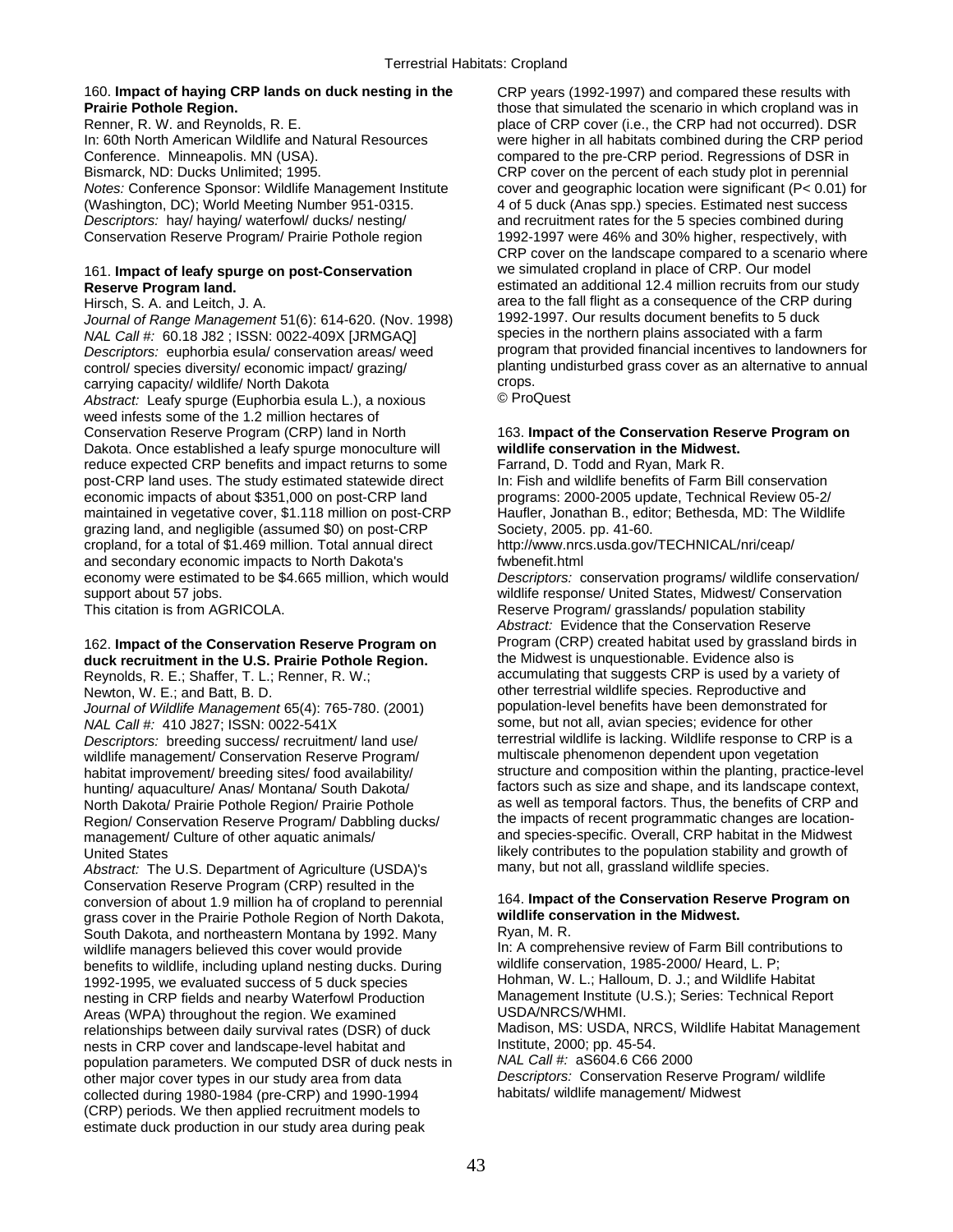## 165. **Impacts of farm programs on bobwhites: ACR and** 167. **Impacts of tillage, cover crop, and nitrogen on CRP seedings as bobwhite nesting and brood-rearing populations of earthworms, microarthropods, and soil habitat. fungi in a cultivated fragile soil.**

1992. 29 pp. **R. C.** 

*Notes:* Cooperative Upland Wildlife Research; Final Report; *Applied Soil Ecology* 33(3): 243-257. (2006) Project Number: IL W-106-R/Job 4.1A/Study 4. *NAL Call #:* QH541.5.S6 A67; ISSN: 0929-1393

*Descriptors:* Colinus virginianus/ bobwhite/ seeding/ habitat *Descriptors:* commercial activities/ ecology/ community management for wildlife/ farms/ habitat/ nests and nesting/ structure/ terrestrial habitat/ man-made habitat/ abiotic broods and brooding/ utilization/ cultivated farmland/ factors/ land zones/ North America/ Canada/ Acari/ policies and programs/ transect survey/ vegetation/ cover, <br>
nesting/ population density/ Illinois/ Jasper County farming and agriculture/ soil population responses to nesting/ population density/ Illinois/ Jasper County farming and agriculture/ soil population responses to tillage<br>
© NISC entime over crop and nitrogen levels/ biomass/ relative

## 166. **Impacts of small mammals and birds on low-**

Sterner, R. T.; Petersen, B. E.; Gaddis, S. E.; Tope, K. L.;

*Crop Protection* 22(4): 595-602. (2003); ISSN: 02612194. nitrogen on various soil organisms inhabiting a fra<br>
Notes: doi: 10.1016/S0261-2194/02)00236-3<br>
sandy soil (Brunosolic Gray Brown Luvisol) were

*Descriptors:* bird/ corn/ Crop damage/ deer mouse/ determined. Soil samples were collected between 2000 and determined. Soil samples were collected between 2000 for determined. Soil samples were collected between 2000 for dryland/ Great Plains/ low-tillage/ plant debris/ small 2003 from a long-term tillage experiment, established in<br>mammal/ soybean/ avifauna/ crop pest/ dryland farming/ 1988 to determine the effect of tillage systems on yie mammal/ soybean/ avifauna/ crop pest/ dryland farming/ 1988 to determine the effect of tillage systems on yie<br>nest damage/ small mammal/ United States/ Calamospiza corn (Zea mays), soil quality, and weed populations. pest damage/ small mammal/ United States/ Calamospiza corn (Zea mays), soil quality, and weed populations.<br>melanocorys/ Charadrius montanus/ Charadrius vociferus/<br>Populations of several of the soil organisms studied were Eremophila alpestris/ Lepus californicus/ Lepus townsendii/ significantly affected by one or more agronomic treatme<br>Odocoileus hemionus/ Odocoileus virginianus/ Onychomys A single earthworm species, Aporrectodea turgida, w Odocoileus hemionus/ Odocoileus virginianus/ Onychomys A single earthworm species, Aporrectodea turgida, was<br>
leucogaster/ Peromyscus maniculatus/ Reithrodontomys found in the experimental area. Worm populations were leucogaster/ Peromyscus maniculatus/ Reithrodontomys megalotis/ Spermophilus tridecemlineatus/ Sturnella generally low and dominated by juveniles. Spring-sampled

potential corn/soybean damage were studied at a lowtillage, non-irrigated agricultural research site in the in no-till plots not receiving additional nitrogen or in plots<br>Colorado Piedmont. A small mammal survey involved four overseeded with a rye (Secale cereale) cover cr Colorado Piedmont. A small mammal survey involved four overseeded with a rye (Secale cereale) cover crop. Soil<br>
trapping sessions and 18, 12-live-trap grids each Within microbial biomass, as represented by extractable soil trapping sessions and 18, 12-live-trap grids each. Within years, two grids each were placed at random, fixed was higher in the spring than in the fall. Populations of the<br>locations in experimental corn, fallow, millet, pea. soybean. Soilborne stramenopile Pythium were generally h locations in experimental corn, fallow, millet, pea, soybean, sunflower, and wheat plots at the site; two off-plot grids conventionally tilled plots, and were increased by a rye<br>each were set at random fixed locations < 100 m from the cover crop. Higher rates of nitrogen increased po each were set at random, fixed locations < 100 m from the cover crop. Higher rates of nitrogen increased porth and south edge of these plots. In 2001, periodic bird of total soil fungi but nitrogen had little effect on north and south edge of these plots. In 2001, periodic bird of total soil fungi but nitrogen had little effect on<br>observations were conducted, and damage to corn and prostigmatid or cryptostigmatid mites; prostigmatid observations were conducted, and damage to corn and prostigmatid or cryptostigmatid mites; prostigmatid soybean plants was assessed. Capture rates were low populations were generally higher in no-till plots. Spring<br>during all tran sessions (range 0.1%-3.3%,  $\bar{x} = 2.2\%$ ) populations of mesostigmatid mites were higher in pl during all trap sessions (range 0.1%-3.3%,  $\bar{x} = 2.2$ %).<br>Sixty-three small mammals were cantured and 39 were with a rye cover crop than in plots without an overwintering Sixty-three small mammals were captured and 39 were with a rye cover crop than in plots without an overwintering<br>Fecaptured Captures included deer mouse (Peromyscus plant cover. Conventional tillage stimulated populations recaptured. Captures included deer mouse (Peromyscus plant cover. Conventional tillage stimulated populations of<br>maniculatus), northern grasshopper mouse (Onvchomys astigmatid mites during periods of high rainfall. Collemb maniculatus), northern grasshopper mouse (Onychomys astigmatid mites during periods of high rainfall. Collembola<br>Ieucogaster), thirteen-lined ground squirrel (Spermophilus populations were dominated by the families Onychiu leucogaster), thirteen-lined ground squirrel (Spermophilus (Reithrodontomys megalotis). Deer mice accounted for 56 tillage treatment. Principal component analysis showed that<br>of the initial captures (88.9%), In-crop captures (n = 15) and populations of A, turgida and soil aggregat recaptures (n = 16) were most frequent in wheat plots. Bird positively associated with one another, but that variations in<br>counts were low and included borned lark (Eremophila populations of Onychiuridae springtails, prost counts were low and included horned lark (Eremophila populations of Onychiuridae springtails, prostigmatid mites<br>alpestris), killdeer ployer (Charadrius vociferus), lark and Pythium tended not to be associated with changes alpestris), killdeer plover (Charadrius vociferus), lark and Pythium tended not to be associated with changes in<br>bunting (Calamosniza melanocorys), mountain plover other variables. Overall, effects of tillage treatments on bunting (Calamospiza melanocorys), mountain plover other variables. Overall, effects of tillage treatments on<br>Charadrius montanus), mourning dove (Zenaida organisms were found to differ from previous reports in (Charadrius montanus), mourning dove (Zenaida organisms were found to differ from previous reports in<br>macroura), and western meadowlark (Sturnella neglecta) several respects, suggesting that soil type may impose macroura), and western meadowlark (Sturnella neglecta). Several respects, suggesting that soil type may impose<br>No direct seed removal sprout removal or plant clipping by several respects, suggesting that soil type may imp No direct seed removal, sprout removal, or plant clipping by conditions that over-ride the impacts of agronomic<br>small mammals or birds was observed, but some clipping of cultivation systems on populations of soil organisms small mammals or birds was observed, but some clipping of cultivation systems on po<br>sovhean plants was attributed to deer (Odocoileus [Crown Copyright 2005.] soybean plants was attributed to deer (Odocoileus [Crown Copyright 2005.]<br>virginianus and O. hemionus) and jack rabbits (Lenus Common Reuters Scientific virginianus and O. hemionus) and jack rabbits (Lepus townsendii or L. californicus). Plant debris accumulation is viewed as a key factor determining small mammal abundance and potential damage in low-till agriculture. © 2008 Elsevier B.V. All rights reserved. ̄

Roseberry, J. L. Illinois Department of Conservation, Reeleder, R. D.; Miller, J. J.; Coelho, B. R. Ball; and Roy,

regime/ cover crop and nitrogen levels/ biomass/ relative abundance/ population dynamics/ soil habitat/ cultivated<br>land habitat/ abiotic factors/ Ontario/ The Delhi/ Annelida, **tillage, dryland crops.**<br> **tillage, dryland crops.**<br>
Sterner R T : Petersen B F : Gaddis S F : Tope K I : insects/ invertebrates

and Poss, D. J.<br> *Crop Protection* 22(4): 595-602 (2003): ISSN: 02612194 *Abstract:* The impacts of tillage regime, cover crop, and<br> *Crop Protection* 22(4): 595-602 (2003): ISSN: 02612194 **hitrogen on various soil organis** *Notes:* doi: 10.1016/S0261-2194(02)00236-3.<br>*Descriptors: bird/corp/Crop damage/ deer mouse/* determined. Soil samples were collected between 2000 and melanocorys/ Charadrius montanus/ Charadrius vociferus/ Populations of several of the soil organisms studied were<br>Fremophila alpestris/ Lenus californicus/ Lenus townsendii/ significantly affected by one or more agronomic neglecta/ Zenaida macroura<br>Abstract: During 2000-2001, small mammals, birds and proventionally tilled plots. Fall-sampled populations were *Abstract:* During 2000-2001, small mammals, birds, and conventionally tilled plots. Fall-sampled populations were tridecemlineatus), and western harvest mouse and Isotomidae, but neither was greatly affected by any<br>(Reithrodontomys megalotis), Deer mice accounted for 56 tillage treatment. Principal component analysis showed that of the initial captures (88.9%). In-crop captures (n = 15) and populations of A. turgida and soil aggregation tended to be<br>recaptures (n = 16) were most frequent in wheat plots. Bird positively associated with one another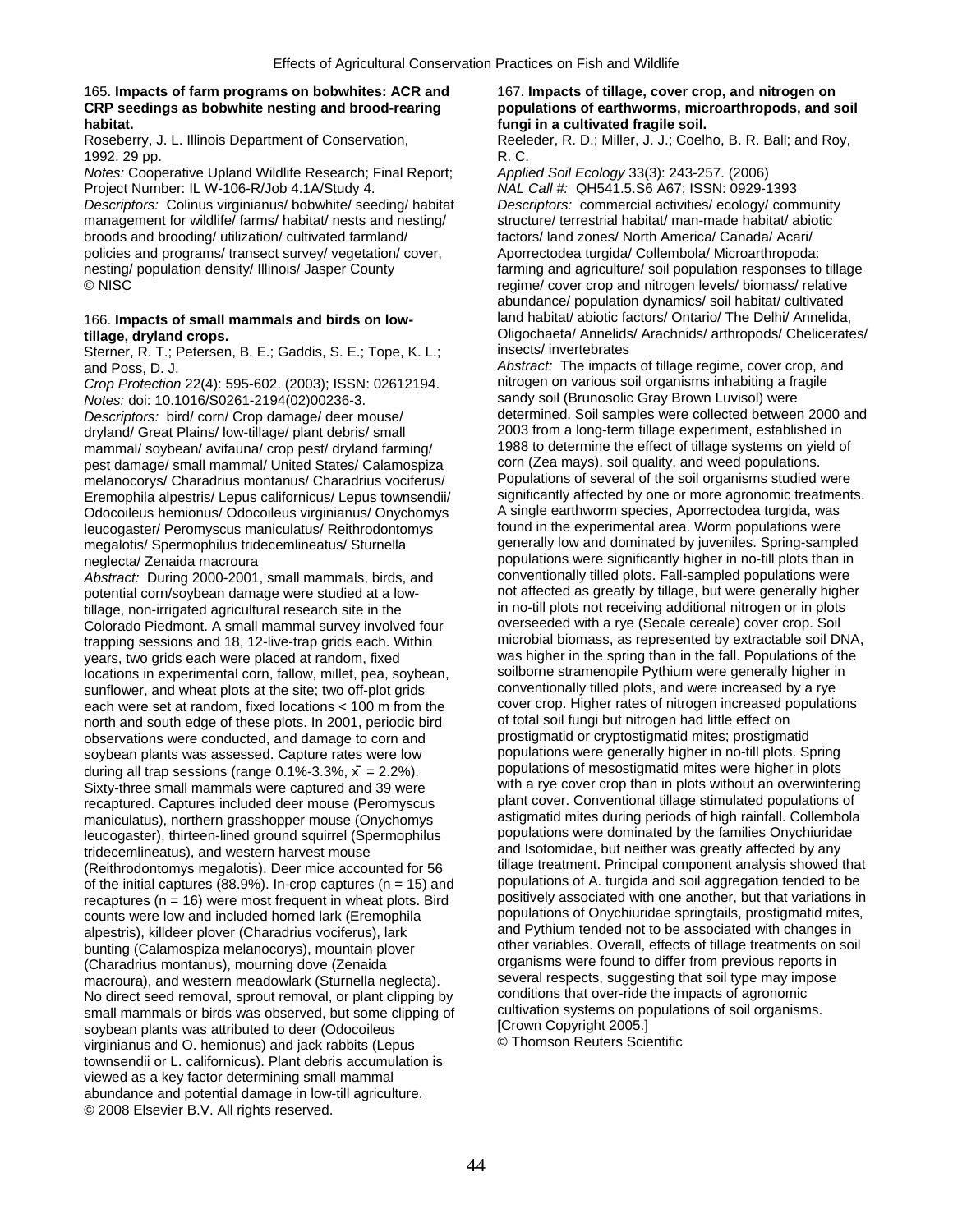*Journal of Field Ornithology* 74(1): 74-80. (2003) were present in CRP grasslands compared to eight in *NAL Call #:* 413.8 B534; ISSN: 02738570 pasturelands and nine in croplands. The presence of three *Descriptors:* California/ Charadrius montanus/ Imperial native bird species (sedge wren, dickcissel, and clay-Valley/ mountain plover/ shorebird/ Charadrius montanus colored sparrow) in CRP grasslands that were not found in Abstract: We surveyed Mountain Plovers (Charadrius pasturelands or croplands indicated that CRP grasslands montanus) wintering in the Imperial Valley of California in were an important habitat type for maintaining avian January 2001, and also recorded the types of crop fields diversity at Buffalo Ridge. used by plovers in this agricultural landscape. We tallied © NISC 4037 plovers in 36 flocks ranging in size from 4 to 596 Bermudagrass fields than other field types. Further, most **plantations for songbirds.**  recently been) grazed, primarily by domestic sheep. *Forest Landowner* 61(3): 16-19. (2002) Plovers used Bermudagrass fields only after harvest and *NAL Call #:* SD144.A15F67; ISSN: 10879110 subsequent burning. Examination of Christmas Bird Count *Descriptors:* conservation/ deforestation/ ecosystems/ data from 1950-2000 indicated that the Mountain Plover Global warming/ pesticides/ seed/ wildlife conservation/<br>has abandoned its historical wintering areas on the coastal forestry/ Biocides/ birds/ conservation/ ecosystem plains of California. Numbers in the Central Valley seem to have undergone recent declines also. We believe that the have undergone recent declines also. We believe that the *Abstract:* The improvements in the Conservation Reserve cultivated landscape of the Imperial Valley provides **Program** (CRP) for songbirds of pine plantations are wintering habitats for about half of the global population of discussed. These birds consume hordes of inspect pests,<br>Mountain Plovers. We attribute the current importance of dispering seeds and pollinating plants and help Mountain Plovers. We attribute the current importance of dispering seeds and pollinating plants and help in the<br>the Imperial Valley for Mountain Plovers to loss of native sustainment of healthy forest ecosystems. The facto the Imperial Valley for Mountain Plovers to loss of native sustainment of healthy forest ecosystems. The factors<br>coastal and Central Valley habitats rather than to a series of netated to the declining numbers are natural p coastal and Central Valley habitats rather than to a related to the declining numbers are natural population<br>behavioral switching of wintering areas through time. Future cycles, tropical deforestation, pesticide use, globa changes in specific cropping or management practices in and habitat alterations. the Imperial Valley will have a major impact on the  $\degree$  2008 Elsevier B.V. All rights reserved. conservation status of this species.

## 169. **The importance of Conservation Reserve Program Reserve Program lands in Michigan. fields to breeding grassland birds at Buffalo Ridge,** Furrow, Ly Thi

Leddy, Krecia L.; Higgins, Kenneth F.; and *Notes:* Masters Thesis

*South Dakota Academy of Science: Proceedings* 76: meadows/ agricultural conservation programs

*Notes:* Papers presented at The 82nd Annual Meeting of primarily on avian populations as indicators of wildlife<br>the South Dakota Academy of Science, April 25-26, 1997, habitat quality, In addition to avian species, mammal the South Dakota Academy of Science, April 25-26, 1997, habitat quality. In addition to avian species, mammals may<br>Northern State University, Aberdeen, South Dakota. Editor: also serve as indicators of wildlife habitat qua Northern State University, Aberdeen, South Dakota. Editor: also serve as indicators of wildlife habitat quality and have<br>Higgins, Kenneth F. elative

*Descriptors:* Passeriformes/ agricultural crops/ habits-<br>
behavior/ birds/ breeding/ Conservation Reserve Program/ and vegetative characteristics were examined on replicate behavior/ birds/ breeding/ Conservation Reserve Program/ and vegetative characteristics were examined on replicated<br>density/ ecosystems/ farmland/ grasslands/ habitat CP1 fields of 6 age classes and on agricultural fields density/ ecosystems/ farmland/ grasslands/ habitat CP1 fields of 6 age classes and on agricultural fields in<br>Cratiot County Michigan in 1992 and 1993 Additionally management/ habitat use/ management/ pastures/ species Gratiot County, Michigan in 1992 and 1993. Additionally,<br>diversity/ wildlife/ Minnesota, southwestern example and the original or scent stations were used to monitor m diversity/ wildlife/ Minnesota, southwestern predator scent stations were used to monitor medium sized<br>Abstract: Nongame birds were surveyed during summer predator scent stations with CRP fields. Results suggest that Abstract: Nongame birds were surveyed during summer mammals associated with CRP fields. Results suggest that<br>1995 at Buffalo Ridge in southwestern Minnesota, to say the structure and composition of various age classes of 1995 at Buffalo Ridge in southwestern Minnesota, to the structure and composition of various age classes of evaluate the importance of Conservation Reserve Program corrections can composition of various age classes of evaluate the importance of Conservation Reserve Program CRP fields influenced mammal abundance, richness, and<br>(CRP) grasslands to local avifauna. Bird abundance and diversity Reverting CRP lands to cropland may have (CRP) grasslands to local avifauna. Bird abundance and diversity. Reverting CRP lands to cropland may have compared among three habitat types<br>significant impacts on a diversity of mammal species composition were compared among three habitat types significant impacts on a diversity of mammal species that<br>CRP grasslands, pasturelands, and croplands) using an denend on habitat conditions provided by these grassland index to breeding bird density (i.e., number of singing  $\heartsuit$  NISC males/transect area), percent species composition, and total species richness. Vertical height and density of vegetation were measured early in the growing season (mid-May) and during the peak of the growing season (mid-June) to determine whether vegetative structure was related to bird use of vegetation. Conservation Reserve Program fields had higher vegetation measurements and supported higher bird densities and species richness than

168. **The Imperial Valley of California is critical to** pasturelands and croplands. Mean bird density (birds/100 **wintering mountain plovers. ha**) in CRP grasslands was 312.5 compared to 166.7 in<br>Wunder, M. B. and Knopf, F. L. **hall can be a compared to the contract of the section of the section of the pasturelands and only 75.0 in** pasturelands and only 75.0 in croplands. Ten bird species

## 170. Improving Conservation Reserve Program pine

Drew Lanham, J.; Ellenberger, J. E.; and Schweitzer, S. H. forestry/ Biocides/ birds/ conservation/ ecosystems/ forestry/ seeds

Program (CRP) for songbirds of pine plantations are cycles, tropical deforestation, pesticide use, global warming

## © 2008 Elsevier B.V. All rights reserved. 171. **The influence of field age on mammalian relative abundance, diversity, and distribution on Conservation**

East Lansing, MI: Michigan State University, 1995.

Descriptors: conservation/ wildlife distribution/ prairies/ 105-111. (1997) *Abstract:* Past research evaluating wildlife use of *NAL Call #:* 500 SO82; ISSN: 0096-378X.<br>*Notes:* Papers presented at The 82nd Annual Meeting of example increasive on avian populations as indicators of wildlife Higgins, Kenneth F.<br>Descriptors: Passeriformes/ agricultural crops/ habits-<br>Small mammal abundance, species composition, divers depend on habitat conditions provided by these grasslands.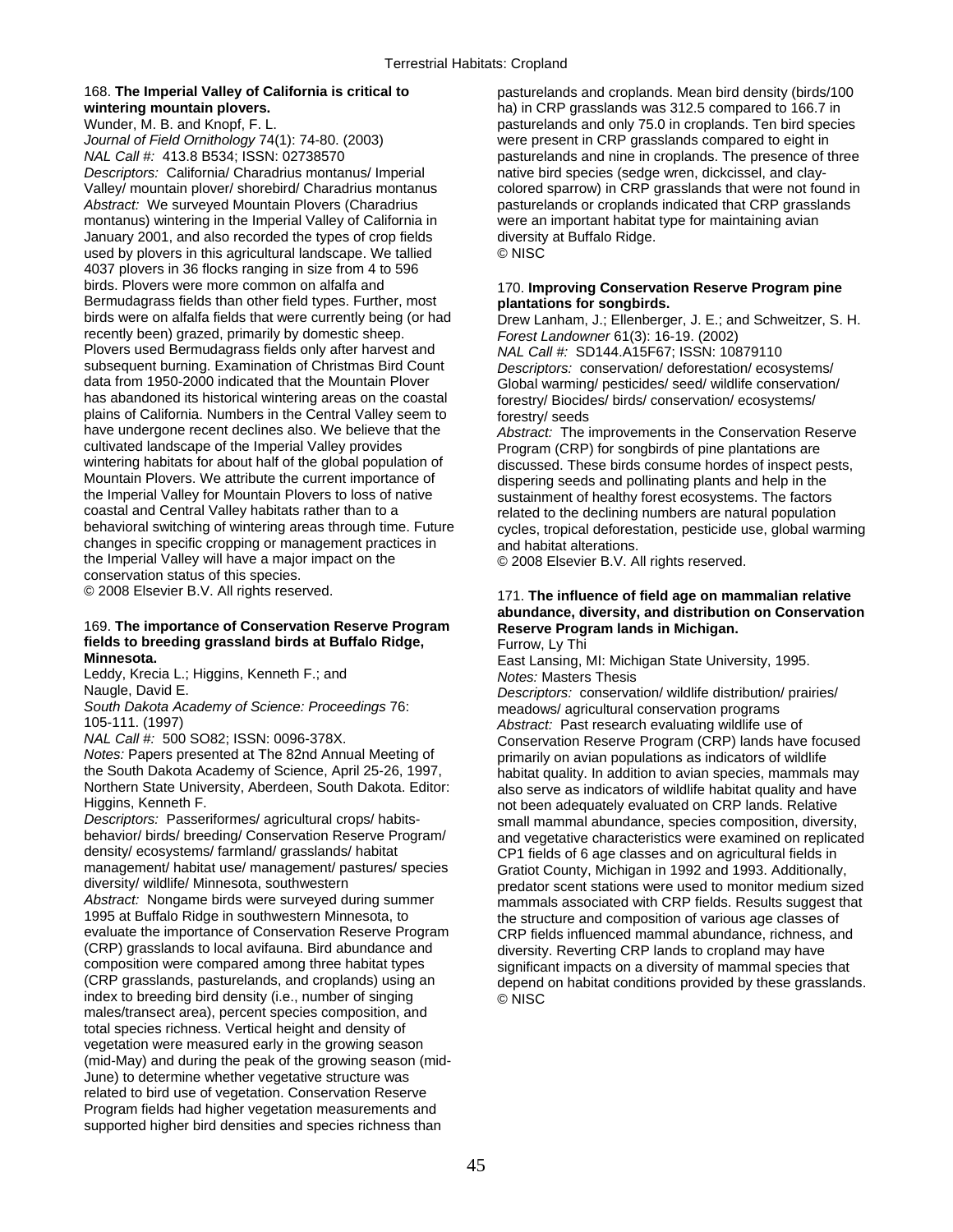# 172. **Influence of intercropping canola or pea with** Principal component analysis illustrated the responses of

Butts, R. A.; Floate, K. D.; David, M.; Blackshaw, R. E.; and Burnett, P. A. Habitat selection and use in birds is a multiscale

*NAL Call #:* QL461.E532; ISSN: 0046225X considered when evaluating bird use of rowcrops.

*Descriptors:* agroecosystems/ biological control/ Canada/ © Thomson Reuters Scientific diversity/ intercropping/ polyculture/ agricultural practices/ Bembidion/ Brassica napus/ Carabidae/ Coleoptera/ **habitat.** 

*Abstract:* Pitfall traps were used to compare assemblages *Wildlife Society Bulletin* 30(3): 888-898. (Fall 2002) of ground beetles (Coleoptera: Carabidae) among *NAL Call #:* SK357.A1W5; ISSN: 0091-7648 treatments of two intercrop trials replicated at each of two *Descriptors:* conservation measures/ land and freshwater sites in each of three years. The first trial comprised canola zones/ comprehensive zoology/ habitat management/<br>(Brassica napus L.) and barley (Hordeum vulgare L.) in [llinois: South and west central/ Conservation Reserve (Brassica napus L.) and barley (Hordeum vulgare L.) in Illinois: South and west central/ Conservation Reserve<br>monoculture and three intercrop treatments of canola and Program/ landscape structure/ upland wildlife habitat monoculture and three intercrop treatments of canola and Program/ landscape structure/ upland wildlife habitat/<br>
parley. The second trial comprised pea (Pisum sativum L.) Phasianidae: Galliformes, Aves/ birds/ chordates/ and barley in monoculture and three intercrop treatments of vertebrates pea and barley. Treatment had little effect on species © Thomson Reuters Scientific richness. For taxa combined, a significant effect of<br>treatment was detected in 3 of 11 cases, reflecting greater treatment was detected in 3 of 11 cases, reflecting greater<br>
captures of beetles in canola or pea than in barley.<br>
Captures of individual taxa were compared among canola<br>
Creative Society Bulletin 26(2): 227-231. (1998)<br>
F

## 173. **Influence of landscape composition on bird use of** © NISC **rowcrop fields.**

Best, Louis B.; Bergin, Timothy M.; and<br>
Freemark, Kathryn E.<br>
Freemark, Kathryn E. Sand Sieving, K. E.<br>
Journal of Wildlife Management 65(3): 442-449. (2001)<br>
Jones, G. A. and Sieving, K. E.<br>
Descriptors: wildlife managem and the habitat coverages in the landscape by using 2<br>
multivariate procedures. We derived 3 landscape scenarios<br>
from a cluster analysis of the original habitat variables; the<br>
abundances of 7 bird species differed signif

**barley on assemblages of ground beetles (Coleoptera:** bird species to landscape composition; species responses depended upon the relative use (ranging from resident to carabidae). depended upon the relative use (ranging from resident to occasional) that the birds made of the rowcrop fields. *Environmental Entomology* 32(3): 535-541. (2003) phenomenon, and the landscape context should be

## agroecology/ beetle/ biological control/ community 174. **Influence of the Conservation Reserve Program on composition/** intercropping/ species diversity/ Amara/ **and scape structure and potential upland wildlife** landscape structure and potential upland wildlife

Weber, Whitney L.; Roseberry, John L.; and Woolf, Alan Phasianidae: Galliformes, Aves/ birds/ chordates/

© 2008 Elsevier B.V. All rights reserved. wide variety of grassland birds, including the grasshopper sparrow.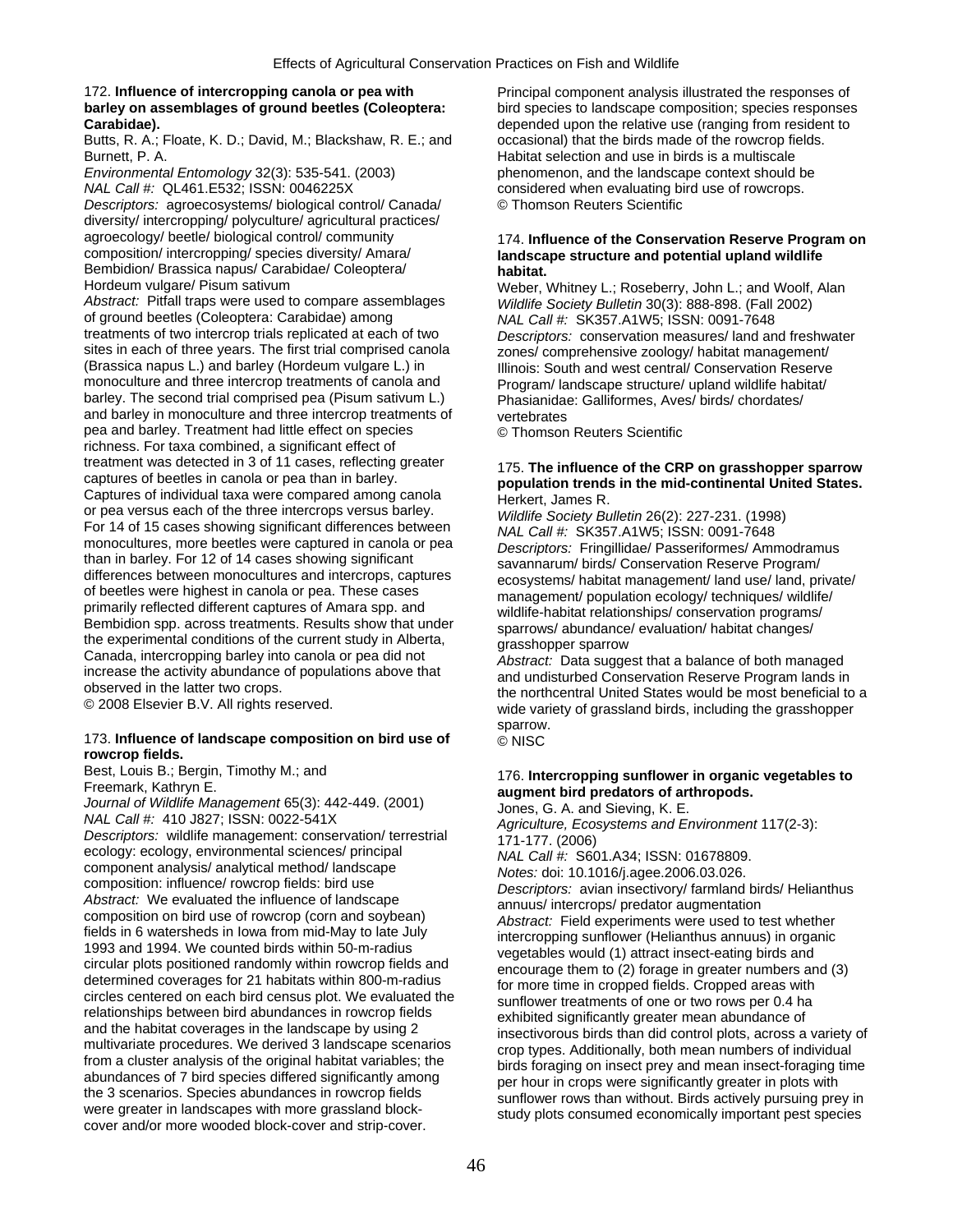and did not damage crops during the study. The addition of management/ mammalian prey/ Bos taurus and Ovis aries/ sunflower intercrops proved to be an effective habitat Circadian activity/ home range/ habitat utilization/ potential modification for augmenting avian insectivore numbers and livestock conflicts and management implications/ cultivated insect-foraging time in organic vegetables. land habitat/ agricultural wildland matrix/ Minnesota/ Red

## 177. **Land-use changes and hunter participation: The** © Thomson Reuters Scientific **case of the Conservation Reserve Program.**

*Resource Conference* (54th): 382-390. (1989) **webs.**  *NAL Call #:* 412.9 N814; ISSN: 0078-1355 [NAWTA] Sanchez Moreno, Sara; Minoshima, Hideomi; **Descriptors: erosion control/ land use/ soil conservation/** Ferris, Howard: and Jackson, Louise E. wildlife management/ United States **Network 1998** Nematology 8(5): 703-715. (2006); ISSN: 1388-5545 This citation is from AGRICOLA. *Descriptors:* commercial activities/ ecology/ trophic

# **Saskatchewan.** composition/ food webs/ soil fauna/ influence of soil

*Prairie Forum* 30(1): 11-24. (2005); ISSN: 03176282 and community composition/ impact of soil management *Descriptors:* Jand use change/land use planning/ pature *Descriptors:* land use change/ land use planning/ nature cultivated land habitat/ soil food webs and commun<br>conservation/ prairie/ waterfowl/ Canada/ North America/ composition/ Nematoda/ invertebrates/ nematodes conservation/ prairie/ waterfowl/ Canada/ North America/ Saskatchewan/ Anas/ Anatidae/ Anser *Abstract:* The purported benefits of conservation tillage *Abstract:* Most agricultural producers in the northern Great and continuous cropping in agricultural systems inclu<br>Plains consider themselves to be good stewards of the enhancement of soil ecosystem functions to improve Plains consider themselves to be good stewards of the enhancement of soil ecosystem functions to improve<br>
land whether they are ranchers or grain farmers In entitient availability to crops and soil C storage. Studies land, whether they are ranchers or grain farmers. In example in nutrient availability to crops and soil C storage. Studies<br>Furopean culture, the notion of stewardship is rooted in a example relating soil management to comm European culture, the notion of stewardship is rooted in a biblical context in which the steward maintains the development of bioindicators and the assessment of the productivity of his master's money. Today, the conservation consequences of management practices on the soil food productivity of his master's money. Today, the conservation consequences of management practices on the soil food<br>movement has expanded stewardship to mean the proper web. During one year (December 2003-December 2004), movement has expanded stewardship to mean the proper web. During one year (December 2003-December 200<br>care of the natural system, and many farmers consider we studied the influence of continuous cropping (CC), care of the natural system, and many farmers consider we studied the influence of continuous cropping (CC),<br>cood stewardship to mean clean, healthy crops from fence intermittent fallow (F), standard tillage (ST) and no til good stewardship to mean clean, healthy crops from fence line to fence line. In many ways, the biblical notion of (NT) on the nematode assemblage and the soil food web in stewardship works against the conservation of native a legume-vegetable rotation system in California. The most<br>habitats Over much of the last century when stewardship intensive systems included four crops during the study habitats. Over much of the last century, when stewardship intensive systems included four crops during the study<br>was coupled with pro-grain production policies, farmers period. Tillage practices and cropping pattern strong was coupled with pro-grain production policies, farmers period. Tillage practices and cropping pattern strongly<br>Freacted by bringing land into "production" and strongly influenced nematode faunal composition, and the soil reacted by bringing land into "production" and interestion influenced nematode faunal composition, and the soi<br>Saskatchewan's landscape changed dramatically to the web, at different soil depths. Management effects on Saskatchewan's landscape changed dramatically to the web, at different soil depths. Management effects on<br>detriment of waterfowl and wildlife habitat in general nematode taxa depended on their position along the detriment of waterfowl and wildlife habitat in general.<br>However since the 1980s, the landscape of Saskatchewan coloniser-persister (cp) scale and on their trophic roles. At However, since the 1980s, the landscape of Saskatchewan coloniser-persister (cp) scale and on their trophic roles. At controller the last sampling date (December 2004), Mesorhabditis has changed significantly again as prod has changed significantly again as producers have adjusted the last sampling date (December 2004), Mesorhabditis<br>how they farm the land. The amount of land in permanent and Acrobeloides were positively associated with NH4+ how they farm the land. The amount of land in permanent and Acrobeloides were positively associated with  $\frac{1}{10}$  cover is roughly the same now as it was in the 1960s and while Panagrolaimus and Plectus were negatively cover is roughly the same now as it was in the 1960s and while Panagrolaimus and Plectus were negatively<br>1970s, While the land that has been reseeded to grass correlated with certain phospholipid fatty acids (PLFA). 1970s. While the land that has been reseeded to grass correlated with certain phospholipid fatty acids (PLFA).<br>does not have the same ecosystem integrity as native Microbial-feeders were in general associated with both does not have the same ecosystem integrity as native Microbial-feeders were in general associated with both<br>
prairie, it does provide more ecosystem functions than the bacterial and fungal PLFA, microbial biomass C (MBC) b prairie, it does provide more ecosystem functions than the cropland it replaced. That is great news for those chloroform fumigation-extraction, total C and N, NH4+ and<br>concerned about waterfowl conservation, but it is not the NO3-, and were most abundant in the surface soil of the concerned about waterfowl conservation, but it is not the NO3-, and were most abundant in the surface soil of the<br>Whole picture This paper examines economic and policy-NTCC treatment. Fungal-feeders were more closely relat whole picture. This paper examines economic and policy-<br>hased causes of landscape changes in Saskatchewan, the forest to PLFA markers of fungi than to ergosterol, a purported based causes of landscape changes in Saskatchewan, the to PLFA markers of fungi than to ergosterol, a purported<br>effects of these changes on waterfowl populations, and fungal sterol. Discolaimus, Prionchulus, Mylonchulus an effects of these changes on waterfowl populations, and fungal sterol. Discolaimus, Prionchulus, Mylonchu<br>habitat evaluations undertaken as part of the North Aporcelaimidae, in contrast, were associated with habitat evaluations undertaken as part of the North American Waterfowl Management Plan (NAWMP). © 2008 Elsevier B.V. All rights reserved. the thigher levels of the soil food web did not respond to the

*Descriptors:* damage caused by animals/ conservation/ nutrition/ diet/ prey/ behavior/ activity patterns/ ecology/ man-made habitat/ land zones/ Canis lupus: damage to livestock/ conservation measures/ livestock conflicts

© 2008 Elsevier B.V. All rights reserved. River Valley/ Mammalia, Carnivora, Canidae/ carnivores/ chordates/ mammals/ vertebrates

## Langner, L. L. 180. **Linking soil properties and nematode community**  *Transactions of the North American Wildlife and Natural* **composition: Effects of soil management on soil food**

structure/ terrestrial habitat/ man-made habitat/ Nematoda: 178. **Land-use policy change and the ramifications for** farming and agriculture/ tillage and continuous cropping/ Impact of soil management on food webs and community Riemer, G. management/ community structure/ soil habitat/ food webs<br> *Prairie Forum* 30(1): 11-24 (2005): ISSN: 03176282 and community composition/ impact of soil management/ intermittent fallow and deeper soil layers. The organisms in continuous input of C in the soil and a long recovery period 179. Landscape use and movements of wolves in<br>
relation to livestock in a wildland-agriculture matrix.<br>
Chavez, Andreas S. and Gese, Eric M.<br>
Journal of Wildlife Management 70(4): 1079-1086. (2006)<br>
NAL Call #: 410 J827; I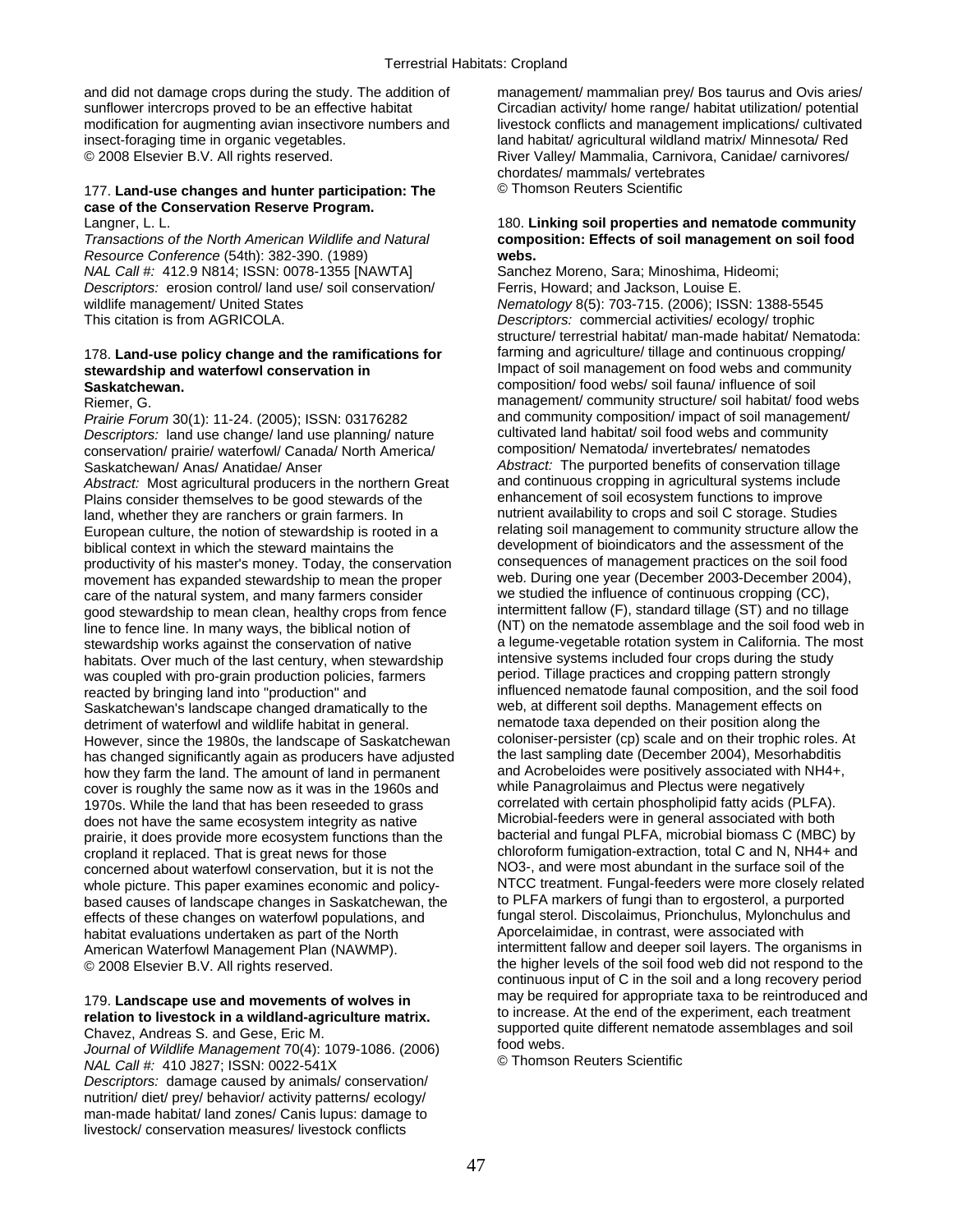## 181. **Male dickcissels feed nestlings in east-central** *Abstract:* 1. Vegetative buffers in agricultural landscapes **Illinois.** can provide a range of important ecological services,

Maddox, J. D. and Bollinger, E. K. including conservation of native flora and fauna, *Wilson Bulletin* 112(1): 153-155. (Mar. 2000) enhancement of biological pest control and reduction of food availability/ Illinois/ Spiza americana/ dickcissel/ birds/ We investigated whether the benefits of field margins that

*Abstract:* We observed male Dickcissels (Spiza americana) quail Colinus virginianus populations extended to the commonly feeding nestlings in Conservation Reserve enhancement of biological pest control in adjacent Program (CRP) fields in 1997 in east-central Illinois. Male conservation tillage cotton fields. 2. Densities of a selection Dickcissels fed nestlings at six of the eight nests we of insect species and the predation and parasitism rates of observed, accounting for 37% of the total nest visits.<br>
Insect pest species were measured in first- and sec Overall, females made significantly more nest visits than year field margins established for bobwhite quail as well as males. However, at the six male-assisted nests, the number in an adjacent cotton crop. 3. Second-year field margins<br>of male and female nest visits did not differ significantly. yielded higher densities of all species sampl Male Dickcissel feeding behavior may have been prompted by low food abundance. Males were not observed feeding thrips and their predator, Orius insidiosus, were the only nestlings in 1998, when overall nest success was higher species that were also more abundant in the adjacent and nestling starvation was less than in 1997. cotton field. Tachinids and Trichogramma and Lygus

*Southwestern Naturalist* 39: 11-10. (1994) this species is severely food-limited in the field margins *NAL Call #:* 409.6 So8; ISSN: 0038-4909 established for bobwhite quail. 6. Synthesis and<br>Descriptors: Mammalia/ species composition/ species applications. This study shows that field margins designed *Descriptors:* Mammalia/ species composition/ species applications. This study shows that field margins designed diversity/ succession/ nature reserves/ Texas/ conservation/

*Abstract:* Species diversity and composition of small adjustments in the vegetative composition of these field<br>mammals were each compared between Conservation **margins**, such as adding early season nectar-producing mammals were each compared between Conservation margins, such as adding early season nectar-producing<br>Reserve Program (CRP) grasslands and native shortgrass plants, it may be feasible to combine biodiversity and pest-Reserve Program (CRP) grasslands and native shortgrass plants, it may be feasible to combine biodiversity and pest-<br>prairie on the Southern High Plains of Texas. Small control benefits and thereby optimize the overall ecol prairie on the Southern High Plains of Texas. Small control benefits and thereby optimize the overall ecological<br>mammals were livetrapped in all four seasons during a one-<br>services to be gained. © 2006 British Ecological S mammals were livetrapped in all four seasons during a one-<br>services to be gained. © 2006 Elsevied. On British Ecology vear interval at six CRP sites (1, 2, and 3 years o year interval at six CRP sites (1, 2, and 3 years of age) and two control sites. Two factors (vegetational heterogeneity and age of habitat) known to affect species diversity were 184. **Management of fields for nocturnal use by**  analyzed by a variety of quantitative methods. No **wintering American woodcock.**  significant differences in mammalian diversity (Fisher's log Welch, James R.; Krementz, David G.; and series alpha) were found among sites, and diversity was Berdeen, James B. not significantly correlated with vegetational heterogeneity *Georgia Journal of Science* 59(2): 101-107. (2001); or site age. Species composition (proportional density of ISSN: 0147-9369 season. Regardless of season, a priori hierarchical ecology/ man-made habitat/ land and freshwater zones/ comparisons revealed significant differences in the Scolopax minor (Scolopacidae): farming and agriculture/ proportional abundances of species between all CRP sites habitat management/ habitat utilization/ cultivated land as a group and in the control sites. The CRP grasslands habitat/ Georgia/ Greene, Morgan and Oconee Counties/ simulate shortgrass prairies in species diversity, but not in old field management strategy/ nocturnal use/ wintering species composition. Differences in species composition birds/ Scolopacidae/ Charadriiformes, Aves/ birds/ between CRP grasslands and shortgrass prairie may be a chordates/ vertebrates result of the lack of natural disturbances (i.e., grazing, fire) © Thomson Reuters Scientific on the CRP grasslands.

# 183. **Management of field margins to maximize multiple** Hoffman, Catherine L.

Olson, D. M. and Wackers, F. L. Braun, C. E.; 6th ed. *Journal of Applied Ecology* 44(1): 13-21. (2007) Bethesda, MD: Wildlife Society, 2005. *NAL Call #:* 410 J828; ISSN: 00218901. *Notes:* 0933564155 (ISBN). northern bobwhite/ plant succession/ vegetative buffers

*NAL Call #:* 413.8 W692; ISSN: 0043-5643 agrochemical drift. Typically, studies addressing the impact *Descriptors:* feeding behavior/ paternal behavior/ nests/ of such vegetative elements focus on one particular benefit. United States **had been established for conservation of northern bobwhite** bobwhite insect pest species were measured in first- and secondyielded higher densities of all species sampled, with the exception of staphylinids and cotton aphids. Despite this. © ProQuest species, appeared to prefer the field margin vegetation over the cotton. 4. Overall, the impact of second-year margins 182. **Mammalian species composition, diversity, and** on the cotton crop did not significantly differ from first-year **succession in Conservation Reserve Program** margins with regard to pest occurrence or biological control. **grasslands.** 5. Analysis of the sugar content in Meteorus autographae, a Hall, D. L. and Willig, M. R. generalist parasitoid of Lepidoptera larvae, suggested that United States<br>
Abstract: Species diversity and composition of small adjustments in the vegetative composition of these field

species) was significantly different among all sites in each *Descriptors:* commercial activities/ conservation measures/

## © ProQuest 185. **Managing farmlands for wildlife.**

Warner, Richard E.; Walk, Jeffery W.; and **ecological services.** In: Techniques for wildlife investigations and management/ *Notes:* doi: 10.1111/j.1365-2664.2006.01241.x. *Descriptors:* commercial activities/ conservation measures/ *Descriptors:* ecological services/ Insect conservation/ man-made habitat/ comprehensive zoology: farming and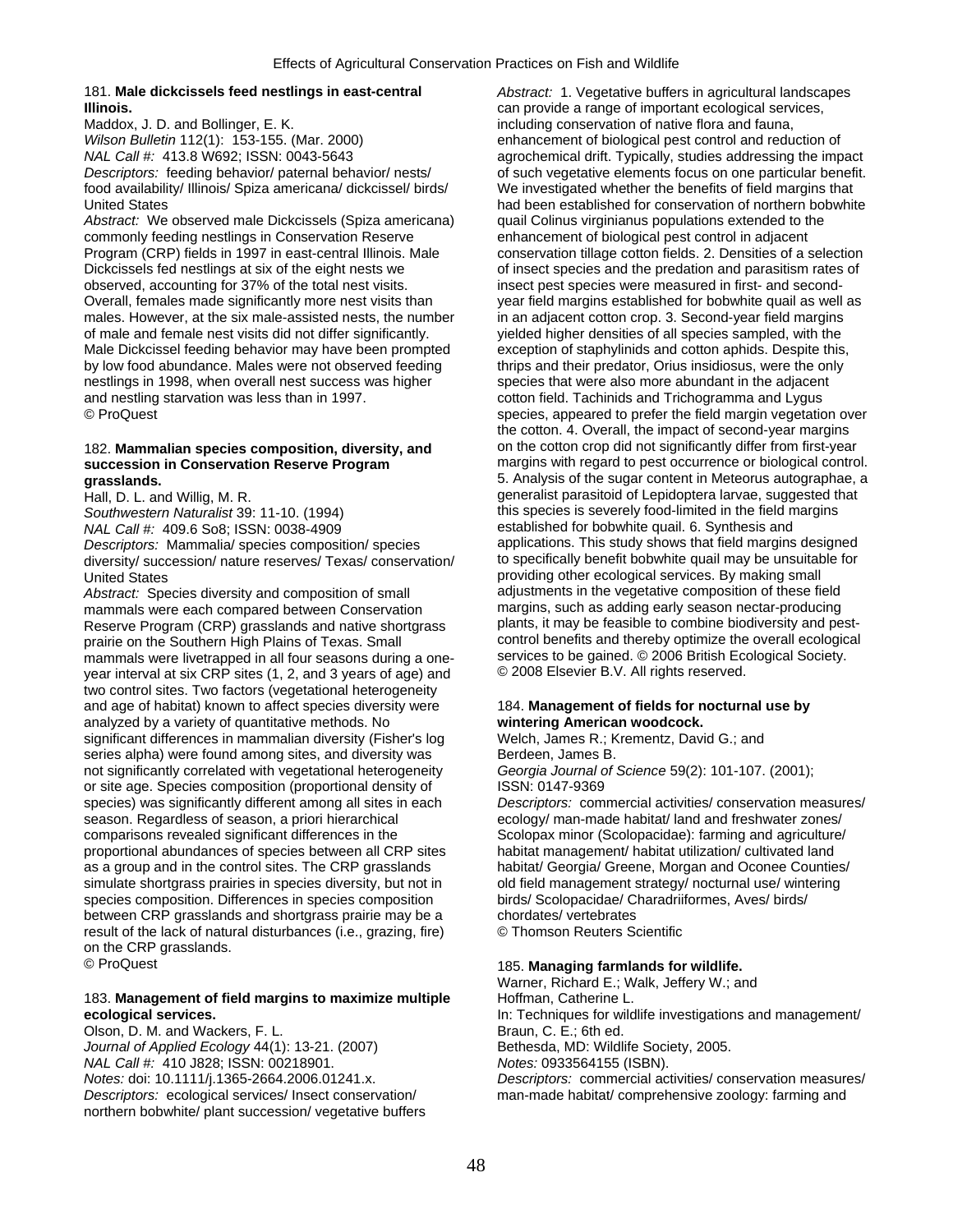agriculture/ farming impact on wildlife/ habitat management/ within a landscape, through enrollment or periodic Farmland management for wildlife/ cultivated land habitat/ manipulation of fields, produces the highest and most Farmlands/ habitat management for wildlife stable overall wildlife diversity. © Thomson Reuters Scientific © NISC

Resources Conservation Service (NRCS), 2002 **seasons in southern Ontario, Canada.**  http://www.greatplains.org/resource/1999/mancrp/

United States/ cropland/ habitat management/ wildlife *Descriptors:* Canada/ Farmland birds/ Ontario/ use of

*NAL Call #:* SD144.A15F67; ISSN: 1087-9110 crop types in three southern Ontario counties during the *Descriptors:* Galliformes/ Odontophoridae/ Colinus 1988 breeding (May-July) and 1987 and 1988<br>
virginianus/ birds/ Conservation Reserve Program/ (August-September) seasons, using canonical virginianus/ birds/ Conservation Reserve Program/ (August-September) seasons, using canonical ecosystems/ farmland/ habitat management/ management/

Abstract: High quail populations are traditionally associated Essex, vineyards Vitae spp. in Niagara and corn Zea ma<br>with farmland and cultivated areas, but bobwhite numbers (maize) in all three countries. Bird assemblages with farmland and cultivated areas, but bobwhite numbers (maize) in all three countries. Bird assemblages differed areas, but bobwhite numbers (maize) in all three countries. Bird assemblages difference connection of the s can be successfully managed on forested land as well. between counties because corn in Norfolk had more<br>Frequent soil and vegetation disturbance is critical to a diacent wetlands and woodlands than those in Essex. Frequent soil and vegetation disturbance is critical to adjacent wetlands and woodlands than those in Essex.<br>maintaining good quail habitat. The author discusses the During the breeding season (1988), significant habitat maintaining good quail habitat. The author discusses the limitations of the Conservation Reserve Program and variables explaining variation in bird assemblages (in order<br>timber management on the production of bobwhite quail. of importance) were adjacent apple orchards, wetlands, timber management on the production of bobwhite quail. © NISC and "other" wooded habitats and apple as the crop (as

# wildlife and plant species in a temperate agro-

in 5 age classes (1-5 growing seasons) of CRP fields in Gratiot County, Michigan in 1992. Models developed from 190. **National survey of Conservation Reserve Program**<br>the data indicate that both field specific and landscape (CRP) participants on environmental effects, wildlife the data indicate that both field specific and landscape **(CRP) participants on environmental effects, wildlife**  variables are important in predicting wildlife abundance and **issues, and vegetation manageme**<br>diversity, Field specific variables that describe the **Allen, A. W. and Vanderever, M. W.** diversity. Field specific variables that describe the Allen, A. W. and Vanderever, M. W.<br>Successional changes in vegetation composition and Fort Collins, CO: U.S. Geological Survey, Fort Collins successional changes in vegetation composition and Fort Collins, CO: U.S. Geological Survey, Fort Collins (Science Center ; USGS BSR 2003-001, 2003. 56 p. structure of CRP fields were important in predicting the Science Center ; USGS BSR 2003-001, 2003. 56 p.<br>Frelative abundance and diversity of invertebrate and avian Motes: ADA418145XSP; Biological Sciences Report; relative abundance and diversity of invertebrate and avian *Notes:* ADA418145XSP; Biological Sciences Report; species. Landscape variables such as the proportion and Prepared in cooperation with Johnson Controls in the same<br>Services, Inc., Fort Collins, CO 80526-8118. juxtaposition of different cover types within the landscape Services, Inc., Fort Collins, CO 80526-8118.<br>Services, Inc., Fort Collins, CO 80526-8118.<br>http://www.fort.usgs.gov/products/publications/21075/ also significantly (P \$< \$ 0.10) affected wildlife diversity http://www.<br>and abundance. Maintaining a diversity of CRP age classes. 21075.pdf and abundance. Maintaining a diversity of CRP age classes

## 186. **Managing your CRP for wildlife.** 189. **A multivariate analysis of bird species**  United States Department of Agriculture, Natural **composition and abundance between crop types and**<br>
Resources Conservation Service (NRCS), 2002 **Seasons in southern Ontario, Canada.**

mancrp.htm<br> **Ecoscience** 8(2): 173-184. (2001)<br> *Descriptors:* Conservation Reserve Program/ **Ecoscience** 8(2): 173-184. (2001) *Descriptors:* Conservation Reserve Program/ *NAL Call #:* QH540.E366; ISSN: 11956860 habitat management/ wildlife crops/ abundance/ agricultural land/ avifauna/ community Abstract: Addressed the issue of wildlife habitat composition/ crop plant/ habitat use/ multivariate analysis/ management and enhancement practices to better target seasonality/ Canada/ Glycine max/ Malus/ Vitis/ Zea mays<br>Abstract: Many farmland bird species are declining in North Abstract: Many farmland bird species are declining in North America and Europe, yet there are few data documenting 187. **Managing your forest for bobwhite quail: Build and** bird use of agricultural landscapes, especially in Canada. **maintain a habitat that works. This information is needed in order to identify candidate**<br>Chamberlain, Michael J. **Chamberlain, Michael J.** Michael J. **Chamberlain**, Michael J. **Chamberlain**, Michael J. factors contributing to declines. We examined the influence *Forest Landowner* 59(3): 35-37. (2000) of crop type and adjacent habitat on birds in fields of four<br> *NAL Call #*: SD144 A15F67: ISSN: 1087-9110 wildlife/ bobwhite quail<br>Abstract: High quail populations are traditionally associated Essex, vineyards Vitae spp. in Niagara and corn Zea mays distinct from adjacent apple orchards). During migration, 188. Modeling the effects of Conservation Reserve apple as the crop was most important, followed by crop<br> **Program lands on the diversity and abundance of** type corn (distinct from adjacent corn). Adjacent wetlands<br>
wildli most important, followed by grape as the crop (distinct from **ecosystem.**  Example 1987. Based on<br>Minnis, Richard B. and State University, 1996.<br>East Lansing, MI: Michigan State University, 1996.<br>East Lansing, MI: Michigan State University, 1996. East Lansing, MI: Michigan State University, 1996.<br>
Median vector distances in ordination space as a measure<br>
Motes: Degree: MSc<br>
Descriptors: Conservation Reserve Program/abundance/<br>
diversity/models/conservation/land use

*Descriptors:* ground water/ Air quality/ soil erosion/ wildlife/ plants Botany/ fire hazards/ surveys/ long range Time/ environmental impact/ land use/ Conservation Reserve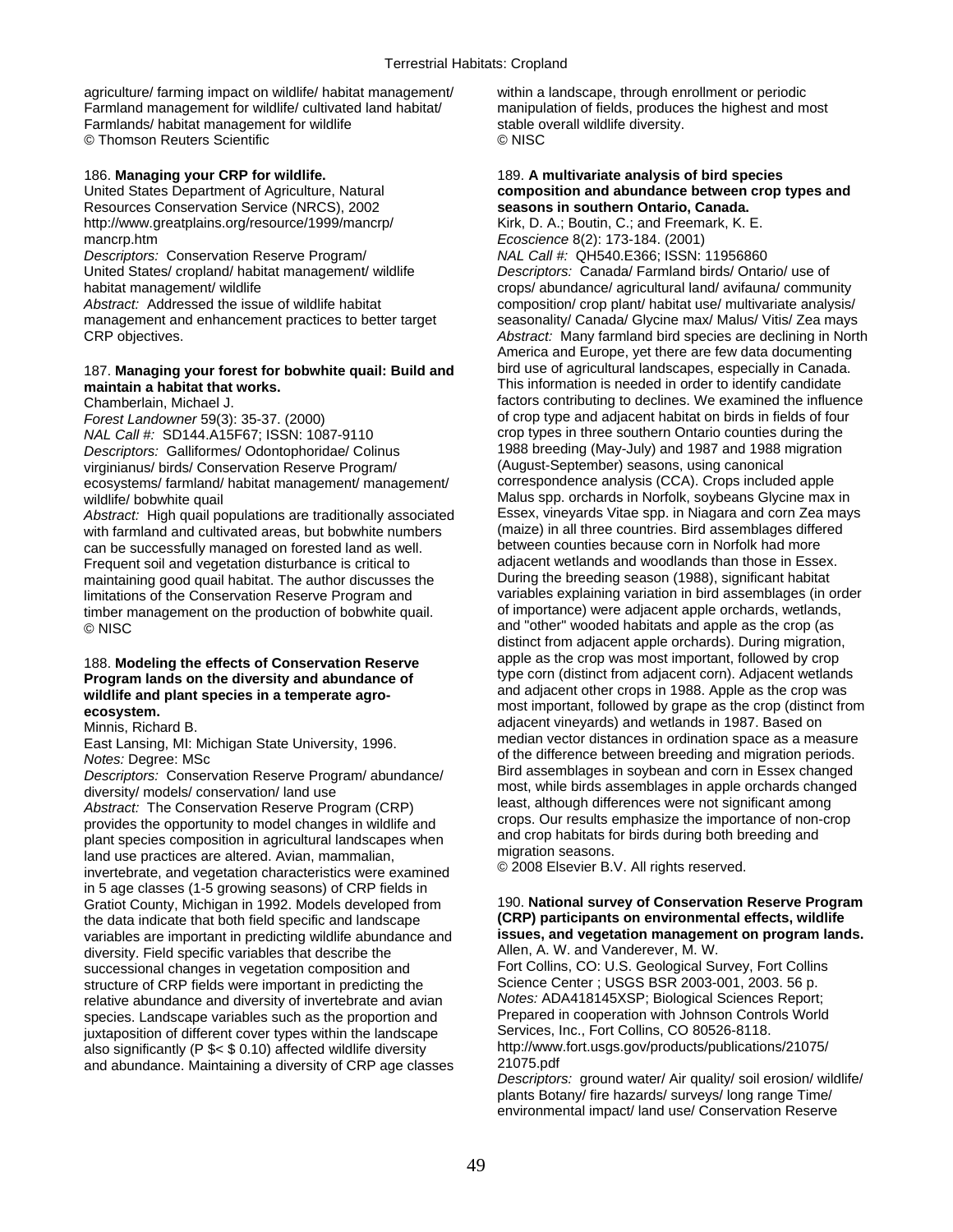and food agricultural equipment facilities and operations/ report estimates how retiring cropland benefits natural medicine/ biology/ ecology/ environmental pollution and resources under three scenarios of CRP enrollment. control

*Abstract:* A national survey of Conservation Reserve 192. **Nest and brood survival of lesser prairie-chickens**  Program (CRP) contractees was completed to obtain **in west central Kansas.**<br>
information about environmental and social effects of the Fields, T. L.; White, G. C.; Gilgert, W. C.; and information about environmental and social effects of the program on participants, farms, and communities. Of Rodgers, R. D.<br>interest were observations concerning wildlife, attitudes Journal of Wild. about long-term management of program lands, and *NAL Call #:* 410 J827; ISSN: 0022541X. effectiveness of U.S. Department of Agriculture (USDA) *Notes:* doi: 10.2193/0022-541X(2006)70 assistance in relation to these issues. Surveys were [931:NABSOL]2.0.CO;2. delivered to 2,189 CRP participants with a resultant *Descriptors:* brood survival/ Conservation Reserve response rate of 64.5%. Retired farmers represented the Program/ greater prairie-chicken/ Kansas/ lesser prairielargest category of respondents (52%). Enhanced control of chicken/ nest survival/ radiotelemetry/ Tympanuchus soil erosion was the leading benefit of the CRP reported. cupido/ Tympanuchus pallidicinctus<br>Over 73% of respondents observed increased numbers of a higher or We evaluated the effect of Over 73% of respondents observed increased numbers of *Abstract:* We evaluated the effect of habitat use and other wildlife associated with lands enrolled in the program. The sources of variation on survival of lesser prairie-chicken<br>Tympanuchus pallidicinctus) and greater prairie-chicker majority of readers including majority of respo majority of respondents reported CRP benefits, including (Tympanuchus pallidicinctus) and greater prairie-chicken<br>increased quality of surface and ground waters, improved (Tympanuchus cupido) nests and broods. Daily nest a increased quality of surface and ground waters, improved (Tympanuchus cupido) nests and broods. Daily nest and<br>air quality, control of drifting snow, and elevated brood-survival probabilities were a function of a quadratic air quality, control of drifting snow, and elevated brood-survival probabilities were a function of a quadratic<br>opportunities to hunt or simply observe wildlife as part of time trend, and both declined as the season progre opportunities to hunt or simply observe wildlife as part of time trend, and both declined as the season progressed.<br>daily activities, income stability, improved scenic quality of Daily nest survival was negatively associat farms and landscapes, and potential increases in property and daily brood survival was positively associated with values and future incomes also were seen as program values and future incomes also were seen as program brood age. Lastly, broods tended by adult females had<br>benefits. Negative aspects, reported by a smaller number of bigher daily survival rates than broods reared by subad benefits. Negative aspects, reported by a smaller number of higher daily survival rates than broods reared by subadult respondents, included seeing the CRP as a source of females. The probability of a nest surviving from 1 respondents, included seeing the CRP as a source of females. The probability of a nest surviving from 10 May to<br>weeds, fire hazard, and attracting unwanted requests for  $\frac{1}{1}$  lune was 0.72 (SF = 0.06). The probability weeds, fire hazard, and attracting unwanted requests for  $\frac{1 \text{ June}}{\text{ sample}}$  1 June was 0.72 (SE = 0.06). The probability of a brood trespass. Over 75% of respondents believed CRP benefits trespass. Over 75% of respondents believed CRP benefits surviving from 1 June to 30 July (hatch to 60 days<br>to wildlife were important. A majority of respondents (82%) sure posthatch) was 0.49 (SF = 0.19) and 0.05 (SF = to wildlife were important. A majority of respondents (82%) posthatch) was 0.49 (SE = 0.19) and 0.05 (SE = 0.03) for<br>believed the amount of assistance furnished by USDA broods reared by adults and subadults respectively believed the amount of assistance furnished by USDA broods reared by adults and subadults, respectively.<br>
related to planning and maintaining wildlife habitat-<br>
Although nesting females and females with broods w related to planning and maintaining wildlife habitat-<br>associated with CRP lands was appropriate. Nearly 51% of a surging Conservation Reserve Program grasslands, there associated with CRP lands was appropriate. Nearly 51% of using Conservation Reserve Program grasslands, there<br>respondents would accept incorporation of periodic<br>appeared to be no benefit to nest and brood survival dur respondents would accept incorporation of periodic entity appeared to be no benefit to nest and brood survival during<br>management of vegetation into long-term management of entity our study. Instead, age of the nest and bro management of vegetation into long-term management of our study. Instead, age of the nest and brood, timing during<br>CRP lands to maintain quality of wildlife habitats. Provision the season age of the brooding female, and pr CRP lands to maintain quality of wildlife habitats. Provision the season, age of the brooding female, and precipitation<br>The season, age of the brooding female, and precipitation of funds to during prooding were more import regulations would be required to maximize long-term Further experimentation is needed to determine the<br>mechanisms responsible for decreased nest and brown anagement of program lands.

## 191. **Natural resources and users benefit from the** could be used to formulate management strategies to **Conservation Reserve Program. improve nest and brood survival.**

Ribaudo, M. O.; Colacicco, D.; Langner, L. L.; Piper, S.; © 2008 Elsevier B.V. All rights reserved. and Schaible, G. D.

Washington, DC: Economic Research Service, Resources 193. Nest success of mountain plovers relative to and Technology Div.; USDAAER627; ERSAER627XSP, **anthropogenic edges in eastern Colorado.** 

*Notes:* Replaces PB90-167452; Also available from *Southwestern Naturalist* 51(2): 191-196. (2006)

**Descriptors:** protection/ erosion control/ planting/ grasses/ [191:NSOMPR]2.0.CO;2.<br>trees plants/ agriculture/ improvement/ ground water/ [191:NSOMPR]2.0.CO;2. wildlife/ water quality/ air quality/ evaluation/ losses/ benefit mountain plovers/ nest success<br>cost analysis/ models/ tables data/ soil conservation/ *Abstract:* We monitored nest su cost analysis/ models/ tables data/ soil conservation/ *Abstract:* We monitored nest success of mountain plovers natural resources and earth sciences/ soil sciences anthropogenic edges, such as fence lines, roads, and<br>Abstract: The Conservation Reserve Program (CRP) may arrive respectively and 2003 and 2004. We locate resources if 45 million acres of highly erodible or (USA). At least one egg hatched in 81 of 163 nests.<br>
environmentally sensitive cropland are removed from Successful nests occurred at a mean distance of 93 environmentally sensitive cropland are removed from Successful nests occurred at a mean distance of 93.94 m  $\pm$ <br>Successful nests were located 84.39 m<br>B.87 SE, whereas unsuccessful nests were located 84.39 m retiring and planting permanent grasses and trees on such  $\pm 8.95$  SE from the nearest edge. Based on our model<br>land for 10 years will improve soil productivity, water selection criteria (AIC c), nests farther from edges land for 10 years will improve soil productivity, water supply selection criteria (AIC c), nests farther from edges were not sucleived and the selection criteria (AIC c), nests farther from edges were not quality, wildlife But the magnitude and distribution of benefits can be

Program/ natural resources and earth sciences/ agriculture altered by changing the emphasis of the program. The

Journal of Wildlife Management 70(4): 931-938. (2006) Daily nest survival was negatively associated with nest age, during brooding were more important predictors of survival. mechanisms responsible for decreased nest and brood survival throughout the season. Results from such research

1990 . 54 p.<br>
Notes: Replaces PB90-167452; Also available from Mettenbrink, C. W.; Dreitz, V. J.; and Knopf, F. L.<br>
Southwestern Naturalist 51(2): 191-196 (2006) Supt. of Docs. *NAL Call #:* 409.6 So8; ISSN: 00384909. *Notes: doi: 10.1894/0038-4909(2006)51* Descriptors: Charadrius montanus/ Colorado/

natural resources/ land retirement programs/ habitats/ (Charadrius montanus) relative to distance from the nearest<br>
natural resources and earth sciences/ soil sciences<br>
anthropogenic edges such as fence lines roads and Abstract: The Conservation Reserve Program (CRP) may perimeters of crop fields, in 2003 and 2004. We located and generate \$6-14 billion (present value) in benefits to natural observed 163 mountain plover nests in eastern C 8.87 SE, whereas unsuccessful nests were located 84.39 m necessarily more successful than those closer to edges.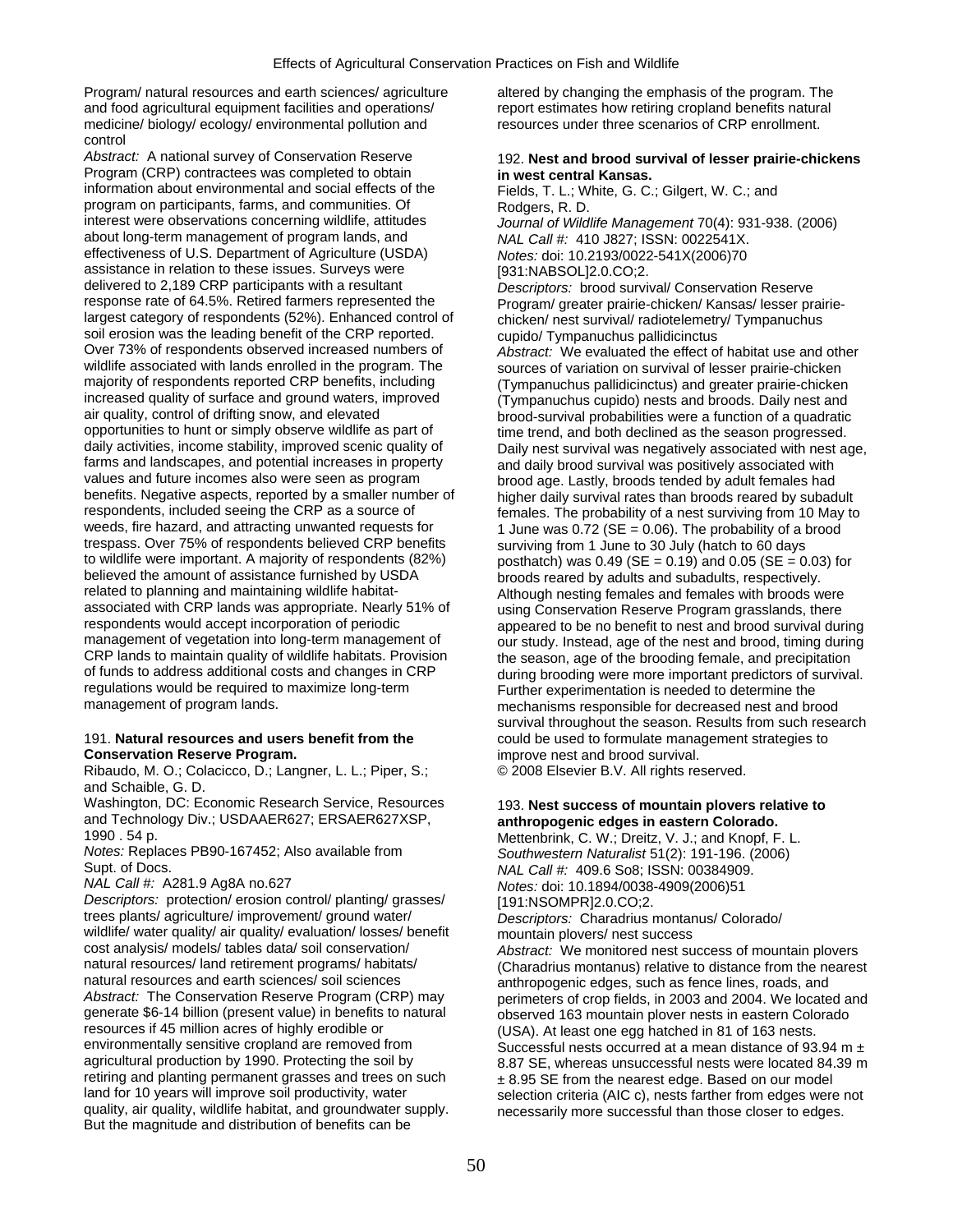coefficient was large and the 95% confidence interval (-0.08, 0.35) encompassed zero, suggesting nest success and coastal waters. Angling benefits are estimated as a was independent of distance from an anthropomorphic major component of all water related recreation benefits. edge. We conclude that phenomena determining nest © NISC success of mountain plovers cannot be attributed to the single factor of anthropogenic edges in this fragmented 197. **Observations of avian nesting activity in burned**<br>and non-burned weeping lovegrass CRP. landscape. **and non-burned weeping lovegrass CRP.** 

## 194. **New Mexico's CRP and wildlife habitat** 14-17. (1999) **improvement.** *NAL Call #:* S1.T49; ISSN: 0891-5466.

Schmidt, Robert J.; Mullins, Charles J.; Woody, Monty; and *Notes:* Publisher: Agriculture Consortium of Texas: Knight, Jim **Kingsville, TX.** 

*Transactions of the North American Wildlife and Natural Descriptors:* eragrostis curvula/ wild birds/ habitats/ *Resource Conference* 55: 68-73. (1990) nesting/ nature conservation/ nests/ prescribed burning/

**Descriptors: Conservation Reserve Programs/ habitat Texas** management/ management/ wildlife/ New Mexico This citation is from AGRICOLA. © NISC

## 195. **Nongame bird nesting on CRP lands in the Texas prairie farmland under conventional versus minimum**  Southern High Plains. **tillage regimes.**

Berthelsen, Peter S. and Smith, Loren M. Martin, Pamela A. and Forsyth, Douglas J

672-675. (1995) 107-117. (2003) *NAL Call #: 56.8 J822 ; ISSN: 0022-4561.* 

*Descriptors:* Fringillidae/ Passeriformes/ Agelaius phoeniceus/ Aimophila cassinii/ Ammodramus savannarum/ techniques/ minimum tillage regime/ applied and field communities/ conservation programs/ Conservation techniques/ cover type/ endemism/ mate attraction/ prairie Reserve Program/ distribution/ ecosystems/ grasslands/ farmland/ species abundance/ species productivity/ habitat management/ land use/ management/ nesting sites/ summer fallow nests-nesting/ nongame wildlife/ productivity/ species *Abstract:* Abundance and productivity of common bird diversity/ Texas, Southern/ wildlife/ agricultural land/ land species in prairie cropland under either conventional or diversion/ environmental impact/ permanent grasslands/ minimum tillage were examined in southern Alberta,<br>wild birds/ species/ diversity/ density/ habitats/ federal Canada. Cover types included spring cereals, winter programs/ nest density/ agricultural economics/ land and summerfallow. Productivity was assessed using development, land reform, and utilization observations of nesting and brood-rearing behavior. Five (macroeconomics)/ natural resources land resources/ species were sufficiently abundant to allow for some western meadowlark/ red-winged blackbird/ statistical analyses: horned lark (Eremophila alpestris), vertical analyses: horned lark (Eremophila alpestris), Baird<br>statistical analyses: horned lark (Eremophila alpestris), Bai

# **Reserve Program (CRP) related water quality**

Fort Collins, CO: U.S. Geological Survey, 2001. 38 p. *Notes:* Mid-continent Ecological Science Center.<br>
Descriptors: economic effects/ fishing. public/ conservation For savannah sparrows, minimum till spring cereal and *Descriptors:* economic effects/ fishing, public/ conservation For savannah sparrows, minimum till spring cereal and<br>programs/ economic value/ water resources management/ winter wheat were more productive than conventional programs/ economic value/ water resources management/ winter wheat were more productive than conventional<br>socio-economic studies/ rivers/ cost analysis/ modeling/ habitat. Summerfallow of either tillage regime did not socio-economic studies/ rivers/ cost analysis/ modeling/ statistics/ rehabilitation/ surveys/ California/ and appear to be as productive as minimum till cereal fields for

*Abstract:* The estimates of CRP related nonmarket benefits predominantly in minimum till summerfallow and spr<br>presented in this study focus on angler responses to ereal habitat and showed almost no productivity in improvements in water quality. A targeted basin approach conventionally managed plots. McCown's longspurs tend<br>is used in which contingent use survey data for northern to have higher productivity in minimum till plots. Hor is used in which contingent use survey data for northern to have higher productivity in minimum till plots. Horned<br>California's lower Klamath River Basin is used to estimate larks had high productivity in minimum till wint California's lower Klamath River Basin is used to estimate larks had high productivity in minimum till winter wh<br>
annual recreation benefits for the removal of adverse 1996. Male Baird's sparrows occupied territories in annual recreation benefits for the removal of adverse

The logistic regression coefficient for edge effects  $(0.13 \pm \text{a})$  agricultural impacts on water quality for the nation. A series 0.12 SE) suggests that nests farther from edges are more of calculations based on national data is used to extend the successful. However, the standard error for the edge recreation benefits estimates for the Klamath River basin to<br>coefficient was large and the 95% confidence interval all of the nation's rivers and streams. lakes and rese

Oberheu, D.; Mitchell, R.; Dabbert, B.; and Davis, S. *Texas Journal of Agriculture and Natural Resources* 12:

*NAL Call #:* 412.9 N814; ISSN: 0078-1355 species/ drought/ ground cover/ endangered species/

# 198. **Occurrence and productivity of songbirds in**

*Journal of Soil and Water Conservation* 50(6): *Agriculture, Ecosystems and Environment* 96(1-3):

*Notes:* Special issue on wetlands. Includes references. *Descriptors:* agriculture/ biodiversity/ wildlife management: *Descriptors: agriculture/ biodiversity/ wildlife management: Descriptors: Fringillidae/ Passeriform* Sturnella neglecta/ agricultural practices/ birds/ clutches/ techniques/ statistical analysis/ mathematical and computer

Canada. Cover types included spring cereals, winter wheat savannah sparrow (Passerculus sandwichensis), Baird's © NISC sparrows (Ammodramus bairdii), chestnut-collared longspur (Calcarius ornatus) and McCown's longspur (Calcarius 196. **Nonmarket economic benefits provided by** mccownii). Abundance varied between conventional and **increased recreational fishing from Conservation minimum tillage regimes for most species in at least one**<br>Reserve Program (CRP) related water quality **cover type.** Savannah sparrows in spring cereal and winter **improvement. in the collared of the state of the state of the state of the state of the state of the state of the state of the state of the state of the state of the state of the state of the state of the state of the s** Douglas, A. J. and Johnson, R. L. tended to prefer minimum tillage. McCown's longspurs and<br>
Fort Collins CO: U.S. Geological Survey 2001, 38 p<br>
Fort Collins CO: U.S. Geological Survey 2001, 38 p<br>
Fort Collins CO: U.S. Geol Klamath River Basin<br>Abstract: The estimates of CRP related nonmarket benefits predominantly in minimum till summerfallow and spring presented in this study focus on angler responses to example of the other and showed almost no productivity in<br>improvements in water quality. A targeted basin approach conventionally managed plots. McCown's longspurs tende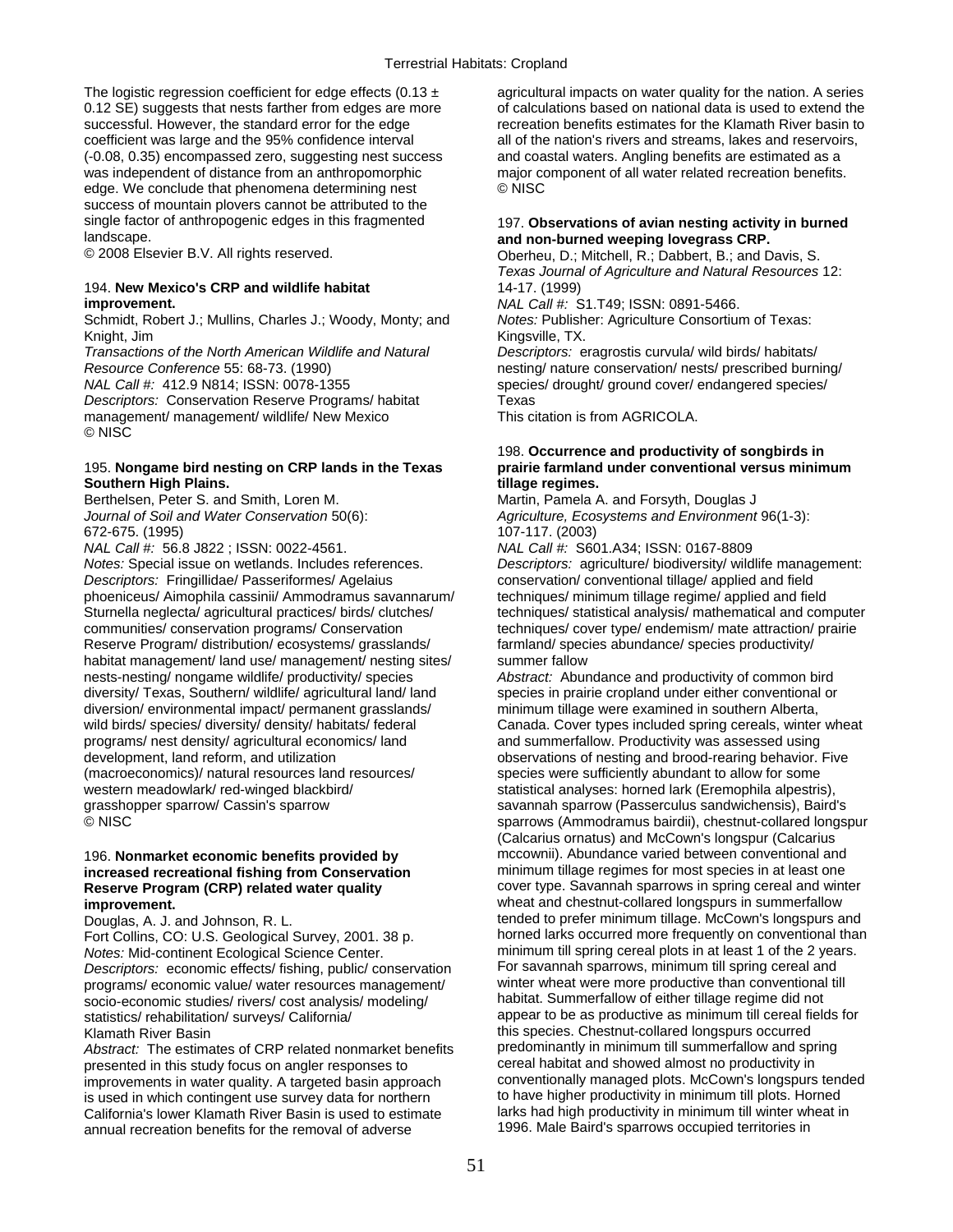minimum till winter and spring cereal fields in 1995, but did understand the ecology of different earthworm species, not attract mates; they were not detected in 1996. Minimum their interactions and their potential roles in promoting more tillage appeared to confer benefits in productivity to species sustainable farming systems. that nested in farmland. © CABI

© Thomson Reuters Scientific

# **agricultural conservation programs.**

*NAL Call #:* 412.9 N814; ISSN: 0078-1355 *Descriptors:* vertebrate pests/ crop damage/ surveys/ *Descriptors:* wild birds/ wildlife management/ Farm Bill/ Kansas/ Conservation Reserve Program Conservation Reserve Program/ natural resources, This citation is from AGRICOLA. environment, general ecology, and wildlife conservation/ laws, legislation and regulations 203. **Plains sharp-tailed grouse return to Colorado.**  This citation is from AGRICOLA. Colorado Division of Wildlife

## 200. **Opportunities for enhancing wildlife benefits** *Wildlife Newsletter* (May): 1. (2004). through the Conservation Reserve Program.

*Transactions of the North American Wildlife and Natural Descriptors:* Tympanuchus phasianellus/ birds/ *Resource Conference* (53rd): 222-231. (1988) birdwatching/ breeding grounds/ displays/ drought/

## population abundance and diversity: Implications for **functioning in soils. functioning in soils. species to its historic Colorado range. The species has**

*Soil and Tillage Research* 57(4): 179-191. (2001)<br>*NAL Call #: S590.S48 ; ISSN: 0167-1987.* 

tillage/ populations/ tillage/ earthworms/ Oligochaeta/ Annelida/ invertebrates/ animals and the species in the success of the species in

of tillage on earthworms are reviewed in the light of their grassland will decide the success of the establishment of roles in agro-ecosystem functioning. Tillage can change the the species. During the beginning of the 20t roles in agro-ecosystem functioning. Tillage can change the the species. During the beginning of the 20th century the species population declined due to prolonged drought abundance (by 2-9 times) as well as the composition species population declined due to prolonged drought (diversity) of earthworm populations. The actual impact is conditions, unregulated hunting, and conversion of (diversity) of earthworm populations. The actual impact is conditions, unregulated hunting, and conversion of<br>dependent on soil factors, climatic conditions and the tillage grassland to cropland. Landowners and district wi dependent on soil factors, climatic conditions and the tillage grassland to cropland. Landowners and district wildlife<br>
operations but bitherto this information was seldom managers of Conservation Reserve Program have been operations but hitherto this information was seldom managers of Conservation Reserve Program have been<br>provided in research reports. The declines in earthworm working together to provide a variety of opportunities for provided in research reports. The declines in earthworm working together to provide a variety of opportunities for population often reported in conventionally tilled soils are associated with undesirable changes in the soil could become a major attraction during the congregation of<br>environmental conditions resulting from excessive tillage. The individuals on lekking grounds at sunrise and sunset environmental conditions resulting from excessive tillage. individuals on lekking grounds at sunrise and sunset<br>Different species of earthworm respond differently to tillage. between February and mid-May. In an attempt to Different species of earthworm respond differently to tillage. between February and mid-May. In an attempt to estab<br>While the abundance of the deep burrowing species dominance and attract females, the males display their While the abundance of the deep burrowing species dominance and attract females, the males display their<br>(anecic) tends to decline under tillage, particularly under plumage, stomp their feet, and produce a variety of hoots (anecic) tends to decline under tillage, particularly under plumage, stomp their feet, and produce a variety of ho<br>deep ploughing, endogeic species can actually increase in cackles, and chortles through air sacs on their n deep ploughing, endogeic species can actually increase in cackles, carries through a chortles through and chor<br>number especially when there is increased food supply number especially when there is increased food supply. Under conservation tillage systems, earthworms can potentially play a more important role than under 204. **Plant diversity in three types of hedgerows**  conventional tillage in the functioning of the farming **adjacent to cropfields.**  systems because of their abilities to modify the soil physical Boutin, C.; Jobin, B.; Belanger, L.; and Choiniere, L. environment and nutrient cycling. However, adoption of *Biodiversity and Conservation* 11(1): 1-25. (2002) conservation tillage does not automatically result in an *NAL Call #:* QH75.A1B562; ISSN: 09603115.<br>
optimal earthworm population in terms of abundance and *Notes:* doi: 10.1023/A:1014023326658. optimal earthworm population in terms of abundance and diversity. There are opportunities to introduce more *Descriptors:* Eastern Canada/ Farmland/ field margin/ beneficial species to improve the ecological performance of natural woody hedgerow/ plant diversity/ plant species agro-ecosystems. More research is needed to fully richness/ planted hedgerow/ windbreak/ conservation

## 202. **Perceptions of wildlife damage by Conservation**  199. Opportunities for bird conservation through Reserve Program contract holders in Riley County,<br> **Ransas.** Kansas.

Gray, R. L. Hughes, J. P. and Gipson, P. S. *Transactions of the North American Wildlife and Natural Proceedings, Vertebrate Pest Conference*: 154-157. (1996) *RAL Call #: SB950.A1V4; ISSN: 0507-6773 [PVPCBM]* 

*Colorado Department of Natural Resources, Division of* 

Isaacs, B. and Howell, D. http://dnr.state.co.us/news/press.asp?pressid=2748 *NAL Call #:* 412.9 N814; ISSN: 0078-1355 [NAWTA] environmental factors/ habitat use/ habits-behavior/ land, *Descriptors:* wildlife conservation/ conservation areas/ private/ landowners/ lek behavior/ movements/ population farmland/ windbreaks/ woody plants/ United States ecology/ restoration/ tagging/ traps-trapping/ sharp-tailed<br>This citation is from AGRICOLA. grouse/ Colorado/ Colorado, Northeastern *Abstract:* Colorado Division of Wildlife biologists are 201. **An overview of some tillage impacts on earthworm** trapping sharp-tailed grouse in Wyoming and Nebraska and Chan, K. Y.<br>Chan, K. Y.<br>Soil and Tillage Research 57(4): 179-191 (2001) The solution orthern Weld County. These sharp-tailed grouse are being released on private land, in which the landowners convert *Notes:* Literature review.<br> *Notes:* Literature review.<br> *Descriptors:* conservation tillage/ diversity/ ecology/ no-<br>
vegetative cover and provide high-quality habitat for wildlife. *Descriptors:* conservation tillage/ diversity/ ecology/ no-<br>
The movements of the released sharp-tailed grouse are<br>
The movements of the released sharp-tailed grouse are *Abstract:* Conflicting reports in the literature on the effects establishing breeding grounds and nests. The health of the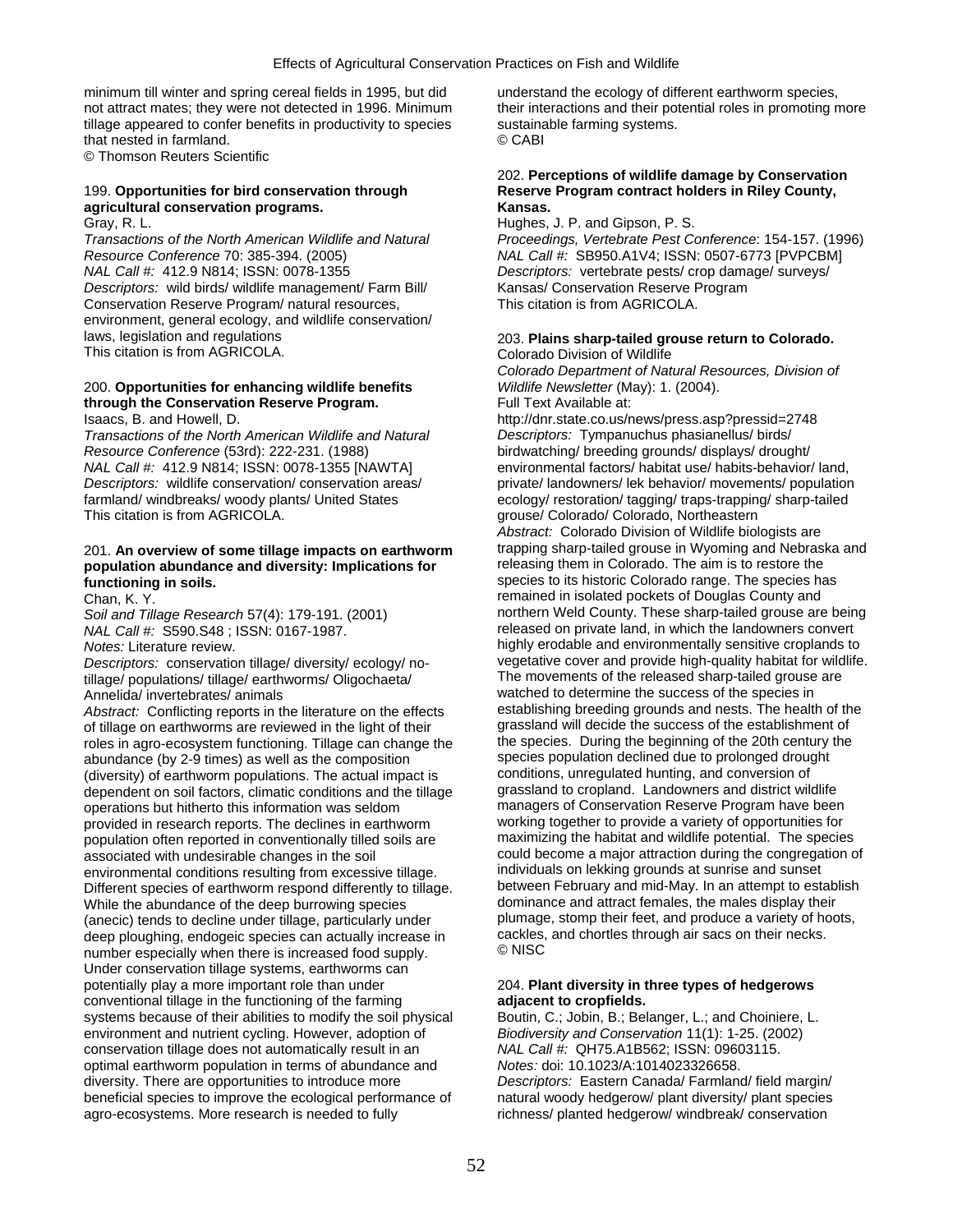management/ field margin/ hedgerow/ plant community/ breeding populations. We implemented a comprehensive species diversity/ Canada/ Aves/ Coniferophyta **observation** and banding program, which included mapping *Abstract:* The farming landscape of eastern Canada is male territories for selected bird species and recording nest dotted with three main types of hedgerows: (1) natural locations. We marked 1,985 grasshopper sparrows woody, (2) planted woody and (3) herbaceous. The (Ammodramus savannarum; GRSPs) in 7 years. Breeding objective of this study was to compare the value of these GRSP populations ranged annually from 70 to 90 socially habitats as a repository of plant biodiversity in agricultural monogamous pairs with an additional 40 non-territorial areas of southern Quebec. The overall plant diversity was males. Annual return rates in the last 5 years were 57% for higher in natural hedgerows and they contained more plant adult males, 41% for adult females, and 12% for hatch-year species of conservation values than other hedgerow types. individuals. Adults and young birds exhibited high site Plant species richness per quadrat was, however, higher in fidelity, but overgrown fields left unburned for 2-3 years planted woody hedgerows, and together with the species were unpopulated by GRSPs but attracted several shrubcomposition, lead to the conclusion that planted hedgerows land bird species. Habitat preference for territories was in their entirety consisted of an ecotone type of vegetation influenced more by vegetation structure than by plant such as is found in field edges which usually support high species composition. We recommend the management of plant diversity and productivity but where transient plant grasslands restored for birds include spatial and temporal species predominate. Consequently, this study indicated rotation of prescribed fire and herbicide applications to that natural hedgerows fare better than planted hedgerows sustain vegetation physical structure rather than species in terms of diversity of plants of conservation interest. In composition. spite of that, planted woody hedgerows contained plant  $\heartsuit$  2008 Elsevier B.V. All rights reserved. (and bird) species of some interest and should be favoured over more desolate herbaceous hedgerows. In areas where 206. **Plow: Lessons learned from CRP - Counterpoint, hedgerows** were removed and are not re-establishing **negative impacts of the Conservation Reserve Program** naturally, a mixture of deciduous trees and conifers should **on prairie wildlife.** be encouraged in further windbreak planting programs so Bidwell, T. G.<br>as to conciliate both the conservation and agronomic ln: 50th Annual objectives. Furthermore, management practices should Management. Rapid City. SD (USA); 1997.<br>
optimise the growth of establishing plants of conservation Motes: Conference Sponsor: South Dakota optimise the growth of establishing plants of conservation *Notes:* Conference Sponsor: South Dakota Section of the

© 2008 Elsevier B.V. All rights reserved. Management (Denver, CO);

## 205. **Plants and breeding bird response on a managed** *Descriptors:* grazing/ livestock/ range management/ **Conservation Reserve Program grassland in Maryland.** Conservation Reserve Program/ prairie wildlife

Gill, D. E.; Blank, P.; Parks, J.; Guerard, J. B.; Lohr, B.; © ProQuest Schwartzman, E.; Gruber, J. G.; Dodge, G.; Rewa, C. A.;

*NAL Call #:* SK357.A1W5; ISSN: 00917648. **in the Midwestern U. S.** 

*Descriptors:* Ammodramus savannarum/ Conservation *Pedobiologia* 47(5-6): 825-829. (2003) Reserve Program/ grasshopper sparrow/ grassland **NAL Call #:** 56.8 P343; ISSN: 0031-4056<br>
restoration/ habitat/ invasive species/ management/ *Descriptors: commercial activities/ ecolog* prescribed burning/ species richness/ vegetation structure/ habitat/ land zones/ Megadrili: farming and agriculture/<br>community structure/ population dynamics/ natural and

Abstract: Currently over 14.6 million ha of land at an altered communities/ cultivated land habitat/ row crop annual cost of US\$1.76 billion are enrolled in the agroecosystems/ Ohio/ Piketon/ Annelida, Oligochaeta/ Conservation Reserve Program (CRP). The habitat benefits Annelids/ invertebrates<br>of CRP frequently are lauded, but documentation that *Abstract:* Farthworms a of CRP frequently are lauded, but documentation that *Abstract:* Earthworms affect agroecosystem processes and wildlife is responding as hoped is urgently needed. We few studies have addressed population dynamics when<br>
evaluated plant and breeding bird responses to 92.4 ha of earthworms are intentionally introduced. Handsorting an evaluated plant and breeding bird responses to 92.4 ha of earthworms are intentionally introduced. Handsorting and<br>CRP grasslands at Chino Farms in northeastern Maryland, formalin extraction were used semi-annually from fa USA. In 1999 we seeded 12 contiguous CRP fields with 5 to fall 1997 to measure populations in plots with and without mixtures of warm-season grasses representing various added earthworms under chisel till in a corn-soybean mixtures of warm-season grasses representing various growth-form heights in a replicated experimental design, rotation (CT) and a ridge-till system in a corn-soybeanand used mowing and topical herbicide applications to wheat rotation (RT) in Ohio, USA. Earthworm communities control noxious weeds and facilitate stand establishment. In were altered by adding  $\simeq$  76 Lumbricus terrestr control noxious weeds and facilitate stand establishment. In 6 years cumulative plant species richness increased to 261, each spring and fall into plots with no, or very few of these<br>105 of which were species exotic to the region During the anecic earthworms. Increases in L. terrest 105 of which were species exotic to the region. During the anecic earthworms. Increases in L. terrestris were s<br>third growing season, we initiated a schedule of prescribed  $( \approx 7 \text{ m-2})$  compared to the number added and t third growing season, we initiated a schedule of prescribed (≃7 m-2) compared to the number added and their<br>burning on a 3-year rotation to remove accumulated litter establishment was at the expense of the epigeic eart burning on a 3-year rotation to remove accumulated litter establishment was at the expense of the epigeic earthword in CT

# hegative impacts of the Conservation Reserve Program

In: 50th Annual Meeting of the Society for Range Society for Range Management; HQ: Society for Range World Meeting Number 971 0113.

## and Sears, H. F. 207. **Population dynamics of ambient and altered**   $earthworm$  communities in row-crop agroecosystems

*Notes:* doi: 10.2193/0091-7648(2006)34 Shuster, William D.; Shipitalo, Martin J.; Bohlen, Patrick J.; Subler, Scott; and Edwards, Clive A. Descriptors: commercial activities/ ecology/ man-made warm-season grasses<br>Abstract: Currently over 14.6 million ha of land at an example altered communities/ cultivated land habitat/ row crop

formalin extraction were used semi-annually from fall 1994 and to retard woody succession, and in 2003 we added<br>additional management to control aggressive plant species.<br>Several at-risk bird species colonized the restored<br>grasslands in the first year and established sustainable<br>g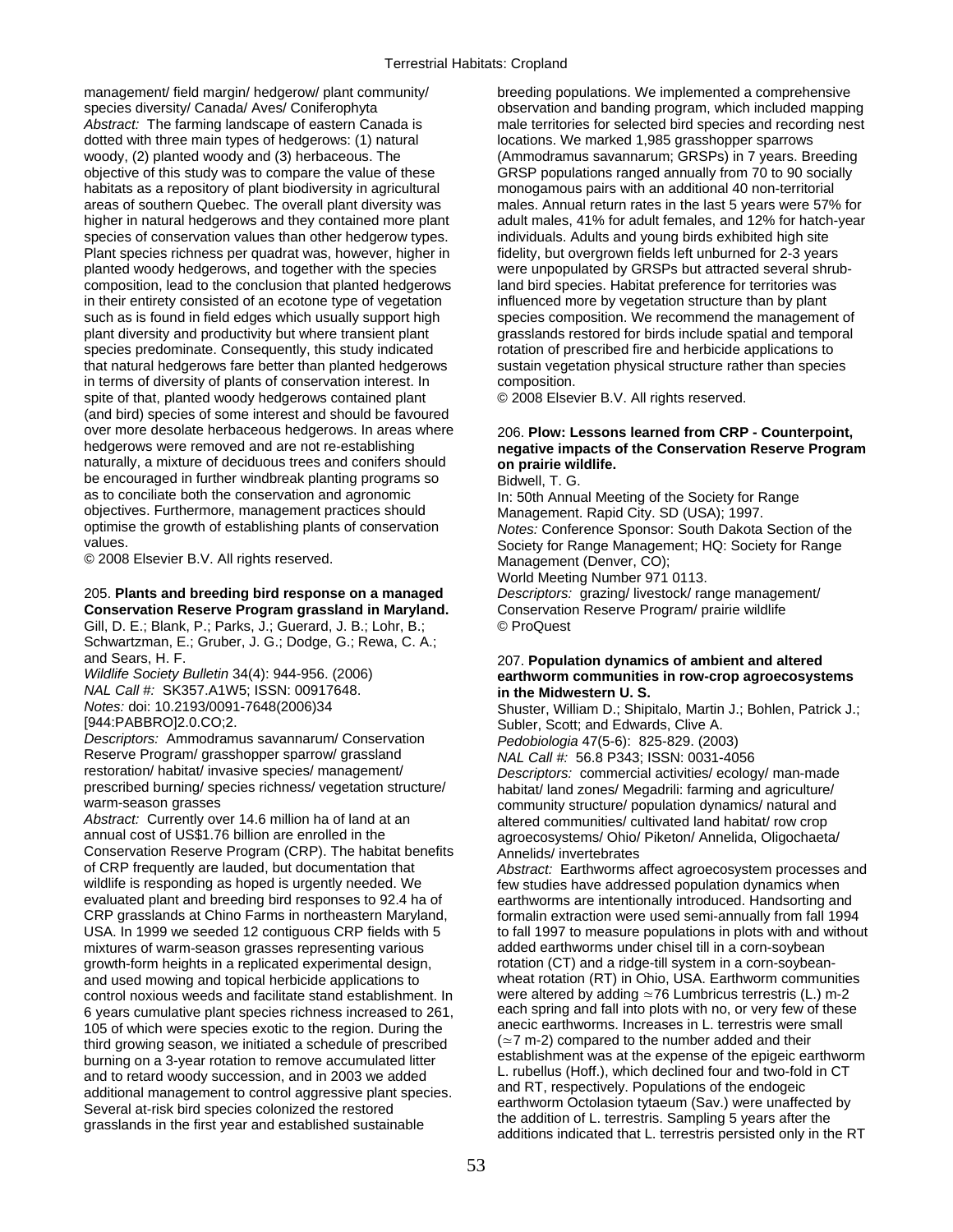plots. The decline in L. rubellus populations in plots with 61% did not return. Twelve juveniles from different broods added anecic worms was no longer evident. We survived to the end of the post-breeding season. Two added anecic worms was no longer evident. We survived to the end of the post-breeding season. Two<br>understand that the increased number and amounts of inveniles did not move from their nest fields during the understand that the increased number and amounts of juveniles did not move from their nest fields during the residues and the minimal level of disturbance found in RT monitoring period. Eight of 10 juveniles that moved at residues and the minimal level of disturbance found in RT monitoring period. Eight of 10 juveniles that moved at least probably increased the extent and quality of earthworm once moved into Conservation Reserve Program fie

# © 2008 Elsevier B.V. All rights reserved. 208. **Population trends of the Henslow's sparrow in**

Guzy, M. J. and Ribic, C. A.<br>Wilson Journal of Ornithology 119(2): 198-204. (2007)

Wilson Journal of Omithology 119(2): 198-204. (2007)<br>
Notes: doi: 10.1676/06-081.1.<br>
Notes: doi: 10.1676/06-081.1.<br>
Notes: doi: 10.1676/06-081.1.<br>
Descriptors: birds/ eastern meadowlarks/ Sturnella magna/<br>
Descriptors: bir females moved was 662 m. Once females left the nest field,

probably increased the extent and quality of earthworm<br>
habitat over CT plots, which had fewer crops, less cover,<br>
and periodic disturbance. Apparently, population dynamics<br>
and competitive relationships among different ea

relation to the Conservation Reserve Program in<br>
Hilrinois, 1975-1995.<br>
Heriset, 1, R.<br>
Heriset, 1, R. Best, L. B.; Jacobsen, T. J.; See S. Decembers and biret<br>
However, 1, D.; Best, L. B.; Jacobsen, T. J.; and<br>
Nourral of 209. Post-breeding season habitat use and movements of birds in such fields is needed as conversion of rowcrop<br>199. Post-breeding season habitat use and movements of eastern continues.<br>199. Thomson Reuters Scientific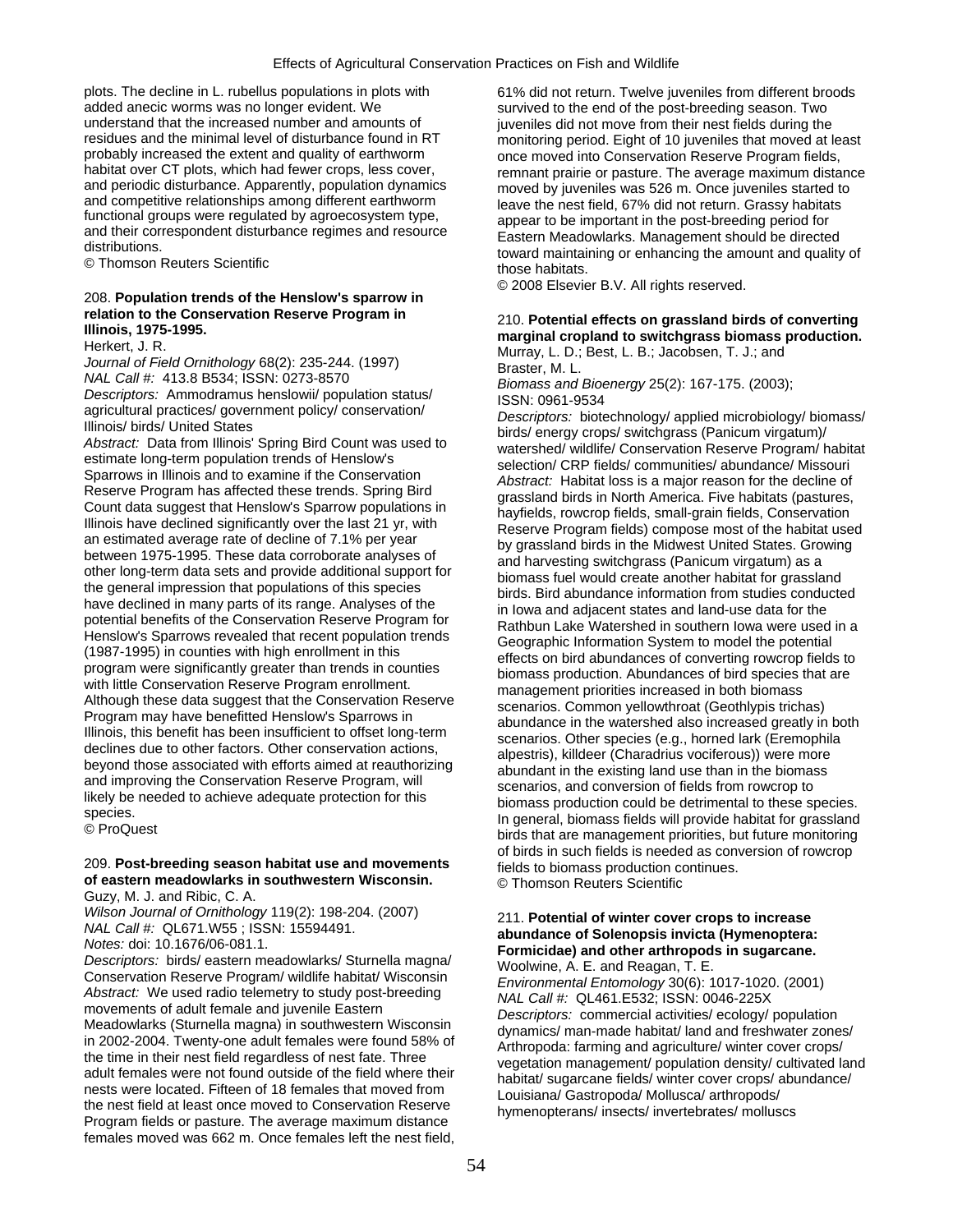Abstract: A 3-yr study was conducted in Louisiana **of a high diversity of forbs**, particularly legumes greatly sugarcane field plots to determine the potential of enhance the quality of grasslands as habitat for prairie vegetation management and winter cover crops to enhance grouse. Native grasses furnish habitat of greater quality abundance of the fire ant, Solenopsis invicta Buren, other than do stands dominated by introduced species. arthropods, gastropods, and spring sugarcane density. Recommendations of management of individual grassland Treatments included pea, clover, and vetch cultivars, a stands and landscape level management are presented. weed-free herbicide treatment, a vetch with herbicide on the row tops; and a mixed weeds treatment arranged in a 213. **Predation rates on real and artificial nests of**  randomized complete block design. Compared with similar **grassland birds.**<br>
studies conducted during the summer months, spring **Davison, W. B. and Bollinger, E.** studies conducted during the summer months, spring collections of arthropods in pitfall traps were very low and *Auk* 117(1): 147-153. (Jan. 2000) few differences in arthropod densities occurred. Neither *NAL Call #:* 413.8 AU4; ISSN: 0004-8038<br>cover crop cultivar nor biomass substantially influenced *Descriptors:* nests/ predation/ site selection arthropod density or cane stand density. Slugs (Limacidae) grasslands/ Illinois/ Aves/ birds/ United States and earwigs (Dermaptera) were most abundant in mixed<br>weed plots. The highest numbers of carabids in 1994 were<br>artificial nests of grassland birds to test the influence found in vetch plots, which tended to have higher biomass type, nest position, and egg size on predation rates. We than other treatments. Soybean oil-soaked bait cards distributed wicker nests and realistic woven-grass nests<br>attracted more ants in clover plots than in the plots with baited with a clay egg and either a Northern Bobwhite attracted more ants in clover plots than in the plots with baited with a clay egg and either a Northern Bobwhite<br>Vetch plus herbicide. Compared with previous summer (Colinus virginianus) egg or a House Sparrow (Passer vetch plus herbicide. Compared with previous summer (Colinus virginianus) egg or a House Sparrow (Passer<br>studies, we feel that harsher winter weather and other domesticus) egg or a House Sparrow (Passer studies, we feel that harsher winter weather and other domesticus) egg in four grasslands that were part of the<br>density independent mortality factors during this study<br>Conservation Reserve Program in east-central Illinois. density independent mortality factors during this study<br>
Denservation Reserve Program in east-central Illinois.<br>
Nesting success averaged 86.5% for 12 days of exposition management and quantity of biomass on arthropod for artificial nests. For real nests, nesting success was<br>densities during the winter. Although positive impacts of markedly lower, averaging 39% over the entire nesting densities during the winter. Although positive impacts of markedly lower, averaging 39% over the entire nesting<br>winter cover crops were not detected for the variables excle and 59% during approximately 12 days of incubatin measured during the study period these data should not be Wicker nests were depredated more often than woven-<br>used to suggest that cover crops do not provide agronomic grass artificial nests (18% vs. 8%), and nests baited used to suggest that cover crops do not provide agronomic grass artificial nests (18% vs. 8%), and nests baited with

Allen, A. W. and Vandever, M. W. (eds.) studies use nests and eggs that mimic as closely as Allen, A. W. in the S<br>Reston, VA: USGS; pp. 120-128; 248 pp.; 2005. Discipline, Scientific Investigations Report 2005-5145. may result in patterns of predation that do not accurately

responses/ Conservation Reserve Program/ CRP/ artificial nests. set-aside program lands © ProQuest

*Abstract:* Authors describe population responses of greater prairie chicken (*Tympanuchus cupido*), lesser prairie 214. **Predicting juniper encroachment and CRP effects**  $\overline{C}$  chicken (*T. pallidicinctus*), and sharp-tailed grouse (*T.* **and an** avian community dynamics in south *phasianellus*) to establishment of CRP grasslands in **prairie, USA.**  North Dakota, and South Dakota. Generally the greatest Gregory, M. S. benefits to prairie grouse occurred where CRP stands were *Biological Conservation* 115(3): 431-441. (2004) established near pre-existing grasslands augmenting<br>*coverage and habitat diversity of the grassland complex.* coverage and habitat diversity of the grassland complex. *Descriptors:* environment-ecology/ breeding bird survey/ of prairie grouse populations in their response to the CRP.<br>CRP grasslands 12-30 inches in height appear most expansion or eat plains grasslands/ woody plant invasion/ population valuable to prairie grouse. Stands less than 12 inches trends/ breeding birds/ cover type/ fields/ vegetation generally furnish inadequate concealment and protection *Abstract:* The probability of occurrence of 30 bird species from the weather. Grass stands greater than 30 inches in was modeled as a function of landscape covertype in height does provide thermal cover but such stands are northwestern Oklahoma USA. This grassland region height does provide thermal cover but such stands are northwestern Oklahoma, USA. This grassland region has<br>The northerwise avoided. Multi-species plantings that are the proposition of ragmented by agricultural activity, a often otherwise avoided. Multi-species plantings that are been extensively fragmented by agricultural activity, and<br>structurally diverse in height and growth forms are structured permant grassland patches are undergoing se structurally diverse in height and growth forms are entity remnant grassland patches are undergoing severe<br>The remainds of the greatest value to these species. Presence and degradation from encroaching juniper (Juniperus v

Descriptors: nests/ predation/ site selection/ human impact/ weed plots. The highest numbers of carabids in 1994 were artificial nests of grassland birds to test the influence of nest<br>found in vetch plots, which tended to have higher biomass to the nest position, and egg size on pre Nesting success averaged 86.5% for 12 days of exposure cycle and 59% during approximately 12 days of incubation. benefit to farmers.<br>© Thomson Reuters Scientific entity and the sparrow eggs were depredated more often than nests baited with Northern Bobwhite eggs (22% vs. 9%). Elevated and ground nests were depredated at the same 212. **Prairie grouse population response to** rate. Patterns of nest predation on wicker nests were **Conservation Reserve Program grasslands: An <br>
over time and among fields. In contrast, patterns of nest<br>
over time and among fields. In contrast, patterns of nest** over time and among fields. In contrast, patterns of nest Rodgers, R. D. and Hoffman, R. W. **predation** on realistic woven-grass nests corresponded In: Conservation Reserve Program Planting for the Future: much more closely with predation rates of real nests over Proceedings of a National Conference. Fort Collins, CO. The and among fields. We suggest that future artificial nest possible the real nests and eggs of target species. Use of *Notes:* U.S. Geological Survey, Biological Resources unrealistic artificial nests and eggs, at least in grasslands, http://www.fort.usgs.gov/Products/Publications/21490/ reflect those of real nests. Artificial nests of any type appear<br>21490.pdf<br>to underestimate predation rates on nests of grassland 21490.pdf<br>
Descriptors: prairie grouse/ grassland birds/ population birds, possibly because of a lack of snake predation on birds, possibly because of a lack of snake predation on

# chicken (*T. pallidicinctus*), and sharp-tailed grouse (*T.* **on avian community dynamics in southern mixed-grass**

Coppedge, B. R.; Engle, D. M.; Masters, R. E.; and

Conservation Reserve Program/ grassland/ juniper/ logistic great plains grasslands/ woody plant invasion/ population degradation from encroaching juniper (Juniperus virginiana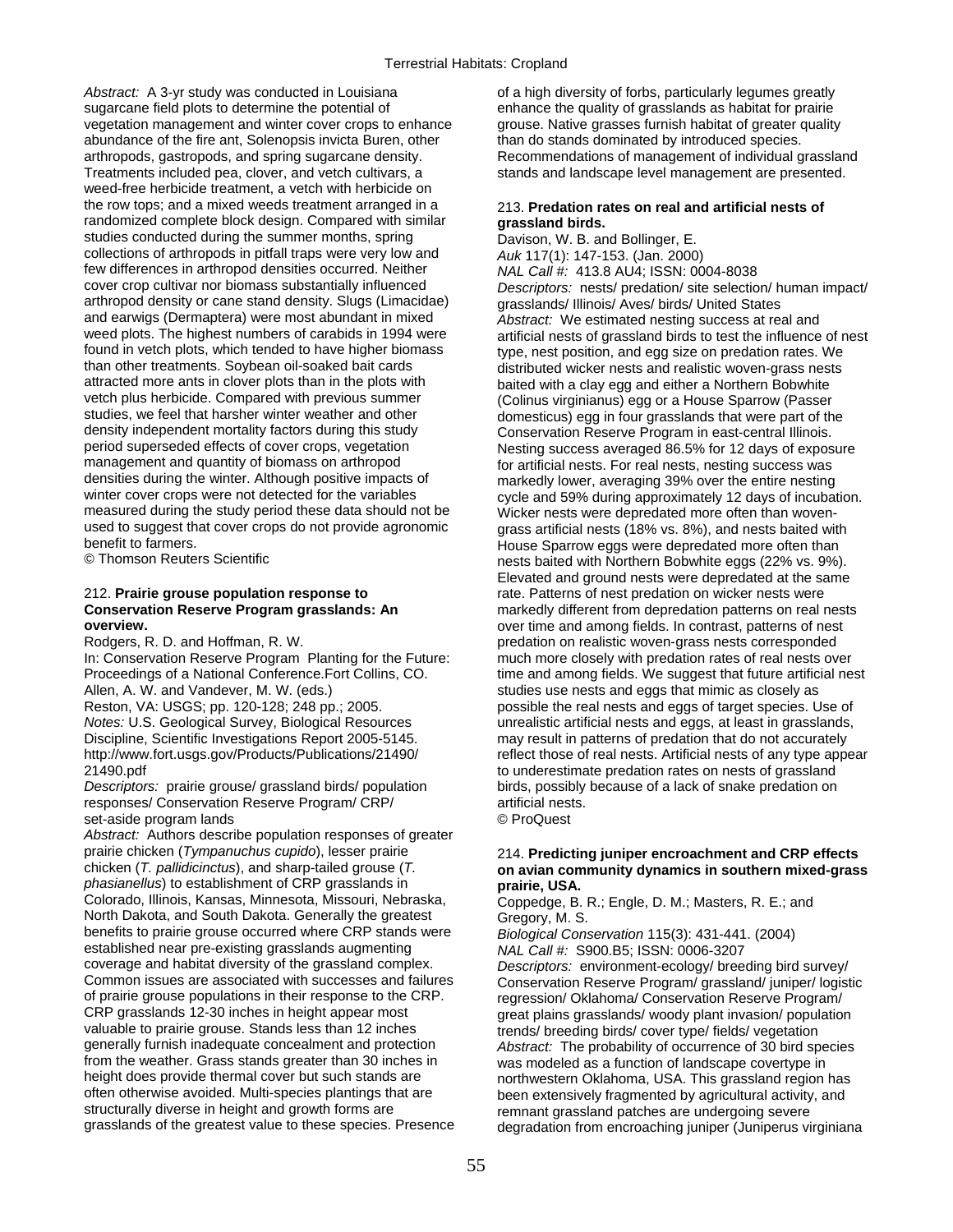L.). In addition, many marginal or highly erodable croplands indicates maximal habitat value. We estimated that 50% have been placed into perennial pasture dominated by (1/4 3% at 90% confidence) of windbreaks in Nebraska exotic grasses under the Conservation Reserve Program have a habitat suitability index of 0.25 or less and that no (CRP). Based on temporal patterns of landscape change windbreaks have a suitability index greater than 0.6. Our observed between 1965 and 1995, we estimated the results indicate that increasing the area of individual covertype composition of the landscapes in the year 2015 windbreaks is the most effective way to improve their value under various CRP administrative and juniper and as wildlife habitat. Monitoring windbreak condition over time expansion/control scenarios. We then used logistic would alert wildlife managers to changes in the resource regression to predict bird responses to these landscape that might affect wildlife populations. Because our data composition estimates. Our estimates suggest that at the were highly variable, the power to detect change in habitat current rate of expansion, juniper will overtake substantial condition between two measurement periods was low. A areas of remnant grassland even with extensive control much larger sample would be required to detect small measures. As a result, some obligate and facultative changes in habitat condition. Variability may be reduced, grassland birds are projected to decline, while numerous and power increased, by carefully and consistently species tolerant of or partially reliant on woody vegetation constructing the sampling frame, keeping data collection as will increase. Landscape dynamics due to changes in the simple as possible, appropriately stratifying sample<br>CRP might be significant and could be designed to benefit selection, and using a small number of well-trained dat CRP might be significant and could be designed to benefit declining grassland birds, but these benefits thus far are collection teams. However, we suggest adapting the index relatively minor compared to the effects encroaching juniper for use with aerial photography in future efforts to evaluate woodlands will have on the landscape and the avian windbreaks as wildlife habitat in extensive areas. community. © 2003 Elsevier Ltd. All rights reserved. © 2008 Elsevier B.V. All rights reserved. © Thomson Reuters Scientific

## 215. **The quest for quantifying Conservation Reserve of Conservation Reserve Program fields in North Program benefits. Dakota. Dakota. Dakota. Dakota. Dakota.**

*Transactions of the North American Wildlife and Natural Wildlife Society Bulletin* 28(3): 653-659. (2000) *Resource Conference* 69: 20-29. (2004) *NAL Call #:* SK357.A1W5; ISSN: 0091-7648

American Wildlife and Natural Resources Conference, sandwichensis/ sedge wren/ Savannah sparrow/ Spokane, WA, USA; March 16 -20, 2004; Sponsor: Wildlife conservation/ birds/ United States

*Descriptors:* agronomy: agriculture/ conservation/ several grassland bird species is mowing of grassland conservation/ soil erosion/ United States Department of fields. We compared the relative abundance of birds in

*Descriptors:* agriculture/ data quality control/ EMAP/ habitat species in the central U<br>assessment/ habitat suitability index/ regional assessment/ consistently to mowing. assessment/ habitat suitability index/ regional assessment/ consistently to move that it moves that the moment<br>shelterhelt/ wildlife/ windbreak/ agriculture/ conservation/ C ProQuest shelterbelt/ wildlife/ windbreak/ agriculture/ conservation/ data acquisition/ ecology/ management information systems/ natural resources/ data quality control/ 218. **Relationship of habitat patch size to predator**  environmental monitoring and assessment program/ **community and survival of duck nests.**  environmental protection/ environmental monitoring/ habitat Sovada, Marsha A.; Zicus, Michael C.; use/ wind break/ environmental monitoring/ United States Greenwood, Raymond J.; Rave, David P.;<br>
Abstract: The Environmental Monitoring and Assessment Newton, Wesley E.; Woodward, Robert O.; and Abstract: The Environmental Monitoring and Assessment Program was initiated in 1989 by the United States Beiser, Julia A. Environmental Protection Agency to collect, analyze, and *Journal of Wildlife Management* 64(3): 820-831. (2000) report quantitative, statistically unbiased information about *NAL Call #:* 410 J827; ISSN: 0022-541X the state of the nation's environment on a regional basis. *Descriptors:* Canis latrans/ Mephitis mephitis/ During a pilot program in Nebraska we measured a habitat Spermophilus franklinii/ Taxidea taxus/ Vulpes vulpes/ suitability index for a probability sample of 40 windbreaks Anatidae/ Anseriformes/ Anas platyrhynchos/ birds/ and expanded the results to estimate the potential value of ecosystems/ habitat islands/ habitat use/ mammals/ nest windbreaks as wildlife habitat in Nebraska. The index predation/ nests-nesting/ prairies/ predator-prey estimates the suitability of a windbreak as habitat for wildlife relationships/ predators/ productivity/ survival/ upland including breeding birds, small mammals, and deer. Index habitat/ wetlands/ zoogeography/ red fox/ coyote/ American values range from zero to one, where a value of one badger/ striped skunk/ Franklin's ground squirrel/ mallard/

# 217. **Relation of grassland bird abundance to mowing**

Yost, Michael **Horn, D. J. and Koford, R. R.** And Horn, D. J. and Koford, R. R. *NAL Call #:* 412.9 N814; ISSN: 0078-1355. *Descriptors:* Grasslands/ mowing/ conservation/ population *Notes:* ISSN: 0078-1355; Meeting Information: 69th North decline/ North Dakota/ Cistothorus platensis/ Passerculus Management Institute. *Abstract:* One factor that may be contributing to declines of Agriculture/ water runoff/ individual and moved portions of grassland fields to investigate

United States Farm Service Agency the influence of mowing in the previous summer on the © Thomson Reuters Scientific Grassland Structure grassland bird community. The study occurred in central North Dakota in 12 reseeded cropland fields enrolled in the 216. **A regional assessment of windbreak habitat** Conservation Reserve Program. Sedge wrens (Cistothorus **suitability.** platensis) were more abundant in idled portions of grassland fields, whereas savannah sparrows (Passerculus *Environmental Monitoring and Assessment* 61(2): sandwichensis) were more abundant in portions of fields 237-254. (2000)<br>
MAL Call #: TD194.E5; ISSN: 01676369<br>
to other studies indicating that several grassland bird to other studies indicating that several grassland bird<br>species in the central United States and Canada respond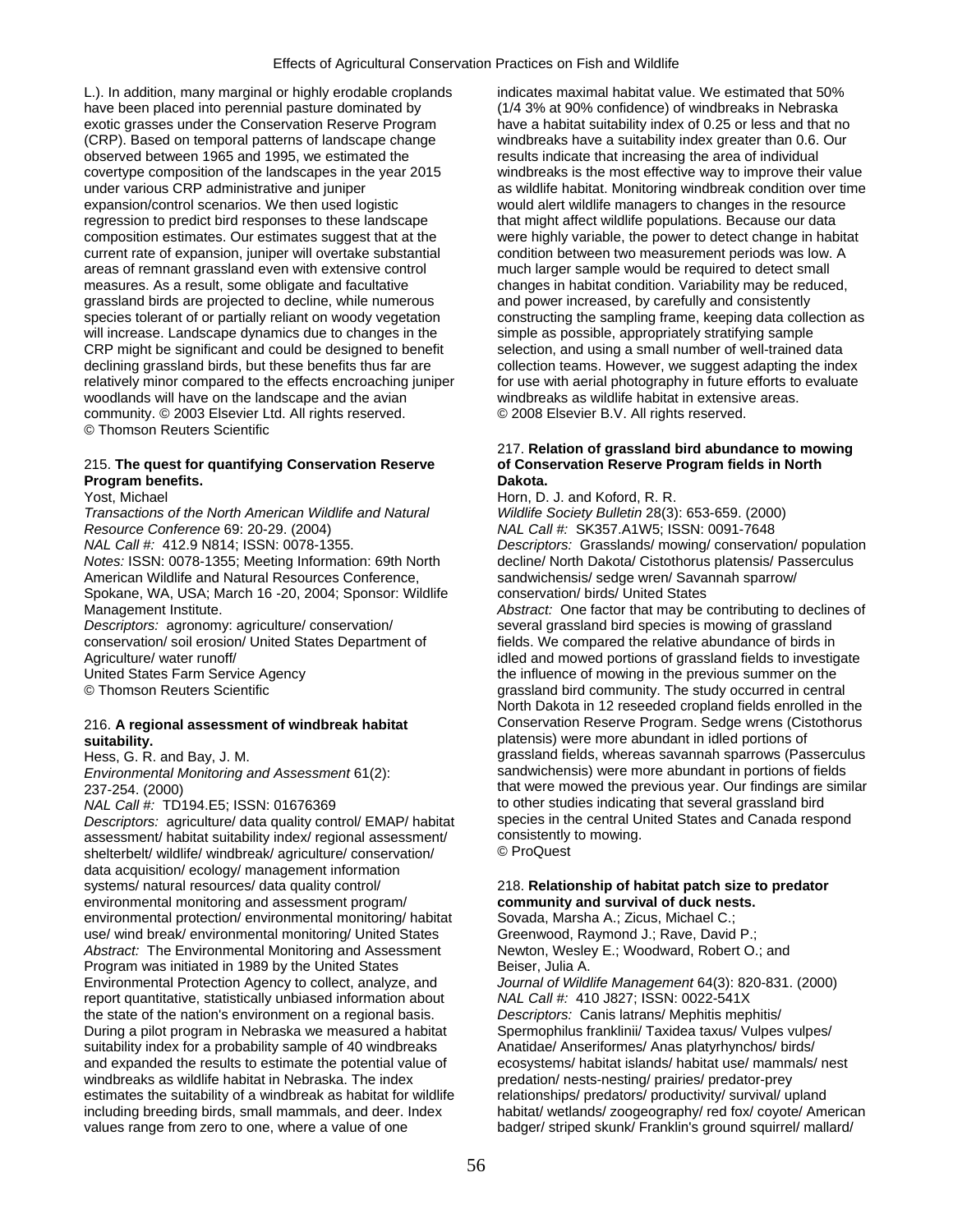*Abstract:* The authors studied duck nest success and fungivorous nematodes correlated with concentrations of predator community composition in relation to size of most nutrient elements except N, K and Mg and were predator community composition in relation to size of discrete patches of nesting cover in the Prairie Pothole always negatively correlated with OM. While effects of Region (PPR) of the United States in 1993-95. They tillage practices on the soil nematode community were focused on nests in uplands that were seeded to perennial generally short-lived, the long-tern yard-taste compost grasses and forbs and enrolled in the Conservation applications that enhanced OM had a lasting impact on Reserve Program (CRP) in Minnesota, North Dakota, and nematode community structure and nutrient cycling. South Dakota. They estimated daily survival rates (DSRs) © Thomson Reuters Scientific of upland duck nests and indices of activity for red foxes (Vulpes vulpes), coyotes (Canis latrans), American badgers 220. **Relationships of habitat patch size to predator**  (Taxidea taxus), striped skunks (Mephitis mephitis), and **community and survival of duck nests.**  related these variables to habitat patch size. The effect of Newton, W. E.; Woodward, R. O.; and Beiser, J. A. patch size (small vs. large) on estimated annual mean DSR *Journal of Wildlife Management* 64(3): 820-831. (2000) was dependent on date of nest initiation (early vs. late) and *NAL Call #:* 410 J827; ISSN: 0022-541X<br>year. Examination of within-year comparisons for early and *Descriptors: patches/ habitat/ predators/* year. Examination of within-year comparisons for early and *Descriptors:* patches/ habitat/ predators/ survival/ nests/ late nests suggested that DSR was generally greater in United States, Minnesota/ United States, North Dakota/<br>United States, South Dakota/ community composition/ larger habitat patches. Activity indices for the five United States, South Dakota/ community composition/<br>mammalian nest predators were influenced differently by aquatic birds/ breeding success/ area/ Anatidae/ mammalian nest predators were influenced differently by aquatic birds/ breeding success/ area/ Anatidae/<br>year, location, and patch size. Activity indices of the red fox Mammalia/ United States Minnesota/ United Sta year, location, and patch size. Activity indices of the red fox Mammalia/ United States, Minnesota/ United States, North<br>Were greatest in small patches. Coyote indices were the Dakota/ United States, South Dakota/ ducks/ m most inconsistent, demonstrating a year X location X patch patch size/ Prairie Pothole Region/ mammals/ size interaction. Activity indices of the striped skunk and environmental effects American badger varied only among years. Franklin's *Abstract:* We studied duck nest success and predator ground squirrel indices were affected by study area community composition in relation to size of discrete<br>location, with higher indices in the southeast than the same patches of nesting cover in the Prairie Pothole Regio location, with higher indices in the southeast than the patches of nesting cover in the Prairie Pothole Region<br>
northwest. Red fox activity was weakly correlated with that (PPR) of the United States in 1993-95. We focused northwest. Red fox activity was weakly correlated with that (PPR) of the United States in 1993-95. We focused on<br>of the striped skunk and coyote. Although a positive on the sets in unlands that were seeded to perennial gra relationship between habitat patch size and nest success forbs and enrolled in the Conservation Reserve Program<br>probably exists, the authors believe the experiment to fully fraction in Minnesota, North Dakota, and South Da probably exists, the authors believe the experiment to fully (CRP) in Minnesota, North Dakota, and South Dakota. We test this hypothesis will continue to be elusive.<br>
© NISC<br>
end indices of activity for red foxes (Vulnes vulnes)

# **nutrient status to nematode community structure.** squirrels (Spermophilus franklinii), and related these

Wang, K. H.; McSorley, R.; and Gallaher, R. N. variables to habitat patch size. The effect of patch size *Nematropica* 34(1): 83-95. (2004); ISSN: 0099-5444 (small vs. large) on estimated annual mean DSR was *Descriptors:* commercial activities/ ecology/ man-made dependent on date of nest initiation (early vs. late) and habitat/ abiotic factors/ land zones/ Nematoda: farming and year. Examination of within-year comparisons for early and agriculture/ soil management strategies/ trophic structure/ late nests suggested that DSR was generally greater in soil management/ community structure/ cultivated land larger habitat patches. Activity indices for the 5 mammalian habitat/ soil community/ chemical factors/ soil nutrient nest predators were influenced differently by year, location, content/ Florida/ Alachua County/ invertebrates/ nematodes and patch size. Activity indices of the red fox were greatest<br>Abstract: Historical effects of long-term yard-waste in small patches. Coyote indices were the most Abstract: Historical effects of long-term yard-waste compost and tillage treatments on nematode community inconsistent, demonstrating a year x location x patch size structure were compared separately between soils interaction. Activity indices of the striped skunk and receiving high-yard-taste compost (HYWC) and no-yard- American badger varied only among years. Franklin's waste compost (NYWC) for 5 years; or between soils under ground squirrel indices were affected by study area no-tillage (NT) and conventional tillage (CT) for 25 years at location, with higher indices in the southeast than the the time of soil sampling. All the field sites had been left northwest. Red fox activity was weakly correlated with that fallow for 1-5 years since the last soil cultivation. Tillage did of the striped skunk and coyote. Although a positive not affect most nematode trophic groups, except for some relationship between habitat patch size and nest success fungivores. The yard-waste compost treatment increased probably exists, we believe the experiment to fully test this the soil organic matter (OM) content greatly, and had a hypothesis will continue to be elusive. significant impact on many nematode genera. Most of the © ProQuest nematodes affected ( $P = 0.05$ ) by yard-waste compost were bacterivores and predators. The lower fungivore to bacterivore ratio, and lower channel index, but higher **northwest Texas.** enrichment index also suggested that the HYWC soil was Kamler, Jan Frederick. Texas Tech University, 2002.<br>N-enriched and was undergoing a bacteria-dominated Notes: Advisor: Ballard. Warren B.: Thesis/ Dissertati N-enriched and was undergoing a bacteria-dominated *Notes:* Advisor: Ballard, Warren B.; Thesis/ Dissertation decomposition channel. Population densities of several *Descriptors: swift foxes/ Vulpes velox/ covotes/ Canis* decomposition channel. Population densities of several *Descriptors:* swift foxes/ Vulpes velox/ coyotes/ Canis genera of bacterivorous and predatory nematodes were latrans/ mating/ density/ depredation/ distribution/ wildlife/<br>positively correlated kith most nutrient concentrations and later plains/ mortality/ prairies, meadows/ su OM, but were negatively correlated with concentration of

Minnesota/ North Dakota/ South Dakota Cu and Fe. Population densities of most genera of

Sovada, M. A.; Zicus, M. C.; Greenwood, R. J.; Rave, D. P.; Dakota/ United States, South Dakota/ ducks/ mammals/

of the striped skunk and coyote. Although a positive nests in uplands that were seeded to perennial grasses and<br>
relationship between habitat patch size and nest success forbs and enrolled in the Conservation Reserve Progr and indices of activity for red foxes (Vulpes vulpes), coyotes (Canis latrans), American badgers (Taxidea taxus), 219. **Relationship of soil management history and striped skunks (Mephitis mephitis)**, and Franklin's ground

# 221. Relationships of swift foxes and coyotes in

plains/ mortality/ prairies, meadows/ survival/ habitat use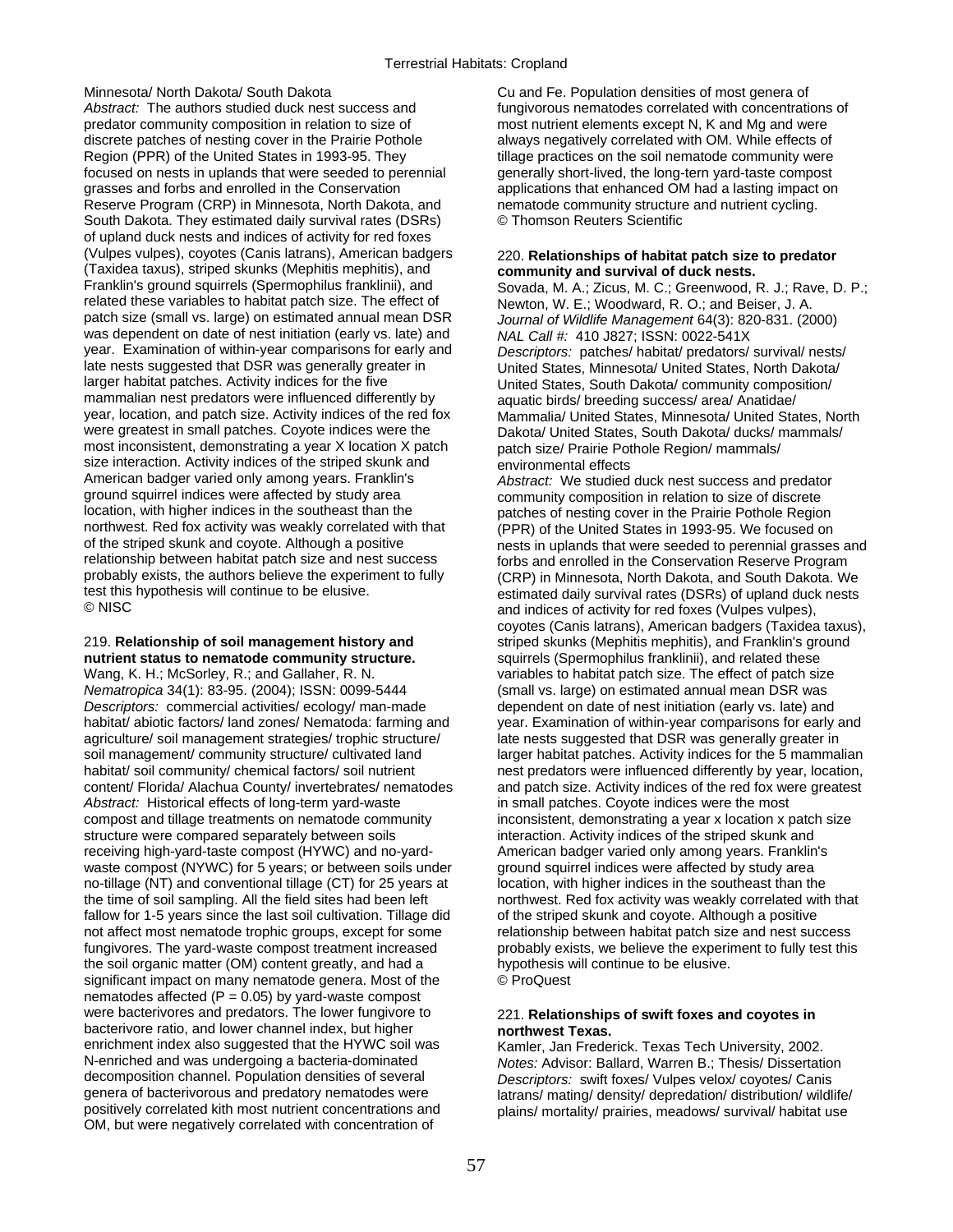*Abstract:* Due to severe reductions in their distribution and 223. **Response of timber growth and avian**  numbers, the swift fox (Vulpes velox) was classified as **communities to quality vegetation management in mid**warranted, but precluded as a threatened species by the **rotation CRP pine plantations.**  U.S. Fish and Wildlife Service from 1995 to 2001. Several Sladek, Brandon G.; Munn, Ian A.; Burger, L. Wes; and factors were likely responsible for the decline of the swift Roberts, Scott D. fox in the western Great Plains, including habitat loss and In: Proceedings of the 13th Biennial Southern Silvicultural competition with coyotes (Canis latrans). From 1998 to Research Conference, General Technical Report-SRS 92/<br>
2001, we radio-collared and monitored 88 swift foxes and Connor, Kristina F.; Asheville, NC: Southern Research 2001, we radio-collared and monitored 88 swift foxes and 29 coyotes at 2 study sites in northwestern Texas to Station, Forest Service, U.S. Department of Agriculture, investigate the ecology and relationships of both species. 2006. pp. 30-33. Initial results suggested that higher coyote numbers on site *Descriptors:* commercial activities/ conservation measures/ 1 resulted in lower survival, lower density, and lower ecology/ terrestrial habitat/ land zones/ Aves: forestry/ recruitment of swift foxes compared to site 2. To test this forest and woodland/ loblolly pine plantations/ Mississippi/ hypothesis, we experimentally removed coyotes on site 1 upper and lower coastal plain/ vegetation management in<br>
during the final year of the study. Subsequently, swift foxes pine plantations/ birds/ chordates/ vertebrates during the final year of the study. Subsequently, swift foxes pine plantations/ birds/ chordates/ vertebrates had increased survival, increased density, increased  $\overline{A}\overline{B}$  Abstract: Provisions of the 2002 Farm Bill ga had increased survival, increased density, increased **Abstract:** Provisions of the 2002 Farm Bill gave<br>
recruitment, and exhibited a source population due to lower Conservation Reserve Program (CRP) participants greater recruitment, and exhibited a source population due to lower predation by coyotes. We also found that high mortality flexibility to implement mid-contract management activities from coyote predation affected the spatial distribution, that encourage wildlife habitat improvement and timber mating system, and group structure of swift foxes. These production. Quality Vegetation Management (QVM) is one results indicate that high coyote numbers can suppress such technique that utilizes the selective herbicide swift fox populations due to heavy predation. To determine Imazapyr and prescribed burning. Timber growth (d.b.h., if habitat loss also negatively affected swift foxes, we total/merchantable heights, and cubic foot volume per acre) examined habitat selection of swift foxes at 2 spatial scales and summer avian community responses (relative<br>on site 2, which was comprised of short-grass prairies abundance, species richness, and total conservation grazed by cattle (46% of area), non-native (CRP) to the QVM treatment are being evaluated in mid-rotation grasslands that were ungrazed (23%), and agricultural CRP loblolly pine plantations in two physiographic regions fields (31%). Habitat use was similar at both spatial scales, on Mississippi. By 2-years post-treatment, significant as swift foxes exhibited a strong preference for short-grass increases in the relative abundance of six early prairies and nearly complete avoidance of CRP grasslands successional bird species were detected on treated sites. and agricultural fields. These results indicate that swift Although not significant, mean pine growth increment foxes are habitat specialists, thus protection of native short- increases were slightly greater on treated plots than on grass prairies might be necessary for their long-term control plots. existence. We documented that the social organization of © Thomson Reuters Scientific swift foxes was based entirely on female territories, as adult males emigrated after adult female deaths, but not vice 224. **Reuse of annual set-aside lands: Implications for**  versa. A female-based social organization, previously **wildlife.**  unknown among canids, likely evolved in swift foxes from Frawley, B. J. and Walters, S. the reduced importance of food provisioning by males. *Wildlife Society Bulletin* 24(4): 655-659. (Winter 1996) © NISC *NAL Call #:* SK357.A1W5; ISSN: 0091-7648 [WLSBA6]

## 222. Reproductive success of grasshopper sparrows in **relation to edge.** This citation is from AGRICOLA.

Delisle, Jennifer M and Savidge, Julie A. *NAL Call #:* QH540.P7; ISSN: 0091-0376 **wheat and livestock production: Effects on ground**  *Descriptors:* Conservation Reserve Program/ ecology/ **beetle (Coleoptera: Carabidae) assemblages.**  edge relation/ reproductive success/ Nebraska, French, B. Wade; Elliott, Norman C.; and southeastern/ wildlife management/ animals/ birds/ Berberet, Richard C. chordates/ nonhuman vertebrates/ grasshopper sparrow *Environmental Entomology* 27(6): 1323-1335. (1998) (Passeriformes)/ Ammodramus savannarum *NAL Call #:* QL461.E532; ISSN: 0046-225X

Abstract: Using an index based on observations of Reserve Program/ ground beetles breeding behaviors, we estimated reproductive success of *Abstract:* Highly erodible lands enrolled in the 31 territorial grasshopper sparrows (Ammodramus Conservation Reserve Program soon will revert to savannarum) on Conservation Reserve Program fields in agricultural production. This study was designed to grasshopper sparrows appeared to avoid nesting within 50 reversion of Conservation Reserve Program grass and territory size did not differ between successful and unsuccessful males. tillage practices for wheat production, and no-tillage

abundance, species richness, and total conservation value)

*Descriptors:* agricultural land/ land management/ wildlife/ conservation/ Indiana/ Conservation Reserve Program

# *Prairie Naturalist* 28(3): 107-114. (1996) 225. **Reverting Conservation Reserve Program lands to**

(Passeriformes) *Descriptors:* agricultural lands/ grazing lands/ Conservation southeast Nebraska. Reproductive success was 52%, and determine the effects of reversion of Conservation Reserve<br>no difference was detected between birds holding interior Program lands to wheat and livestock production on no difference was detected between birds holding interior Program lands to wheat and livestock production on ground<br>
(>100 m from the edge) vs. edge territories. However, beetle assemblages. Reversion strategies included n beetle assemblages. Reversion strategies included no m of edge habitats. Territories ranged from 0.36-1.24 ha, (unmanaged bluestem), simulated grazing of Conservation<br>and territory size did not differ between successful and Reserve Program grass (managed bluestem), minimum-© Thomson Reuters Scientific practices for wheat production. A randomized block experimental design was established with 4 replicates.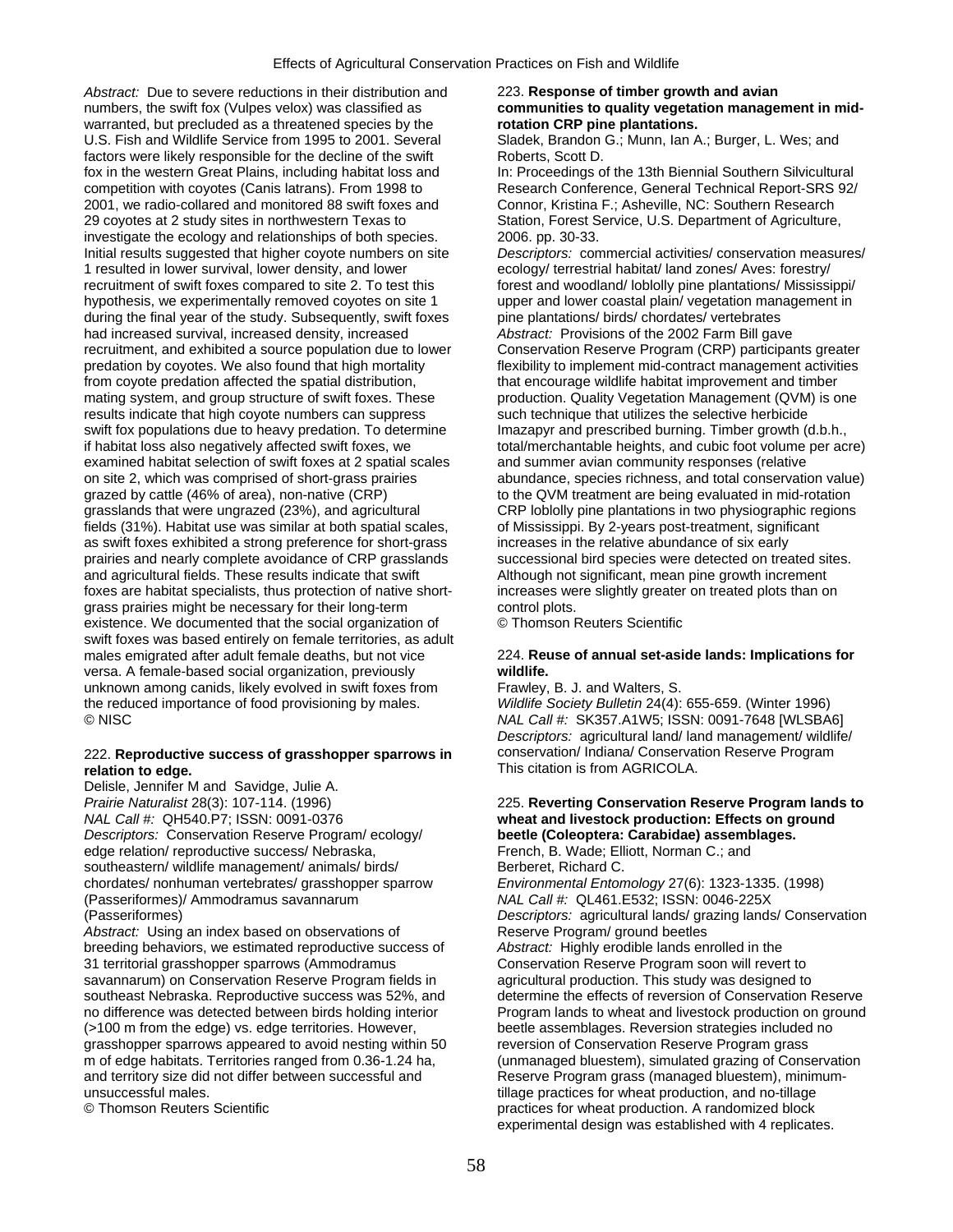More ground beetles were captured in pitfall traps in 1995 for quail survival. Fortunately, farmers and landowners are than in 1996, and abundances within years differed among learning that they play an important role in restoring quail reversion strategies. Of the 73 ground beetle species populations in Missouri. Landowners willing to devote 5 to collected, 9 species accounted for 61.7% of total 10 percent of their property to quail management will often abundance. Abundances of these 9 species differed with see an immediate response of higher quail numbers. The respect to reversion strategy. Species diversity and South East Quail Study Group developed the Northern evenness differed among the reversion strategies in 1995, Bobwhite Conservation Initiative (NBCI) to meet the but only evenness differed in 1996. Canonical conservation and management needs of northern bobwhite. correspondence analysis showed that annual and monthly The NBCI is a landscape-scale habitat restoration plan, the variation were the predominant factors in separating ground first plan to address habitat needs of bobwhite. Improving beetle assemblages. Lack of rainfall may have accounted habitat is the key to restoring quail and other grassland for a large portion of differences in abundances between species. In most cases, bobwhite quail habitat can be years. A partial canonical correspondence analysis showed created or enhanced with some combination of discing, that simulated grazing and no-tillage wheat were the burning, brush pile building, edge feathering, spraying, and predominant reversion strategies in separating ground shrub planting. The conservation department offers one-onbeetle assemblages. These treatments represent one consulting services and access to several programs to disturbance levels intermediate to unmanaged bluestem help landowners develop quality quail habitat. The Northern

## 226. **A review and synthesis of habitat use by breeding** © NISC **birds in agricultural landscapes of Iowa.**

Best, L. B.; Freemark, K. E.; Dinsmore, J. J.; and Camp, M. 229. **The role of farm policy in achieving large-scale**  *American Midland Naturalist* 134(1): 1-29. (July 1995) **conservation: Bobwhite and buffers.**  *NAL Call #:* 410-M58; ISSN: 0003-0031 [AMNAAF] Burger, L. W.; Mckenzie, D.; Thackston, R.; and *Descriptors:* wild birds/ species diversity/ breeding places/ Demaso, S. J. habitat selection/ vegetation types/ agricultural land/ *Wildlife Society Bulletin* 34(4): 986-993. (2006) checklists/ conservation/ Iowa/ species abundance *NAL Call #:* SK357.A1W5; ISSN: 00917648. This citation is from AGRICOLA. *Notes:* doi: 10.2193/0091-7648(2006)34

# production on CRP lands in the Texas Southern High

Berthelsen, Peter S.; Smith, Loren M.; and

*Transactions of the North American Wildlife and Natural Resource Conference* 55: 46-56. (1990) alter land use on a large spatial scale. The conservation<br>
NAL Call #: 412.9 N814: ISSN: 0078-1355 *Descriptors: Galliformes/ Phasianidae/ Phasianus* Programs/ management/ nests/ nesting/ productivity/ Conservation and Reinvestment Act. However, the<br>
wildlife/ common pheasant/ fertility/ recruitment/ density/ ecological value of past policy has varied by program, wildlife/ common pheasant/ fertility/ recruitment/ density/ northwestern Texas **practice, region, and wildlife species, resulting in a broad**<br> **EXEC PRODUSC PRODUSC PRODUSC PRODUSC PRODUSC PRODUSC PRODUSC PRODUSC PRODUSC PRODUSC PRODUSC PRODUSC PRODUSC P** 

Felationships/northern bobwhite quail/Missouri<br>
Abstract: This article has notes about quails and their<br>
Abstract: This article has notes about quails and their<br>
habitat in Missouri. Missourians naturally associate quail<br>

and minimum-tillage wheat. Bobwhite Conservation Initiative has helped the department © Thomson Reuters Scientific include quail management into their planning and made it easier to integrate all bird conservation into these efforts.

[986:TROFPI]2.0.CO;2.

227. **Ring-necked pheasant nesting ecology and** *Descriptors:* Colinus virginianus/ Conservation Reserve **Plains.** birds/ northern bobwhite/ Northern Bobwhite Conservation<br>Borthelese Botter S: Smith Leren M: and little little initiative

George, Ronnie R.<br>*Transactions of the North American Wildlife and Natural Abstract:* The Farm Bill provides a policy vehicle for<br>*Transactions of the North American Wildlife and Natural* implementing conservation progra *NAL Call #:* 412.9 N814; ISSN: 0078-1355 payments under the Farm Bill dwarf the collective<br>Descriptors: Galliformes/ Phasianidae/ Phasianus investment of the North American Wetlands Conservation colchicus/ birds/ behavior/ Conservation Reserve **Act, Endangered Species Act, Pittman-Robertson Act, and**<br>Programs/ management/ nests/ nesting/ productivity/ Conservation and Reinvestment Act. However, the array of wildlife habitat and population effects ranging from positive to negative. We argue the conservation provisions of the Farm Bill can produce more consistent positive 228. **A roadmap to more quail.**   $\frac{1}{\text{Cell}}$  Gallagher, Elsa wildlife habitat benefits when policy (program statutes,<br>Gallagher, Elsa wildlife habitat benefits when policy (program statutes,<br>Missouri Consequenter 65(7): 4.7, (2004): *Missouri Conservationist* 65(7): 4-7. (2004);<br>
ISSN: 0026-6515.<br>
http://mdc.mo.gov/conmag/2004/07/10.htm context of explicit goals identified as part of large-scale conservation initiatives. For example, initiatives like http://mdc.mo.gov/conmag/2004/07/10.htm conservation initiatives. For example, initiatives like the<br>
Descriptors: Colinus virginianus/ agricultural practices/<br>
birds/ conservation/ conservation programs/ ecosystems/<br>
edge edge habitat/ fencerows/ habitat alterations/ habitat<br>
management/ habitat use/ hunting and anti-hunting/<br>
landowners/ management/ population ecology/ restoration/<br>
landscape scale. We contend that the best ecological and<br>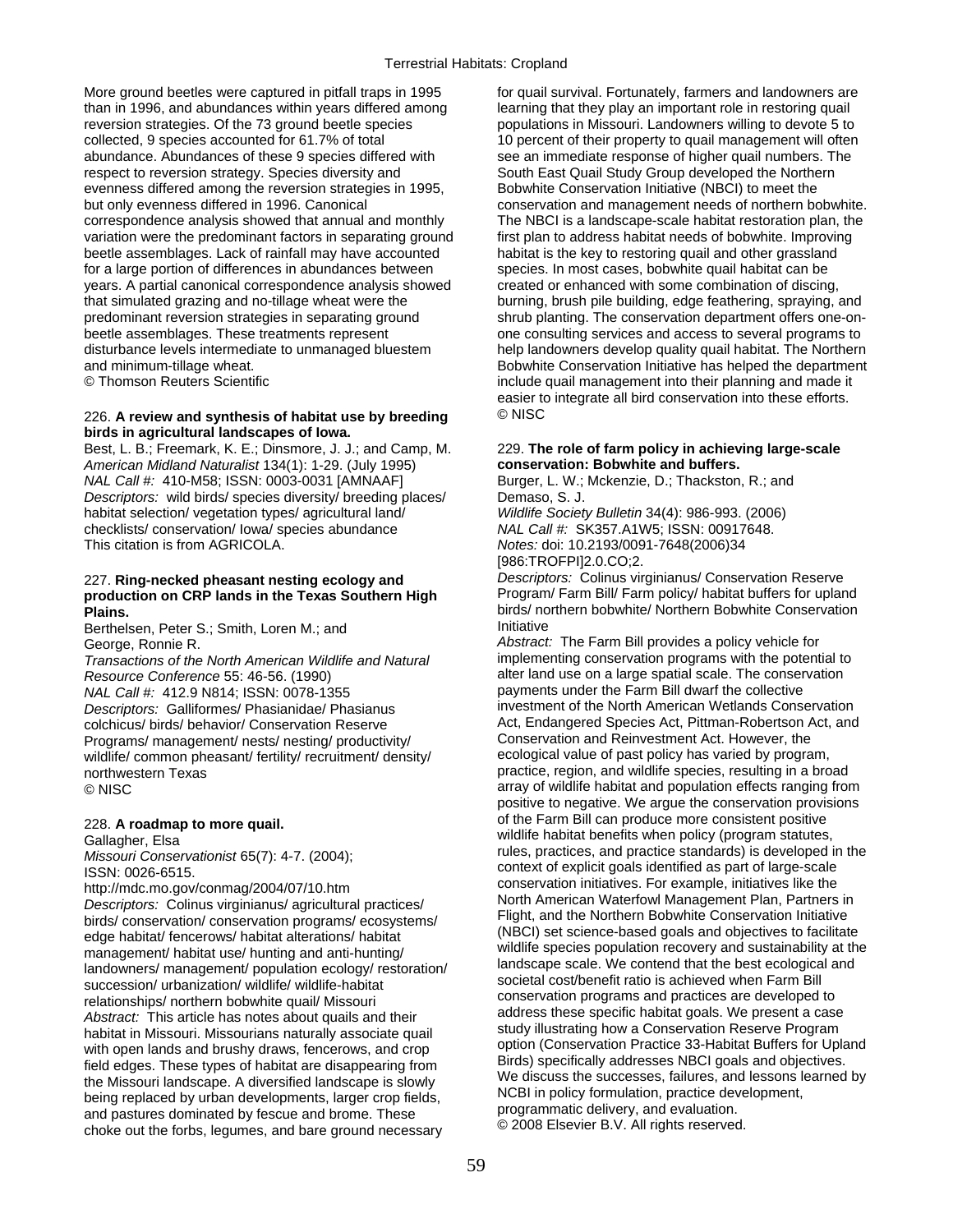## 230. **The role of the Conservation Reserve Program in** 234. **Rural economic effects of the Conservation**  relation to wildlife enhancement, wetlands and adjacent **Reserve Program in North Dakota. habitats in the northern Great Plains. Bangsund, D. A.; Leistritz, F. L.; and Hodur, N. M.**

Higgins, K. F.; Nomsen, D. E.; and Wentz, W. A. Fargo, N. D.: Department of Agribusiness and Applied Great Plains, General Technical Report-RM 158/ Mitchell, Agribusiness and Applied Economics Report (AAER). J. E.; Fort Collins, Colo.: Rocky Mountain Forest and *Descriptors:* agricultural production/ agricultural situation/ Range Experiment Station, Forest Service, U.S. economic impact/ expenditure/ hunting/ income/ land Department of Agriculture, 1987. pp. 99-104. diversion/ land use/ losses/ opportunity costs/ outdoor *Descriptors:* Conservation Reserve Program/ regional recreation/ rural areas/ rural economy/ rural recreation/ conservation programs/ northern Great Plains wildlife conservation related to wetlands and their associated wildlife (primary decreased agricultural activity and increased recreational migratory birds). The conservation of the Conservation Reserve Program activity associated with the Conservation Reserve Program

In: Impacts of the Conservation Reserve Program in the land returning to agricultural production in the six study Collins, Colo.: Rocky Mountain Forest and Range acre. However, returning CRP lands to agricultural

"Impacts of the Conservation Reserve Program in the Great annually or \$37 per CRP-acre in the study areas. The CRP Plains," held Sept 16-18, 1987, Denver, Colorado. and affects many types of outdoor recreation. However, hunting

states of USA/ Conservation Reserve Program CRP has played in the change in hunter numbers,

Great Plains, General Technical Report RM 158; Fort agricultural losses. The degree to which CRP-based Collins, Colo.: Rocky Mountain Forest and Range hunting revenues in rural areas offset agricultural losses Experiment Station, Forest Service, U.S. Department of varied throughout the state. In several cases, hunting

economic impact/ Texas/ Conservation Reserve Program/ in hunting-based recreational expenditures indicated that

# 233. **Rotational grazing demonstration with beef cattle**

**USA.**<br>Barnhart, S. K.; Peterson, B.; Nelson, C. O.; **patterns of spiders in agricultural systems: A review.**<br>
Samu F. Sunderland K. D.: and Szinetár, C. Barnhart, S. K.; Peterson, B.; Nelson, C. O.; Sammer Samu, F.; Sunderland, K. D.; and Szinetár, C.<br>Bredahl, R. ; Klein, J.; and Sprague, R. Sammer Sammer Samu, *Journal of Arachnology 27(1*): 325-332, (1999) In: XX International Grassland Congress: Offered Papers. *NAL Call #: QL451.J6* ; I<br>Wageningen, Netherlands: Wageningen Academic *Notes: Literature review.* Wageningen, Netherlands: Wageningen Academic<br>Publishers. 2005: pp. 787.

*Notes:* 20th International Grassland Congress, Dublin, effects/ habitats/ pest control/ predation/ prey/ survival/<br>Ireland; June 26 -July 01, 2005; 9076998817 (ISBN). *Descriptors:* animal husbandry: agriculture/ wildlife habitat/ *Abstract:* A conceptual framework is presented for the soil erosion/ United States Department of Agriculture/ study of the factors affecting the distribution, dispersal and<br>
rotational grazing/ Conservation Reserve Program abundance of spiders in agricultural systems. It is us © Thomson Reuters Scientific

In: Impacts of the Conservation Reserve Program in the Economics, North Dakota State University, 2002. viii; 117 p.

*Abstract:* Focused on the value of CRP grasslands directly *Abstract:* This study addressed the net economic effects of or CRP (enacted in 1985) in six rural areas of North 231. **The role of trees and shrubs as economic** Dakota, USA, from 1996-2000. The negative effects of the **CRP** on agricultural revenues were based on the level of **Great Plains.** economic activity that would have occurred in the absence Hoefer, P. and Bratton, G. F. **C. C. A. S. A. S. A. S. A. S. A. S. A. S. A. S. A. S. A. S. A. S. A. S. A. S. A.** S Great Plains, General Technical Report-RM 158; Fort areas was estimated at \$76 million or about \$56 per CRP-Experiment Station, Forest Service, U.S. Department of production was estimated to lower commodity prices and Agriculture, 1988. pp. 109-112.<br>
Notes: 0277-5786 (ISSN); Proceedings of a Symposium on million. The combined effect was estimated at \$50.2 million *million. The combined effect was estimated at \$50.2 million NAL Call #:* aSD11.A42 was identified as the most influenced type of recreation in *Descriptors:* soil conservation/ resource conservation/ North Dakota. Recreational impacts were determined by revegetation/ erosion control/ shrubs/ trees/ wildlife/ comparing pheasant, waterfowl, and deer hunter numbers habitats/ northern plains states of USA/ southern plains before and after the CRP, assigning the relative role the This citation is from AGRICOLA. This citation is from AGRICOLA. Allocating a percentage of the change in hunter numbers to each study area, and applying seasonal hunter expenditure 232. **The role of wildlife as an economic input into** patterns to the change in hunter numbers. Average annual **farming or ranching operation. CRP-related hunter expenditures in the six study areas** Bryant, F. C. and Smith, L. M. were estimated at \$12.8 million or \$9.45 per CRP-acre. In: Impacts of the Conservation Reserve Program in the Overall, recreational revenues averaged 26% of the Agriculture, 1988. pp. 95-98.<br>
Notes: Report Series ISSN: 0277-5786; Proceedings of a losses, while in other areas, the net economic loss from the losses, while in other areas, the net economic loss from the Symposium on "Impacts of the Conservation Reserve programme remains high. The net economic effects of the Program in the Great Plains," held Sept 16-18, 1987, programme in western and central North Dakota were the Denver, Colorado. Includes references. The most favourable, whereas the effects were least favourable *NAL Call #:* aSD11.A42 in eastern areas of the state. In North Dakota, the net *Descriptors:* farming/ wildlife/ wildlife management/ economic effect of losses in agricultural revenues and gains high plains/ rolling plains<br>This citation is from AGRICOLA.<br>
burdened by the CRP as previous research has summing the several areas of the state are not as economically burdened by the CRP as previous research has suggested. © CABI

# **on conservation reserve land in Adams County, Iowa,** 235. **Scale-dependent dispersal and distribution**

Journal of Arachnology 27(1): 325-332. (1999)<br>NAL Call #: QL451.J6 : ISSN: 0161-8202.

Publishers, 2005; pp. 787. *Descriptors:* farming systems/ dispersal/ distribution/ tillage/ Araneae/ arthropods/ Arachnida/ invertebrates abundance of spiders in agricultural systems. It is useful to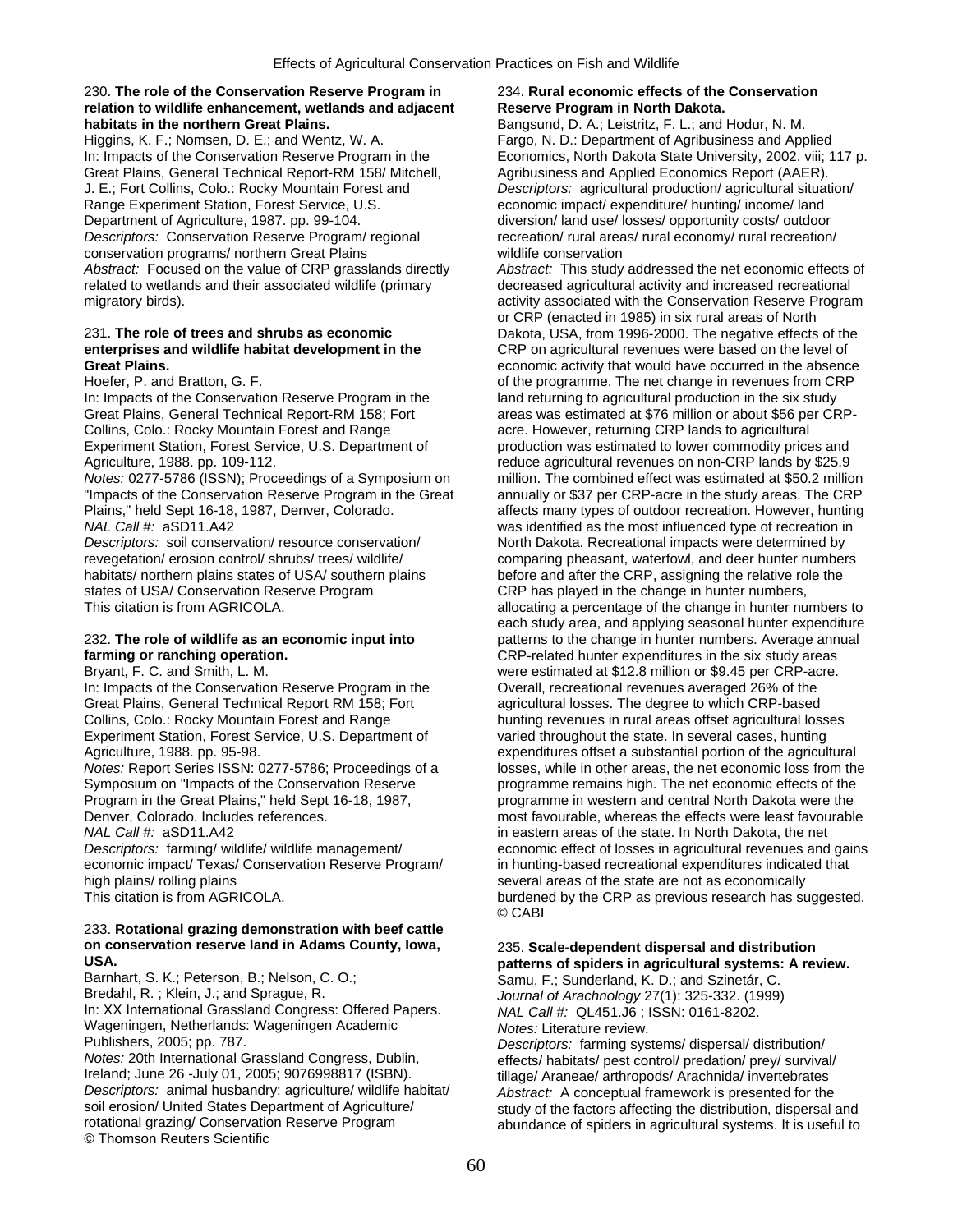consider how factors operate at three levels of a spatial utilization/ seasons/ seasonal activities/ white tailed deer/ hierarchy, namely micro-habitat, habitat and landscape. South Dakota/ East central region/ Brookings County/<br>The size and distribution of spider populations are Standard Kingsbury County/ Lake County/ United States The size and distribution of spider populations are determined by factors influencing survival, reproduction and *Abstract:* Objectives were to describe variation in deer use dispersal. Modes of dispersal vary in terms of the efficiency of Conservation Reserve Program (CRP) lands by season, of sampling new habitats and the level of risk. A literature diel period, and deer activity class as a means of assessing<br>survey of proximal factors (micro-climate, habitat structure, seasonal importance of CRP fields to w survey of proximal factors (micro-climate, habitat structure, disturbance, prey availability, predation, and territoriality) the agricultural midwest. Use of CRP fields was determined affecting micro-habitat usage by spiders showed that the by locating radiomarked female deer from 15 September relative importance of these factors varied according to 1989 to 31 December 1990. spider species. Spider abundance and diversity were found, © NISC in general, to be positively correlated with environmental diversity at different spatial scales. Within-field habitat 239. **Seed availability in grazed pastures and**  increasing spider populations when interspersed throughout **Kansas.** the crop (e.g., polycultures and reduced tillage) than when Klute, D. S.; Robel, R. J.; and Kemp, K. E.<br>spatially segregated (e.g., strip management). Two Journal of Field Ornithology 68(2): 253-258 spatially segregated (e.g., strip management). Two *Journal of Field Ornithology* 68(2): 253-258. (1997)<br>approaches (modeling and experimental) to studying the MALCalLE 413 8 B534: ISSN: 0273-8570 approaches (modeling and experimental) to studying the *NAL Call #:* 413.8 B534; ISSN: 0273-8570<br>effects of landscape level phenomena on spider distribution *Descriptors: grasslands/ seeds/ abundance* effects of landscape level phenomena on spider distribution *Descriptors:* grasslands/ seeds/ abundance/ winter/ the edge of fields has not, in the main, resulted in increased management/ United States<br>spider density within fields. Opportunities were identified for *Abstract:* Studies have docu increasing regional populations of spiders, and optimizing Conservation Reserve Program (CRP) fields to breeding pest control, by management of the annual shift in the crop birds, but few have examined them as food sources for<br>mosaic to maximize spider transfer rates from senescing wintering birds. We compared the biomass of seeds in mosaic to maximize spider transfer rates from senescing wintering birds. We compared the biomass of seeds in CRP<br>
fields to that in grazed native grass pastures in crops to young crops.<br>
© CABI<br>
© CABI

*NAL Call #:* SF85.A1R32; ISSN: 0190-0528 important food items of wintering grassland birds. In<br>Descriptors: sown grasslands/ range management/ conclusion, CRP fields are superior to grazed native management/ erosion control/ grazing systems/ New Mexico © ProQuest This citation is from AGRICOLA.

## **fields by white-tailed deer in eastern South Dakota. respondents.**  Gould, J. Vandever, M. W.; Allen, A. W.; and Sexton, N. R.

*Notes:* M.S. Thesis **Science Center; USGSOFR02476, 2003. 30 p.** Science Center; USGSOFR02476, 2003. 30 p.

*Abstract:* CRP land cover and maintenance practices, where white-tailed deer populations nested in eastern 10023.pdf<br>South Dakota, were examined.

## 238. **Seasonal use of Conservation Reserve Program** Conservation Reserve Program/ natural resources and **lands by white-tailed deer in east-central South Dakota.** <sup>earth</sup> sciences natural resource management Gould Jenkins Kurt J Gould, Jeffrey H. and Jenkins, Kurt J.

*Wildlife Society Bulletin* 21(3): 250-255. (1993) *Abstract:* In the summer of 2001, we drew a random *NAL Call #:* SK357.A1W5; ISSN: 0091-7648. *Notes:* Project Number: SD W-075-R/Study 7541. Reserve Program (CRP) contracts across all USDA Farm<br>Descriptors: Odocoileus virginianus/ behavior/ Production Regions because we wanted information from *Descriptors: Odocoileus virginianus/ behavior/* management/ mammals/ season/ wildlife/ odocoileus land and communities, we did not send surveys to contraction<br>virginianus/ habitat selection/ seasonal variation/ diurnal held in the name of trusts, banks, or other non-per virginianus/ habitat selection/ seasonal variation/ diurnal held in the name of trusts, banks, or other non-person<br>variation/ conservation areas/ telemetry/ natural resources/ ownership (49 contracts). To carry out the sur variation/ conservation areas/ telemetry/ natural resources/ agriculture (general)/ deer, white tailed/ land, private/ followed a dependable step-by-step process designed to cultivated farmland/ policies and programs/ habitat/ maximize the quality and quantity of responses for mail

# **Conservation Reserve Program fields during winter in**

agricultural practices/ government policy/ Kansas/

Abstract: Studies have documented the importance of northeastern Kansas during two winters. Log transformed total seed biomass was significantly lower in grazed 236. **Sea of grass in New Mexico: A perspective on** pastures than in CRP fields during the first winter but not **CRP. CRP. the second.** Total seed biomass in CRP fields was highly Garcia, H. B. variable, and decreased between November and February. Rangelands 15(1): 18-21. (Feb. 1993) Seeds that were typically abundant in CRP fields are<br>
NAL Call #: SF85.A1R32; ISSN: 0190-0528 important food items of wintering grassland birds. In *Descriptors:* sown grasslands/ range management/ conclusion, CRP fields are superior to grazed native grass pastures in northeastern Kansas as winter foraging habitat

## 240. **Selected effects of the Conservation Reserve**  237. Seasonal use of Conservation Reserve Program Program on program participants: A report to survey

Brookings, SD: South Dakota State University, 1991. Fort Collins, CO: U.S. Geological Survey, Fort Collins *Descriptors:* Conservation Reserve Program/ State *Notes:* USGS Open file rept. 2476; Sponsored by Farm conservation programs/ South Dakota<br>
Abstract: CRP land cover and maintenance practices. http://www.fort.usgs.gov/products/publications/10023/<br>
http://www.fort.usgs.gov/products/publications/10023/

> Descriptors: surveys/ natural resources conservation/ conservation/ wildlife/ habitats/ social effect/ public opinion/

Conservation Reserve Programs/ habitat use/ people intimately familiar with the program's effects on their<br>management/ mammals/ season/ wildlife/ odocoileus and and and communities, we did not send surveys to contracts surveys (Dillman 1978, 2000). As a result, the overall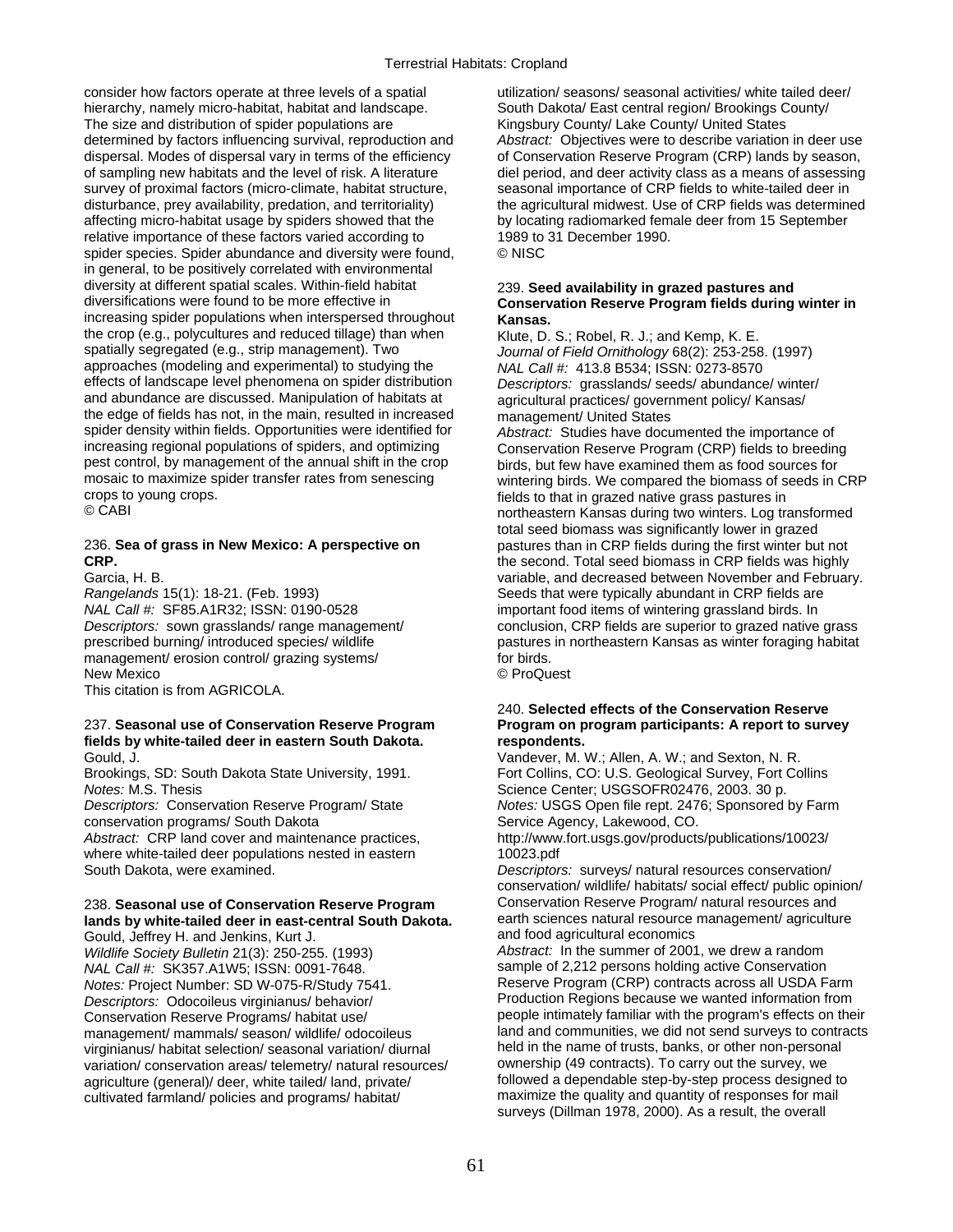response rate for the survey was 65%. Of the 35% who did *Abstract:* This study was designed to monitor the not respond, only 1% (29 people) formally refused to responses of soil nematodes to different levels of participate. We were able to summarize the survey results aboveground herbivory and to test the hypothesis that the participate. We were able to summarize the survey results

*Journal of Wildlife Management* 67(3): 611-621. (July 2003)

Iowa/ nest success/ Panicum Virgatum/ switchgrass/ success/ North Dakota/ CRP fields/ abundance/ habitat/

*Abstract:* Conservation Reserve Program (CRP) provides the controls. In CT, however, we did not observe habitat for grassland birds, but as contracts expire, some effects caused by aboveground herbivory on the habitat for grassland birds, but as contracts expire, some effects caused by aboveground herbivory on the<br>CRP fields might be returned to rowcrop production. One abundance and 14C activity of soil nematodes. The CRP fields might be returned to rowcrop production. One abundance and 14C activity of soil nematodes. The<br>alternative to returning CRP fields to rowcrops is to produce abundance of other trophic groups of soil nematodes alternative to returning CRP fields to rowcrops is to produce abundance of other trophic groups of soil nematodes<br>switchgrass (Panicum virgatum) for use as a biomass fuel (phytophages, predators and omnivores) was not affe switchgrass (Panicum virgatum) for use as a biomass fuel. (phytophages, predators and omnivores) was not affected<br>Because the biomass is harvested during the fall and by aboveground herbivory treatments under either NT or Because the biomass is harvested during the fall and by aboveground herbivory treatments under either NT winter breeding birds would not be directly affected by CT regimes. The curvilinear relationship between the mowing the fields but might be influenced by changes in evaluated bird abundances and nest success in totally, loss ranging from 0 to 100% might be more desirable for<br>harvested, partially harvested (alternating cut and uncut future research. We hypothesized that root associated harvested, partially harvested (alternating cut and uncut southern Iowa, USA, in 1999 and 2000. Species richness than in CT since the effect of aboveground herbivory on social herbivory on social herbivory on social herbivory on social herbivory on social herbivory on social herb did not differ among harvest treatments. Abundances of nematodes was only observed<br>most species (16 of 18) were not affected by the barvesting © Thomson Reuters Scientific most species (16 of 18) were not affected by the harvesting of switchgrass fields, and strip width did not affect bird numbers in strip- harvested fields. Grasshopper sparrows 243. **Small mammal populations occurring in a (Ammodramus savannarum)** were more abundant in **a diversified winter wheat cropping system.** (Ammodramus savannarum) were more abundant in **diversified winter wheat crop**<br>
harvested portions of fields, and more sedge wrens **Dison, R. A. and Brewer, M. J.** harvested portions of fields, and more sedge wrens (Cistothorus platensis) were recorded in nonharvested *Agriculture, Ecosystems and Environment* 95(1): areas. The residual vegetation in nonharvested areas 311-319. (2003)<br>provided nest cover for species that begin nesting early in MAL Call #: S601.A34 provided nest cover for species that begin nesting early in the season (e.g., northern harrier [Circus cyaneus] and *Descriptors:* diversification/ ecology/ grasslands/ small ring-necked pheasant [Phasianus colchicus]). Nest success mammals/ species diversity/ species richness/ vegetation/ rates of grasshopper sparrows and common yellowthroats wheat/ winter wheat (Geothlypis trichas) were similar to those reported by other *Abstract:* Some Triticum aestivum (winter wheat) growers studies in switchgrass fields and might be sufficient to in the western region of the Northern Great Plains, USA, maintain stable populations. In general, switchgrass use a 3-year rotational, diversified dryland cropping system<br>biomass fields create breeding habitat for some grassland consisting of alternating strips of T. aestivum, f birds, and a Mixture of harvested and nonharvested fields additional spring sown crop such as Avena sativa (oats) or would be more beneficial to grassland birds than totally Zea mays (corn). Small mammal population characteristics harvesting or partially harvesting all switchgrass fields. (species richness, abundance, diversity) of the crops<br>© Thomson Reuters Scientific

# soil nematodes in conventional tillage and no-till

Fu, Shenglei; Kisselle, Keith W.; Coleman, David C.;<br>Hendrix, Paul F.; and Crossley, D. A.

*Soil Biology and Biochemistry* 33(9): 1253-1258. (2001) *NAL Call #:* S592.7.A1S6: ISSN: 0038-0717 significantly higher in T. aestivum and grassland, *Descriptors:* nutrition/ behavior/ ecology/ population respectively, at both sites each year. Regression analyses dynamics/ terrestrial habitat/ man-made habitat/ land and using pooled data indicated a significant relationship<br>freshwater zones/ Nematoda: activity patterns/ population between percent vegetation cover and small mammal freshwater zones/ Nematoda: activity patterns/ population density/ soil habitat/ cultivated land habitat/ tilled and species richness, abundance, and diversity. T. aestivum<br>
untilled agroecosystems/ Georgia/ abundance and activity/ provided valuable habitat for small mammals in w untilled agroecosystems/ Georgia/ abundance and activity/ provided valuable habitat for small mammals in winter,<br>effect of insect herbivory levels/ arthropods/ helminths/ spring, and early summer. Alternate grain crops in effect of insect herbivory levels/ arthropods/ helminths/ insects/ invertebrates/ nematodes

nationally and by USDA Farm Production Region. low level of aboveground herbivory facilitates soil nematode activities and high herbivory suppresses soil nematode 241. **Short-term bird response to harvesting exercity of the activities.** Three herbivory levels were established by switchgrass for biomass in lowa. **switchgrass for biomass in Iowa. introducing four pairs, two pairs and no grasshoppers to all metallies of the experiment** of the experiment of the experiment of the experiment of the experiment of the experiment graze on corn plants (Zea mays) for 2 h. The experiment was conducted in conventional tillage (CT) and no-till (NT) *NAL Call #:* 410 J827; ISSN: 0022-541X agroecosystems at Georgia piedmont. In NT, bacterivorous<br>Descriptors: biomass/ birds/ energy crops/ grassland/ and fungivorous nematode numbers were more abundant Descriptors: biomass/ birds/ energy crops/ grassland/ and fungivorous nematode numbers were more ab<br>Iowa/ nest success/ Panicum Virgatum/ switchgrass/ and alter herbivory treatment at high grazing level Conservation Reserve Program/ grassland birds/ nest compared to controls, but this was not observed at low<br>Success/ North Dakota/ CRP fields/ abundance/ habitat/ grazing level. In NT, the 14C activity of soil nematodes was vegetation/ Pheasants/ survival<br>Abstract: Conservation Reserve Program (CRP) provides the controls. In CT, however, we did not observe any winter, breeding birds would not be directly affected by CT regimes. The curvilinear relationship between the<br>mowing the fields but might be influenced by changes in ematode activity and the grazing intensity was not found vegetation structure resulting from the harvest. We this study, we suggested that a grazing gradient of leaf area<br>evaluated bird abundances and nest success in totally. I loss ranging from 0 to 100% might be more desirable strips), and nonharvested CRP switchgrass fields in materials might be more important to soil organisms in NT<br>southern lowa, USA, in 1999 and 2000. Species richness than in CT since the effect of aboveground herbivory on s

consisting of alternating strips of T. aestivum, fallow, and an associated with this cropping system are unknown. Small mammal populations and vegetation characteristics 242. **Short-term impacts of aboveground herbivory** (habitat) were evaluated at two sites in June 1998 and 1999<br> **(grasshopper)** on the abundance and 14C activity of in three crops of the rotation and on undisturbed **(grasshopper) on the abundance and 14C activity of** in three crops of the rotation and on undisturbed **agroecosytems.**<br>
Fu. Shenglei: Kisselle. Keith W.: Coleman. David C.: **agroecosytems** are abundance and diversity were highest in T. Peromyscus maniculatus (deer mouse) was the most abundant species. Percent vegetation cover was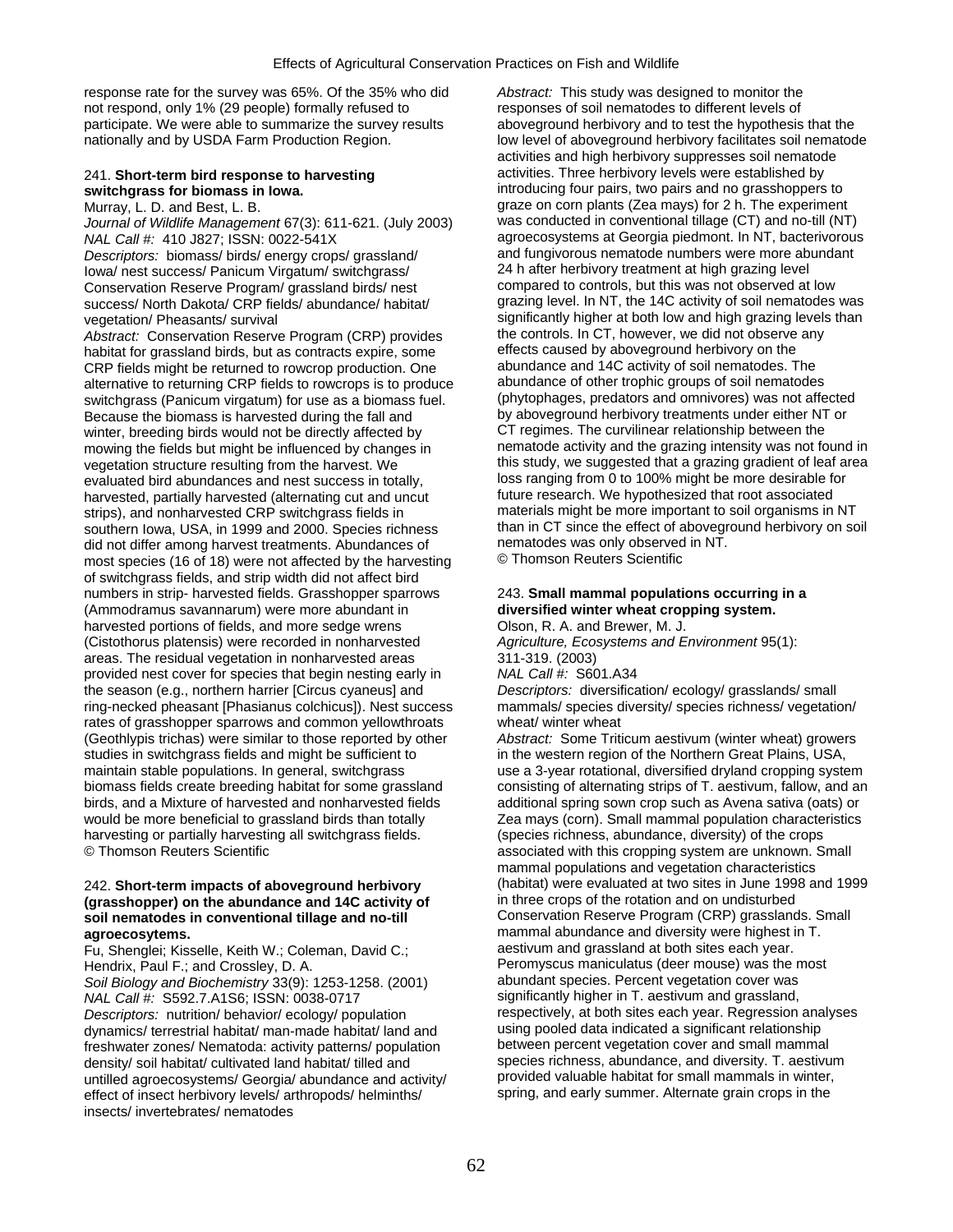diversified cropping system, which is absent in traditional 2- 246. **Soil organic carbon changes after 12 years of no**year systems, probably offered additional valuable **tillage and tillage of Grantsburg soils in southern**  protective cover for small mammals following T. aestivum **Illinois.**  harvest. Olson, K. R.; Lang, J. M.; and Ebelhar, S. A.

Clawson, R. L. and Smith, J. W. Missouri Dept. of management: conservation/ tillage/ applied and field<br>Conservation: MO W-013-R-39/Job 1/Study No. 69. entitled the chniques/ moldboard plowing/ applied and field Conservation; MO W-013-R-39/Job 1/Study No. 69,

mice, deer/ mice, harvest/ mice, white-footed/ mouse. house/ rodents/ species diversity/ state wildlife Reserve Program/ applied and field techniques/ soil<br>management areas/ tillage/ voles/ Triticum spp / Missouri/ erosion/ crop production/ soil organic carbon changes/ management areas/ tillage/ voles/ Triticum spp./ Missouri/

Abstract: Objective was to determine small mammal subsurface layer/ surface layer<br>nopulations in corn, soybean, and wheat fields on a **Abstract: Many factors including management** history, soil Missouri Department of Conservation wetland area. © NISC dynamics of soil organic carbon (SOC). The primary

Ferris, H; Venette, R. C.; and Scow, K. M. M. Moldboard plow (MP)) was initiated in the spring of 1989 in<br>
Applied Soil Ecology 25(1): 19-35. (2004)<br>
MAL Call #: QH541.5.S6 A67; ISSN: 0929-1393<br>
Descriptors: commercial act habitat/ land zones/ Nematoda: farming and agriculture/ soil grown in the plot area on a yearly rotation system starting<br>management/ bacterivore and fungivore populations/<br>nitrogen mineralization function/ relationships/ e introgen mineralization function/relationships/element<br>
cycles/soil management effects/population dynamics/<br>
effect of soil management/impact on habitat/soil habitat/<br>
California/ University of California/ agronomy/farm/<br> Abstract: We tested the hypotheses that management of<br>
the soil food web in the fall would enhance grazing on<br>
bacteria and fungi by microbivorous nematodes in the<br>
spring, consequently increasing N availability in coverto the subsequent summer tomato crop. Mineral N<br>
concentration in the spring was associated with abundance<br>
of bacterivore nematodes, and with the corresponding<br>
Enrichment Index (EI) provided by nematode community<br>
analys analysis. Because environmental conditions that favour<br>increase of bacterivore nematodes probably also favour<br>other microbial grazers, including protozoa, the abundance<br>of bacterivore nematodes may be an indicator of overa Decomposition pathways in the spring, inferred from nematode bioindicators, were dominated by bacteria in 247. **Spatial and temporal dynamics of hedgerows in**  plots that had been irrigated the previous fall while fungi **three age in three agricultural landscape of the southern Canada.**<br>Were more prevalent in those that had not. The responses were more prevalent in those that had not. The responses of omnivore and predator nematodes to our treatments Schmucki, R.; De Blois, S.; Bouchard, A.; and Domon, G. were not consistent and there was no evidence that Environmental Management 30(5): 651-664. (2002) were not consistent and there was no evidence that *Environmental Management* 30(5): 651-664.<br>
requistion of opportunist species by predators would be **NAL Call #: HC79.E5E5**; ISSN: 0364152X. regulation of opportunist species by predators would be *NAL Call #:* HC79.E5E5 ; ISSN: 036415<br>2002-2704-9. *Notes:* doi: 10.1007/s00267-002-2704-9. enhanced by the management practices imposed. © Thomson Reuters Scientific

© CABI *Soil and Tillage Research* 81(2): 217-225. (2005) *NAL Call #:* S590.S48; ISSN: 0167-1987 244. **Small mammal response to farming as practiced** *Descriptors:* biochemistry and molecular biophysics/ soil science/ economics/ agronomy: agriculture/ wildlife management: conservation/ tillage/ applied and field 1985. 21 p. techniques/ no tillage/ applied and field techniques/ chisel *Descriptors:* wetlands/ cotton-rat/ food crops/ mammals/ plowing/ applied and field techniques/ yearly crop rotation<br>mice, deer/ mice, harvest/ mice, white-footed/ mouse. system/ applied and field techniques/ Conservation Howard County<br>
Howard County<br>
Abstract: Objective was to determine small mammal<br>
Abstract: Objective was to determine small mammal<br>
Subsurface laver/ surface laver

populations in corn, soybean, and wheat fields on a *Abstract:* Many factors including management history, soil objective of this research was to determine the effects of 245. Soil management to enhance bacterivore and no-tillage and tillage systems on the SOC content after 12 fungivore nematode populations and their nitrogen years of controlled treatments. A tillage experiment with **mineralisation function.**<br> **mineralisation function.**<br> **Example 1989** in Entris H: Venette R. C.: and Scow K. M. The moldboard plow (MP)) was initiated in the spring of 1989 in

Descriptors: corridors/ field margin/ hedgerow network/ landscape dynamics/ noncrop habitat/ agriculture/ ecology/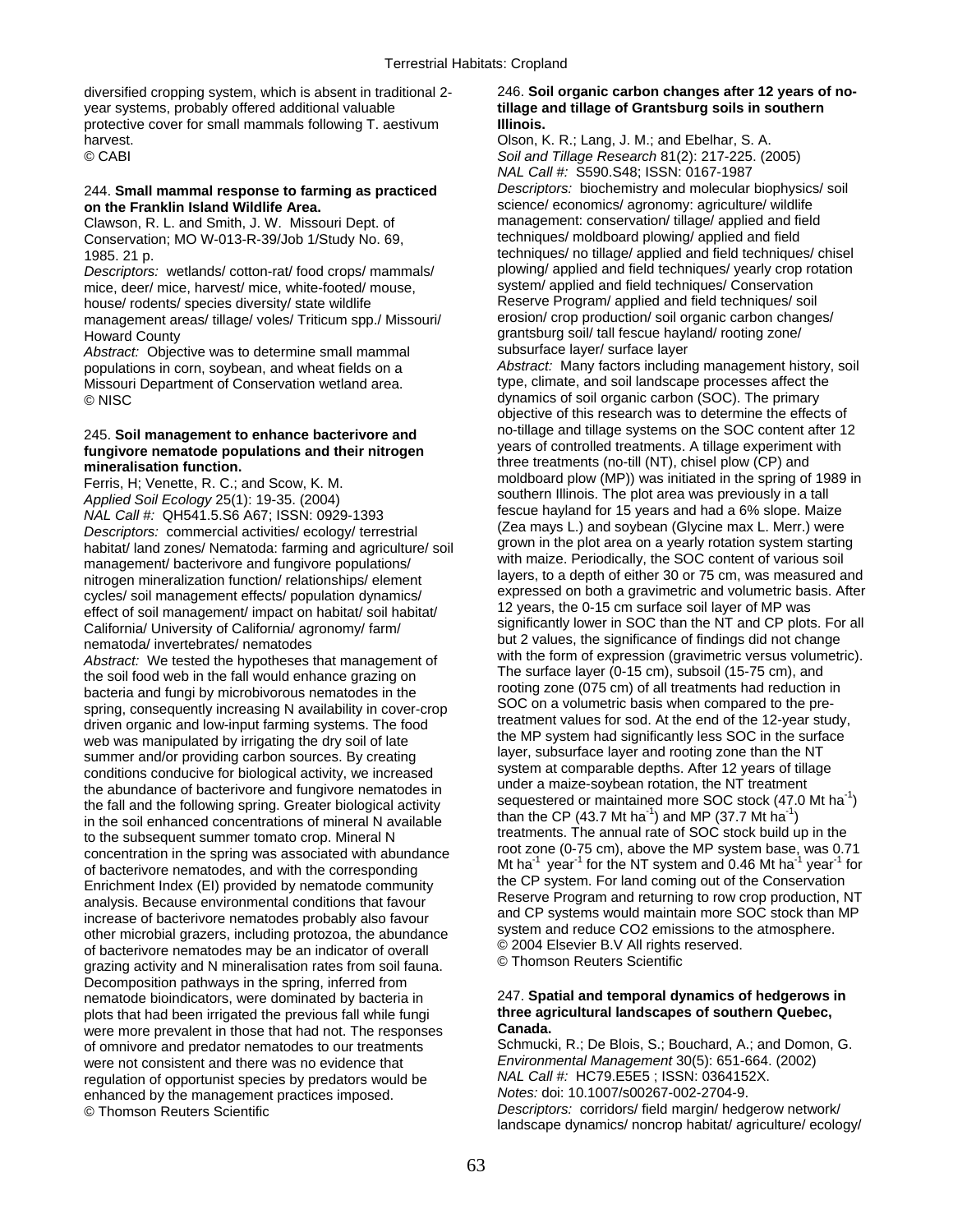principal component analysis/ hedgerows/ environmental resulted in larger pheasant home ranges. Within home impact/ agricultural land/ field margin/ habitat corridor/ ranges male pheasants preferred woody cover to other spatial variation/ temporal variation/ agricultural available habitats. While subjugated males assumed management/ ecosystem/ environmental protection/ tree/ sedentary, submissive roles in Europe, in South Dakota Canada/ agriculture/ conservation of natural resources/ males sought unoccupied spaces on landscapes to ecosystem/ trees establish territories. Complexes of idled herbaceous and

landscapes can perform several ecological and agronomic support male pheasant territories. functions (e.g., habitat, movement corridors, wind-break, © 2008 Elsevier B.V. All rights reserved. etc.), but their dynamics and drivers of changes are often poorly known. We conducted a study in three agricultural 249. **Spring burning: Resulting avian abundance and**  landscapes of southern Quebec, Canada, to assess and **nesting in Kansas CRP.**  three hedgerow networks in relation to geomorphic Klute, D. S.<br>conditions (marine, glacial, and mixed deposit) and land-<br>Journal of F conditions (marine, glacial, and mixed deposit) and land- *Journal of Range Management* 51(2): 132-138. (Mar. 1998) use changes. Hedgerow networks were mapped and *NAL Call #:* 60.18 J82 ; ISSN: 0022-409X [JRMGAQ] connectivity, and presence of trees or shrubs) and their wild birds/ nests/ Kansas<br>relationship to other components of the landscape *Abstract:* Spring burning relationship to other components of the landscape *Abstract:* Spring burning is used to control invasion by time and space using nonparametric correlation, Mantel of Conservation Reserve Program (CRP) fields planted to<br>test, and principal components analysis (PCA). Results harrive grasses. We measured the effects of spring burni test, and principal components analysis (PCA). Results native grasses. We measured the effects of spring burning<br>show significant differences between hedgerow structure of CRP fields on vegetation structure and avian popul for the three landscapes and distinct temporal and spatial in northeastern Kansas during the summers of 1992<br>dynamics that can be related to changes in management through 1995. Several vegetation characteristics differe dynamics that can be related to changes in management entity of through 1995. Several vegetation characteristics differed<br>practices and agricultural policies. On marine deposits, entity between burned and unburned CRP fiel increases in hedgerow density did not always correspond to differed in July. Mean avian abundance on burned CRP<br>an increase in their degree of connectivity, suggesting a fields was 5.6 birds km-1 of survey transect, signif an increase in their degree of connectivity, suggesting a fields was 5.6 birds km-1 of survey transect, significantly<br>possible reduction in network quality. On glacial deposits,  $\log (P < 0.01)$  than the 8.6 km-1 on unburned possible reduction in network quality. On glacial deposits, less (P < 0.01) than the 8.6 km-1 on unburned fields. The<br>hedgerow density declined following abandonment of less (P < 0.01) than the 8.6 km-1 on unburned fields hedgerow density declined following abandonment of avian-assemblages on burned and unburned fields differed hered<br>agricultural land, but rather than disappearing, these linear more in May/June [Morisita's Index to Similari structures were integrated into adjacent brush or forested 0.86] than in June/July or July/August (MIS = 0.98 and<br>0.97. respectively). Avian species richness ranged from areas. Our analysis reveals the complex spatial and 0.97, respectively). Avian species richness ranged from 12<br>
to 21 on burned fields and from 10 to 19 on unburned temporal dynamics of the hedgerow networks and to 21 on burned fields and from 10 to 19 on unburned<br>tighlights the need to take into account spatial attributes fields. A total of 27 nests was found on burned fields. highlights the need to take into account spatial attributes fields. A total of 27 nests was found on burned fields, such as connectivity and connection to woodland to significantly less ( $P < 0.01$ ) than the 372 found on u evaluate more accurately overall network quality.  $\qquad \qquad$  fields. The 22.2% nesting success on burned fields was not  $\heartsuit$  2008 Elsevier B.V. All rights reserved.

# 248. **Spatial ecology and habitat selection of breeding** numbers in the summer of the same year, but did not

*Wildlife Society Bulletin* 33(1): 130-141. (2005) birds or nesting success. Avoidance of annual burning *NAL Call #:* SK357.A1W5; ISSN: 00917648 would reduce adverse impacts on bird populations relying **Descriptors:** dispersal/ habitat selection/ home range/ on CRP fields for nesting habitat. Phasianus colchicus/ ring-necked pheasant/ survival/ This citation is from AGRICOLA. survival/ South Dakota/ Phasianidae *Abstract:* In contrast to the management of European 250. **Spring dispersal patterns of red-winged**  habitat selection of breeding male ring-necked pheasants **South Dakota.**<br>(P. colchicus) have received little attention in North **Homan Hull** America. To evaluate these parameters, I radiomarked 95 Penry,  $\overline{L}$ . B. male pheasants over 5 years (1997-2001) on 2 study areas *Canadian Field Naturalist* 118(2): 201-209. (2004) in eastern South Dakota. In spring 73% of radiomarked *NAL Call #:* 410.9 Ot8; ISSN: 00083550 in eastern South Dakota. In spring 73% of radiomarked pheasants dispersed and moved an average of 3.2±0.3 km pheasants dispersed and moved an average of 3.2±0.3 km *Descriptors:* Agelaius phoeniceus/ breeding range/ color- (SE) from wintering sites. Home range sizes of breeding marking/ dispersal patterns/ northern Great Plains/ red-<br>male pheasants were bimodally distributed. One group of winged blackbird/ spring migration/ sunflower damage/ male pheasants exhibited localized movements and had South Dakota/ Taxidea taxus/ Turdus merula<br>
relatively small (18.4±0.9 ha) home ranges, whereas a Abstract: Red-winged Blackbirds (Agelaius p had relatively large (45.4±2.9 ha) home ranges. Males Pothole Region of central North America. In late summer<br>Pote Region of central North America. In late summer preferred to estable in post-breeding flocks that cause sig with idled herbaceous and woody cover. The proportional amounts of agricultural damage, particularly in sunflower<br>Abundance of woody cover decreased the size of male said and stields near natal sites. In April 2001, we aer abundance of woody cover decreased the size of male fields near natal sites. In April 2001, we aerially color-<br>home ranges, whereas higher proportions of cropland marked ~370,000 Red-winged Blackbirds near Badge

*Abstract:* Noncrop areas such as hedgerows in agricultural woody cover will maximize the capacity of landscapes to

Robel, R. J.; Hughes, J. P.; Hull, S. D.; Kemp, K. E.; and

Descriptors: fire ecology/ prescribed burning/ brush control/

(connection to woodland). Relationships were assessed in woody vegetation of rangelands in eastern Kansas and also<br>time and space using nonparametric correlation, Mantel of Conservation Reserve Program (CRP) fields planted of CRP fields on vegetation structure and avian populations between burned and unburned CRP fields in May, but few more in May/June [Morisita's Index to Similarity (MIS) = such as connectivity and connection to woodland to<br>evaluate more accurately overall network quality.<br>fields. The 22.2% nesting success on burned fields was not significantly different (P = 0.205) than the 34.1% success on unburned fields. Spring burning reduced bird-nest **male pheasants. reduce significantly (P = 0.235)** the number of nests found Leif, A. P. in those fields the following summers nor the abundance of

# blackbirds, Agelaius phoeniceus, staging in eastern

Homan, H. J.; Linz, G. M.; Engeman, R. M.; and

winged blackbird/ spring migration/ sunflower damage/ Abstract: Red-winged Blackbirds (Agelaius phoeniceus) second group was intermittently sedentary and mobile and are very abundant summer residents throughout the Prairie<br>had relatively large (45.4±2.9 ha) home ranges. Males Pothole Region of central North America. In late summ preferred to establish breeding home ranges in association they assemble in post-breeding flocks that cause significant<br>with idled herbaceous and woody cover. The proportional amounts of agricultural damage, particularly i marked ~370 000 Red-winged Blackbirds near Badger,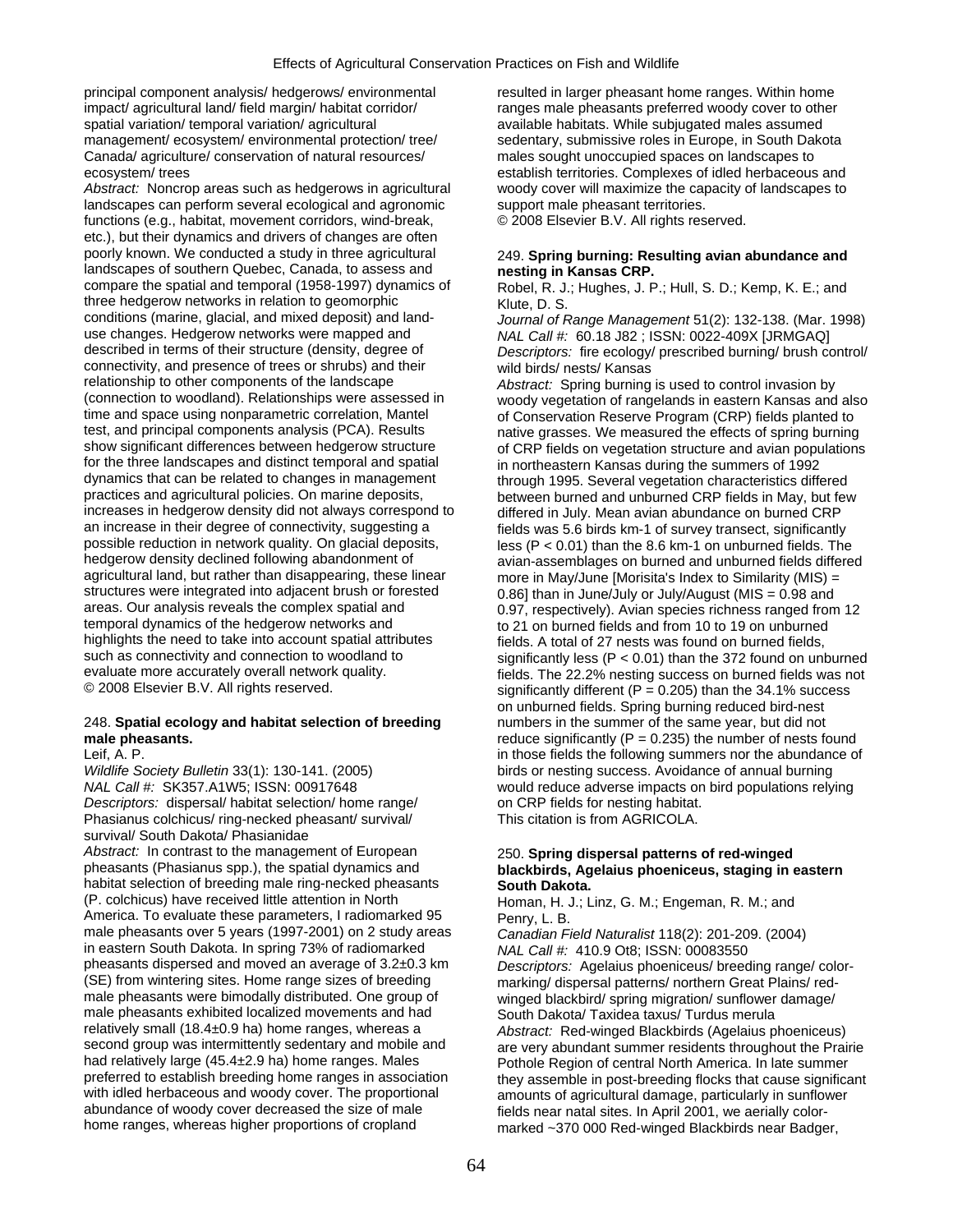South Dakota (44°48'N, 97°21'W), to determine if migrants 253. **Status and management of the greater prairie**staging here were summer residents in sunflower **chicken Tympanuchus cupido pinnatus in North**  production areas ~ 350 km to the northwest. We measured **America.**  patterns of migratory dispersal by collecting birds in 54 Svedarsky, W. D.; Westemeier, R. L.; Robel, R. J.; randomly selected blocks in the northcentral U.S. and the Gough, S.; and Toepher, J. E. Prairie Provinces of Canada. The marked specimens *Wildlife Biology* 6(4): 277-284. (Dec. 2000) (n = 33) were categorized into three polygons based on *NAL Call #:* SK351.W663; ISSN: 0909-6396 analyses of banding and re-sighting data and proximity to *Descriptors:* management/ biogeography/ grasslands/ concentrated sunflower production. We estimated that 82% conservation/ North America/ of the migrants that had staged in eastern South Dakota Tympanuchus cupido pinnatus resided within or on the periphery of the sunflower growing *Abstract:* Greater prairie-chickens Tympanuchus cupido area. These birds probably stay near their breeding entity provinctus are grouse of the tallgrass prairie of North<br>19 pinnatus are pinnatus are the tallgrass prairie of North terminations of the spread territories until at least late August and cause early damage to sunflower, which comprises the majority of damage. of early European agriculture into the grasslands and Resident birds in Alberta and most of Saskatchewan (18%) logging in forested areas. When the optimum mix of might arrive too late in the damage season to impact the cropland and grass was exceeded, their range generally sunflower crop significantly. The regions where climatic and/or soil factors contracted to the regions where climatic and/or soil factors

# **northern pintail production on the Canadian prairies.**

*Journal of Wildlife Management* 69(1): 101-109. (2005)<br>NAL Call #: 410 J827; ISSN: 0022541X.

*Descriptors:* agriculture/ Anas acuta/ Anas platyrhynchos/ which is generally inverse to numbers remaining. cropland/ geographic origin/ landscapes/ mallard/ northern Noteworthy, is the Conservation Reserve Program (C<br>Noteworthy, is the Conservation Reserve Program (C pintail/ stable isotopes/ agricultural practices/ breeding which has increased grassla<br>nopulation/ nesting success/ population decline/ population through incentive payments. population/ nesting success/ population decline/ population through ince<br>estimation/ stable isotope/ waterfowl/ Alberta/ Canada/ © ProQuest estimation/ stable isotope/ waterfowl/ Alberta/ Canada/ North America/ Saskatchewan/ Aves/ Platyrhynchos *Abstract:* Concerns have been raised regarding declines in 254. **Strategies for conserving mason bees.**  western North American northern pintail (Anas acuta L.) Stubbs, Constance S. and Drummond, Francis A. populations over the past 30 years. Elucidating the natal In: Bees and Crop Pollination: Crisis, Crossroads, populations over the past 30 years. Elucidating the natal In: Bees and Crop Pollination: Crisis, Crossroads, origins of pintails and identifying production areas of pintails Conservation/ Stubbs, C. S. and Drummond, F. A. origins of pintails and identifying production areas of pintails are important steps in determining the cause of the Lanham, MD: Entomological Society of America, 2001; observed declines. Here, we used stable isotope (sulphur, pp. 95-112. hydrogen, carbon, nitrogen) featherprints to determine the *Notes:* 0938522965 (ISBN). geographic origins of northern pintail ducks shot by hunters *Descriptors:* commercial activities/ conservation measures/ in southern Alberta and Saskatchewan, Canada. Based on associations/ mutualism/ man-made habitat/ land zones/ the best data available for inferring the distribution of Osmia: farming and agriculture/ habitat management/ breeding pintails, the proportion of hatch-year pintails pollination/ Vaccinium angustifolium/ pollinator conservation originating from Prairie regions was small-er than expected. and agricultural significance/ cultivated land habitat/ Maine/ Our results suggest that production of northern pintails on Insecta, Hymenoptera, Apocrita, Aculeata, Apoidea, the Canadian Prairies may be significantly lower than Megachilidae/ arthropods/ Hymenopterans/ Insects/ predicted by the number of breeding birds and may be invertebrates related to human-induced reductions in nest success as a © Thomson Reuters Scientific result of agricultural practices.

## 252. **Stakeholder opinions regarding management of bobwhite habitat.**<br>**Conservation Reserve Program lands to address** Burger, Loren W.; New **environmental and wildlife issues. Ryan, Mark R. Vandever, Mark W. and Hoag, Dana L. Transactions of Transactions of Transactions of Transactions of Transactions of Transactions of Transactions of Transactions of Transa**

*Human Dimensions of Wildlife* 11(2): 147-149. (2006); *Resource Conference* 55: 74-83. (1990) ISSN: 1087-1209 *NAL Call #:* 412.9 N814; ISSN: 0078-1355

*Descriptors:* Conservation Reserve Program/ wildlife/ *Descriptors:* Galliformes/ Odontophoridae/ Colinus survey/ environmental benefits/ stakeholders virginianus/ Conservation Reserve Program/ habitat Abstract: The article presents an abstract for the study classification/ habitat surveys/ management/ wildlife/ Stakeholder Opinions Regarding Management of bobwhite/ cultivated farmland/ habitat/ vegetation/ Conservation Reserve Program Lands to Address conservation programs/ cover/ habitat management for Environmental and Wildlife Issues by Mark W. Vandever wildlife/ land, private/ agriculture/ Missouri and Dana L. Hoag. © NISC © NISC

© 2008 Elsevier B.V. All rights reserved. favoured the retention of grassland. Historically they probably occurred in 20 states of the United States and four 251. **Stable isotopes provide evidence for poor** Canadian provinces, but presently they only occur in 11 Hebert, C. E. and Wassenaar, L. I.<br>Journal of Wildlife Management 69(1): 101-109. (2005) habitat conditions, population levels, management capabilities and local land-use economic factors. A variety *Notes:* doi: 10.2193/0022-541X(2005)069 of conservation efforts, including translocation, are <0101:SIPEFP>2.0.CO;2.  $\overline{O}$  underway in the states where they occur, the intensity of Descriptors: agriculture/ Anas acuta/ Anas platyrhynchos/ which is generally inverse to numbers remaining.

## © 2008 Elsevier B.V. All rights reserved. 255. **Structural characteristics of vegetation in CRP fields in northern Missouri and their suitability as**

Burger, Loren W.; Kurzejeski, E.; Dailey, Thomas V.; and

**Transactions of the North American Wildlife and Natural**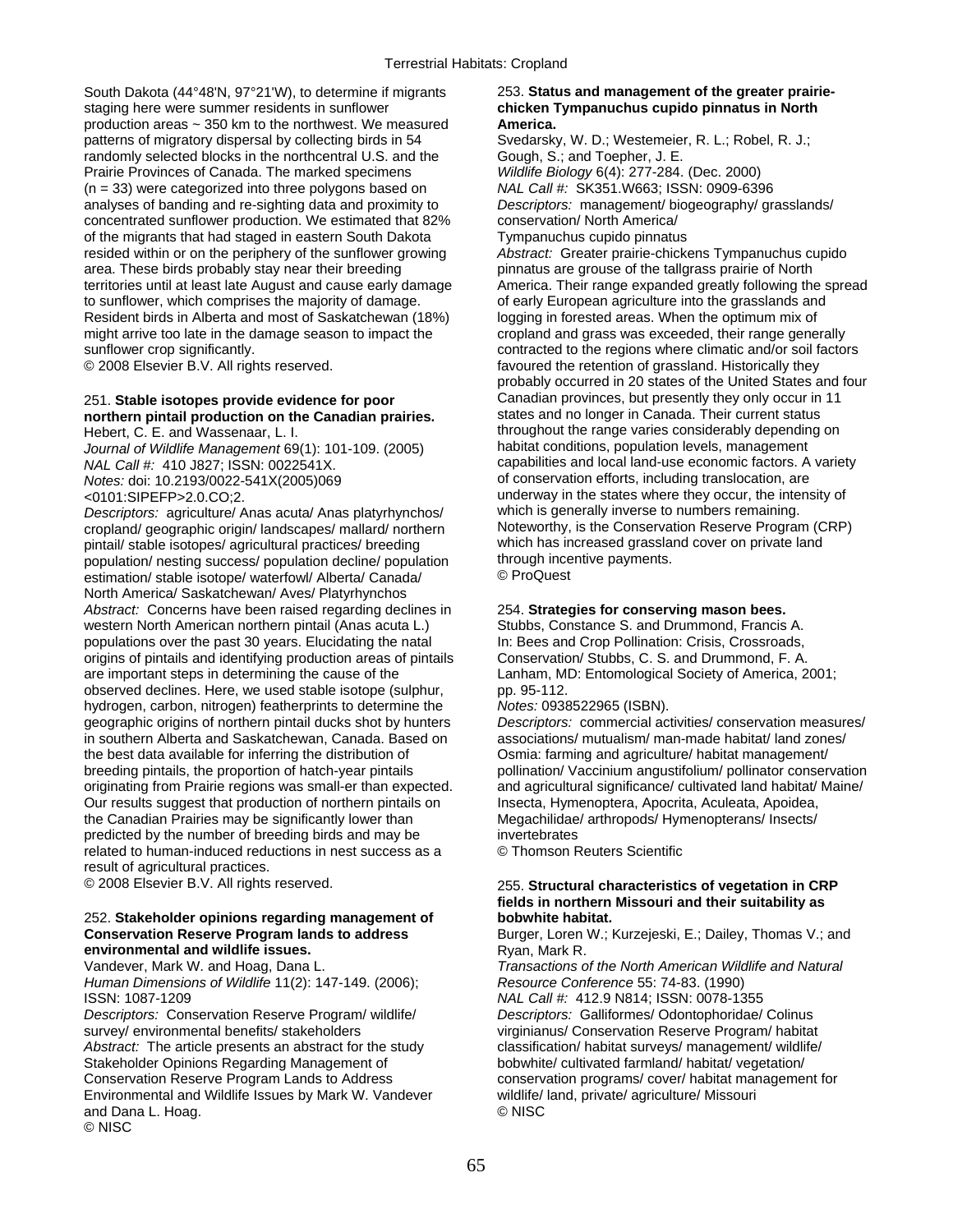## 256. **Success of artificial nests in CRP fields, native** 258. **Summer Meleagris gallopavo silvestris use of a vegetation, and field borders in southwestern Montana. landscape dominated by agriculture and Pinus spp.**  Clawson, M. R. and Rotella, J. J. **plantations.**

*Journal of Field Ornithology* 69(2): 180-191. (1998) Morgan, J. J.; Schweitzer, S. H.; and Carroll, J. P. *NAL Call #:* 413.8 B534; ISSN: 0273-8570 *Southeastern Naturalist* 5(4): 637-648. (2006) *Descriptors:* nests/ survival/ site selection/ environment management/ grasslands/ United States, Montana/ Aves/ *Descriptors:* eastern wild turkey/ turkeys/ Meleagris birds/ management/ Birds gallopavo silvestris/ habitat quality/ pine plantations

*Abstract:* In 1993-1994, we used artificial nests to study *Abstract:* Meleagris gallopavo silvestris (Eastern Wild relationships between nest success and various spatial, Turkey) habitat was altered in the Southeast by the temporal, and vegetation variables in three grassland types: introduction of Pinus spp. plantations to agricultural areas Conservation Reserve Program (CRP) fields, field borders through the Conservation Reserve Program. However, the<br>
and watercourses, and native vegetation. Nest success preponderance of M. gallopavo silvestris research has and watercourses, and native vegetation. Nest success was higher and vegetation was structurally more complex in focused on extensive Pinus spp. plantations that lack the CRP fields than in other grassland types. Nest success was cover-type diversity that typifies the Southeast. From May-<br>63% in CRP fields but only 24% in native vegetation. July 1998 and 1999, we monitored 36 radio-tagged M Results of univariate and multivariate analyses indicated gallopavo silvestris in Burke County, GA to investig<br>that nests surrounded by taller, thicker cover were more habitat use in landscapes intensively managed for that nests surrounded by taller, thicker cover were more likely to survive than nests with less concealing vegetation. agriculture and silviculture. We used compositional analysis Nests initiated later in the season, when vegetation volume to identify habitats selected by male and female M. was greater, survived at higher rates than nests initiated gallopavo silvestris during summers. Proportions of habitat earlier. Spatial variables were not strongly related to nest types within the home range were different from habitats at success. Field size was directly related to nest success in radio-locations of males and females. Hardwood stands CRP fields but not in other grassland types. However, field and fields were the most-selected habitat types by M.<br>size not included in the most parsimonious, multivariate gallopavo silvestris in the summer. However, within model of factors related to nest success in CRP fields. ranges, males and females also selected closed-canopy Similarly, proximity to field borders was not related to nest Pinus spp. habitats. Hens with broods did not preferentially success in any grassland type. Our results suggest that select planted Pinus spp. habitats, but their use of Pinus CRP fields, which cover a large area in the Northern Great spp. stands was greater than use of agricultural fields. The Plains and attract a greater diversity of grassland birds than replacement of agricultural fields by closed-canopy Pinus the cropfields they replaced, provide secure nesting cover spp. plantations may have improved habitat quality for M.

# **and forbs in Kansas CRP. and mature hardwood drains.**<br> **And Scott D.: Robel, Robert J.: and Kemp. Kenneth E.** © 2008 Elsevier B.V. All rights reserved.

Hull, Scott D.; Robel, Robert J.; and Kemp, Kenneth E. *Prairie Naturalist* 28(1): 1-12. (1996)

*Descriptors:* invertebrate biomass/ Kansas Conservation **grass persistence.** 

terrestrial ecology/ bird/ Aves/ animals/ birds/ chordates/ nonhuman vertebrates/ vertebrates

*Abstract: Conservation Reserve Program (CRP) fields* planted to native grasses have the potential to provide *NAL Call #:* S539.5.J68 summer habitat for grassland bird populations in the Great *Descriptors:* land policy/ governmental programs and Plains. Forbs in native grasslands are thought to increase projects/ permanent grasslands/ legumes/ grasses/ soil the suitability of grasslands for birds. We measured fertility/ phosphorus/ potassium/ soil pH/ Conservation invertebrate biomass (summer food for birds) and avian Reserve Program/ Minnesota/ persistence/ regional abundance in Kansas CRP fields planted to native grasses surveys/ economics of land development, land reform and to determine if they were correlated with forb abundance in utilization/ plant ecology/ soil fertility, fertilizers, and those fields. Sweep nets were used to collect invertebrate manures samples and avian abundance was estimated along line *Abstract:* This article provides an analysis of the federal transects in six CRP fields from May through August 1992. Conservation Reserve Program (CRP), which had goals Correlation analysis did not detect a statistically significant including reduced soil erosion and increased wildlife relationship between forb abundance and invertebrate habitat, funded diversion of land from annual crops into<br>biomass or avian abundance, or between avian abundance permanent vegetation. The survival of grasses and biomass or avian abundance, or between avian abundance permanent vegetation. The survival of grasses and and invertebrate biomass. Avian species richness did not legumes planted in CRP fields was not known. Our and invertebrate biomass. Avian species richness did not vary with forb abundance and the avian community vary with forb abundance and the avian community objectives were to assess the persistence and coverage of assemblages on CRP fields with low and high forb grasses and legumes in 6- to 8-yr-old CRP fields and to assemblages on CRP fields with low and high forb grasses and legumes in 6- to 8-yr-old CRP fields and to abundance were similar.

July 1998 and 1999, we monitored 36 radio-tagged M.<br>
gallopayo silvestris in Burke County. GA to investigate gallopavo silvestris in the summer. However, within home for ground-nesting species.<br>
© ProQuest by Government Controller and the Southeast by diversifying the landscape. Our results suggest that clo diversifying the landscape. Our results suggest that closedcanopy planted Pinus spp. cover types are not detrimental 257. **Summer avian abundance, invertebrate biomass,** to M. gallopavo silvestris when well distributed with fields

## 259. A survey of CRP land in Minnesota: I. Legume and

Reserve Program/ species abundance/ species richness/ Jewett, J. G.; Sheaffer, C. C.; Moon, R. D.; Martin, N. P.; etc.; Moon, R. D.; Martin, N. P.; etc.; Moon, R. D.; And Jordan, N. R.; etc.; Moon, R. L. Journal of Production Agriculture 9(4): 528-534.<br>(Oct. 1996-Dec. 1996)

abundance were similar.<br>
© Thomson Reuters Scientific **and Contract of the Contract of Contract of Contract Contract of Contract Of This citation is from AGRICOLA.** This citation is from AGRICOLA.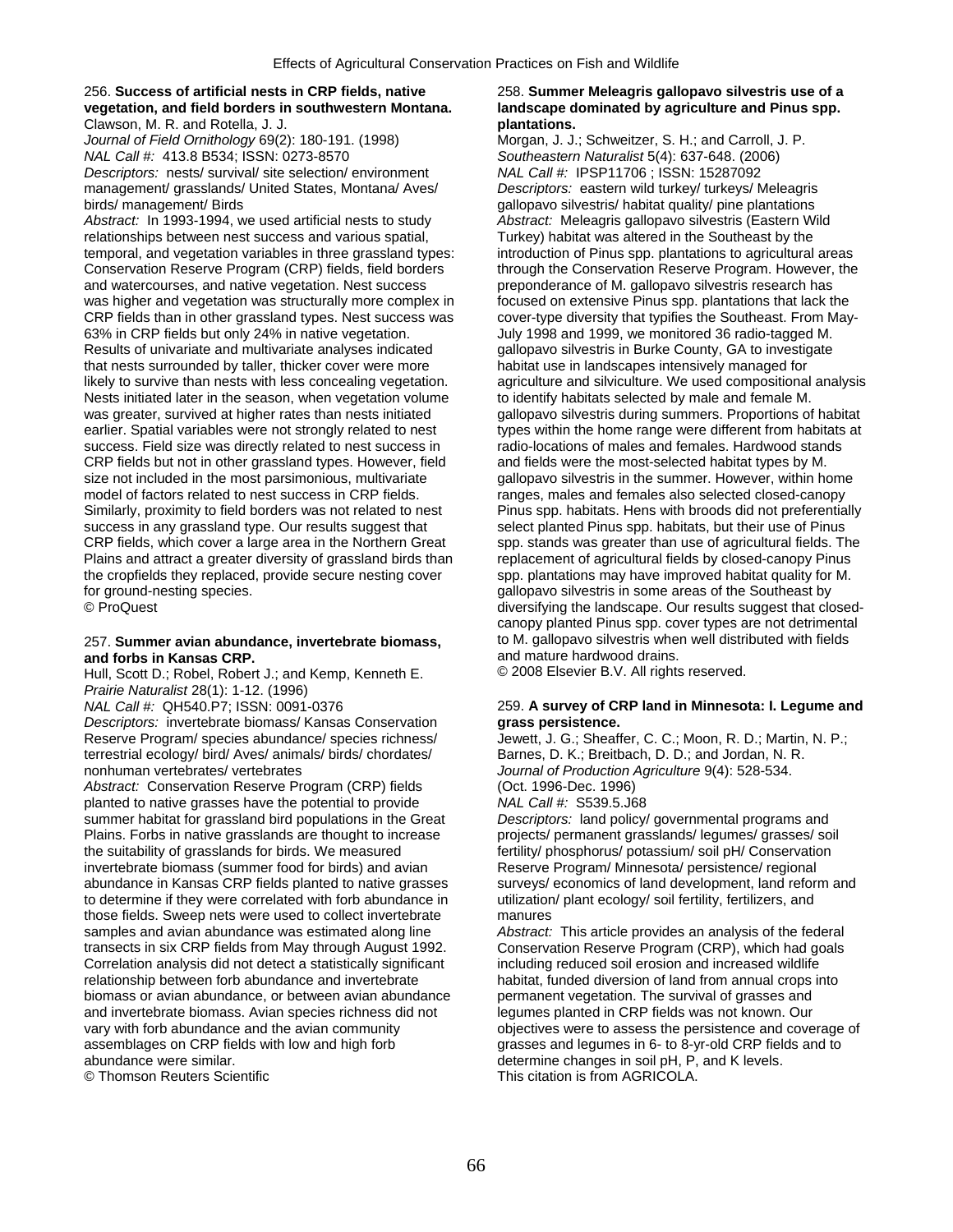# 260. **Survival and nesting habitat use by Sichuan and** chickadee and indigo bunting). Much of the seasonal

*Ohio Journal of Science* 106(3): 78-85. (2006) seasonal shifts in available food resources. Birds that feed *Descriptors:* ring-necked pheasant/ Sichuan pheasants/ abundant later in the season, whereas species that Conservation Reserve Program/ CRP/ nesting habitat characteristically feed in shrubs or the lower canopy of *Abstract:* Ring-necked pheasant (Phasianus colcbicus) trees became more numerous. The availability of waste populations in the Midwestern United States have declined corn on the soil surface, the phenology of the developing drastically since World War II. Population numbers in Ohio crop and the life history stages of major corn insect pests Conservation Reserve Program (CRP); however, a return cornfields. Also, seasonal patterns of bird abundance in to historically abundant ring-necked pheasant populations cornfields influence avian risk of exposure to agricultural is unlikely with current land-use practices. Studies by the pesticides. Effective management and conservation of Michigan Department of Natural Resources (DNR) of avian communities associated with cornfields require released Sichuan pheasants (P. c. strauchi), a subspecies understanding temporal patterns of bird abundance and of the ring-necked pheasant, suggested that Sichuans may their implications. nest in woody cover, a trait that could reduce agriculture- © 2008 Elsevier B.V. All rights reserved. related nest losses common to ring-necked pheasants and potentially increase pheasant populations. We released 262. **Tillage differentially affects the capture rate of**  $over 2,000$  Sichuan pheasants (962 females, 1,116 males) **butfall traps for three species of carabid beetles**. and 208 ring-necked pheasants (24 females, 84 males) in Hatten, Timothy D.; Bosque Perez, Nilsa A.; central Ohio, United States, in early April 1993-96. Survival Johnson Maynard, Jodi; and Eigenbrode, Sanford D. and habitat use before, during, and after the nesting season *Entomologia Experimentalis et Applicata* 124(2): 177-187. were evaluated for a sample of hens from each subspecies  $(2007)$ ; ISSN: 0013-8703<br>through the use of radio-telemetry. Survival rates (range =  $\qquad$  Descriptors: commercial through the use of radio-telemetry. Survival rates (range = *Descriptors:* commercial activities/ techniques/ ecological 0.05-0.15) and apparent nest success (38% and 50% for the entiniques/ reproduction/ sex differences/ man-made<br>Sichuan and ring-necked nests, respectively) were not habitat/ abiotic factors/ physical factors/ land zones/ Sichuan and ring-necked nests, respectively) were not habitat/ abiotic factors/ physical factors/ land zones/<br>different between the subspecies. The largest source of here peecilus lucublandus/ Poecilus scitulus/ Pterostich different between the subspecies. The largest source of Poecilus lucublandus/ Poecilus scitulus/ Pterostichus<br>metality for both subspecies was predation (71.84% and metanarius: farming and agriculture/ tillage effect on r mortality for both subspecies was predation (71.84% and melanarius: farming and agriculture/ tillage effect on pitfall<br>65.88%, for Sichuan and ring-necked hens, respectively). The trap capture rate/ sampling/ pitfall trapp 65.88%, for Sichuan and ring-necked hens, respectively). The trap capture rate/ sampling/ pitfall trapping/ capture rate/<br>Most nests, 85% of Sichuan and 81% of ring-necked, were effect of tillage/ gender and microclimate/ Most nests, 85% of Sichuan and 81% of ring-necked, were effect of tillage/ gender and microclimate/ behavioral sex<br>Iocated in upland herbaceous, upland shrub/ scrub, and eifferences/ pitfall trap capture rate/ cultivated l located in upland herbaceous, upland shrub/ scrub, and differences/ pitfall trap capture rate/ cultivated land habitat/<br>hay macro-habitat types. Nests of both subspecies were pitfall trap capture rate/ climate and weather/ hay macro-habitat types. Nests of both subspecies were pitfall trap capture rate/ climate and weather/ microclimate/<br>within 16 m of an edge, surrounded by few woody stems pitfall trap capture rate relationships/ Humidity/ (median =  $0.25/m^2$  and dense herbaceous cover (1,450 and 1,130 stems/ $m^2$ , Sichuan and ring-necked nests, respectively). Sichuan hens selected a higher proportion of Caraboidea, Carabidae/ arthropods/ beetles/ insects/ forbs (37.5% and 15.0%, Sichuan and ring-necked, invertebrates<br>respectively) and ring-necked hens selected a higher *Abstract:* The proportion of grass (17.5% and 37.5%, Sichuan and ring- on capture rates of pitfall traps for the beetles Poecilus necked, respectively) within 1.0 m<sup>2</sup> of the nest ( $P \le 0.010$ ).<br>Population survey indices suggested that a self-sustaining Population survey indices suggested that a self-sustaining Pterostichus melanarius Illiger (Coleoptera: Carabidae)<br>Sichuan pheasant population was not established. Were assessed in mark-release-recapture experiments i Sichuan pheasant population was not established.<br>
© 2008 Elsevier B.V. All rights reserved.<br>
Soring pea and spring wheat Experiments were conducte

## 261. **Temporal patterns of bird abundance in cornfield** of northern Idaho, USA. Rates of capture in pitfall traps for **edges during the breeding season. the three carabid species were differentially affected by**

*NAL Call #:* 410 M58; ISSN: 00030031 tillage (CT) peas, whereas capture rates for R scitulus and *Descriptors:* abundance/ avifauna/ breeding season/ Pt. melanarius were higher in CT than in NT wheat. field margin/ temporal variation/ Iowa Ground-level temperatures and relative humidity (r.h.) *Abstract:* Bird abundance in cornfield edges in Iowa was differed little among tillage systems. Nevertheless, capture During this period the barren, sparsely vegetated fields are temperature and negatively correlated with r.h., with transformed into fields with dense plant cover; the correlations more often significant in NT than in CT changes. Temporal patterns of bird abundance in cornfield in cornfield edges throughout most, if not all, of the study other months for peas or any month in wheat during the period (e.g., American robin and eastern kingbird), whereas experiments. Movement impedance due to residue period (e.g., American robin and eastern kingbird), whereas others restricted their use to brief periods. Some were more explain lower capture rates of R. scitulus and Pt. abundant early in the season (e.g., killdeer and horned melanarius lark); others were more abundant later (e.g., black-capped

**ring-necked pheasants released in Ohio.** change in bird abundance in cornfield edges was attributed Shipley, K. L. and Scott, D. P. to the habitat affinities of the various species and to *NAL Call #:* 410 Oh3; ISSN: 00300950 on the ground or in low herbaceous vegetation became less have leveled off since the establishment of the all contribute to the temporal dynamics of bird abundance in

# pitfall traps for three species of carabid beetles.

pitfall trap capture rate relationships/ Humidity/ ground level/ effect on pitfall trap cature rate/ temperature/ Idaho/ Palouse region/ Insecta, Coleoptera, Adephaga,

Abstract: The influence of tillage, gender, and microclimate scitulus LeConte, Poecilus lucublandus (Say), and spring pea and spring wheat. Experiments were conducted during June, July, and August of 2003 in the Palouse region Best, L. B. crop-tillage systems. Capture rates for P. scitulus and R. *American Midland Naturalist* 146(1): 94-104. (2001) lucublandus were higher in no-till (NT) than in conventional documented from mid-April through early August 1992. rates were generally positively correlated with ground-level availability of food resources (corn and arthropods) also systems. The response of the thermophilic Poecilus spp. to<br>
changes. Temporal patterns of bird abundance in cornfield temperature provides a possible mechanistic ex edges differed greatly among species - Some were present for capture rate patterns in legumes during June, but not in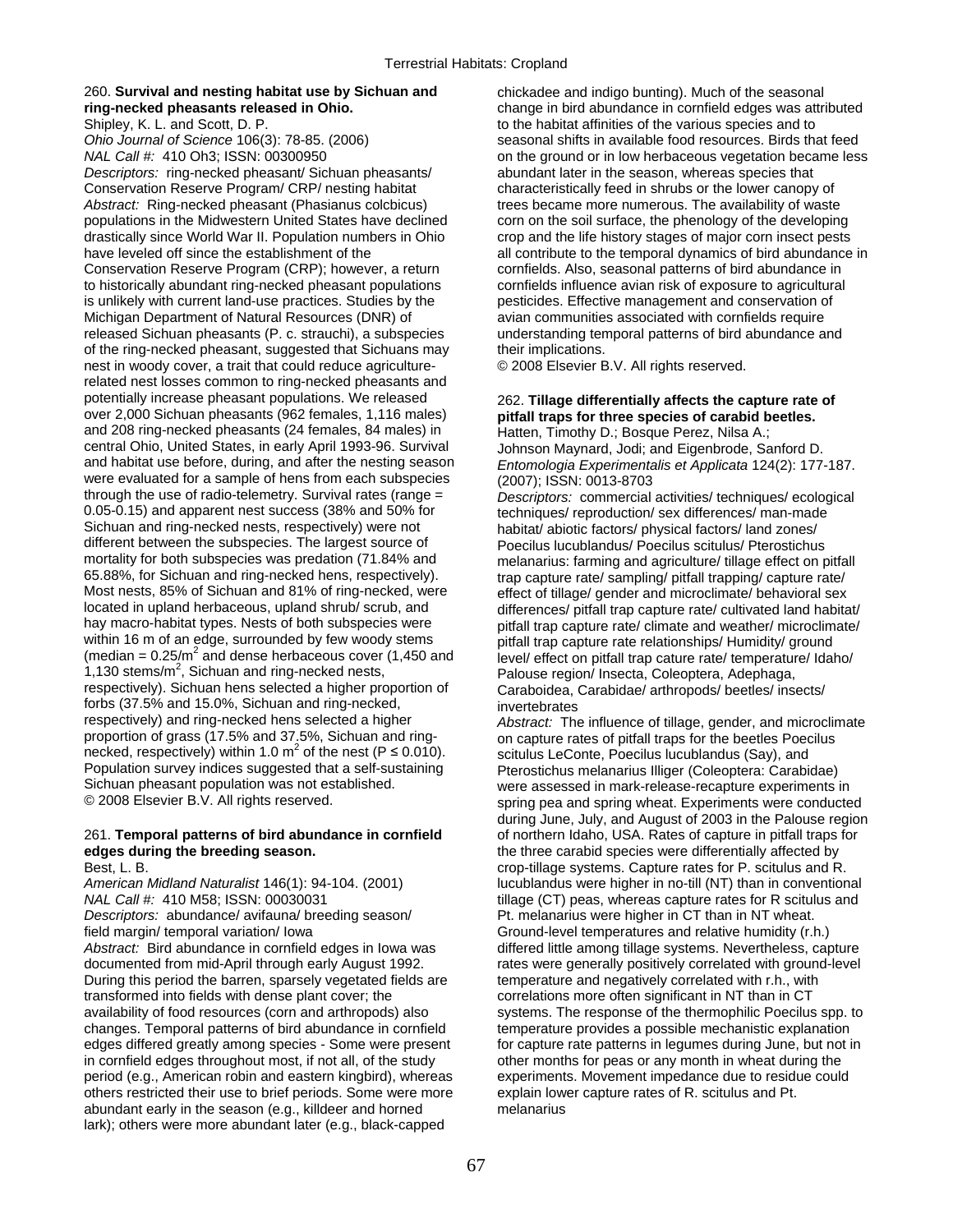in NT than in CT spring wheat. These results suggest that management practice to benefit game species because use researchers using pitfall trapping for carabid populations by nongame species is considered negligible. We tested treatments can introduce. winter food plots on 6 ranches in southern Texas. We

## greater sage-grouse and other shrubsteppe associated **wildlife in Washington.** deer (Odocoileus virginianus; large-mesh fencing), deer

Olympia, WA: Washington Department of Fish and Wildlife,

*Notes:* Published by the Wildlife Program, Science Division, Washington Department of Fish and Wildlife. The rabbits (Sylvilagus floridanus) and black-tailed jackrabbits http://wdfw.wa.gov/wlm/research/papers/shrub/ (Lepus californicus) within the large-mesh fencing

*Descriptors:* Centrocercus urophasianus/ greater sage

Abstract: This report examines the use of CRP fields by growth, dry-matter biomass of winter oats differed be<br>wildlife in Washington, focusing on the shrubsteppe and exclosure types. The small-mesh exclosures had the wildlife in Washington, focusing on the shrubsteppe and exclosure types. The small-mesh exclosures had the anassiand species most associated with the historical quarectes biomass (356.9±5.7 g;  $\bar{x}$  ±SE), followed by the grassland species most associated with the historical greatest biomass (356.9±5.7 g;  $\bar{x}$  ±SE), followed by the shrubsteppe habitat. Our focus also is on birds, because medium- and large-mesh exclosures (219.8±13.2 g an shrubsteppe habitat. Our focus also is on birds, because this group has received the most research attention in the 191.7±4.3 g, respectively), and no exclosures (62.3±6.2 g). recent past and includes numerous species of regional and Using the biomass of oats from the small-mesh exclosures<br>national conservation concern. Our objective was to provide as the potential plant growth, we determined th national conservation concern. Our objective was to provide as the potential plant growth, we determined that 46.7%<br>information that might be used to examine the potential of 9.6%, and 43.7% of the oats consumed were eaten information that might be used to examine the potential of the CRP to aid in the conservation of these species. rodents, lagomorphs, and deer, respectively. Therefore, we

## 264. **Use of no-till winter wheat by nesting ducks in** nongame wildlife. **North Dakota. Construction of the Construction Construction Construction Construction Construction Construction**

Duebbert, H. F. and Kantrud, H. A.

*NAL Call #:* 56.8 J822 ; ISSN: 0022-4561 **landscape structure.** 

*Descriptors:* no-tillage/ Aves/ North Dakota/ nesting/ birds/ Egbert, S. L.; Park, S.; Price, K. P.; Lee, R. Y.; Wu, J. P.; habitats<br>
Abstract: Nests of 5 duck species were found: blue-winged Computers and Electronics in Agriculture 37(1-3):

*Abstract:* Nests of 5 duck species were found: blue-winged *Computers and Electronical Anas discors, northern pintail A. acuta, mallard A.* (2014) 741-156. (Dec. 2002) teal Anas discors, northern pintail A. acuta, mallard A. 141-156. (Dec. 2002)<br>Diatyrhynchos, gadwall A. strepera, and northern shoveler 1988 MAL Call #: S494.5.D3C652: ISSN: 0168-1699 platyrhynchos, gadwall A. strepera, and northern shoveler *NAL Call #:* S494.5.D3C652; ISSN: 0168-1699 A. clypeata. Average number of nest found was 8/100 ha in *Descriptors:* remote sensing/ Conservation Reserve 1984 and 6/100 ha in 1985. Nest success for all species Program/ landscape metrics/ wildlife habitat/<br>1984 averaged 26% in 1984 and 29% in 1985. Predation by agriculture/ patch size/ Accuracy/ land/ GIS/ averaged 26% in 1984 and 29% in 1985. Predation by agriculture/ patch size/ Accuracy/<br>mammals was the principal cause of nest destruction. No Geographic Information systems mammals was the principal cause of nest destruction. No Geographic Information systems<br>egg or hen mortality could be attributed to pesticide use. Abstract: The Conservation Reserve Program (CRP) egg or hen mortality could be attributed to pesticide use. *Abstract:* The Conservation Reserve Program (CRP)<br>Only 6 of 151 nests (4%) were abandoned during the 2 instituted one of the largest and most rapid land use/land years. Nests of 7 other ground-nesting bird species were winter wheat in the prairie pothole region should benefit production of ducks and other ground-nesting birds. -from 1986 and 1995. As policy makers continue to evaluate the Authors **Future of the program and as scientists examine its effects,** 

# **species.** mapper imagery in an unsupervised classification

*Wildlife Society Bulletin* 31(3): 774-778. (2003) *Descriptors:* food plots/ Lagomorphs/ Lepus californicus/ cropland that had been converted to CRP. We then under<br>Colocoileus virginianus/ rodents/ Sylvilagus floridanus/ the Finney County CRP map to examine changes in Odocoileus virginianus/ rodents/ Sylvilagus floridanus/ Texas/ white-tailed deer/ exclusion experiment/ food landscape structure caused by the introduction of CRP.<br>
consumption/ habitat management/ habitat use/ wildlife Using the FRAGSTATS spatial pattern analysis program, consumption/ habitat management/ habitat use/ wildlife Using the FRAGSTATS spatial pattern analysis program<br>we calculated the number of patches, mean patch size, management/ winter/ United States/ Avena sativa/ Lepus we calculated the number of patches, mean patch size,<br>californicus/ Odocoileus virginianus/ Sylvilagus floridanus patch density, edge density, mean shape index, neares *Abstract:* Food plots typically are suggested as a

should take into account potential capture biases their this assumption and determined nongame species' use of  $\degree$  Thomson Reuters Scientific equally divided a total of 144 1-m<sup>3</sup> sites among the ranches and located them randomly within newly planted winter oat 263. **Use of Conservation Reserve Program fields by** (Avena sativa) food plots during December 1996. We built 24 1-  $m<sup>3</sup>$  exclosures per food plot to exclude white-tailed Schroeder, M. A. and Vander Haegen, W. M. and Wildlife and lagomorphs (medium-mesh fencing), all animals<br>Olympia WA: Washington Department of Fish and Wildlife (small-mesh fencing), and no animals (i.e., no exclosures 2006. 39 p.<br>
Notes: Published by the Wildlife Program. Science Division. as control plots), respectively. We observed eastern cottontail use\_of\_crp\_fields.pdf<br>
Descriptors: Centrocercus urophasianus/ greater sage exclosures within each exclosure type except the small-mesh grouse/ Conservation Reserve Program/ CRP/ fencing exclosures. We observed no animal or animal signs shrubsteppe/ wildlife/ Washington within the small-mesh fencing exclosures. After 4 months of<br>Abstract: This report examines the use of CRP fields by growth, dry-matter biomass of winter oats differed between attributed the majority of winter food plot consumption to ̄

## *Journal of Soil and Water Conservation* 42(1): 266. **Using Conservation Reserve Program maps**  50-53. (1987) **derived from satellite imagery to characterize**

Only 6 of 151 nests (4%) were abandoned during the 2 instituted one of the largest and most rapid land use/land<br>vears. Nests of 7 other ground-nesting bird species were cover conversions in US history. Approximately 14.8 m also found. The trend toward increased planting of no-till ha (36.5 million acres) of cropland were converted to<br>winter wheat in the prairie pothole region should benefit quassland, woodland, and other conservation uses be © 2008 Elsevier B.V. All rights reserved. it is critical that the impact of CRP on landscape structure be considered because of its potential influence on wildlife 265. **Use of winter food plots by nongame wildlife** populations. Utilizing multi- seasonal Landsat thematic Donalty, S.; Henke, S. E.; and Kerr, C. L. technique, we produced highly accurate maps of cropland<br>
Mildlife Society Bulletin 31(3): 774-778 (2003) and grassland for 1987 and 1992 for Finney County, *NAL Call #:* SK357.A1W5; ISSN: 00917648 <br>
Ransas. Post-classification differencing identified regions of<br>
Consections: food plots/Lagomorphs/Lanus californique/<br>
Copland that had been converted to CRP. We then used californicus/ Odocoileus virginianus/ Sylvilagus floridanus patch density, edge density, mean shape index, nearest<br>Abstract: Eood plots typically are suggested as a preceding preighbor distance, and an interspersion/juxtap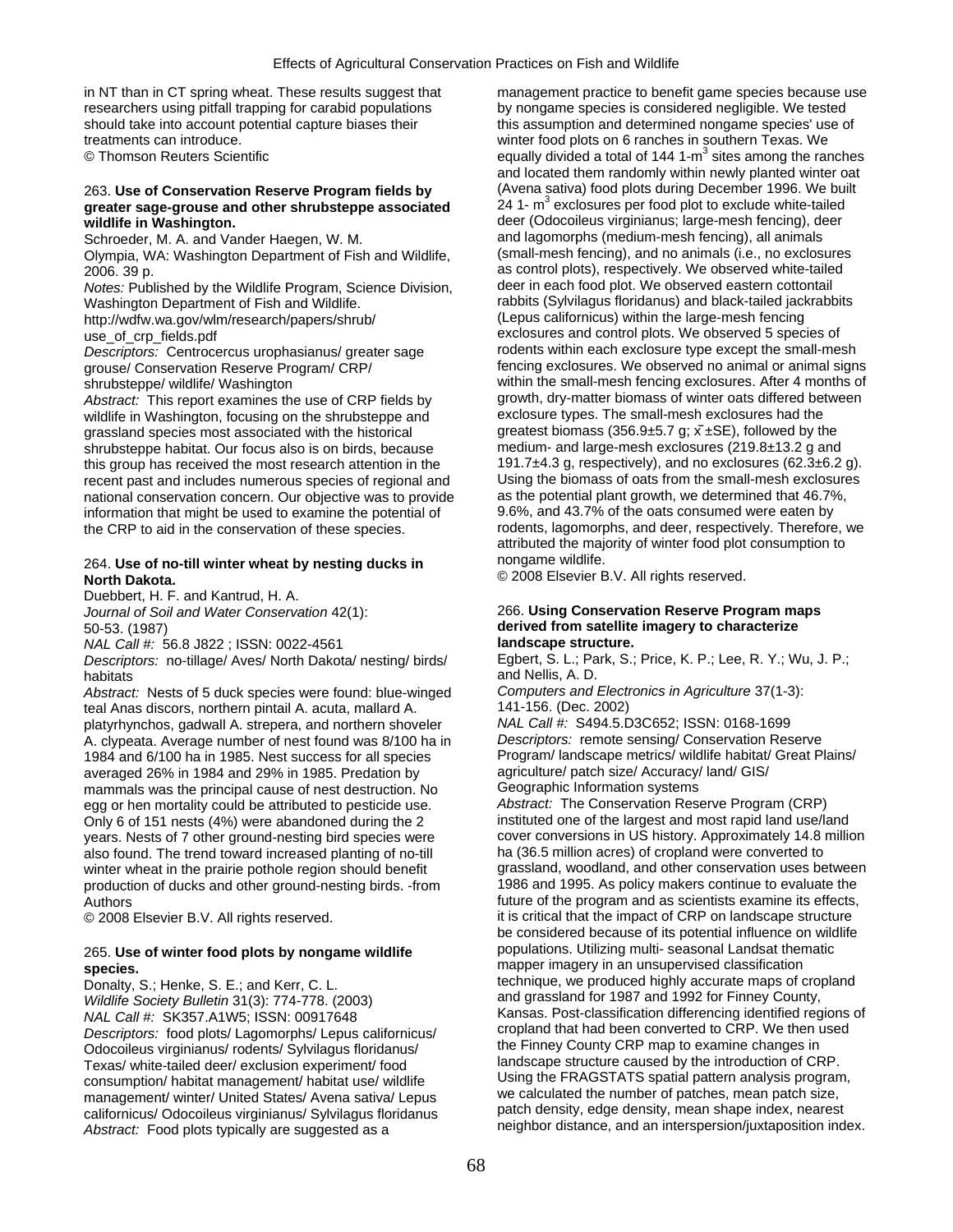In addition, we calculated total grassland area and percent 268. **Valuation of agriculture's multi-site environmental**  of area in grassland for the pre- and post-CRP enrollment **impacts: An application to pheasant hunting.**<br>
years. We found that the total grassland area and the Hansen, L.; Feather, P.; and Shank, D. years. We found that the total grassland area and the percent area in grassland in Finney County increased due *Agricultural and Resource Economics Review* 28(2): to CRP and that mean grassland patch size also increased. 199-207. (1999) The total number of grassland patches decreased, *NAL Call #:* HD1773.A2N6; ISSN: 1068-2805 however, due to coalescence of smaller grassland patches. *Descriptors:* land diversion/ environmental impact/ hunting/ Patch density, edge density, mean shape index, nearest consumer surplus/ economic evaluation/ valuation/ neighbor distance, and the interspersion/juxtaposition index pheasants/ United States/ Phasianidae/ Galliformes/ birds/ all showed relatively small changes. These small changes vertebrates/ Chordata/ animals appear to reflect geographic differences in CRP effects *Abstract:* Pheasant hunting benefits of the US within the county-large aggregating patches in the Conservation Reserve Program (CRP) were estimated<br>
northeast were offset by a number of isolated patches of using a multi-site demand model, a national survey on northeast were offset by a number of isolated patches of CRP in other areas. The implication of these findings for recreation (1991), and environmental data processed wildlife managers is that, for species that require large through a geographic information system. Results indicate areas of grassland habitat, especially habitat that is that pheasant hunting benefits of the CRP were areas of grassland habitat, especially habitat that is contiguous, CRP in Finney County represents a substantial increase in potential habitat. This holds for species at all levels of management interest. ranging from economically argued that, not only is the resulting evaluation of the valuable species to species that are rare. threatened, and CRP's environmental impacts more accurately assessed endangered. These findings emphasize the importance of the than through the use of the generalized, supply-demand CRP for wildlife conservation and should further inform equilibrium models of previous work, but, more importantly, ongoing debate concerning the importance of the CRP. The environmental benefits of programme acreage can be<br>© 2002 Elsevier Science B.V. All rights reserved. Compared across field locations allowing subtle changes in © 2002 Elsevier Science B.V. All rights reserved. compared across field locations allowing subtle changes in<br>© Thomson Reuters Scientific<br>
© Thomson Reuters Scientific

## 267. **Using regional wildlife surveys to assess the CRP:** © CABI **Scale and data-quality issues.**

*Journal of Field Ornithology* 78(2): 140-151. (2007) **agricultural landscapes.**  *NAL Call #:* 413.8 B534; ISSN: 02738570. Best, L. B. *Notes:* doi: 10.1111/j.1557-9263.2007.00097.x. In: A comprehensive review of Farm Bill contributions to *Descriptors:* Conservation Reserve Program/ land use/ wildlife conservation, 1985-2000/ Heard, L. P; Minnesota/ Phasianus colchicus/ ring-necked pheasant Abstract: Evidence that the Conservation Reserve Management Institute (U.S.); Series: Technical Report Program (CRP) has resulted in large-scale increases in USDA/NRCS/WHMI. populations of grassland birds is limited. Detecting large- Madison, MS: USDA, NRCS, Wildlife Habitat Management scale CRP effects is difficult because agricultural Institute, 2000; pp. 75-94. landscapes are complex, dynamic systems where many *NAL Call #:* aS604.6 C66 2000 concurrent changes are occurring across space and time, *Descriptors:* wildlife habitats/ conservation buffers/ and CRP is only one of many factors influencing wildlife agricultural land populations. Trying to isolate and quantify the contribution of CRP to large-scale population changes under these 270. **Value of the Conservation Reserve Program to**  conditions is extremely difficult and tenuous. Data-quality **birds in the Texas southern high plains.**  issues affecting many large-scale monitoring programs<br>
exacerbate the problem. We use a case study of land-use Lubbock, TX: Texas Tech University, 1989. exacerbate the problem. We use a case study of land-use and pheasant-monitoring data in Minnesota from 1974- *Notes:* M.S. Thesis counts of Ring-necked Pheasants (Phasianus colchicus) conservation programs/ Texas<br>were correlated positively with percent of CRP grasslands *Abstract:* Examined what habi were correlated positively with percent of CRP grasslands *Abstract:* Examined what habitat type would provide the within 1.6 km of survey routes, but the predicted change in a greatest potential benefit of the CRP to avia mean pheasant counts (pre-CRP vs. CRP) was negative in  $\sum_{\text{species}}$  in the Texas southern high plains. three of five regions despite the addition of up to 8% CRP grasslands. We also documented concurrent losses (1.8%-<br>
6.1% per year) of alternative reproductive habitats that<br>
apparently counteracted the positive association between<br>
pheasant counts and CRP abundance. These results<br>

approximately \$80 million/year in 1991, in states where the CRP appears most critical to pheasant populations. It is policy to be assessed and the design and operation of a programme to be optimized.

# Giudice, J. H. and Haroldson, K. J. 269. **The value of buffer habitats for birds in**

Descriptors: Conservation Reserve Program/ State

greatest potential benefit of the CRP to avian wildlife

*Descriptors:* commercial activities/ behavior/ activity patterns/ circadian activity/ ecology/ man-made habitat/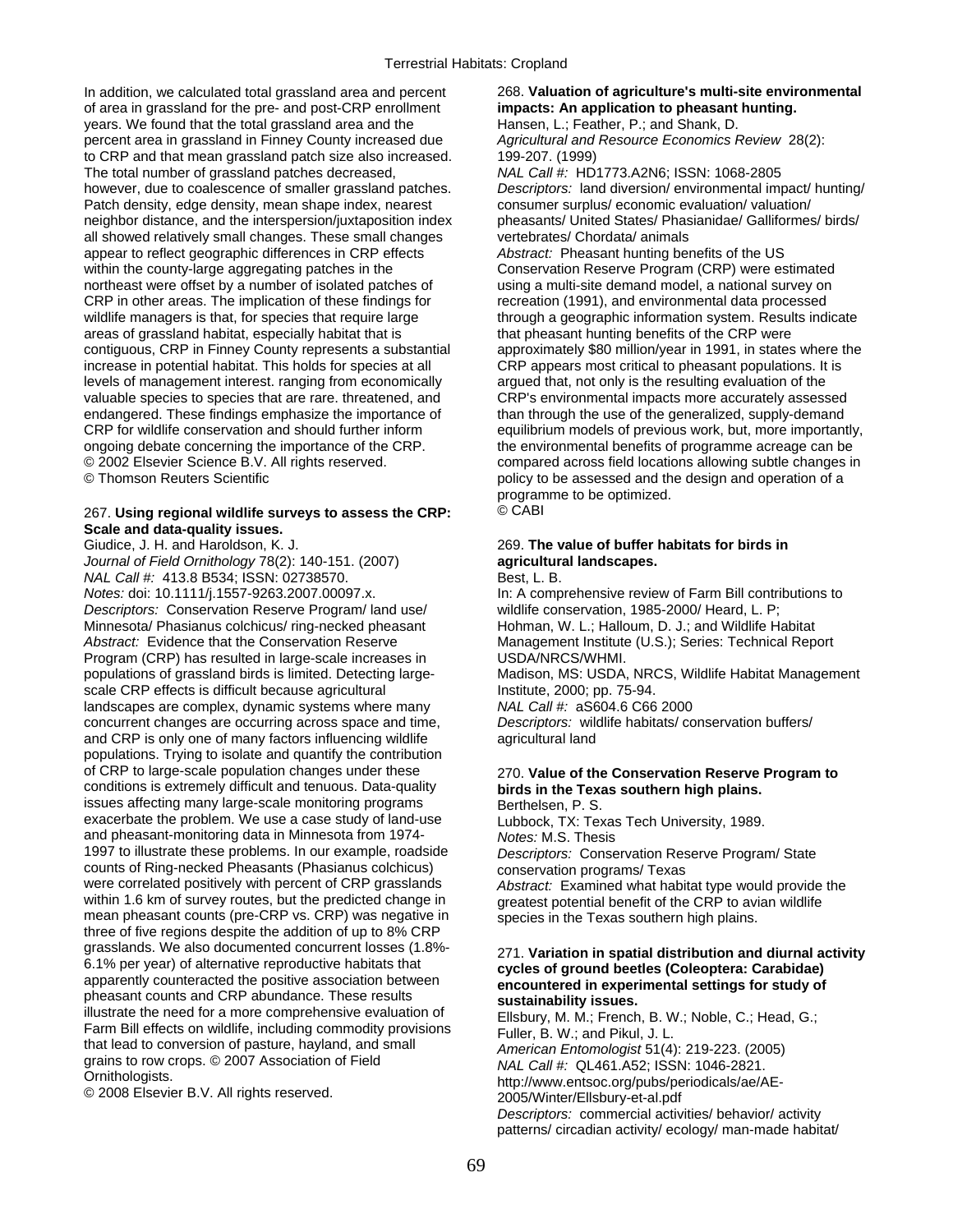land zones/ Carabidae: farming and agriculture/ agricultural *Abstract:* Since 1985, an annual average of more than 14 practices/ diurnal activity/ activity cycle variation/ crop million ha of very erodible cropland has been removed from residue/ community structure/ cultivated land habitat/ crop production and enrolled in perennial grass practices under field habitat/ United States/ Insecta, Coleoptera, Adephaga, the Conservation Reserve Program (CRP). The rate of Caraboidea/ arthropods/ beetles/ insects/ invertebrates changes in plant communities on CRP fields can be © Thomson Reuters Scientific modified (intentionally or accidentally) by disturbance-

## Carver, A. Vince; Burger, Loren W.; Palmer, William E; and

*Proceedings of the Annual Conference Southeastern Association of Fish and Wildlife Agencies* 55: habitat and soil erosion objectives of the CRP persist

*Descriptors:* commercial activities/ conservation measures/ personnel. Therefore, we evaluated effects of strip- discing man-made habitat/ land zones/ Colinus virginianus: farming on vegetation structure and composition and soil er<br>and agriculture/ habitat management/ fallow field<br>and social fescue (Festuca arundiacea) and orchard grass and agriculture/ habitat management/ fallow field tall fescue (Festuca arundiacea) and orchard grass<br>management for brood habitat improvement/ cultivated land (Dactylis glomerata) CRP fields in Missouri. We interpreted management for brood habitat improvement/ cultivated land (Dactylis glomerata) CRP fields in Missouri. We interprete<br>habitat/ Fallow field/ Florida/ Leon County/ Tall timbers vegetation response in the context of habitat q habitat/ Fallow field/ Florida/ Leon County/ Tall timbers vegetation response in the context of habitat quality for a<br>Research Station/ Aves, Galliformes, Phasianidae/ birds/ socially and economically important species, th Research Station/ Aves, Galliformes, Phasianidae/ birds/

*Abstract:* Disking fallow fields is a management practice increased percentage bare ground and plant diver<br>commonly used to promote early successional habitats for decreased percentage litter cover and litter depth. commonly used to promote early successional habitats for decreased percentage litter cover and litter depth.<br>northern bobwhite (Colinus virginianus) broods. However. However, plant community response and duration of effect northern bobwhite (Colinus virginianus) broods. However, However, plant community response and duration of effects<br>effects on habitat value for bobwhite broods from different differed between fescue and orchard grass field effects on habitat value for bobwhite broods from different seasonal timing of disking is poorly understood. We habitat quality in fescue fields were minimal and short-lived,<br>
compared vegetation composition and structure among fall-<br>
whereas enhancements in orchard grass fields we compared vegetation composition and structure among fall-<br>disked fields (N=24), spring-disked fields (N=26) and substantial and longer-lived. Overall, fall discing enhanced disked fields (N=24), spring-disked fields (N=26) and substantial and longer-lived. Overall, fall discing enhanced<br>hobwhite hrood locations determined by telemetry (N=22 bobwhite habitat quality, but responses diminished b bobwhite brood locations determined by telemetry (N=22 broods). Both disking treatments produced more bare second growing season post-treatment, especially in CRP<br>oround and visual obstruction than brood locations. In a still fields planted to fescue. Soil-loss potential, as e ground and visual obstruction than brood locations. In a fields planted to fescue. Soil-loss potential, as estimated<br>ioining cluster analysis based on vegetation structure. The Revised Universal Soil Loss Equation (RUSLE), joining cluster analysis based on vegetation structure, the Revised Universal Soil Loss Equation (RUSLE), wa<br>neither spring-disked nor fall-disked fields were grouped well within USDA tolerable limits for all trea neither spring-disked nor fall-disked fields were grouped well within USDA tolerable limits for all treatments. Our with broods. Ground coverage in disked fields tended to be findings indicated that discing intensity on CRP fields<br>dominated by a few species, but plant community be increased by 2-3 times without compromising soil dominated by a few species, but plant community be increased by 2-3 times without compromising soil<br>composition differed between fall-and spring-disked fields. The erosion provisions of CRP. Therefore, we suggest that composition differed between fall-and spring-disked fields. erosion provisions of CRP. Therefore, we suggest<br>Spring disking promoted agronomic weed species such as strip-discing on a 2- to 3-year rotation should be a Spring disking promoted agronomic weed species such as strip-discing on a 2- to 3-year rotation should be a<br>Senna obtusifolia and Crotalaria spectibilis which have little sermissible and encouraged practice to maintain ear Senna obtusifolia and Crotalaria spectibilis which have little food value to quail. Fall disking promoted important food succession plant communities on CRP fields in the Midwest<br>plants for bobwhite including Ambrosia artemisiifolia and and Southeast. plants for bobwhite, including Ambrosia artemisiifolia and and Southeast.<br>Rubus spp. Fall-disked fields and broods were grouped \_\_\_\_\_\_\_\_\_\_\_\_\_\_\_\_\_\_\_\_\_\_\_\_\_\_ Rubus spp. Fall-disked fields and broods were grouped serparately from most spring-disked fields in a joining cluster analysis based on vegetation composition. On our 274. **Vegetation structure and avian species**  study site, use of annually disked fields by broods (N=22) **composition in diverted farmland: Evaluation of**  was low (<5% of locations) relative to use of open canopy **vegetation structure on CRP lands in northern**  pine (Pinus spp.) forests (88% of locations). We **Missouri/Avian species in diverted farmland.**  recommend fall-disking over spring-disking to promote Kurzejeski, E. W. important food plants for bobwhite. However, neither of the In: Missouri Department of Conservation Annual Report, disking treatment provided habitat used by broods on our 1996. 62 p. study area. *Notes:* Final Report; Project Number: MO W-013-R-50/Jobs

# **Conservation Reserve Program fields to improve**

Greenfield, K. C.; Burger, L. W.; Chamberlain, M. J.; and diversity/ sta<br>Kurzejeski, F. W. County Kurzejeski, E. W. Linn County (1997)<br>Wildlife Society Bulletin 30(2): 527-538 (Summer 2002) © NISC

*Wildlife Society Bulletin* 30(2): 527-538. (Summer 2002) *NAL Call #:* SK357.A1W5; ISSN: 0091-7648 *Descriptors:* agriculture/ CRP/ Colinus Virginianus/ Conservation Reserve Program/northern bobwhite/ RUSLE/ Revised Universal Soil Loss Equation/ Missouri/ wildlife

management regimes. Throughout the Midwest and 272. **Vegetation characteristics in seasonal-disked** Southeast, habitat quality for early successional and<br> **fields and at bobwhite brood locations.** The synapsiand species may decline as CRP grasslands a grassland species may decline as CRP grasslands age, but premeditated disturbance regimes may enhance and Brennan, Leonard A.<br>**Proceedings of the Annual Conference Southeastern** concerns regarding perceived conflicts between wildlife 436-444. (2001)<br>
MAL Call #: SK1.S6: ISSN: 0276-7929<br>
MAL Call #: SK1.S6: ISSN: 0276-7929<br>
and Natural Resources Conservation Service (NRCS) and Natural Resources Conservation Service (NRCS)<br>personnel, Therefore, we evaluated effects of strip- discing chordates/ vertebrates<br> *Abstract:* Disking fallow fields is a management practice increased percentage bare ground and plant diversity and

© Thomson Reuters Scientific 1&2/Study 1; Unpublished Wildlife Report;

0085-3496 (ISSN).

273. **Vegetation management practices on** *Descriptors:* cultivated farmland/ conservation programs/ **northern bobwhite habitat quality. sampling/ nests and nesting/ population density/ species**<br>
Greenfield, K. C.: Burger, L. W.: Chamberlain, M. J.: and **diversity/ statistics/ Missouri/ Knox County/ Macon County/**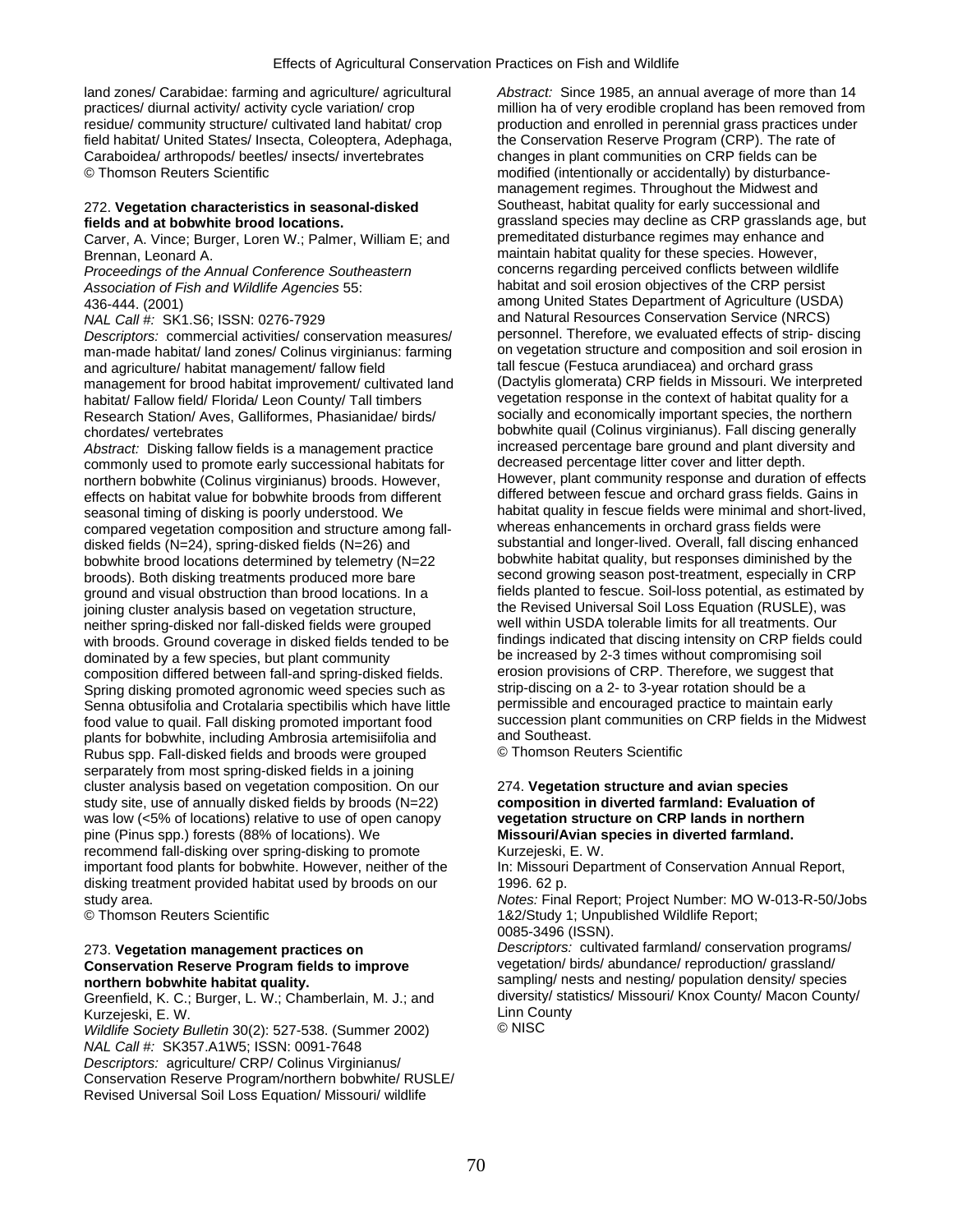## 275. **Vegetative and invertebrate community** 277. **Waterfowl responses to the Conservation Reserve characteristics of Conservation Reserve Program fields Program in the Northern Great Plains. relative to gamebirds in western Kansas. Reprodustive to gamebirds in western Kansas.** Reynolds, R. E.

*American Midland Naturalist* 158(2): 243-259. (2007) wildlife conservation, 1985-2000/ Heard, L. P.; *NAL Call #:* 410 M58; ISSN: 00030031. Hohman, W. L.; Halloum, D. J.; and Wildlife Habitat [243:VAICCO]2.0.CO;2. USDA/NRCS/WHMI.

Program/ birds/ chicks/ Kansas Institute, 2000; pp. 35-43.

*Abstract:* We examined vegetation and invertebrate *NAL Call #:* aS604.6 C66 2000 characteristics, including insect biomass, insect-prey, six *Descriptors:* Conservation Reserve Program/ wetlands/ Families and seven Orders in four varieties of Conservation Reserve Program (CP10, improved CP10 CP2 and CP25) and wheat fields in western Kansas during Jun. and Jul., 278. **Waterfowl use of restored wetlands in CRP in**  2004 and 2005 relative to gamebird chick ecology. CP10 **southeastern Wisconsin.**  fields had less bare ground and forbs compared to the Halvorsen, Harvey H.<br>
other Conservation Practices and CP25 fields had lost Passenger Pigeon 66 much of their original forb component by the end of the study. Although there was little forb component, CP10 fields study. Although there was little forb component, CP10 fields *Descriptors:* conservation measures/ ecology/ habitat/ land had high invertebrate biomass. However, CP10 fields zones/ Aves: habitat management/ wetland restoration/<br>demonstrated sizeable declines in the estimated effect size utilization by waterfowl relationship/ habitat utilizati demonstrated sizeable declines in the estimated effect size utilization by waterfowl relationship/ habitat utilization/<br>of examined invertebrate characteristics between sampling restored wetlands/ influences/ semiaquatic h of examined invertebrate characteristics between sampling restored wetlands/ influences/ semiaquatic habitat/ restored<br>periods unlike the other mixes. Unharvested wheat vertands/ habitat utilization by waterfowl/ Wisconsin (Triticum aestivum), CP10 and improved CP10 fields had restored wetland utilization by waterfowl/ Aves/ birds/ the greatest number of insect-prey. Overall, most fields had chordates/ vertebrates adequate insect-prey availability suggesting that in terms of *Abstract*: In 1992, we adequate insect-prey availability suggesting that in terms of *Abstract:* In 1992, we surveyed 147 restored wet-lands to insect availability for gamebird chicks, these fields provide determine waterfowl use in South-eastern Wisconsin. Of excellent brood feeding opportunities, therefore these. 106 (72%) were between 1 to 4 years old and accessibility and other issues might be more important in provided brood-rearing water: Average size of all<br>determining habitat "quality" for gamebird chicks. determining habitat "quality" for gamebird chicks. restorations was 1.6 acres. Emergent wet-land vegetation<br>© 2008 Elsevier B.V. All rights reserved. restorations was averaged 39% cover on all wetlands and 49.3% cover o

*NAL Call #:* SK357.A1W5; ISSN: 00917648 In this survey, we observed 43 duck broods; brood size Mississippi Alluvial Valley/ moist-soil/ northern shoveler/ order of abundance, were Mallard (Anas platyrhynchos), private lands/ rice/ soybean/ waterfowl/ winter-flooding/ Wood Duck (Aix sponsa), and Blue-winged Teal (Anas agricultural land/ flood/ population density/ water discors). Duck brood use of the restored wetlands was

provides habitat for wintering waterfowl in the Mississippi CRP containing 80+ acres in grasscombined with four or Valley, where flood control projects have reduced the area more restored wet-lands was highly attractive to breeding of natural flooding. We compared waterfowl densities on waterfowl.The Conservation Reserve Program (CRP) rice, soybean, and moist-soil fields under cooperative provided the impetus for landowners to enroll their active agreements to retain water from 1 November through 28 croplands into quality wildlife habitat. The partnering of February in Arkansas and Mississippi and assessed slate and federal agencies with private landowners temporal changes in waterfowl density during winter in contributed to successful development of grassland and 1991-1992 and 1992-1993. Fields flooded earlier in wetland habitats for wildlife on former croplands. Arkansas, but retained water later in Mississippi. Over © Thomson Reuters Scientific winter, waterfowl densities decreased in Arkansas and increased in Mississippi. Densities of waterfowl, including 279. **Why haven't pheasant populations in western**  mallard (Anas platyrhynchos), the most abundant species **Kansas increased with CRP?** observed, were greatest on moist-soil fields. However, Rodgers, Randy D. soybean fields had the greatest densities of northern *Wildlife Society Bulletin* 27(3): 654-665. (1999)

Doxon, E. D. and Carroll, J. P. In: A comprehensive review of Farm Bill contributions to *Notes:* doi: 10.1674/0003-0031(2007)158 Management Institute (U.S.); Series: Technical Report *Descriptors:* invertebrates/ Conservation Reserve Madison, MS: USDA, NRCS, Wildlife Habitat Management

Passenger Pigeon 66(3): 211-221. (2004);<br>ISSN: 0031-2703

wetlands/ habitat utilization by waterfowl/ Wisconsin/

these, 106 (72%) were between 1 to 4 years old and averaged 39% cover on all wetlands and 49.3% cover on wet-lands with broods. Wetlands were restored by either 276. **Waterfowl density on agricultural fields managed** breaking sub-surface drain tiles, installing water control structures on tile lines, plugging surface drainage ditches, Twedt, D. J. and Nelms, C. O. scraping topsoil sediment out of shallow basins, building *Wildlife Society Bulletin* 27(4): 924-930. (2000) small earthen dikes, or a combination of these techniques. *Descriptors:* abundance/ agricultural fields/ mallard/ averaged 6.3 ducklings. The top 3 species, in decreasing management/ waterfowl/ United States/ Anas likely influenced by the proximity of secure nest cover; by platyrhynchos/ Spatula clypeata<br>
Abstract: Managed water on private and public land<br>
Abstract: Managed water on private and public land<br>
the size, shape, and number of the restored wet-lands. the size, shape, and number of the restored wet-lands.

shoveler (Spatula clypeata). *NAL Call #:* SK357.A1W5; ISSN: 0091-7648. © 2008 Elsevier B.V. All rights reserved. *Notes:* Project Number: KS FW-009-P; KS W-039-R. *Descriptors:* Galliformes/ Phasianidae/ Phasianus colchicus/ birds/ conservation programs/ Conservation Reserve Program/ ecosystems/ grasslands/ habitat management/ management/ status/ wildlife/ wildlife-habitat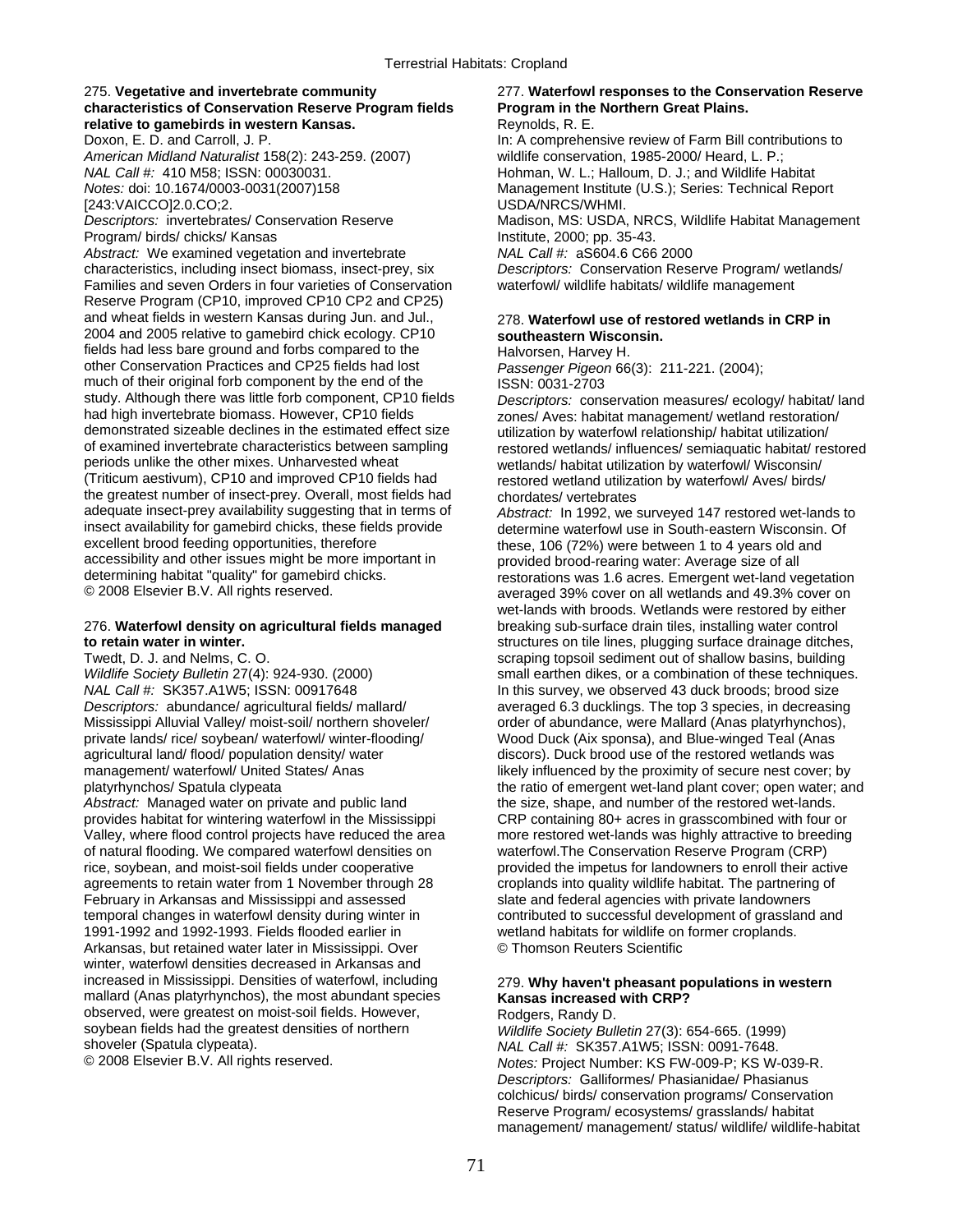relationships/ phasianus colchicus/ population density/ land *Abstract:* Project is composed of two separate studies. For management/ federal programs/ Kansas/ natural the first study, vegetation characteristics of Conservation<br>Resources/ land development, land reform, and utilization Reserve Program (CRP) fields and the differences in avia (macroeconomics)/ population loss/ food crops/ habitat relative abundance, diversity, and productivity between management for wildlife/ changes detrimental to wildlife/ CRP and agricultural fields were evaluated. For the second cultivated farmland/ surveys/ summer/ burning/ pesticides/ study, effects of various methods of mowing on vegetation habitat changes/ food supply/ private land/ winter/ common characteristics and avian populations were examined, and pheasant/ ecological requirements/ habitat change/ information was gathered to evaluate habitat suitability agriculture/ loss of habitat/ population dynamics/ reserve/ index (HSI) models of selected avian species. Both studies biocide/ vegetation provide management recommendations for a diversity of

Abstract: Ring-necked pheasant (Phasianus colchicus) wildlife species on CRP fields.<br>
populations in western Kansas declined an average of 65% © NISC. populations in western Kansas declined an average of 65% from 1966-75 to 1986-95, particularly in the 1980s. Although 686,000 ha of Conservation Reserve Program 282. **Wildlife benefits of the Conservation Reserve**  (CRP) grasslands have been added to the western Kansas **Program: A national perspective.**  landscape since 1985, pheasant populations have not Allen, A. W.<br>
recovered. Summer observations suggested that CRP was Land and Water 38: 23-25. (1994) recovered. Summer observations suggested that CRP was used proportionally more by pheasant broods than *NAL Call #:* HD101.L36 indicated by its relative availability. Overwinter pheasant *Descriptors:* Conservation Reserve Program/ United use of CRP (a habitat gained) averaged just 37% of that in States/ wildlife habitat/ environmental policy/ watersheds weedy wheat stubble (a habitat being lost). Widespread *Abstract:* Provided a synopsis of the wildlife benefits of deterioration of abundant wheat stubble habitats, largely CRP and discussed how the pattern of CRP land<br>from increased herbicide use, represents an overwhelming distribution within a watershed would influence wildlife. from increased herbicide use, represents an overwhelming habitat loss in western Kansas for which CRP could not compensate. In addition, anticipated pheasant benefits from 283. **Wildlife benefits of the Conservation Reserve**  CRP were not fully realized due to inadequate plant **Program in Ohio.** diversity, poor stand maintenance, and large field size. The Swanson, D. A.; Scott, D. P.; and Risley, D. L. habitat value of established CRP can be enhanced by strip- *Journal of Soil and Water Conservation* 54(1): disking fireguards around the margins of fields to facilitate 390-394. (1999) occasional controlled burns, stimulate growth of broad-<br>leaved annuals, and increase edge. Interseeding perennial *Descriptors: wildlife management/ agricul* leaved annuals, and increase edge. Interseeding perennial *Descriptors:* wildlife management/ agricultural land/ habitat also can be effective. Interspersion of grass-legume strips<br>on intensively farmed croplands through the continuous on intensively farmed croplands through the continuous *Abstract:* Federal agriculture programs significantly impact signup of CRP offers great potential to improve pheasant a variety of wildlife species. Grassland birds, in particular,<br>should benefit from establishment of permanent vegetative

## 280. **Wildlife and federal cropland retirement programs.** conservation programs is needed to help shape future Berner, A. H. initiatives and ensure the long-term continuation of

In: When Conservation Reserve Program contracts expire: beneficial programs. The vegetative and physical The policy options; Ankeny, IA: Soil and Water characteristics of CRP fields in Ohio were quantified, the

*Descriptors:* birds/ blackbirds and cowbirds/ changes benefit the wide trimental to wildlife/ conservation programs/ cultivated  $\circ$  ProQuest detrimental to wildlife/ conservation programs/ cultivated farmland/ cutting/ grassland/ land use/ modeling/ pheasant, ring necked/ productivity/ vegetation/ abundance/ cover/ habitat management/ history/ statistics/ Michigan/ Gratiot County

Reserve Program (CRP) fields and the differences in avian

utilization/nests/Ohio/Aves/Conservation Reserve<br>Program/birds/conservation/ United States habitat.<br>
Should benefit from establishment of permanent vegetative<br>
CONISC SALL CONSERVATION CONSERVATION CONSERVATION INTERFERIES IN A CONSERVATION cover through conservation initiatives like the Conservation Reserve Program (CRP). Evaluation of current Conservation Society, 1994. timing and extent of disturbances during the nesting season<br>
Descriptors: Conservation Reserve Program/
The new these habitats measured, and indices of noted, avian use of these habitats measured, and indices of United States/ cropland/ conservation practices/ and the state of related to field characteristics. It was found that conservation programs more than half of the sampled fields were disturbed, Abstract: Reviewed studies of wildlife responses to primarily by mowing, during the nesting season (May to cropland retirement programs from 1956 to 1984 and July). These same fields, however, were used by 43 avian discussed the future of cropland retirement programs. Species. Use of CRP fields by several grassland-dependent species was related to the amount of grassland habitat 281. **Wildlife and vegetative response to diverted** provided by the field and/or adjacent grasslands. Age of **agricultural land in Gratiot County, Michigan. permanent cover and field size were not related, however,** Campa, H.; Winterstein, S. R.; Minnis, R. B.; and to total species richness. Eliminating disturbance of Pearks, A. J. vegetative cover during the nesting season could In: Michigan Department of Natural Resources: Annual significantly add to the wildlife value of these habitats. Report, 1995. 50 p.<br>Notes: Project Number: MI W-127-R.<br>
Notes: Project Number: MI W-127-R.<br>
Notes: Project Number: MI W-127-R. grassland cover near existing grasslands should positively<br>benefit the widest array of grassland birds.